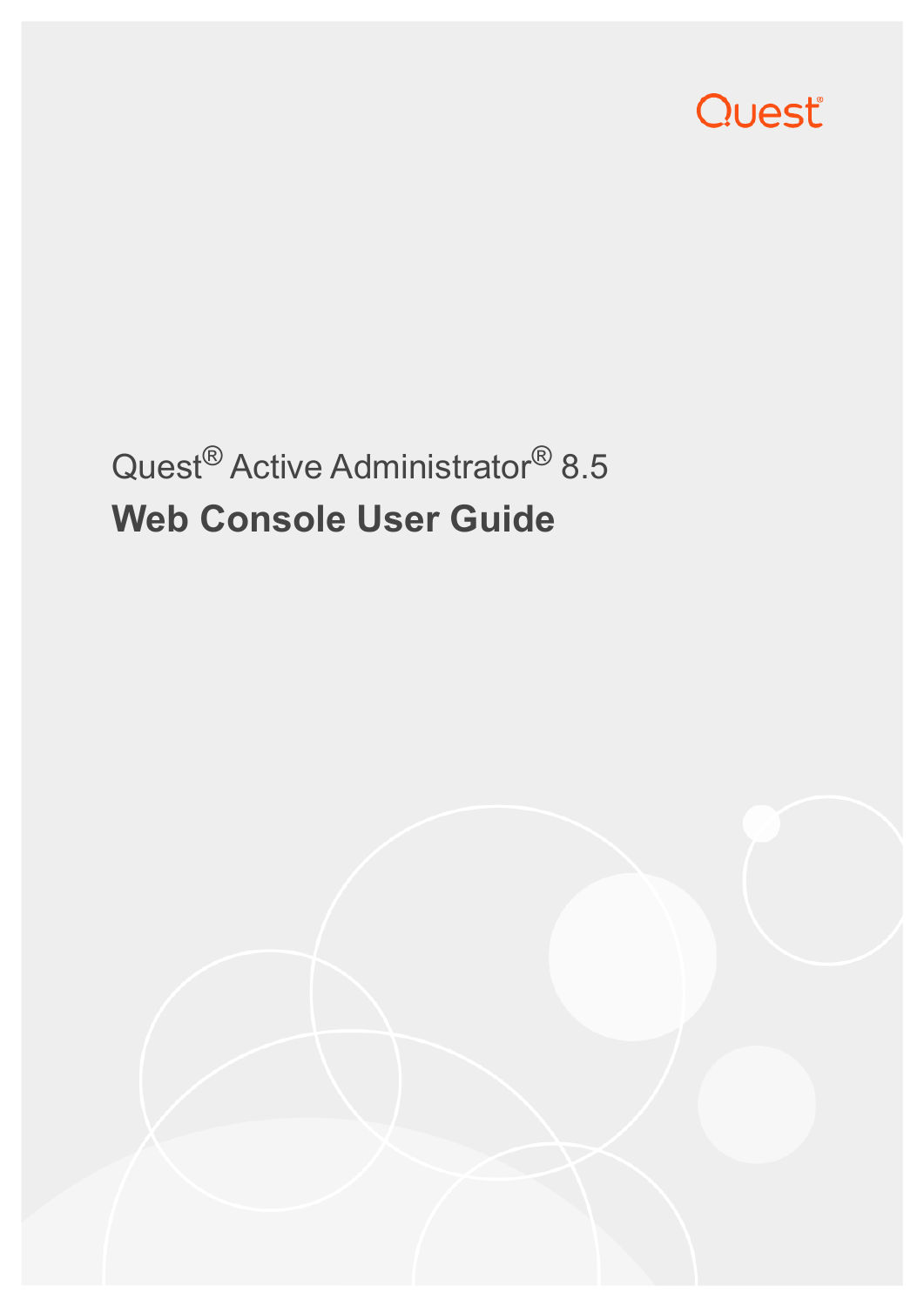#### **© 2020 Quest Software Inc.**

#### **ALL RIGHTS RESERVED.**

This guide contains proprietary information protected by copyright. The software described in this guide is furnished under a software license or nondisclosure agreement. This software may be used or copied only in accordance with the terms of the applicable agreement. No part of this guide may be reproduced or transmitted in any form or by any means, electronic or mechanical, including photocopying and recording for any purpose other than the purchaser's personal use without the written permission of Quest Software Inc.

The information in this document is provided in connection with Quest Software products. No license, express or implied, by estoppel or otherwise, to any intellectual property right is granted by this document or in connection with the sale of Quest<br>Software products. EXCEPT AS SET FORTH IN THE TERMS AND CONDITIONS AS SPECIFIED IN THE LICENSE<br>A EXPRESS, IMPLIED OR STATUTORY WARRANTY RELATING TO ITS PRODUCTS INCLUDING, BUT NOT LIMITED TO, THE IMPLIED WARRANTY OF MERCHANTABILITY, FITNESS FOR A PARTICULAR PURPOSE, OR NON-INFRINGEMENT. IN NO EVENT SHALL QUEST SOFTWARE BE LIABLE FOR ANY DIRECT, INDIRECT, CONSEQUENTIAL, PUNITIVE, SPECIAL OR INCIDENTAL DAMAGES (INCLUDING, WITHOUT LIMITATION, DAMAGES FOR LOSS OF PROFITS, BUSINESS<br>INTERRUPTION OR LOSS OF INFORMATION) ARISING OUT OF THE USE OR INABILITY TO USE THIS DOCUMENT, EVEN IF QUEST SOFTWARE HAS BEEN ADVISED OF THE POSSIBILITY OF SUCH DAMAGES. Quest Software makes no representations or warranties with respect to the accuracy or completeness of the contents of this document and reserves the right to make changes to specifications and product descriptions at any time without notice. Quest Software does not make any commitment to update the information contained in this document.

If you have any questions regarding your potential use of this material, contact:

Quest Software Inc. Attn: LEGAL Dept. 4 Polaris Way Aliso Viejo, CA 92656

Refer to our website [\(https://www.quest.com](https://www.quest.com)) for regional and international office information.

#### **Patents**

Quest Software is proud of our advanced technology. Patents and pending patents may apply to this product. For the most current information about applicable patents for this product, please visit our website at [https://www.quest.com/legal.](https://www.quest.com/legal)

#### **Trademarks**

Quest, Active Administrator, and the Quest logo are trademarks and registered trademarks of Quest Software Inc. For a complete list of Quest marks, visit<https://www.quest.com/legal/trademark-information.aspx>. All other trademarks and registered trademarks are property of their respective owners.

#### **Legend**

**CAUTION: A CAUTION icon indicates potential damage to hardware or loss of data if instructions are not followed.**

**IMPORTANT NOTE**, **NOTE**, **TIP**, **MOBILE**, or **VIDEO:** An information icon indicates supporting information.f

Active Administrator Web Console User Guide Updated - December 2020 Software Version - 8.5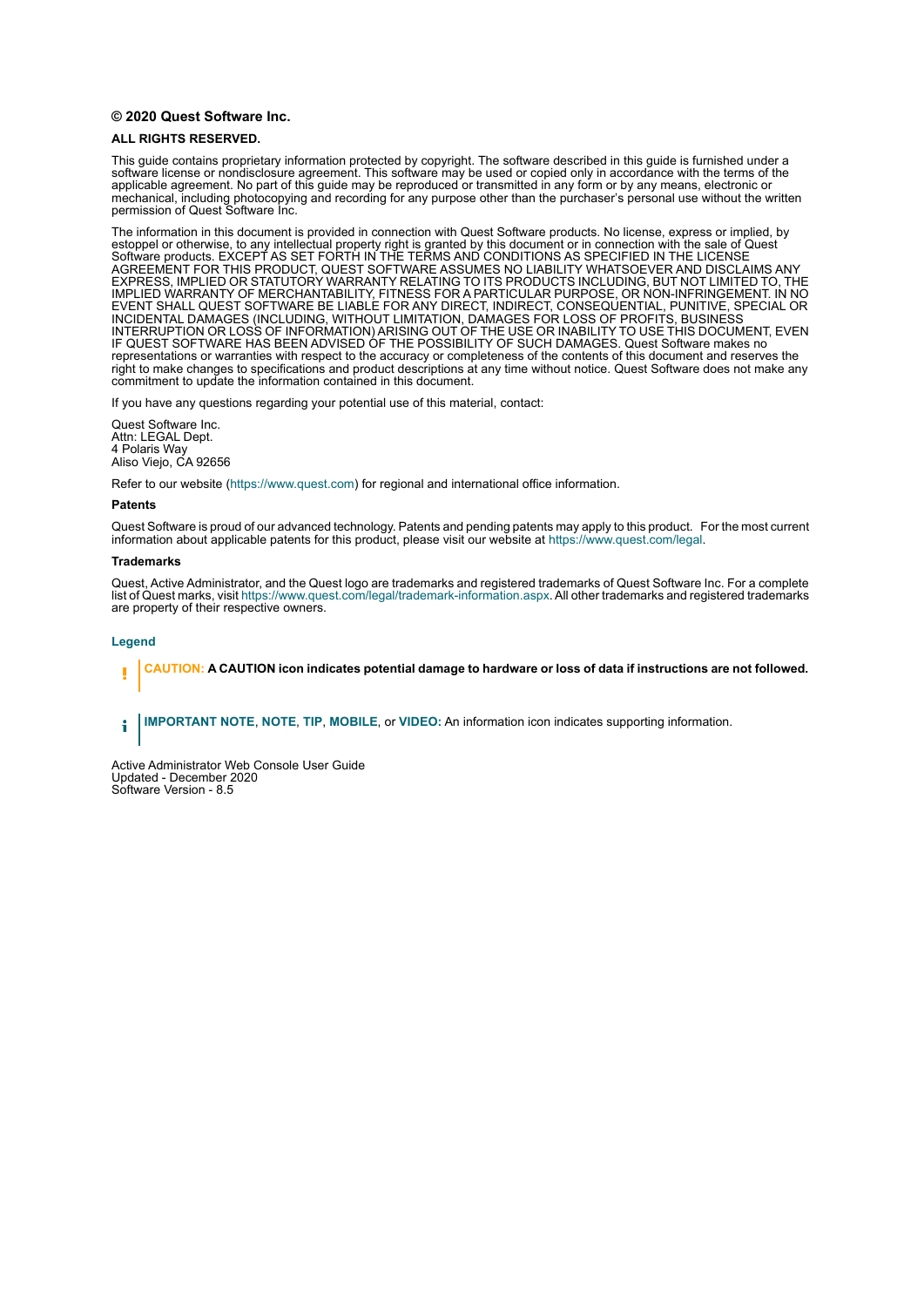### **Contents**

| About Active Directory Health (and the content of the content of the distribution of the About Active 11      |
|---------------------------------------------------------------------------------------------------------------|
| Using the Active Directory Health landing page manufactor contains and the Active Director                    |
|                                                                                                               |
| Analyzing health of a domain (educational contract entertainmental contract entertainmental and the Analyzing |
|                                                                                                               |
|                                                                                                               |
|                                                                                                               |
|                                                                                                               |
|                                                                                                               |
|                                                                                                               |
|                                                                                                               |
|                                                                                                               |
|                                                                                                               |
|                                                                                                               |
|                                                                                                               |
|                                                                                                               |
|                                                                                                               |
|                                                                                                               |
|                                                                                                               |
|                                                                                                               |
|                                                                                                               |
| Pushing alerts to System Center Operations Manager 31                                                         |
|                                                                                                               |
|                                                                                                               |
|                                                                                                               |
|                                                                                                               |
|                                                                                                               |
|                                                                                                               |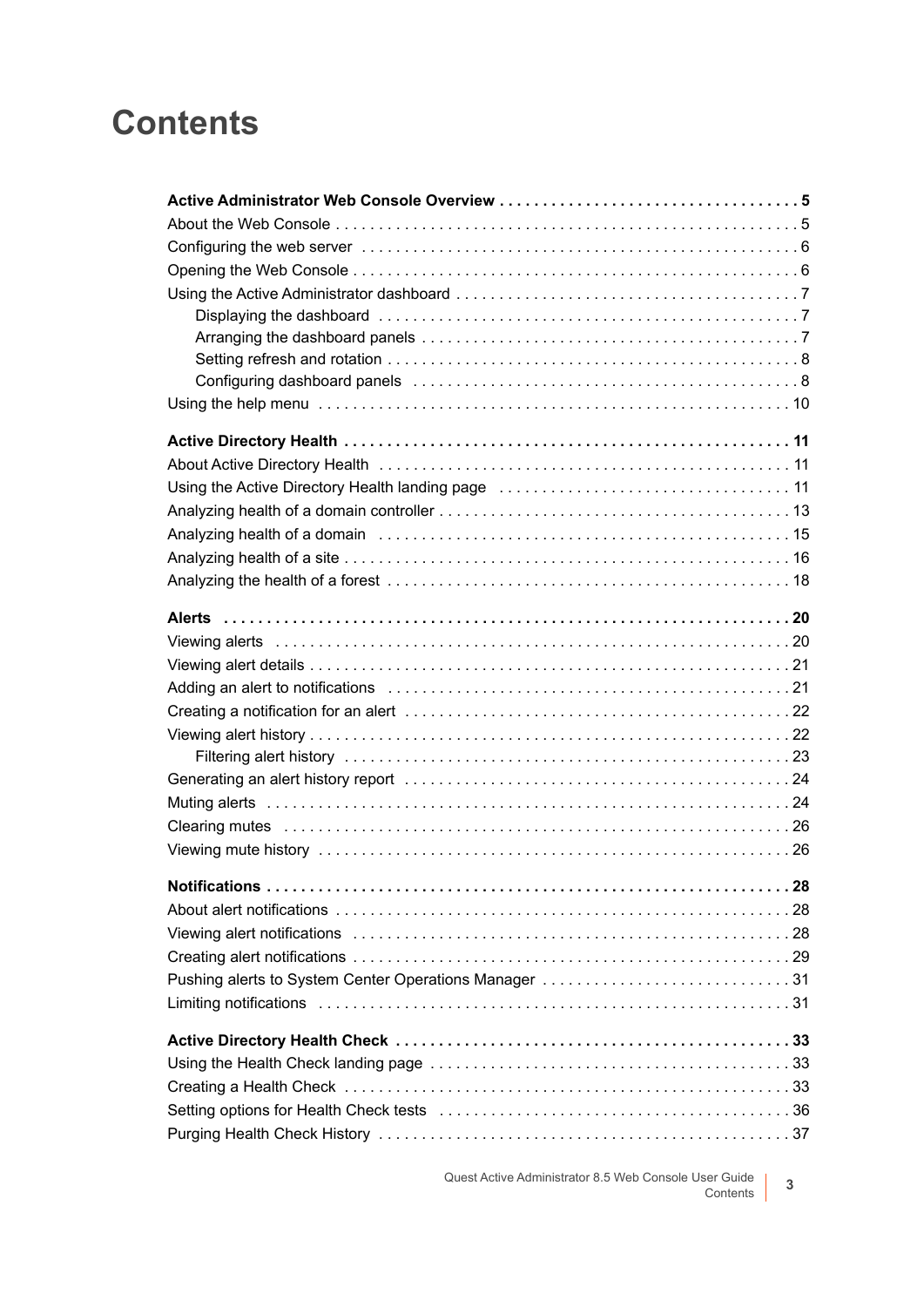| Active Directory Topology (and accommodation of Active Director of 33)                                         |
|----------------------------------------------------------------------------------------------------------------|
|                                                                                                                |
|                                                                                                                |
|                                                                                                                |
| Viewing alert details entertainment contains and the value of the value of the value of the value of the value |
|                                                                                                                |
|                                                                                                                |
|                                                                                                                |
|                                                                                                                |
|                                                                                                                |
|                                                                                                                |
|                                                                                                                |
|                                                                                                                |
|                                                                                                                |
|                                                                                                                |
|                                                                                                                |
|                                                                                                                |
|                                                                                                                |
|                                                                                                                |
|                                                                                                                |
|                                                                                                                |
|                                                                                                                |
|                                                                                                                |
|                                                                                                                |
|                                                                                                                |
|                                                                                                                |
|                                                                                                                |
|                                                                                                                |
|                                                                                                                |
|                                                                                                                |
|                                                                                                                |
|                                                                                                                |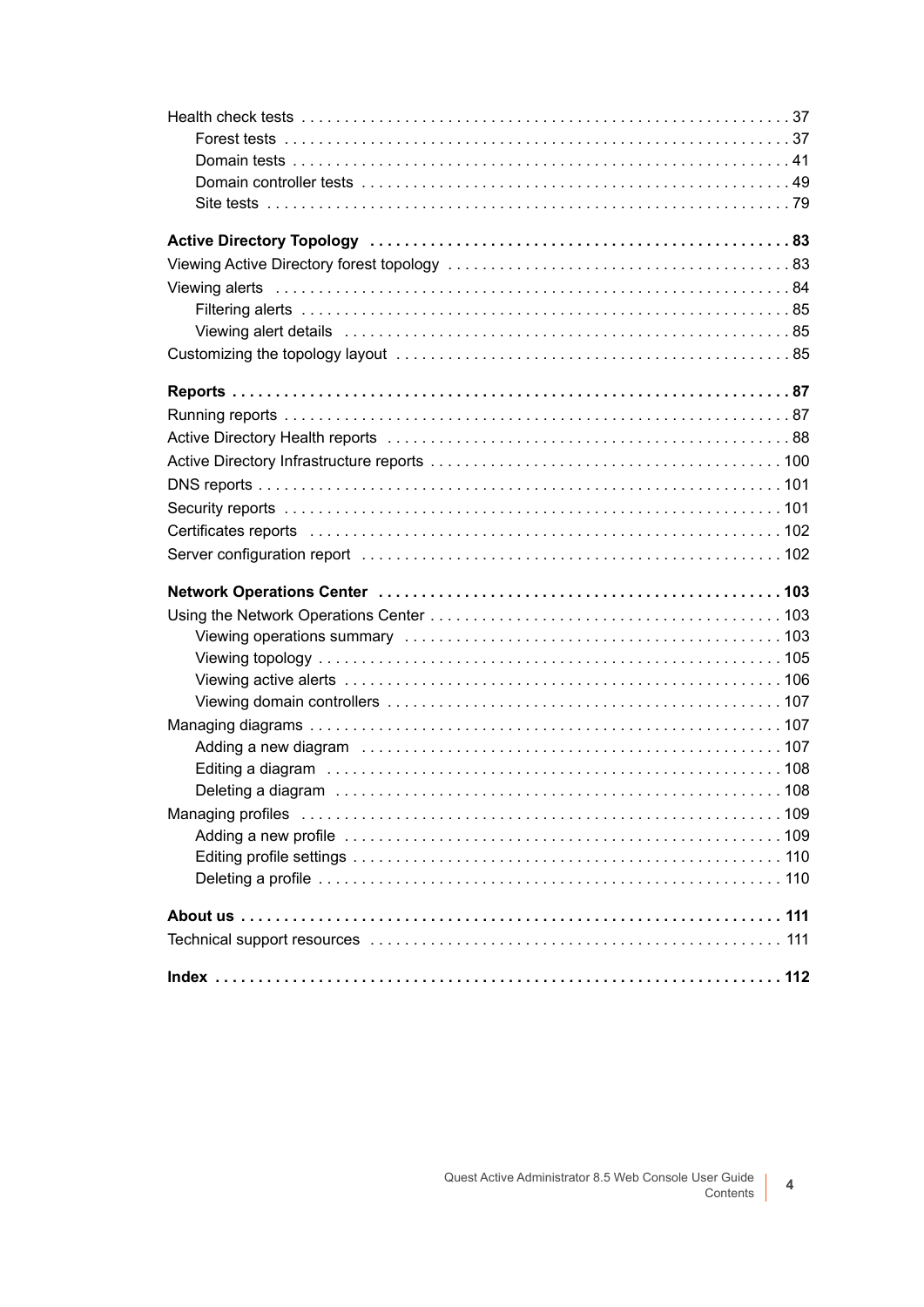# <span id="page-4-0"></span>**Active Administrator Web Console Overview**

#### **Topics**

- **•** [About the Web Console](#page-4-1)
- **•** [Configuring the web server](#page-5-0)
- **•** [Opening the Web Console](#page-5-1)
- **•** [Using the Active Administrator dashboard](#page-6-0)
- **•** [Using the help menu](#page-9-0)

# <span id="page-4-1"></span>**About the Web Console**

Active Administrator<sup>®</sup> Web Console extends the functionality of the built-in Windows<sup>®</sup> management tools for Active Directory<sup>®</sup> by allowing administrators to view and manage security in a much more extensible interface. You can open Active Administrator Web Console on a variety of devices in the following browsers:

- **•** Microsoft® Internet Explorer 11
- **•** Microsoft Edge™ 42
- **•** Google Chrome™ 77
- **•** Mozilla® Firefox® 70

The Active Directory Health dashboard is where you can monitor the overall health of your organization. From the dashboard, you can view Alerts, set up Notifications, run Health checks, and generate Reports. The Active Directory Topology viewer lets you monitor alerts while viewing a customizable topology diagram of your organization.

To keep you apprised of activity in Active Administrator Web Console, toast notifications appear in the lower corner of the display to inform you of success (green), information (blue), warnings (gold), and critical situations (red). You can close the toast or let them fade on their own.

#### **Topics**

- **•** [Using the Active Administrator dashboard](#page-6-0)
- **•** [Using the Active Directory Health landing page](#page-10-3)
- **•** [Viewing alerts](#page-19-2)
- **•** [Creating alert notifications](#page-28-1)
- **•** [Creating a Health Check](#page-32-3)
- **•** [Viewing Active Directory forest topology](#page-82-2)
- **•** [Running reports](#page-86-2)

**5**

**1**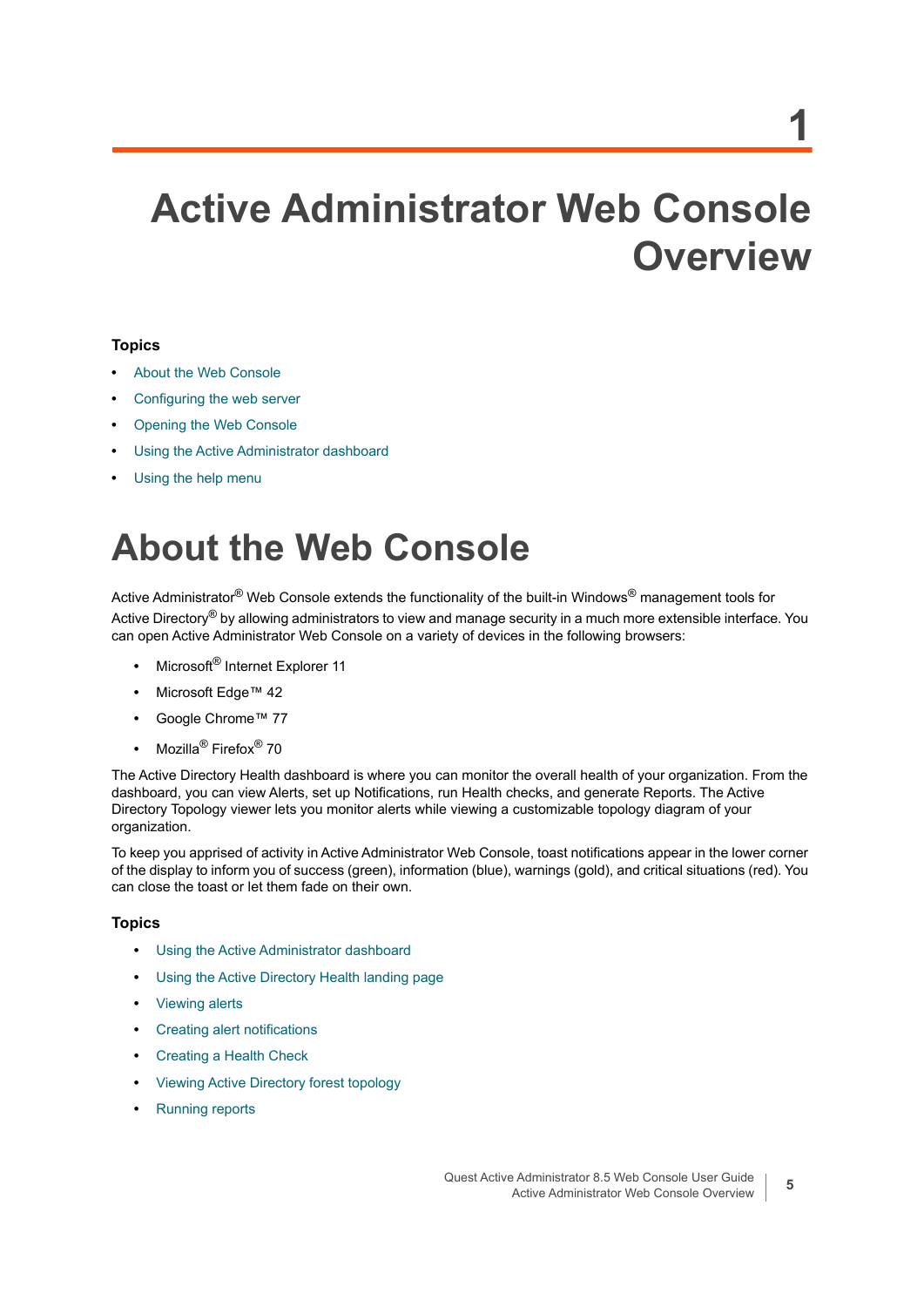# <span id="page-5-0"></span>**Configuring the web server**

By default, the port used by the web server is 8080. You can change the port used by the web server and the logging settings.

By default, HTTP logging is enabled, and 7 days of logs are saved. A new log file is created each day and the logs are stored in the server logging directory in the WebLogs folder.

By default, if the online session is idle for 60 minutes, the user is logged out.

By default, the authentication token for the Active Administrator Web Console expires at 24 hours and is refreshed every 30 minutes.

**IMPORTANT:** It is recommended that you use HyperText Transfer Protocol Secure (HTTPS) by enabling Secure Sockets Layer (SSL). You need to select a certificate, which must be installed in the Personal or My store on the local computer. The default port is 9443.

#### *To configure the web server*

- 1 From the **Start** menu, open **AA Server Manager**.
- 2 Click **Configure**.
- 3 Enter the port number, if desired. The default port is 8080.
- 4 HTTP logging is enabled by default. HTTP log files are retained for 7 days by default. You can disable HTTP logging or change the number of days HTTP log files are retained.
- 5 Session timeouts are enabled by default. The session times out at 60 minutes by default. You can disable session timeouts or change the length of time the session is idle before the user is logged out.
- 6 The authentication token expires at 1440 minutes (24 hours) by default. You can change the length of time the authentication token is available.
- 7 The authentication token refreshes every 30 minutes by default. You can change the refresh time.
- 8 To enable SSL, select the check box, and browse for a certificate. The default port is 9443.

**i** | NOTE: The certificate must be installed in the Personal or My store on the local computer.

9 Use the buttons to view information about the SSL binding and the selected certificate.

**Table 1. Web Server Configuration options**

| <b>Option</b>     | <b>Description</b>                                                                                                |
|-------------------|-------------------------------------------------------------------------------------------------------------------|
| View HTTP Binding | Opens the <b>SSL Certificate Binding</b> window.                                                                  |
| View Certificate  | Opens the <b>Certificate</b> dialog where you can view details about the<br>certificate and the certificate path. |
| Clear Certificate | Clears the certificate from the <b>Certificate</b> box.                                                           |

- 10 Click **Apply** or **OK**.
	- **i** | NOTE: When you click OK, the ports are checked to see if they are in use. For example, if the server is running a web server such as IIS, and you enter server port 80, you will receive an error because IIS is already using port 80.

## <span id="page-5-2"></span><span id="page-5-1"></span>**Opening the Web Console**

- **•** In the Active Administrator Console, click **Web Console**.
	- -OR-

Open a web browser.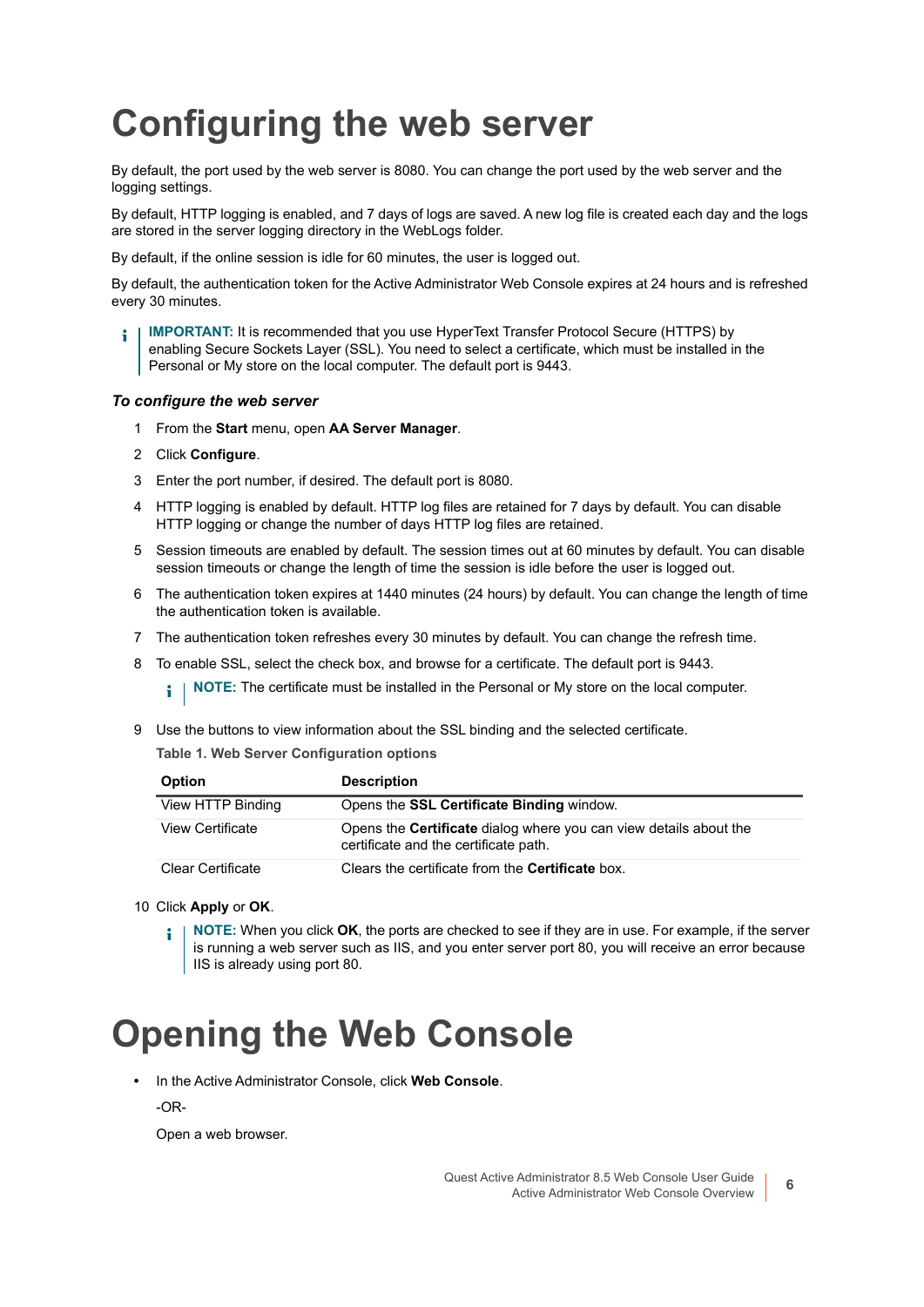1 In the address box, enter the fully qualified domain name of the computer on which Active Administrator<sup>®</sup> is installed, followed by a colon and the port used by the web service.

For example, if the domain name is **contoso.com**, and the name of the computer running Active Administrator is **AA-server**, you would enter **http://aa-server.contoso.com:8080**.

2 The first time you open the Web Console, enter the username and password of an account with administrative rights on the domain where Active Administrator is installed, and click **Log in**.

The Active Administrator dashboard opens. See [Using the Active Administrator dashboard](#page-6-0).

## <span id="page-6-0"></span>**Using the Active Administrator dashboard**

The Active Administrator® dashboard displays panels that provide you an overview of various components of Active Administrator. Each panel is configurable. You can choose to disable a panel, which removes it from the display. Within each panel, you can choose to hide or show various data elements. All panels are enabled by default and all elements within each panel are selected by default. Each user can configure the dashboard to suit their needs. The settings are stored with the user profile.

#### **Topics**

- **•** [Displaying the dashboard](#page-6-1)
- **•** [Arranging the dashboard panels](#page-6-2)
- **•** [Setting refresh and rotation](#page-7-0)
- **•** [Configuring dashboard panels](#page-7-1)

### <span id="page-6-1"></span>**Displaying the dashboard**

The dashboard displays when you first open Active Administrator<sup>®</sup> in a web browser. To return to the dashboard, click **Active Administrator** in the page header.

You can set the panels to cycle through automatically, which can be helpful when viewing the dashboard on a hand-held device. This feature is off by default. When you turn on the feature, you can click to pause the cycle to focus on a panel for more consideration. When you are done, click  $\blacktriangleright$  to restart.

#### *To set the panels to cycle*

- 1 Click  $\bullet$
- 2 Select **Cycle dashboard panels**.
- 3 Set the cycle rate. The default is 10 seconds.
- 4 Click **Save**.

### <span id="page-6-2"></span>**Arranging the dashboard panels**

By default, all panels are enabled. You can disable a panel to remove it from the display. You also can change the order of the panel display.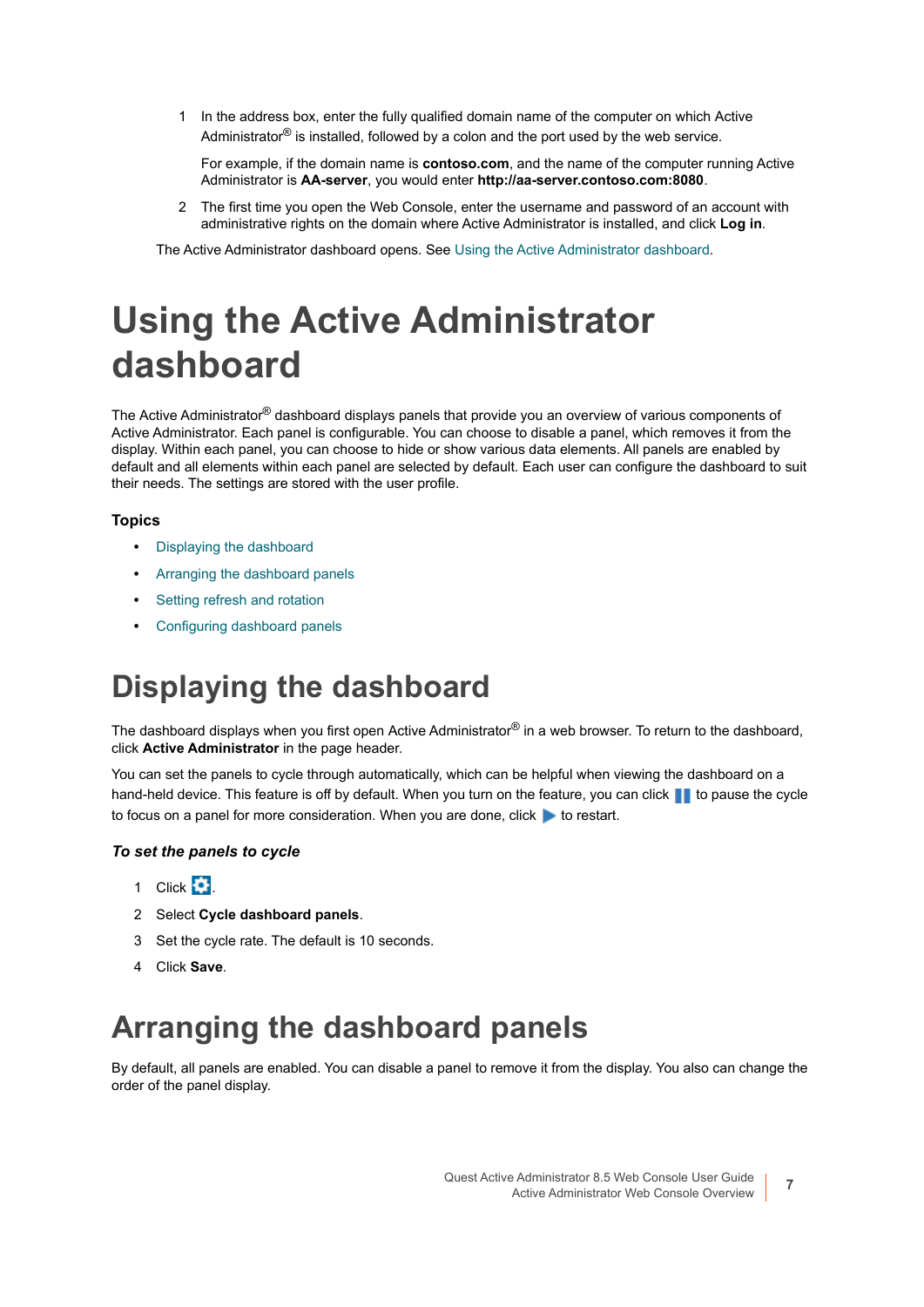#### *To disable panels*

- 1 Click **1**
- 2 Locate the panel, and clear the **Enabled** check box.
- 3 Click **Save**.

#### *To arrange the panels*

- 1 Click **1**
- 2 In the **Order** area, select a panel.
- 3 Click **Move Up** or **Move Down** to change the order.
- 4 Click **Save**.

### <span id="page-7-0"></span>**Setting refresh and rotation**

Each dashboard pane has a refresh rate that you can set. You can manually refresh a panel by clicking  $\Box$ .

Some panels display a number of items that rotate in the display based on the number of items you select to display and the rotation rate. For example, if you select to display 10 Active Directory Health alerts in Dashboard Settings, the alerts display 10 at a time in the dashboard panel and rotate to the next time based on the rotation time you set.

To set the rates, click  $\bullet$  and set the rotation and refresh rates. The footer for each panel displays the rotation and refresh rates and includes a sliding scale that you can use to adjust the rates.

### <span id="page-7-1"></span>**Configuring dashboard panels**

In addition to showing or hiding panels on the dashboard, you also can show or hide components within each dashboard panel. You also can set the rotation and refresh rates for each panel. See [Setting refresh and rotation](#page-7-0). The settings are saved for each user in their user profile, so each user can create a dashboard specifically to meet their needs.

#### *To configure the dashboard panels*

- 1 Click  $\ddot{c}$ .
- 2 Select to show or hide elements in a panel; set refresh and rotation rates; add or remove forests, domains, and domain controllers.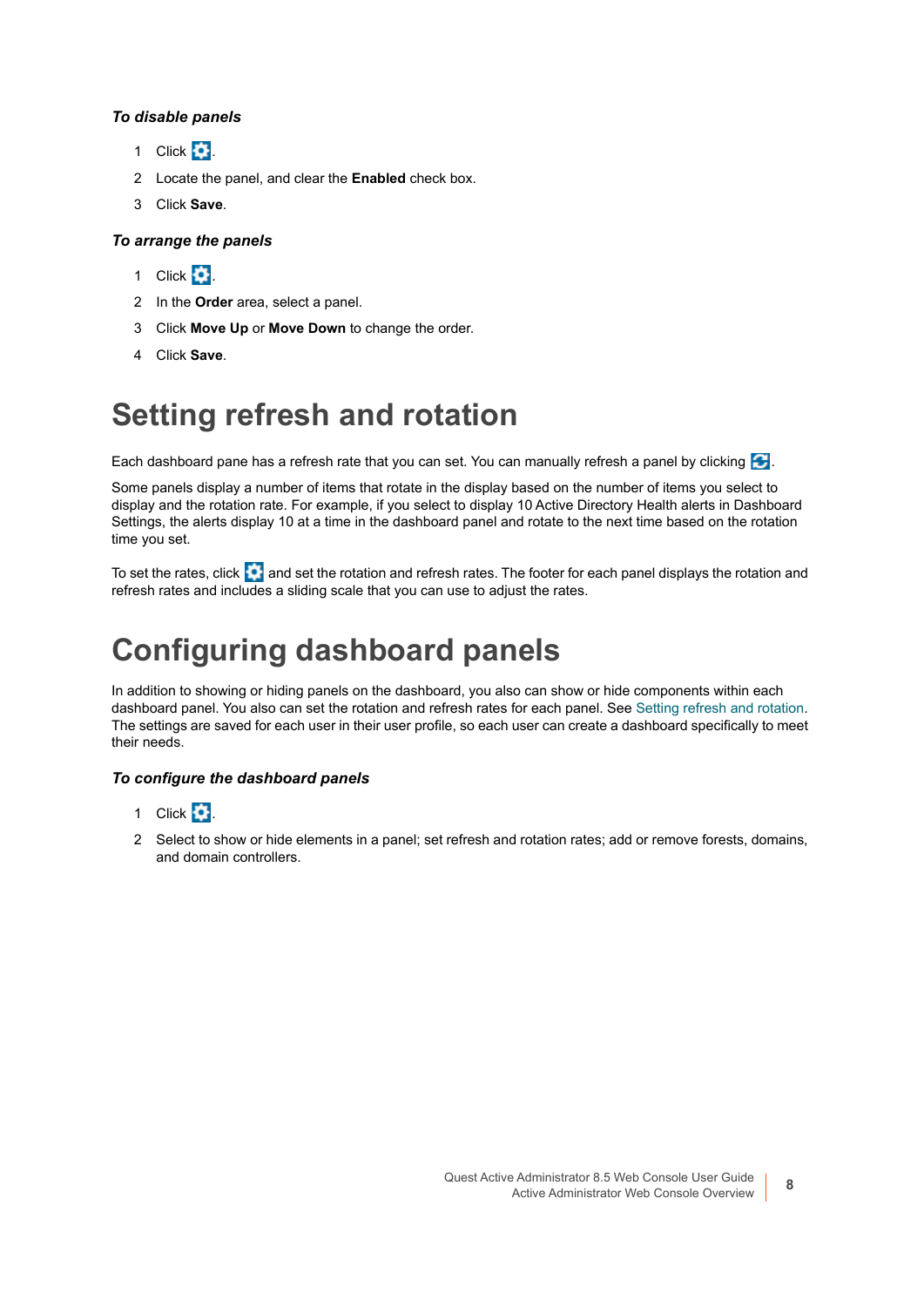|  |  | Table 2. Dashboard panels |  |
|--|--|---------------------------|--|
|--|--|---------------------------|--|

| Dashboard panel                        | <b>Description</b>                                                                                                                                                                                                                                     |
|----------------------------------------|--------------------------------------------------------------------------------------------------------------------------------------------------------------------------------------------------------------------------------------------------------|
| <b>Active Directory Health</b>         | Displays an overview of active alerts. The specified number of active<br>alerts display in a scrollable list that rotates at the specified rate.<br>Clicking on an active alert displays the details of that alert below the<br>list of active alerts. |
|                                        | Show or hide:                                                                                                                                                                                                                                          |
|                                        | active alert count<br>٠                                                                                                                                                                                                                                |
|                                        | active alert summary                                                                                                                                                                                                                                   |
|                                        | active alerts<br>٠                                                                                                                                                                                                                                     |
|                                        | <b>Rotation:</b>                                                                                                                                                                                                                                       |
|                                        | Enter number of active alerts to display in rotation.<br>٠                                                                                                                                                                                             |
| Active Template Delegation             | Show or hide:                                                                                                                                                                                                                                          |
|                                        | broken delegation count                                                                                                                                                                                                                                |
|                                        | delegation status<br>٠                                                                                                                                                                                                                                 |
|                                        | active template summary<br>٠                                                                                                                                                                                                                           |
| Active Directory Health Check          | Show or hide:                                                                                                                                                                                                                                          |
|                                        | running health checks<br>$\bullet$                                                                                                                                                                                                                     |
|                                        | recently completed reports<br>٠                                                                                                                                                                                                                        |
| <b>Forests and Domains</b>             | A panel displays for each forest. Each domain in the forest displays<br>on rotation.                                                                                                                                                                   |
|                                        | To add a forest                                                                                                                                                                                                                                        |
|                                        | 1.<br>Click Add.                                                                                                                                                                                                                                       |
|                                        | 2<br>Type the name of the forest.                                                                                                                                                                                                                      |
|                                        | Click Add.<br>3                                                                                                                                                                                                                                        |
|                                        | Click Close.<br>4                                                                                                                                                                                                                                      |
|                                        | To remove forests                                                                                                                                                                                                                                      |
|                                        | Select the forests to remove.<br>1                                                                                                                                                                                                                     |
|                                        | Click Remove.<br>2                                                                                                                                                                                                                                     |
| Active Directory Account<br>Management | Displays locked out accounts for each domain on rotation. Displays<br>number of inactive and expired accounts. Indicates number of times<br>change password reminder has run.                                                                          |
|                                        | Show or hide:                                                                                                                                                                                                                                          |
|                                        | Locked out account details<br>$\bullet$                                                                                                                                                                                                                |
|                                        | Inactive accounts.                                                                                                                                                                                                                                     |
|                                        | Change password reminder<br>$\bullet$                                                                                                                                                                                                                  |

**•** Account expiration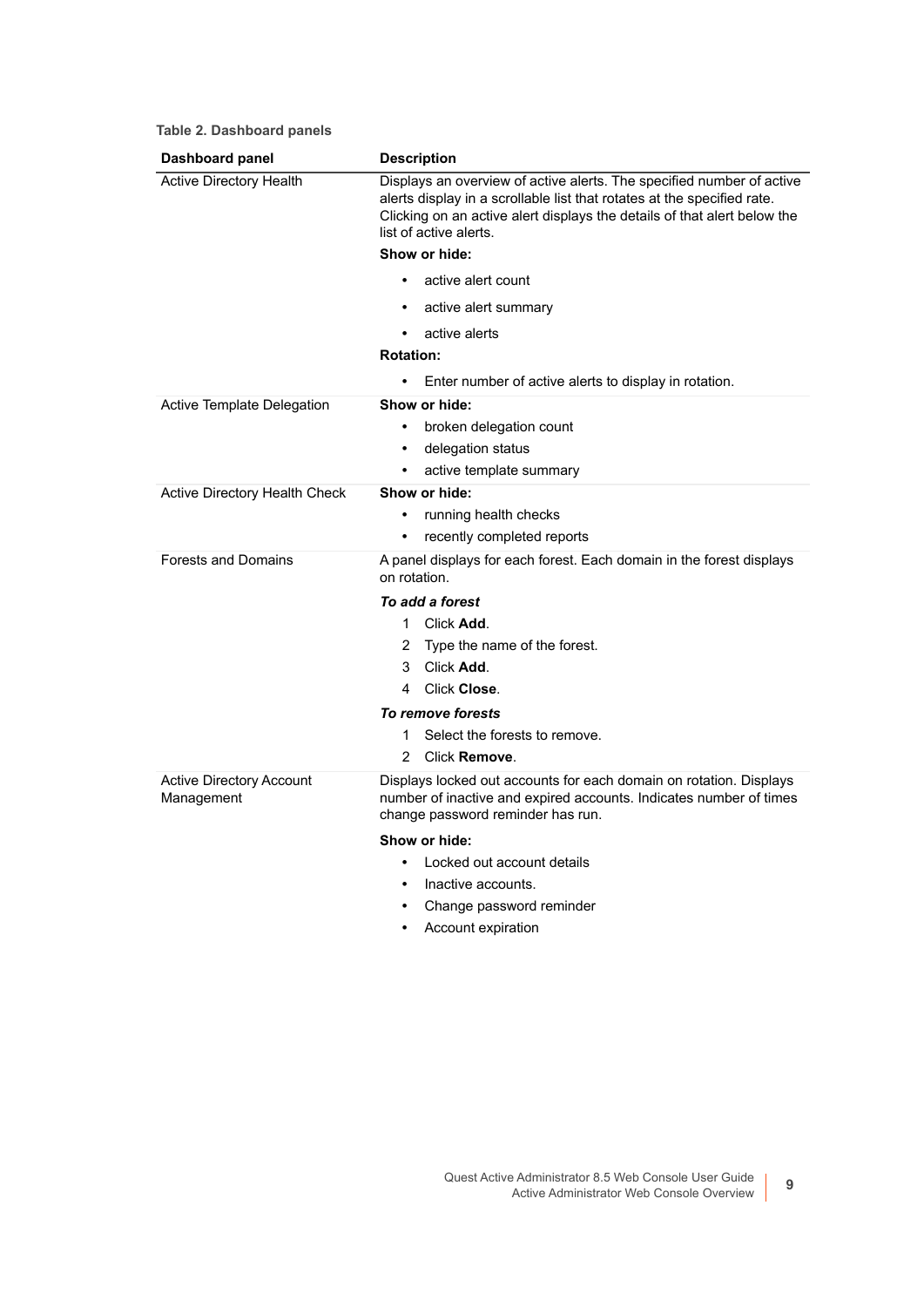**Table 2. Dashboard panels**

| Dashboard panel           | <b>Description</b>                                                                                                                                                |
|---------------------------|-------------------------------------------------------------------------------------------------------------------------------------------------------------------|
| Certificates              | Displays four servers on rotation.                                                                                                                                |
| <b>Domain Controllers</b> | Displays each selected domain controller on rotation.                                                                                                             |
|                           | To add a domain controller                                                                                                                                        |
|                           | Click Add.<br>1                                                                                                                                                   |
|                           | Type the name of the domain controller.<br>2                                                                                                                      |
|                           | Click Add.<br>3                                                                                                                                                   |
|                           | Click Close.<br>4                                                                                                                                                 |
|                           | To remove domain controllers                                                                                                                                      |
|                           | Select the domain controllers to remove.                                                                                                                          |
|                           | Click Remove.<br>2                                                                                                                                                |
|                           | <b>NOTE:</b> You can run the Domain Controllers report to get a list of the<br>domain controller names in a given domain. See Active Directory<br>Health reports. |

3 Click **Save**.

## <span id="page-9-0"></span>**Using the help menu**

The help menu provides links to view license information, view product help, go to the product support website, go to the product website, and view legal information about Active Administrator®.

#### *To access the help menu*

**•** Click the user name in the upper right corner of the display.

**Table 3. Active Administrator help menu**

| <b>Option</b>     | <b>Description</b>                                                                                                                       |
|-------------------|------------------------------------------------------------------------------------------------------------------------------------------|
| Log Out           | Log out of the Active Administrator Web Console.                                                                                         |
|                   | <b>NOTE:</b> If using Mozilla <sup>®</sup> Firefox <sup>®</sup> , close the browser window to ensure<br>the log out process is complete. |
| License Dashboard | View the licenses for Active Administrator.                                                                                              |
| Help              | View product help.                                                                                                                       |
| Support           | Go to the product support website for Active Administrator.                                                                              |
| AA on the Web     | Go to the product website for Active Administrator.                                                                                      |
| About             | View the version number, product license, legal notices, and contact<br>information.                                                     |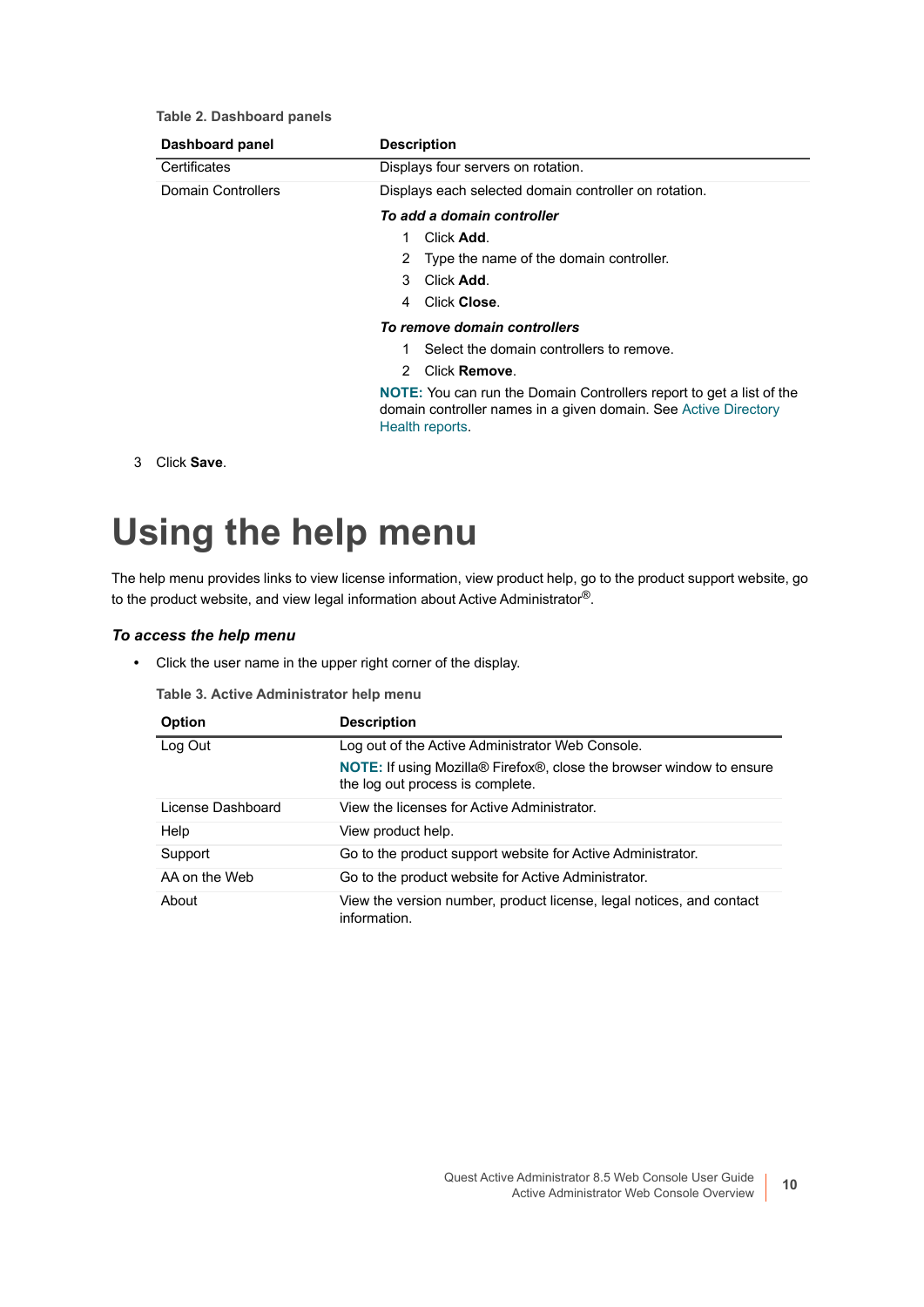# **Active Directory Health**

#### <span id="page-10-0"></span>**Topics**

- **•** [About Active Directory Health](#page-10-1)
- **•** [Using the Active Directory Health landing page](#page-10-2)
- **•** [Analyzing health of a domain controller](#page-12-0)
- **•** [Analyzing health of a domain](#page-14-0)
- **•** [Analyzing health of a site](#page-15-0)
- **•** [Analyzing the health of a forest](#page-17-0)

## <span id="page-10-1"></span>**About Active Directory Health**

Active Directory Health displays read-only real-time data about forests, sites, domains and domain controllers so you can monitor the health of your organization.

**IMPORTANT:** The Active Directory Health license is required. f.

**NOTE:** The Active Directory Health Analyzer agent must be monitoring at least one domain controller. See **Managing monitored domain controllers** and **Installing Active Directory Health Analyzer agents** in the *Quest®* Active Administrator® *User Guide*.

# <span id="page-10-3"></span><span id="page-10-2"></span>**Using the Active Directory Health landing page**

Once you have installed at least one Analyzer agent, the **Active Directory Health** landing page displays summary information for forests, domains, sites, domain controllers, and alerts. Tiles display summary information for each domain that is configured in Active Administrator®.

#### *To access the Active Directory Health landing page*

- 1 Open the Web Console. [See Opening the Web Console.](#page-5-2)
- 2 Select **Monitor | Active Directory Health**.
- 3 Open the **Summary** tab, if necessary.

The landing page is divided into three sections.

#### **Summary area**

The **Summary** area displays a summary of the forests, domains, sites, and domain controllers.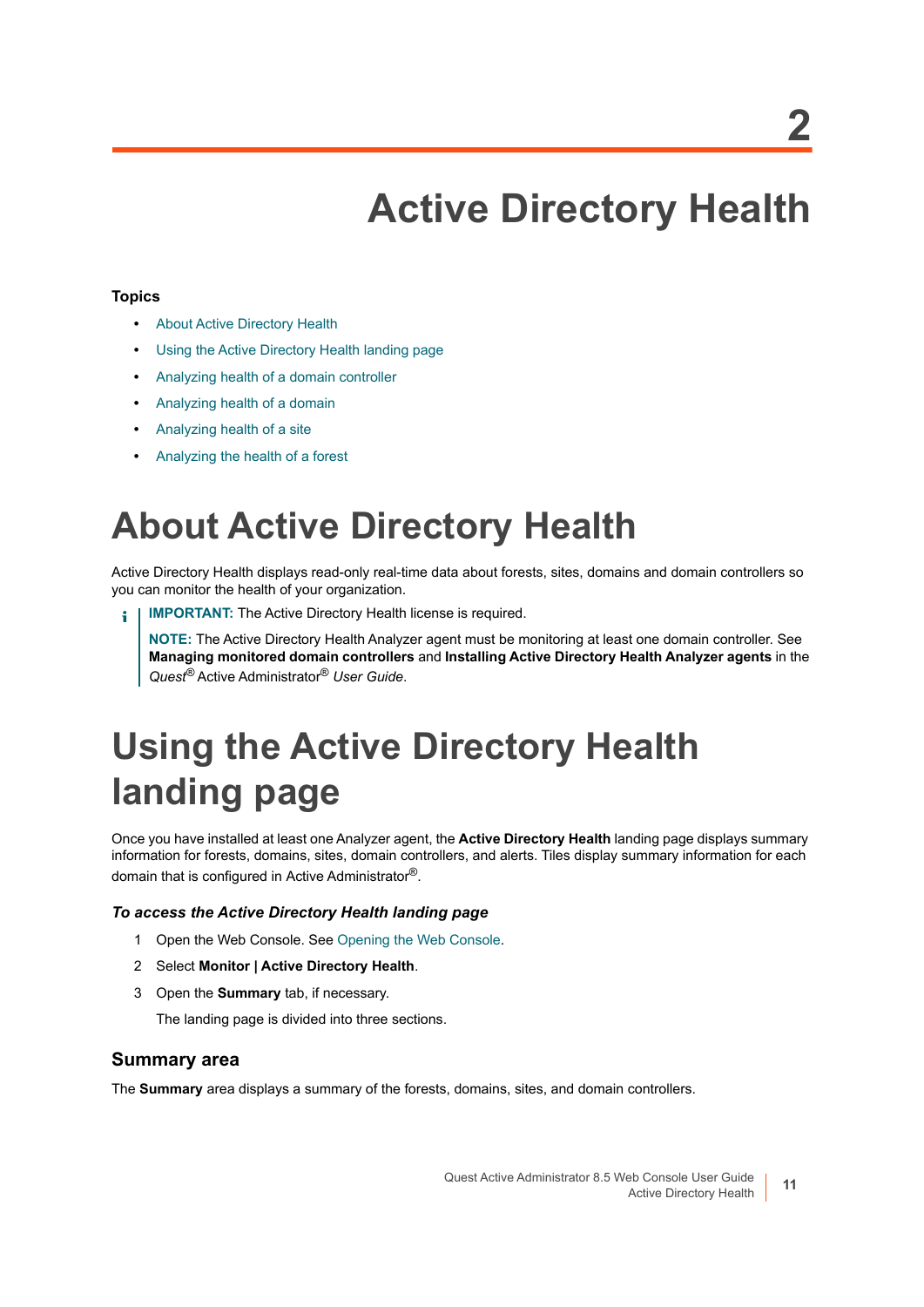**Table 1. Summary area**

| <b>Object</b>                                                                                                                                                                                                                                                   | <b>Description</b>                                                                                                    |
|-----------------------------------------------------------------------------------------------------------------------------------------------------------------------------------------------------------------------------------------------------------------|-----------------------------------------------------------------------------------------------------------------------|
| Forest                                                                                                                                                                                                                                                          | Number of forests being monitored.                                                                                    |
| Domains                                                                                                                                                                                                                                                         | Number of domains in the forest, including domains not being<br>monitored.                                            |
| Domain controllers                                                                                                                                                                                                                                              | Number of domain controllers in the forest, including domain<br>controllers not being monitored.                      |
| Agents                                                                                                                                                                                                                                                          | Number of installed agents.                                                                                           |
| <b>Monitored DCs</b>                                                                                                                                                                                                                                            | Number of monitored domain controllers.                                                                               |
| Global catalog servers                                                                                                                                                                                                                                          | Number of global catalog servers in all domains.                                                                      |
| <b>RODCs</b>                                                                                                                                                                                                                                                    | Number of read-only domain controllers (RODCs) in all domains.                                                        |
| <b>Sites</b>                                                                                                                                                                                                                                                    | Number of sites in all forests.                                                                                       |
| <b>Bridgehead servers</b>                                                                                                                                                                                                                                       | Number of bridgehead servers in all sites.                                                                            |
| Unmonitored DCs                                                                                                                                                                                                                                                 | Number of unmonitored domain controllers.                                                                             |
| All agents running<br>All schema versions consistent<br>All schema masters consistent<br>All naming masters consistent<br>All PDC masters consistent<br>All infrastructure masters consistent<br>All RID masters consistent<br>All functional levels consistent | Indicates the status of the object in all forests and domains. If one<br>object has a problem, the status becomes No. |

#### **Alerts Summary**

The **Alerts Summary** area indicates the total number of critical and warning alerts for the forest. The chart shows alert history over the past 12 hours. If you pause the cursor over the graph, you can view the number of critical, and warning alerts that were triggered or created during the hour, and the number of active alerts that occurred during the hour.

#### **Summary of Domains**

The **Summary of Domains** area displays details for each domain being monitored by Active Administrator. The tile for each domain indicates the total number of critical and warning alerts; the total number of domain controllers, global catalog servers, and read-only domain controllers; and the functional level of the domain.

| <b>Table 2. Summary of Domains area</b> |  |
|-----------------------------------------|--|
|-----------------------------------------|--|

| <b>Object</b>           | <b>Description</b>                                                                               |
|-------------------------|--------------------------------------------------------------------------------------------------|
| Domain controllers      | Number of domain controllers in the forest, including domain controllers<br>not being monitored. |
| Global catalog servers  | Number of monitored global catalog servers in all domains.                                       |
| <b>RODCs</b>            | Number of monitored read-only domain controllers (RODCs) in all<br>domains.                      |
| <b>Functional level</b> | The Active Directory <sup>®</sup> domain functional level.                                       |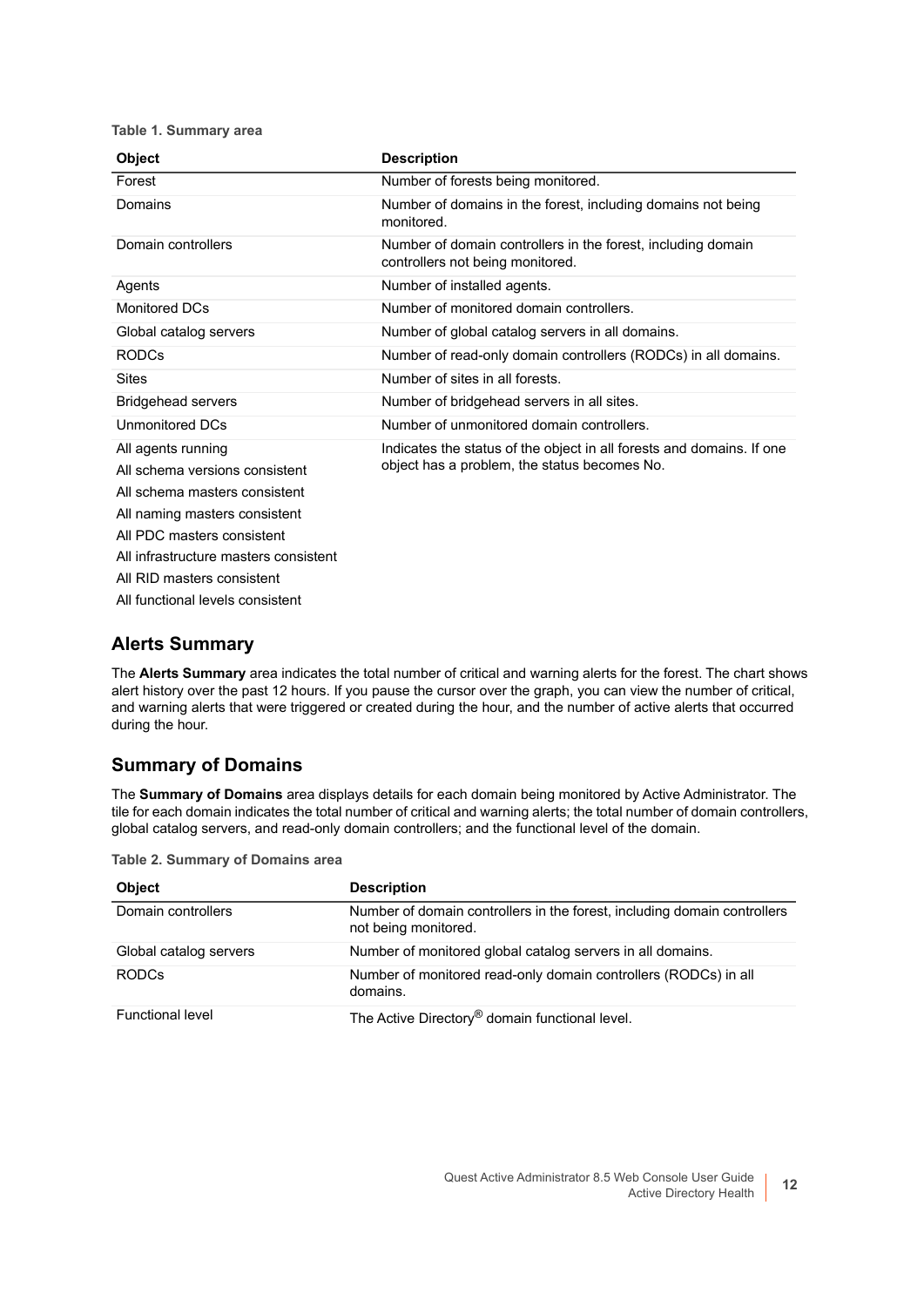# <span id="page-12-0"></span>**Analyzing health of a domain controller**

You can view information on all monitored domain controllers or a selected monitored domain controller.

#### *To analyze health on a selected domain controller*

- 1 Open the Web Console. [See Opening the Web Console.](#page-5-2)
- 2 Select **Monitor | Active Directory Health**.
- 3 Open the **Analyzer** tab.
- 4 Select the domain controller from the **Monitored Object** list.
	- **NOTE:** A message displays if there is no data to display. There may be a pending workload ÷ evaluation or the system is waiting on data from the Active Directory Health Analyzer agent. Check to see if the Analyzer agent is running. See **Managing Active Directory Health Analyzer agents** in the *Quest®* Active Administrator® *User Guide*.

If there is no data because the domain controller is not being monitored, you need to install the agent. See **Installing Active Directory Health Analyzer agents** in the *Quest®* Active Administrator® *User Guide*.

Data collectors provide the input to the various tabs. Some data collectors can be enabled or disabled. See **Managing data collectors** in the *Quest®* Active Administrator® *User Guide*. If you do not see the corresponding data, make sure the data collector is enabled and the necessary permissions are set. To check the required minimum permissions, see the **Alerts Appendix** in the *Quest®* Active Administrator® *User Guide*.

The remaining data collectors used to provide information to the tabs are not available for management and are provided to Active Administrator through Windows Management Instrumentation (WMI).

The **Domain Controller** window has a summary area and seven tabs: Performance Overview tab, [Services tab](#page-13-0), [Server tab,](#page-13-1) [Active Directory tab,](#page-13-2) [Domain Controller Alerts tab,](#page-13-3) [Installed Applications tab,](#page-13-4) and [Updates tab](#page-14-1). The number on the tab indicates the number of items on each tab.

#### **Domain Controller summary**

The **Domain Controller** summary area displays the name of the domain controller, the number of active alerts for the domain controller, and general information about the domain controller.

| <b>Field</b>   | <b>Description</b>                                                                                         |
|----------------|------------------------------------------------------------------------------------------------------------|
| Domain         | Name of the domain in which the domain controller resides                                                  |
| Site           | Name of the site in which the domain controller resides                                                    |
| Forest         | Name of the forest in which the domain resides                                                             |
| OS version     | Version of the operating system                                                                            |
| System up time | Duration of time the domain controller has been running                                                    |
| Read only DC   | Indicates if the domain controller is a read-only domain controller (RODC)                                 |
| Global catalog | Indicates if the domain controller is a global catalog server                                              |
| Monitored by   | Name of the computer on which the agent is installed that is monitoring the selected<br>domain controller. |
| Last updated   | Date and time the domain controller was last updated                                                       |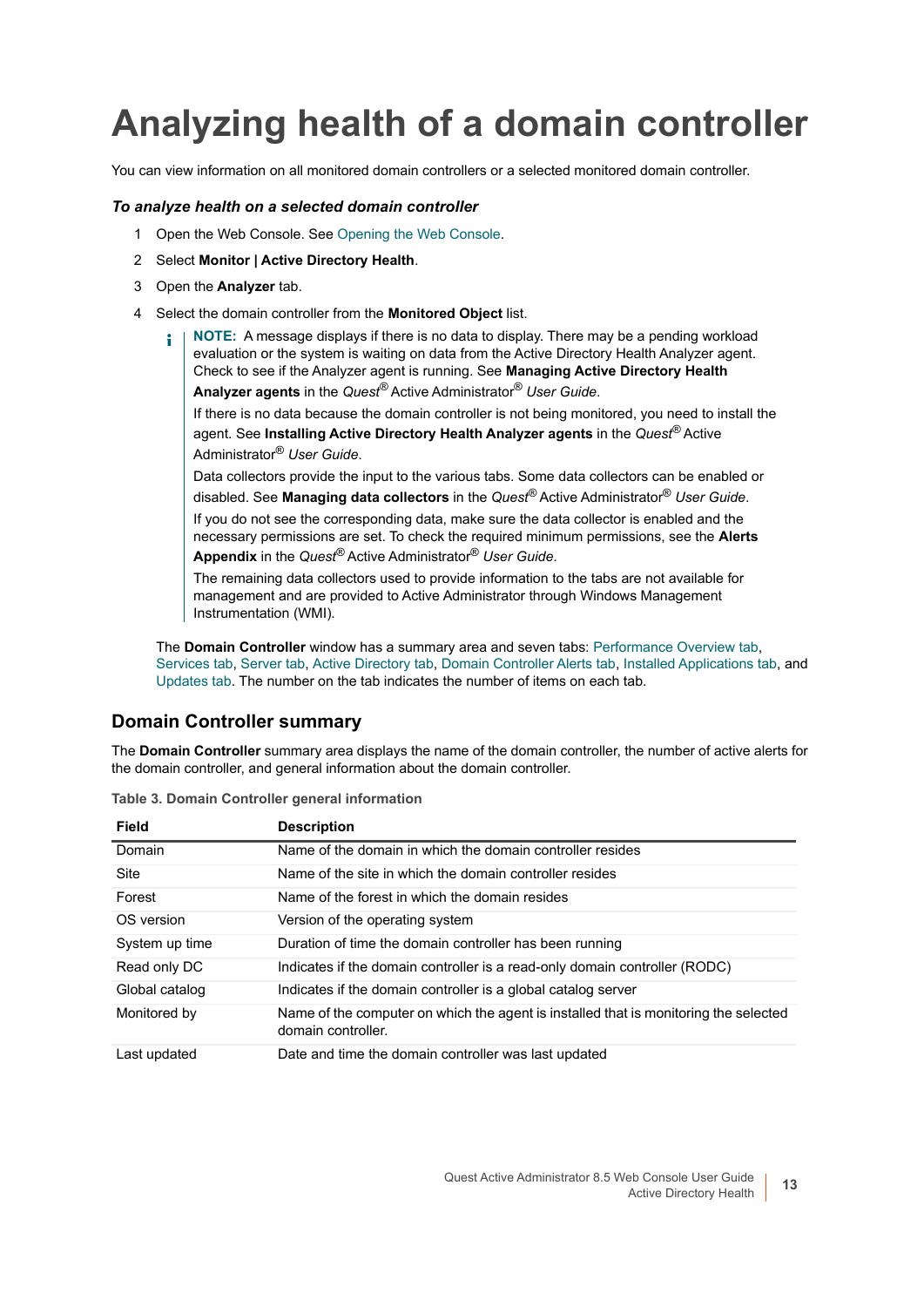#### **Performance Overview tab**

The **Performance Overview** tab displays the data collected in the indicated time frame for the selected monitored domain controller via the enabled Performance Counters data collectors.

- **•** To view more detail, click **Show Trends**.
- **•** To hide the detail, click **Hide Trends**.
- **•** To refresh the display, click **Refresh**.

#### <span id="page-13-0"></span>**Services tab**

The **Services** tab displays the status of Windows® services via the enabled Windows Services data collectors. If a service is running, but has stopped at a point in time, that stoppage is indicated with red.

#### <span id="page-13-1"></span>**Server tab**

Displays information about the logical disks on the domain controller and the network adapter via the following General data collectors:

- **•** Domain controller time synchronization
- **•** Logic disk details

#### <span id="page-13-2"></span>**Active Directory tab**

Displays Active Directory® database and SYSVOL disk usage and LDAP response time via the following data collectors:

- **•** Validation data collectors
- **•** General data collectors:
	- **▪** Active Directory database details
	- **▪** Domain controller relative identifier (RID)
	- **▪** LDAP response time
	- **▪** SysVol details

#### <span id="page-13-3"></span>**Domain Controller Alerts tab**

The number on the tab indicates the number of current alerts on the domain controller. The **Domain Controller Alerts** tab displays the current alerts for the domain controller. A count of the current alerts, critical and warnings, displays. For each active alert, the severity, alert name, time the alert triggered, the object name, and the description display.

- **•** To sort the list, click on the column heading you want to sort.
- **•** To refresh the list, click **Refresh**.
- **•** To see more information for an alert, click the alert name. [See Viewing active alerts.](#page-105-1)
- **•** To add an alert to notifications, click the **Add to Notification** button beside the alert. [See Adding an alert to](#page-20-2)  [notifications.](#page-20-2)
- **•** To create a new notification for an alert, click the **Create Notification** button beside the alert. [See Creating](#page-21-2)  [a notification for an alert.](#page-21-2)

Alerts are enabled by default and correspond to data controllers. Both alerts and data collectors can be enabled and disabled. See **Setting alerts** and **Setting data collectors** in the *Quest®* Active Administrator® *User Guide*.

#### <span id="page-13-4"></span>**Installed Applications tab**

The **Installed Applications** tab has three tabs with numbers that indicate the number of installed, added, or removed applications on the selected monitored domain controller.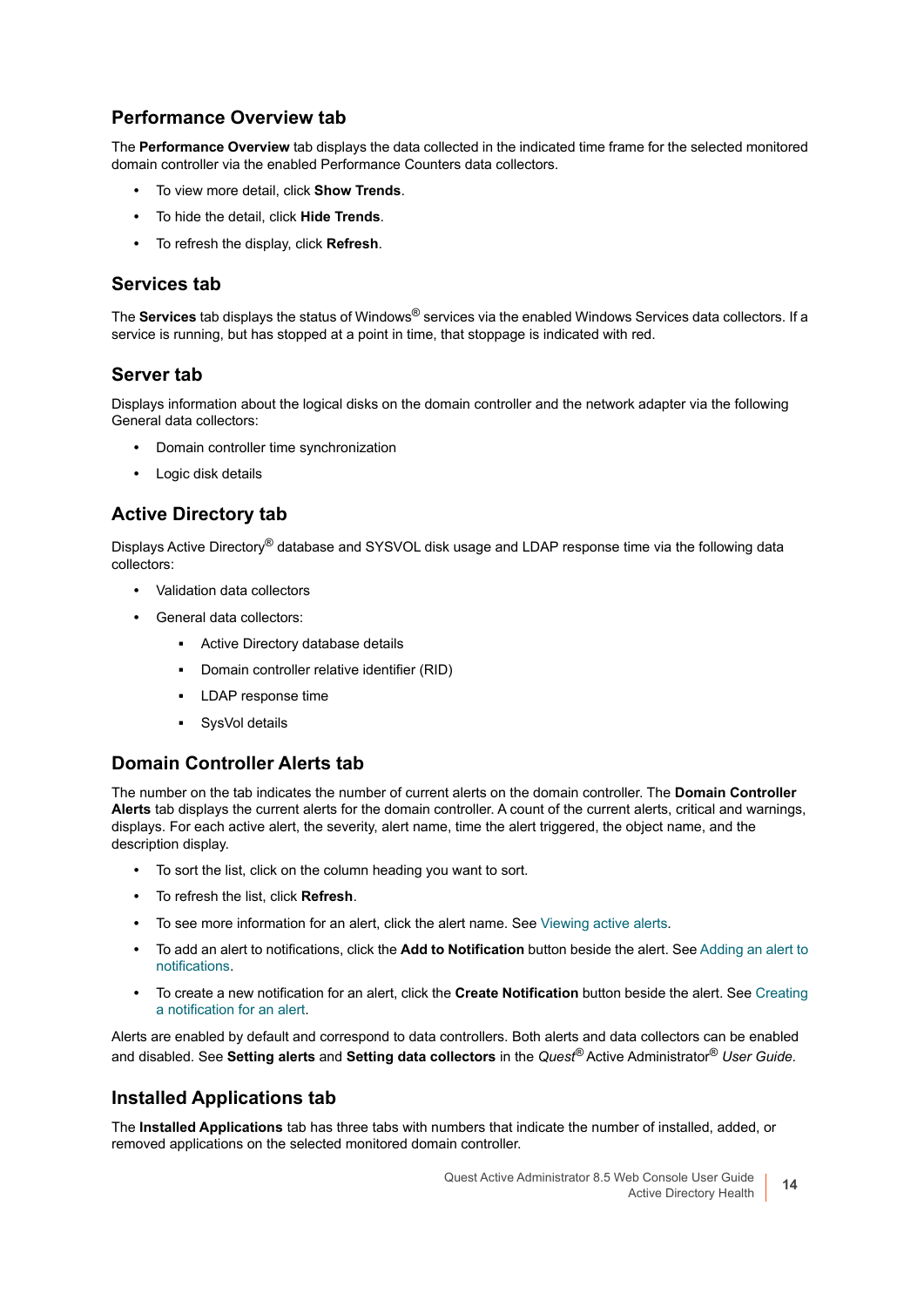- **•** To sort the list, click on the column heading you want to sort.
- **•** To refresh the list, click **Refresh**.

#### <span id="page-14-1"></span>**Updates tab**

Displays installed updates on the selected monitored domain controller. Updates installed or removed in the last 24 hours are listed in a separate pane.

- **•** To sort the list, click on the column heading you want to sort.
- **•** To refresh the list, click **Refresh**.

# <span id="page-14-0"></span>**Analyzing health of a domain**

#### *To analyze health on a selected domain*

- 1 Open the Web Console. [See Opening the Web Console.](#page-5-2)
- 2 Select **Monitor | Active Directory Health**.
- 3 Open the **Analyzer** tab.
- 4 Select the domain from the **Monitored Object** list.

#### **Domain Summary**

The **Domain** summary area displays the name of the domain, the number of active alerts for the domain, and general information about the domain.

**Table 4. Domain general information**

| <b>Item</b>                  | <b>Description</b>                                                                           |
|------------------------------|----------------------------------------------------------------------------------------------|
| Domain                       | Name of the selected domain.                                                                 |
| Domain controllers           | Number of domain controllers.                                                                |
| <b>GC</b> servers            | Number of global catalog (GC) servers                                                        |
| RODC servers                 | Number of read-only domain controllers (RODCs)                                               |
| <b>Functional level</b>      | Functional level of the forest, domain, or site                                              |
| PDC owner                    | Owner of the primary domain controller (PDC) Flexible Single Master<br>Operation (FSMO) role |
| RID master                   | Owner of the relative identifier (RID) FSMO role                                             |
| Infrastructure master        | Owner of the infrastructure FSMO role                                                        |
| Operations master consistent | Indicates if all the domain controllers report the same operation masters                    |
| Functional level consistent  | Indicates if all the domain controllers report the same functional level                     |

#### **Monitored Domain Controllers**

Lists all the domain controllers in the selected domain, the domain and site in which the domain controller resides, and the number of alerts for each domain controller.

- **•** To filter the list of domain controllers, type in the **Filter domain controllers** box. The list filters as you type.
- **•** To refresh the tree, click **Refresh**.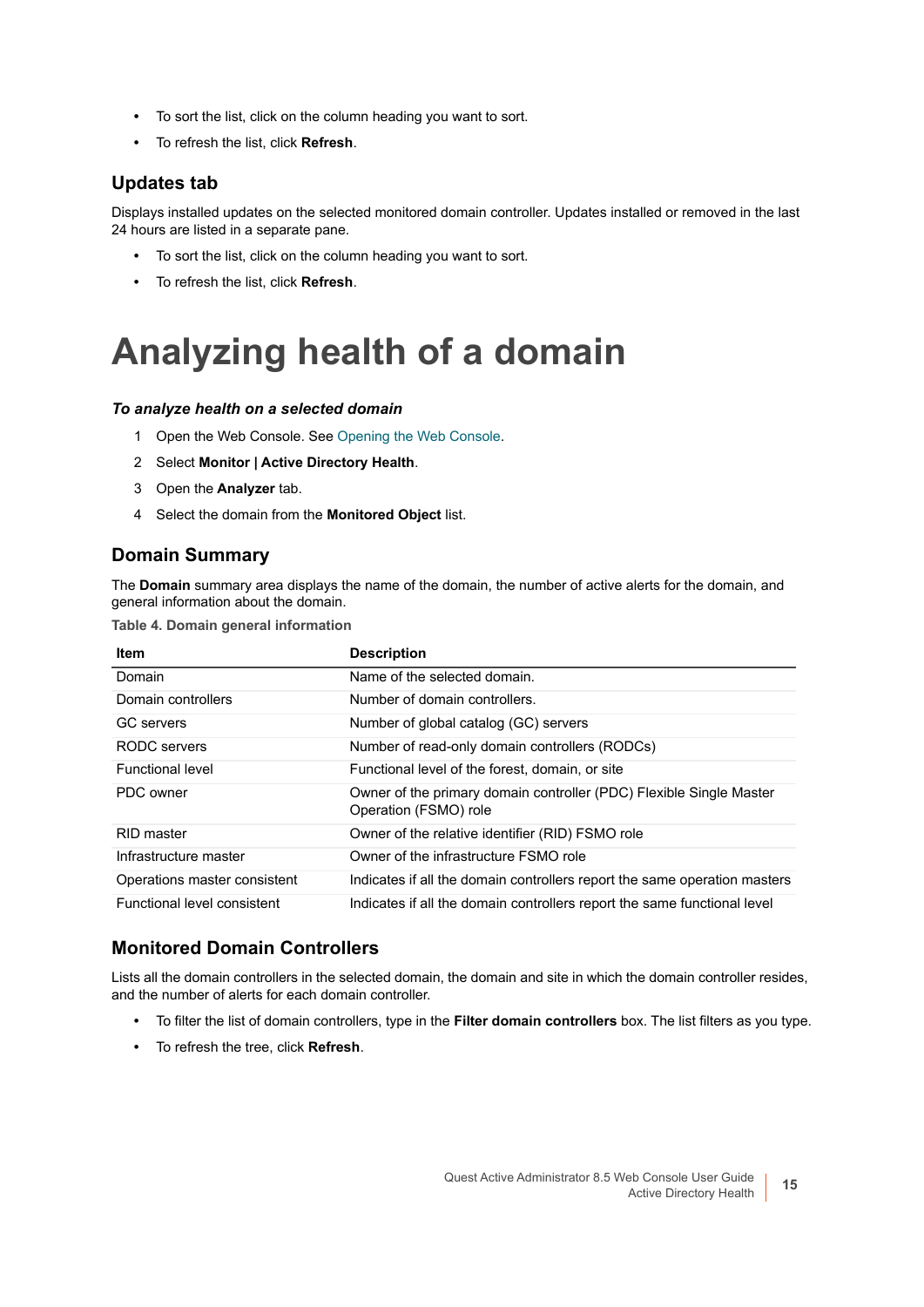#### **Replication Latency tab**

The number on the tab indicates the number of replication. The Replication Latency tab lists the replication latency times for a domain controller and its replication partners.

- **•** To filter the list, type in the **Filter domain controllers** box. The list filters as you type.
- **•** To sort the list, click on the column heading you want to sort.
- **•** To refresh the list, click **Refresh**.

#### **GC Replication Latency tab**

The number on the tab indicates the number of GC replications. The **GC Replication Latency** tab lists the replication latency times for the domain controllers and servers hosting the global catalog.

- **•** To filter the list, type in the **Filter domain controllers** box. The list filters as you type.
- **•** To sort the list, click on the column heading you want to sort.
- **•** To refresh the list, click **Refresh**.

#### **Domain Alerts tab**

The number on the tab indicates the number of current alerts on the domain. The **Domain Alerts** tab displays the current alerts for the domain. A count of the current alerts, critical and warnings, displays. For each active alert, the severity, alert name, time the alert triggered, the object name, and the description display.

- **•** To sort the list, click on the column heading you want to sort.
- **•** To refresh the list, click **Refresh**.
- **•** To see more information for an alert, click the alert name. [See Viewing active alerts.](#page-105-1)
- **•** To add an alert to notifications, click the **Add to Notification** button beside the alert. [See Adding an alert to](#page-20-2)  [notifications.](#page-20-2)
- **•** To create a new notification for an alert, click the **Create Notification** button beside the alert. [See Creating](#page-21-2)  [a notification for an alert.](#page-21-2)

# <span id="page-15-0"></span>**Analyzing health of a site**

#### *To analyze health on a selected site*

- 1 Open the Web Console. [See Opening the Web Console.](#page-5-2)
- 2 Select **Monitor | Active Directory Health**.
- 3 Open the **Analyzer** tab.
- 4 Select the site from the **Monitored Object** list.

The **Site** window has a summary area and three tabs: [Servers tab,](#page-16-0) [Site Links tab,](#page-16-1) and [Site Alerts tab.](#page-16-2) The number on the tab indicates the number of items on each tab.

#### **Site summary**

The **Site** summary area displays the name of the site, the number of active alerts for the site, and general information about the site.

**Table 5. Site summary area**

| Item                          | <b>Description</b>                                                 |
|-------------------------------|--------------------------------------------------------------------|
| Group caching enabled         | Indicates if group caching is enabled or disabled.                 |
| Intersite topology generation | Indicates if intersite topology generation is enabled or disabled. |

Quest Active Administrator 8.5 Web Console User Guide Active Directory Health **<sup>16</sup>**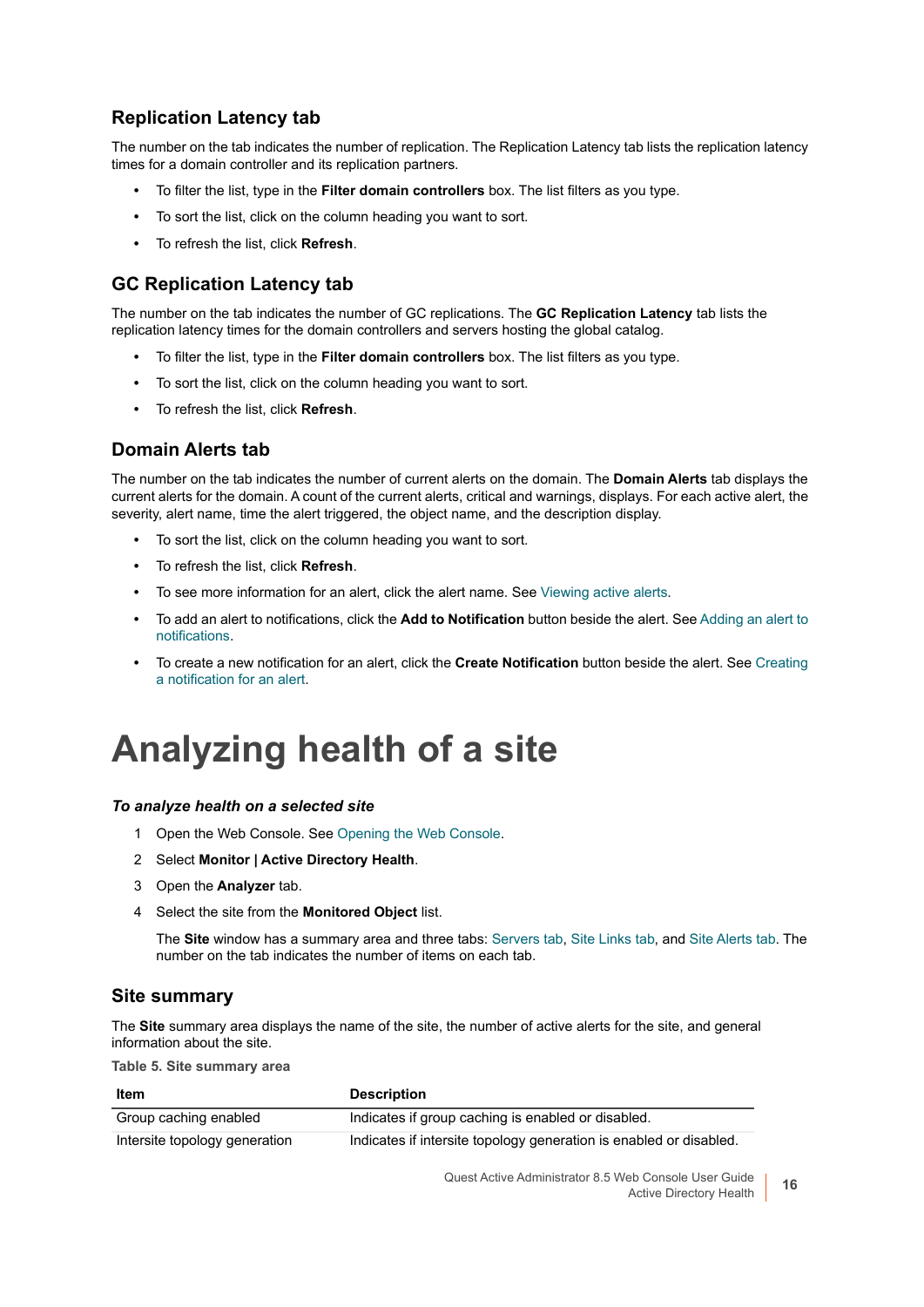**Table 5. Site summary area**

| Item                          | <b>Description</b>                                                 |
|-------------------------------|--------------------------------------------------------------------|
| Intrasite topology generation | Indicates if intrasite topology generation is enabled or disabled. |
| Intersite topology generator  | Name of the intersite topology generator.                          |

#### <span id="page-16-0"></span>**Servers tab**

The number on the tab indicates the total number of managed servers in the site. The **Servers** tab lists the monitored domain controllers in the selected site and indicates if the domain controller is:

- **•** a global catalog (GC}
- **•** a read-only domain controller (RODC)
- **•** a bridgehead server
- **•** a primary domain controller (PDC)
- **•** an infrastructure master
- **•** a relative identifier (RID) master
- **•** Schema master
- **•** Naming master

You can filter the list of domain controllers and sort the list.

- **•** To filter the list, type in the **Filter servers** box. The list filters as you type.
- **•** To sort the list, click on the column heading you want to sort.
- **•** To refresh the list, click **Refresh**.

#### <span id="page-16-1"></span>**Site Links tab**

The number on the tab indicates the total number of links in the site. The **Site Links** tab lists the site link name, the site to which the selected site is linked, the relative cost of using the link, as defined by the administrator.

The **Schedule** column indicates how the inter-site link is connected.

- **Always** indicates the link is connected all of the time as a schedule is not assigned.
- **Scheduled** indicates the link is connected occasionally on a schedule.
- **Disabled** indicates the link is never connected. A schedule is assigned to the connection, but there is no scheduled time when the link is connected.

You can filter the list of domain controllers and sort the list.

- **•** To filter the list, type in the **Filter domain controllers** box. The list filters as you type.
- **•** To sort the list, click on the column heading you want to sort.
- **•** To refresh the list, click **Refresh**.

#### <span id="page-16-2"></span>**Site Alerts tab**

The number on the tab indicates the number of current alerts on the site. The **Site Alerts** tab displays the current alerts for the site. A count of the current alerts, critical and warnings, displays. For each active alert, the severity, alert name, time the alert triggered, the object name, and the description display.

- **•** To sort the list, click on the column heading you want to sort.
- **•** To refresh the list, click **Refresh**.
- **•** To see more information for an alert, click the alert name. [See Viewing active alerts.](#page-105-1)
- **•** To add an alert to notifications, click the **Add to Notification** button beside the alert. [See Adding an alert to](#page-20-2)  [notifications.](#page-20-2)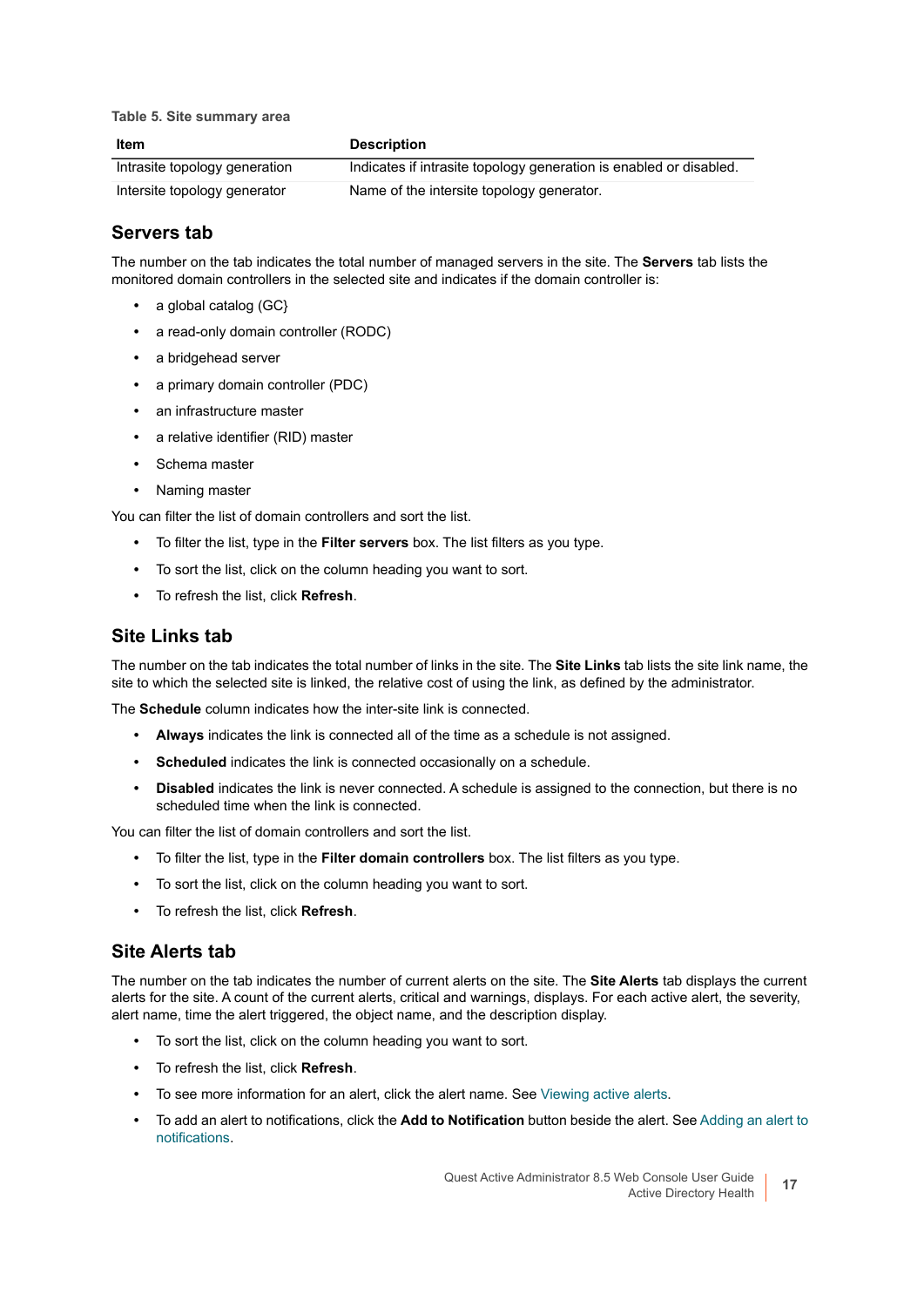**•** To create a new notification for an alert, click the **Create Notification** button beside the alert. [See Creating](#page-21-2)  [a notification for an alert.](#page-21-2)

### <span id="page-17-0"></span>**Analyzing the health of a forest**

#### *To analyze health of the forest*

- 1 Open the Web Console. [See Opening the Web Console.](#page-5-2)
- 2 Select **Monitor | Active Directory Health**.
- 3 Open the **Analyzer** tab.
- 4 Select the forest from the **Monitored Object** list.

The **Forest** window has a summary area and two tabs: [Monitored Domains tab](#page-17-1) and [Forest Alerts tab.](#page-18-0) The number on the tab indicates the number of items on each tab.

#### **Forest summary**

The **Forest** summary area displays the name of the forest, the number of active alerts for the forest, and general information about the forest.

**Table 6. Forest summary area**

| <b>Item</b>                  | <b>Description</b>                                                         |
|------------------------------|----------------------------------------------------------------------------|
| Forest                       | Name of the forest                                                         |
| <b>Domains</b>               | Number of domains.                                                         |
| Domain controllers           | Number of domain controllers.                                              |
| <b>Sites</b>                 | Number of sites.                                                           |
| <b>Empty sites</b>           | Number of empty sites.                                                     |
| <b>GC</b> servers            | Number of global catalog (GC) servers.                                     |
| RODC servers                 | Number of read-only domain controllers (RODCs).                            |
| Application partitions       | Number of application partitions.                                          |
| Bridgehead servers           | Number of bridgehead servers.                                              |
| <b>Functional level</b>      | Functional level of the site.                                              |
| Domain naming master         | Name of the domain controller with the domain naming master role.          |
| Schema master                | Name of the domain controller with the schema master role.                 |
| Operations master consistent | Indicates if all the domain controllers report the same operation masters. |
| Schema master consistent     | Indicates if all the domain controllers report the same operation masters. |
| Functional level consistent  | Indicates if all the domain controllers report the same functional level.  |

#### <span id="page-17-1"></span>**Monitored Domains tab**

The **Monitored Domains** tab lists all the monitored domains and indicates the number of critical alerts and warnings for each domain. A vertical bar next to each domain indicates its status. A red bar indicates the domain has alerts.

- **•** To filter the list of domains, type in the **Filter domains** box. The list filters as you type.
- **•** To sort the list, click on the column heading you want to sort.
- **•** To refresh the list, click **Refresh**.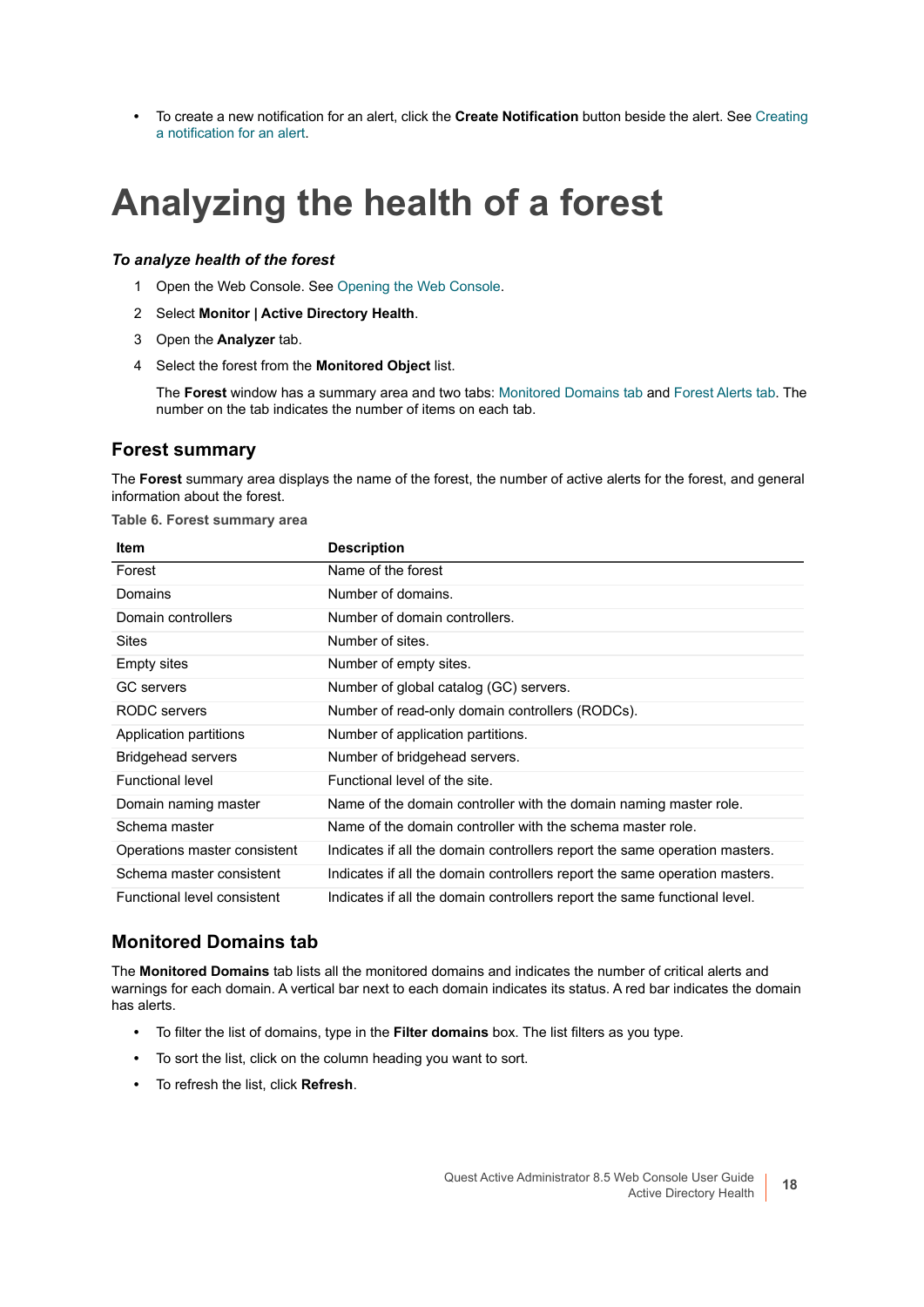#### <span id="page-18-0"></span>**Forest Alerts tab**

The **Forest Alerts** tab lists the active alerts for the forest. A count of the current alerts, critical and warnings, displays. For each active alert, the severity, alert name, time the alert triggered, the object name, and the description display.

- **•** To sort the list, click on the column heading you want to sort.
- **•** To refresh the list, click **Refresh**.
- **•** To see more information for an alert, click the alert name. [See Viewing active alerts.](#page-105-1)
- **•** To add an alert to notifications, click the **Add to Notification** button beside the alert. [See Adding an alert to](#page-20-2)  [notifications.](#page-20-2)
- **•** To create a new notification for an alert, click the **Create Notification** button beside the alert. [See Creating](#page-21-2)  [a notification for an alert.](#page-21-2)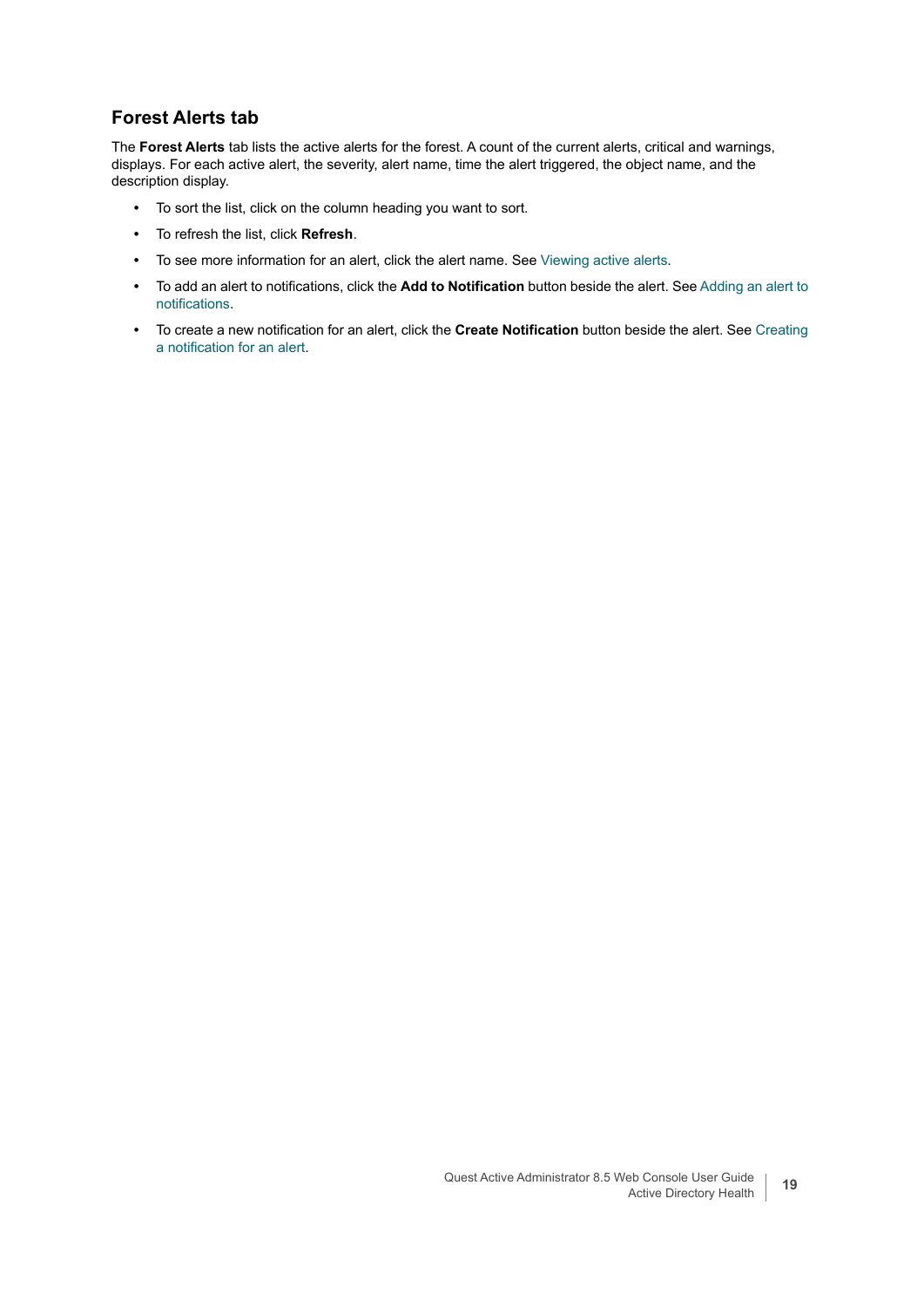**Alerts**

**3**

#### <span id="page-19-0"></span>**Topics**

- **•** [Viewing alerts](#page-19-1)
- **•** [Viewing alert details](#page-20-0)
- **•** [Adding an alert to notifications](#page-20-1)
- **•** [Creating a notification for an alert](#page-21-0)
- **•** [Viewing alert history](#page-21-1)
- **•** [Generating an alert history report](#page-23-0)
- **•** [Muting alerts](#page-23-1)
- **•** [Clearing mutes](#page-25-0)
- **•** [Viewing mute history](#page-25-1)

# <span id="page-19-2"></span><span id="page-19-1"></span>**Viewing alerts**

Active Directory Health Analyzer alerts have two levels of severity: warning and critical. As a situation escalates, a warning alert is generated, indicating that a lower priority threshold has been violated. As the severity of the error increases, a critical alert is generated, indicating that the higher priority threshold has been exceeded. A number of attributes can be customized for each of these levels, including the threshold value, duration before an alert occurs and duration before an alert clears. See the *Active Directory Health* chapter in the *Quest®* Active Administrator® *User Guide*.

You can view alerts in two formats: grid view or table view. Grid view provides several details in a quick view. Table view lets you see several alerts at a time and you can select to view the details of a selected alert. Alerts update every minute, but you can manually refresh the display.

Current alerts display in grid view by default. Critical alerts are indicated in red and appear at the top of the list. Warning alerts are indicated in yellow and appear after the critical alerts. As alerts are cleared, they disappear from the list. You can view the cleared alert on the **Alert History** tab. [See Viewing alert history.](#page-21-1)

For alerts you want to monitor more closely, you can pin them to the top of the list. You also can see which alerts are causing the most issues in the **Linked Alerts** area.

#### *To view alerts*

- 1 Open the Web Console. [See Opening the Web Console.](#page-5-2)
- 2 Select **Monitor | Active Directory Health**.
- 3 Open the **Active Alerts** tab.
	- **▪** The first 50 alerts display. To load the next batch of alerts, click **Next 50**.
	- **▪** To filter the list of alerts, start typing in the **Filter alert names** box. The list of alerts changes as you type.
	- **■** To switch to table view, click **. The Sout the alerts in table view, click the column heading.**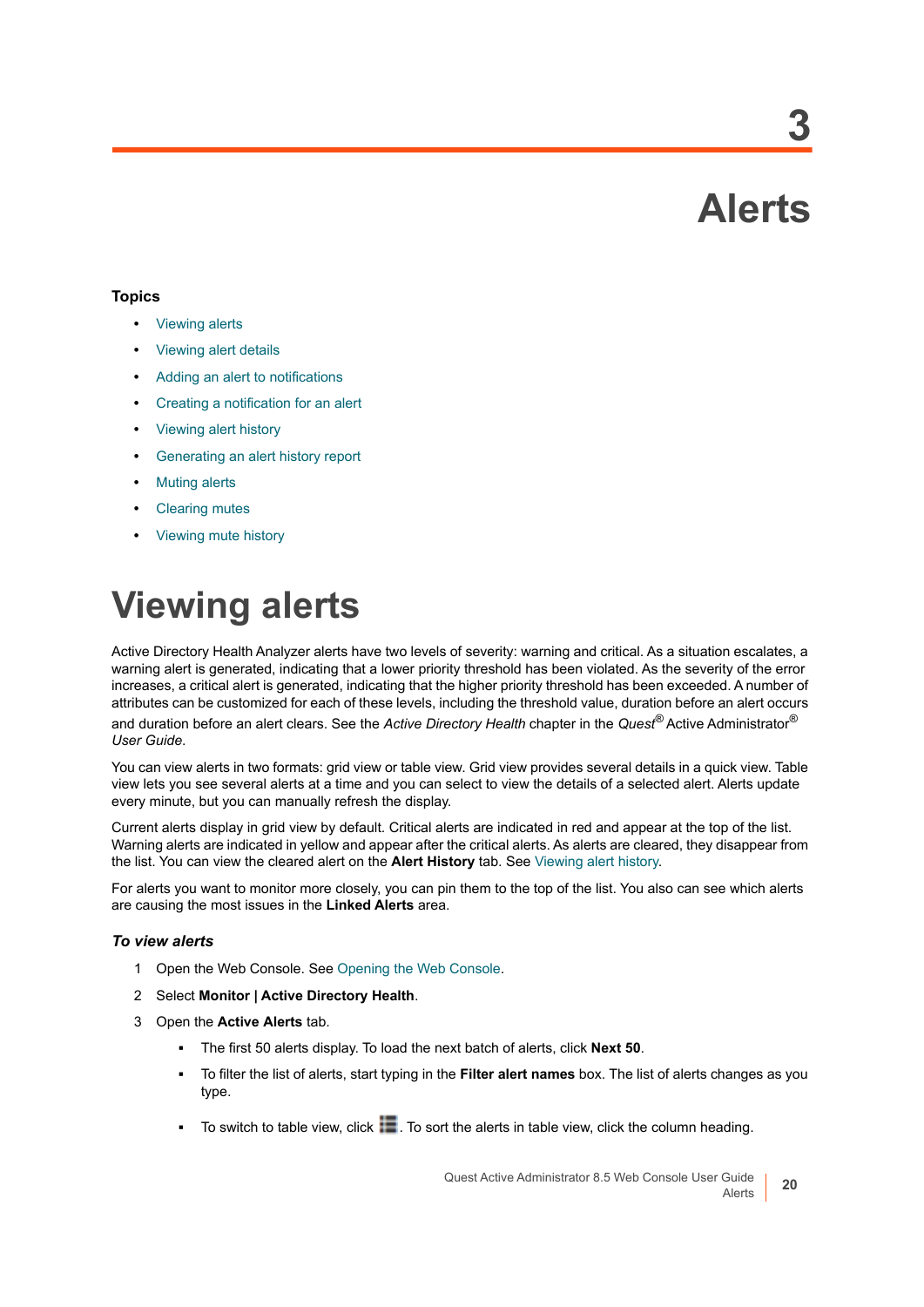- To switch back to grid view, click ■■. To sort the alerts in grid view, click the icon to sort the alert names in ascending or descending alphabetical order.
- **▪** To manually refresh the alerts, click **Refresh**.

#### **Pinned alerts**

If there are alerts you want to pull to the top of the list to monitor more closely, you can add them to the **Pinned Alerts** area. If the alert clears, it will disappear from the list.

#### *To pin an alert*

**•** Display the alerts in grid view, and click the pin in the alert heading.

The alert moves to the **Pinned Alerts** area and remains there until you click the **X** in the alert heading. If you switch to table view, the pinned alerts remain in grid view.

#### **Linked alerts**

The area on the left of the display show a summary of the alerts to help you determine which alerts are causing the most issues. You can collapse or expand the list to fit your needs. To quickly see details on the alert, start typing the alert name in the **Filter alert names** box.

- **•** The **Linked Alerts to Active Directory Objects** list displays a summary of the alerts for each of the types of Active Directory® objects. The number next to the alert indicates the number of occurrences of the alert for all objects. The percentage indicates the percentage of the total number of alerts for all objects.
- **•** The **Linked Domain Controllers to Alerts**, **Linked Domains to Alerts**, **Linked Forests to Alerts**, and **Linked Sites to Alerts** display each Active Directory object with the alerts. The number next to the object indicates the number of alerts for that object. The percentage indicates the percentage of the total number of alerts for the object.

## <span id="page-20-3"></span><span id="page-20-0"></span>**Viewing alert details**

In grid view, a lot of details are visible at a glance, but if you prefer to work in table view, you can still see these details quickly.

#### *To view alert details*

- 1 Open the Web Console. [See Opening the Web Console.](#page-5-2)
- 2 In grid view ( $\blacksquare$ ), double-click the alert heading, or click View Details.

-OR-

In table view  $($   $\equiv$   $)$ , click the alert name.

- **▪** The **General** tab displays much of the same information that you see in grid view. The list of **Observed Values** shows the number of times the alert was triggered.
- **▪** The **Details** tab provides more information to help you troubleshoot the problem.
- **▪** The **Notifications** tab displays the notifications sent for the alert.

## <span id="page-20-2"></span><span id="page-20-1"></span>**Adding an alert to notifications**

You can select the notifications in which an alert should be included.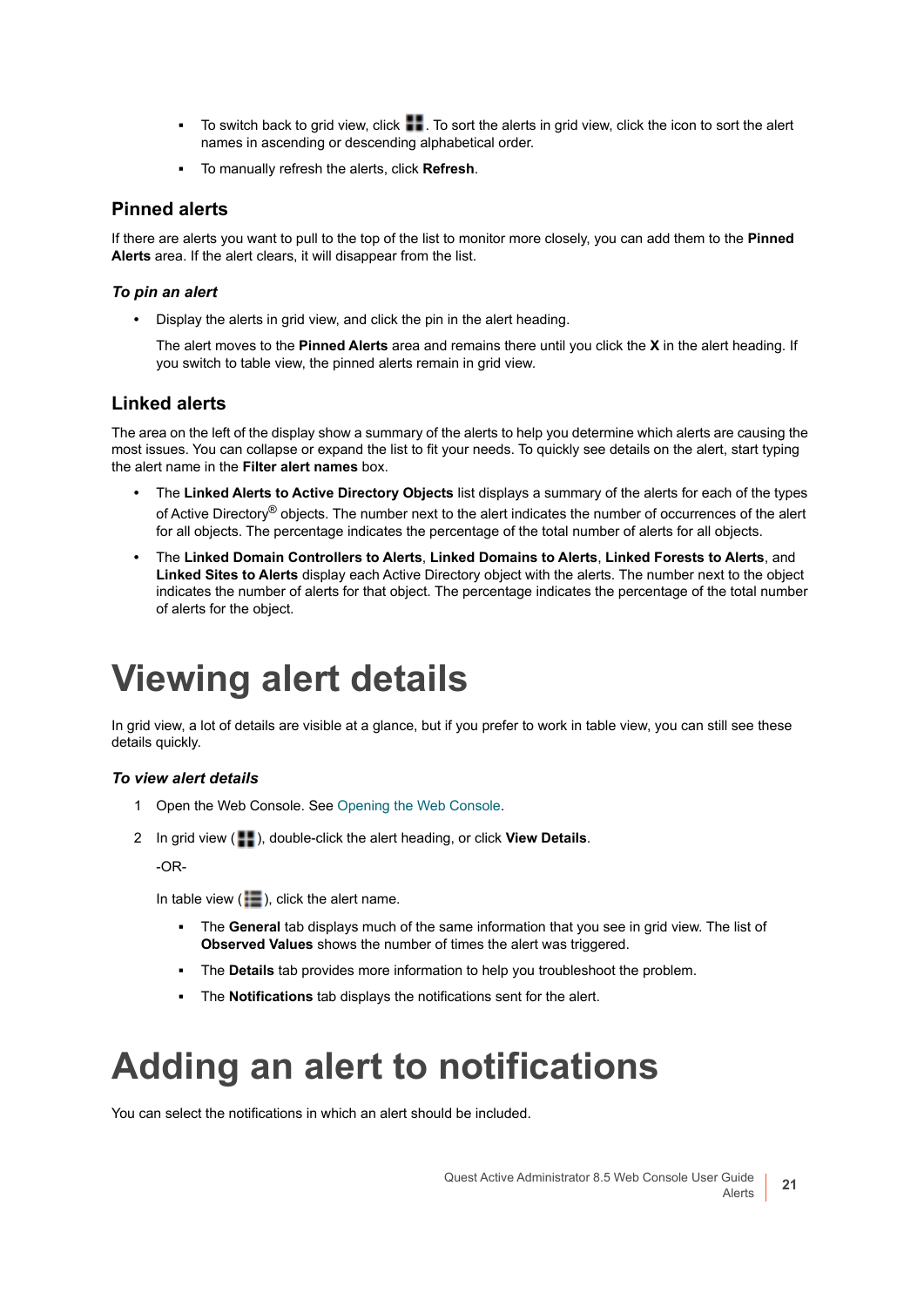#### *To add an alert to notifications*

- 1 Open the Web Console. [See Opening the Web Console.](#page-5-2)
- 2 Select **Monitor | Active Directory Health**.
- 3 Open the **Active Alerts** tab.
- 4 Click the **Add to Notification** button for the applicable alert.
- 5 Optionally, type in the **Filter Notifications** box to filter the list of notifications.
- 6 Select the notifications in which the alert should be included.
- <span id="page-21-2"></span>7 Click **Add to Notification**.

### <span id="page-21-0"></span>**Creating a notification for an alert**

When you are viewing an alert, you can create a notification in which the alert should be included. See Creating [alert notifications.](#page-28-1)

#### *To create a notification for an alert*

- 1 Open the Web Console. [See Opening the Web Console.](#page-5-2)
- 2 Select **Monitor | Active Directory Health**.
- 3 Open the **Active Alerts** tab.
- 4 Click the **Create Notification** button for the applicable alert.
- 5 The Create Notification wizard opens with the alert selected.
- 6 Type a Name and a Description for the notification, set the applicable options, and click **Next**.
- 7 Optionally, select additional alerts to include in the notification.
- 8 Click **Next** and finish creating the notification. [See Creating alert notifications.](#page-28-1)

## <span id="page-21-1"></span>**Viewing alert history**

Once an alert is cleared, it no longer appears on the **Active Alerts** tab. If you want to examine the progress of the alert, check the **Alert History** tab. You can see the most recent alert activity, and filter the list to closely examine specific alerts.

See also:

**•** [Filtering alert history](#page-22-0)

#### *To view alert history*

- 1 Open the Web Console. [See Opening the Web Console.](#page-5-2)
- 2 Select **Monitor | Active Directory Health**.
- 3 Open the **Alerts History** tab.

Alert History displays the newest current and cleared alerts in grid view. The alerts display in chronological order. Critical alerts are indicated in red. Warning alerts are indicated in yellow. Cleared alerts are indicated in pale gray.

- **▪** By default, the Alert History displays alerts from the **Live** Active Administrator database. To view alerts from the Active Administrator® archive database, choose the source of the Alert History.
- **▪** To load another batch of alerts, click **More**.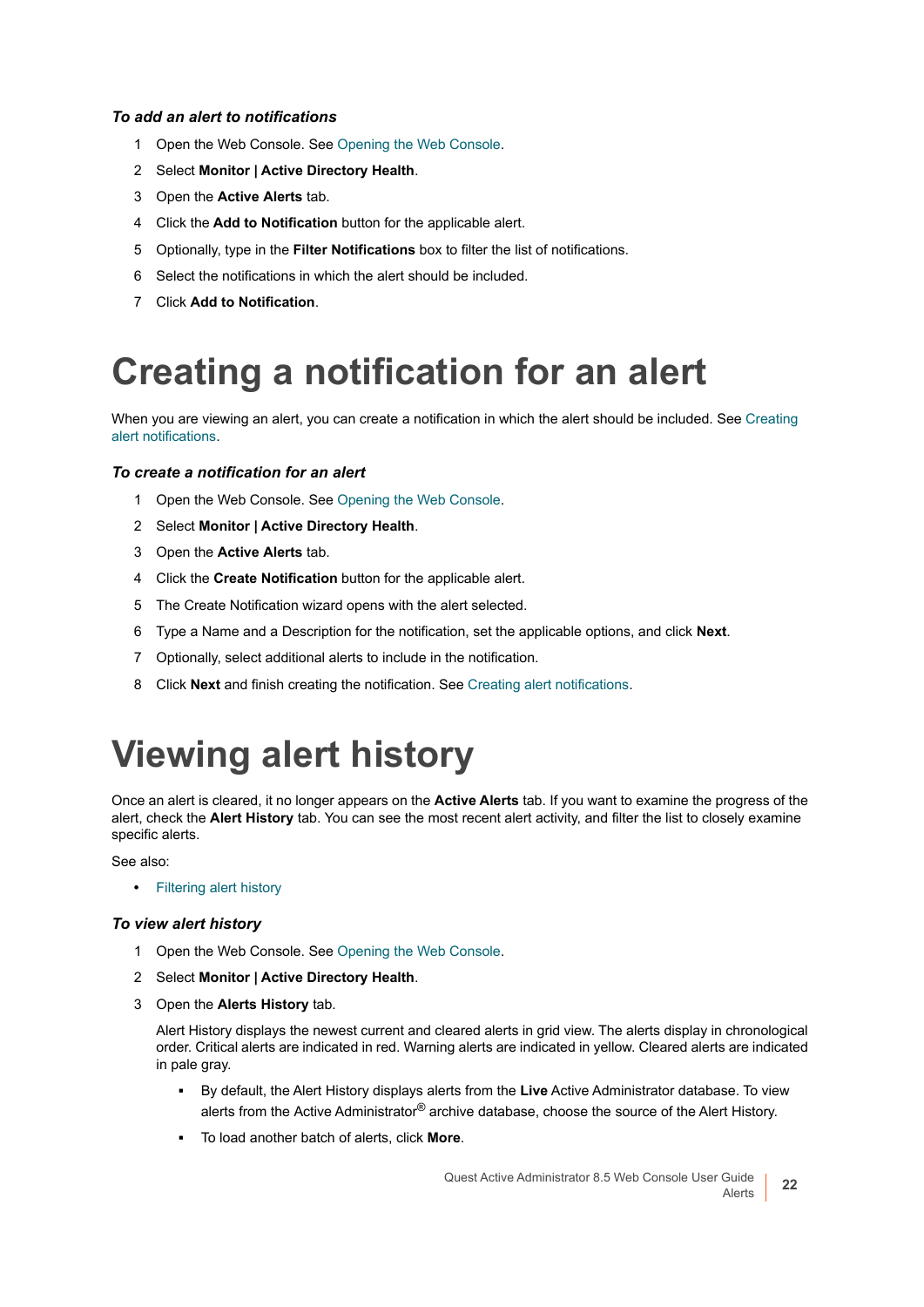- 4 In grid view, click **View Details** to view details about a selected alert. In table view, double-click an alert to view details about the alert.
	- **▪** The **General** tab displays much of the same information that you see in grid view. The list of Observed Values shows the number of times the alert was triggered.
	- **▪** The **Observed Values** tab displays the time the alert was triggered, the observed value, and the severity of the alert.
	- **▪** The **Details** tab provides more information to help you troubleshoot the problem.
	- **▪** The **Notifications** tab displays the notifications sent for the alert.
- 5 Use the menu to manage the list of alerts.

#### **Table 1.**

| <b>Option</b> | <b>Description</b>                                                                                                                                                                            |
|---------------|-----------------------------------------------------------------------------------------------------------------------------------------------------------------------------------------------|
| Refresh       | Manually refresh the alert history list.                                                                                                                                                      |
| Filter        | Filter the list of alert history. By default, the Alert History is filtered by date range for<br>the current day. See Filtering alert history.                                                |
|               | NOTE: You also can filter the list of alert history by typing in the Filter alerts box.<br>The list of alerts changes as you type.                                                            |
| Report        | Generate an alert history report.                                                                                                                                                             |
| Source        | By default, the Alert History displays alerts from the live Active Administrator®<br>database. To view alerts from the Active Administrator archive database, choose<br>an archived database. |
| ø             | Refresh the sources of the alert history.                                                                                                                                                     |
| IJ            | Sorts the alert names in ascending alphabetical order while in grid view.                                                                                                                     |
| Τŝ            | Sorts the alert names in descending alphabetical order while in grid view.                                                                                                                    |
|               | Display the alert history in grid view.                                                                                                                                                       |
|               | Display the alert history in table view.<br><b>NOTE:</b> To sort the alert history in table view, click the column heading.                                                                   |

### <span id="page-22-0"></span>**Filtering alert history**

You can display all alerts or filter the list to display only those alerts for a specific date, date range, domain, or domain controller. You also can filter the list for specific alerts and by severity.

#### *To filter the alert history list*

- 1 Open the Web Console. [See Opening the Web Console.](#page-5-2)
- 2 Select **Monitor | Active Directory Health**.
- 3 Open the **Alerts History** tab.
- 4 Click **Filter**.
- 5 By default, the current date is specified. You can select all dates, a specific date, or a date range.
- 6 To filter the list of alerts, select **Filter by Alerts**. Use **Select All** and **Clear All** to help you select the alerts to display in the Alert History area.
- 7 To filter the list by severity, select **Filter by Severity**, and choose the levels of alerts to display in the Alert History pane.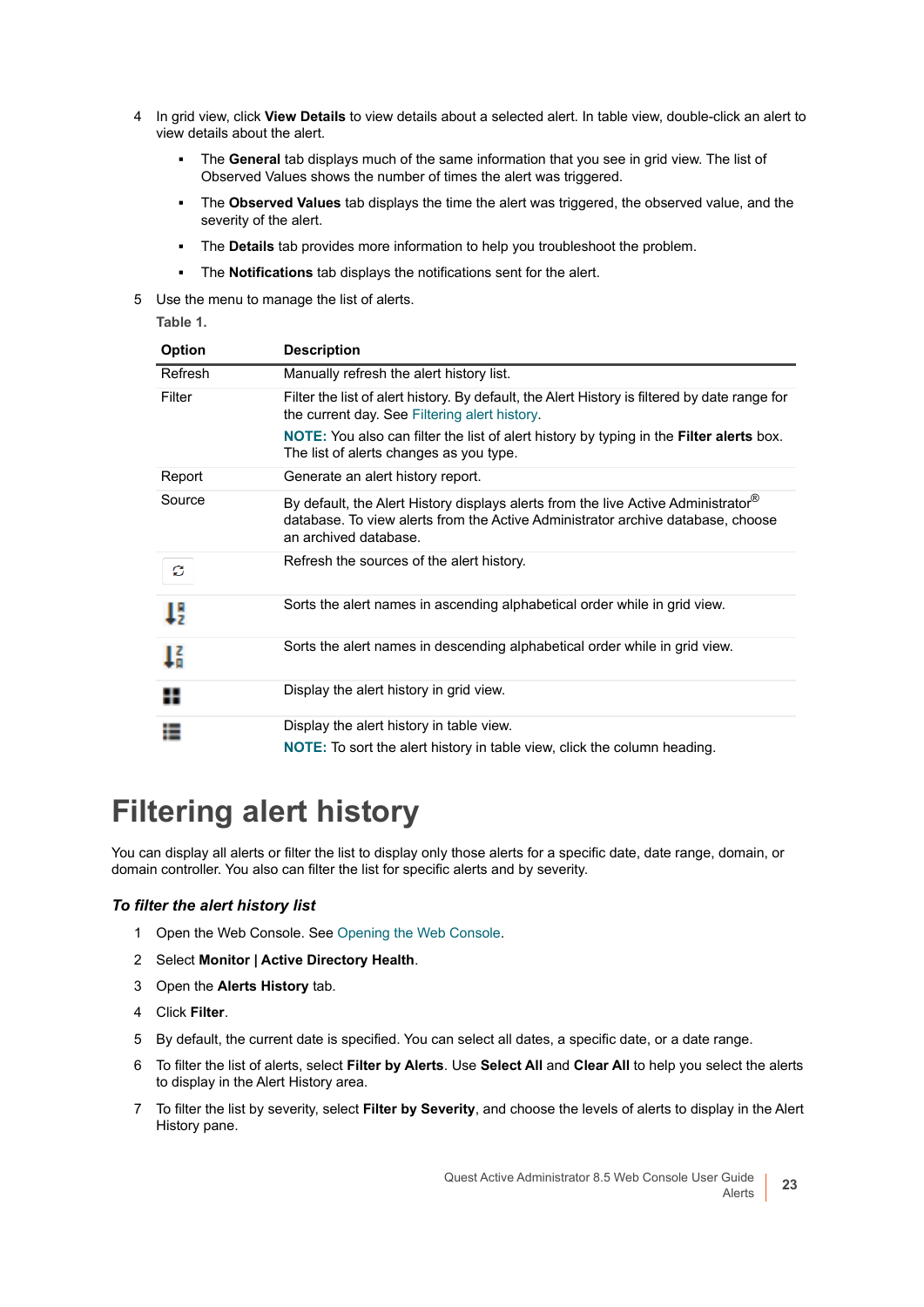- 8 To filter by a domain or domain controller, type the Fully Qualified Domain Name (FQDN) in the **Object name** box.
- 9 Click **OK**. A banner displays the filters that are in effect for the Alert History area.

### <span id="page-23-0"></span>**Generating an alert history report**

You can generate a report of the alert history for specified dates and selected alerts.

**NOTE:** You also can access this report from **Report | Active Directory Health | Health Alerts**. See [Active](#page-87-1)  [Directory Health reports.](#page-87-1)

#### *To generate an alert history report*

- 1 Open the Web Console. [See Opening the Web Console.](#page-5-2)
- 2 Select **Monitor | Active Directory Health**.
- 3 Open the **Alerts History** tab.
- 4 Click **Report**.
- 5 By default, all dates are included. You can select a specific date or date range.
- 6 By default all alerts are included. To filter the report, select **Filter by Alerts**, and select only those alerts to include in the report. Use **Clear All** or **Select All** to help you make the selection.
- 7 To filter the list by severity, select **Filter by severity**, and choose the levels of alerts to display in the Alert History pane.
- 8 Click **Run**.

The **Reports** tab displays the report based on the parameters you entered.

- **▪** If the report generation is taking too much time, you can click **Cancel**.
- To collapse report sections, click on the section heading.
- **▪** The report remains open in the **Reports** tab until you run another report of this type. To redisplay the report with fresh data, click **Refresh**.
- **▪** To print the report, click **Print**.
- **▪** To return to the **Alert History** tab, click **Directory Health**.
- **▪** To go to the Active Directory Reports list, click **back to Reports**. See [Active Directory Health](#page-87-1)  [reports.](#page-87-1)

### <span id="page-23-1"></span>**Muting alerts**

If you know about an upcoming maintenance to the system or some other event that may cause a lot of unnecessary alerts, you can mute the collection of alerts or set a schedule to mute the alerts. During the mute period, no alerts are collected into the Active Administrator® database and no alert notifications are sent.

A banner displays on every analyzer page to indicate what object is muted, the time it was muted, and by whom it was muted. If more than one object is muted, only the number of muted objects displays. The banner updates every 15 seconds. The mute automatically clears after 1 hour.

You can mute all alerts or just alerts for a specific forest, domain, domain controller, or site. The Mute option displays on each window in the Active Directory Health Analyzer. If you are viewing health for a specific object, the Mute option will mute the alerts for that object. For example, if you are viewing a specific site and you click **Mute**, only the site alerts for that site are muted. If you wanted to mute all the alerts for a site, you could mute all or mute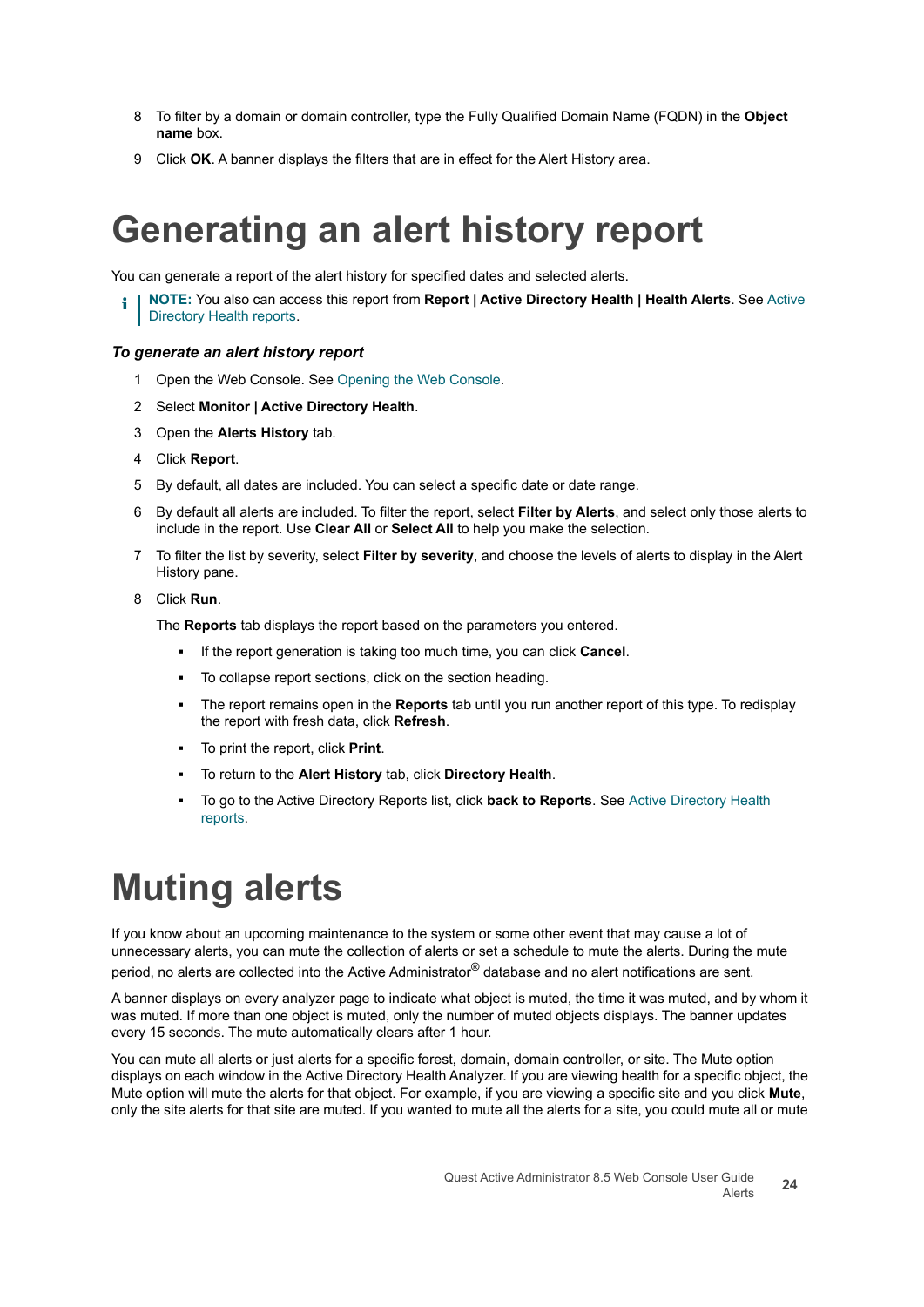the forest and include domain controllers and sites. Table 2 shows how alerts are muted to help you select the appropriate mute type.

**Table 2. Muting alerts**

| Mute type                                | <b>Forest alerts</b> | Domain alerts | DC alerts   | <b>Site alerts</b> |
|------------------------------------------|----------------------|---------------|-------------|--------------------|
| All                                      | Muted                | Muted         | Muted       | Muted              |
| Forest                                   | Muted                | Alerts sent   | Alerts sent | Alerts sent        |
| Forest + domain controllers + sites      | Muted                | Muted         | Muted       | Muted              |
| <b>NOTE:</b> Applies to only one forest. |                      |               |             |                    |
| Domain                                   | Alerts sent          | Muted         | Alerts sent | Alerts sent        |
| Domain + domain controllers              | Alerts sent          | Muted         | Muted       | Alerts sent        |
| Domain controller                        | Alerts sent          | Alerts sent   | Muted       | Alerts sent        |
| Site                                     | Alerts sent          | Alerts sent   | Alerts sent | Muted              |

#### *To mute alerts*

- 1 Open the Web Console. [See Opening the Web Console.](#page-5-2)
- 2 Select **Monitor | Active Directory Health**.
- 3 Open the **Analyzer** tab.
- 4 Select an object. See Table 2 to see what alerts are muted for each object.
- 5 Click **Mute**.
	- **▪** To mute the entire system, including all forests, domains, sites, and domain controllers, click **Mute All**.
	- **▪** To mute the selected object only, click **Mute**.
		- **▫** When muting a forest, you can also choose to include the sites, domains, and domain controllers.
		- **▫** When muting a domain, you can also choose to include domain controllers.
- 6 Click **Yes** to confirm the mute.

A banner displays on every analyzer page to indicate what object is muted, the time it was muted, and by whom it was muted. If more than one object is muted, only the number of muted objects displays. The banner updates every 15 seconds. The mute automatically clears after 1 hour.

**▪** To clear all mutes, click **Clear All**.

#### *To schedule muting alerts*

- 1 Open the Web Console. [See Opening the Web Console.](#page-5-2)
- 2 Select **Monitor | Active Directory Health**.
- 3 Open the **Analyzer** tab.
- 4 Select an object. See Table 2 to see what alerts are muted for each object.
- 5 Click **Schedule Mute**.
- 6 If scheduling a mute for a forest object, optionally, select **Include sites, domains and domain controllers** to also mute their alerts.

 $-$  OR  $-$ 

If scheduling a mute for a domain object, optionally select **Include all domain controllers** to also mute their alerts.

- 7 Optionally, enter the **Reason** the alerts are being muted.
- 8 Set the Start and End dates and times for the alerts to be muted.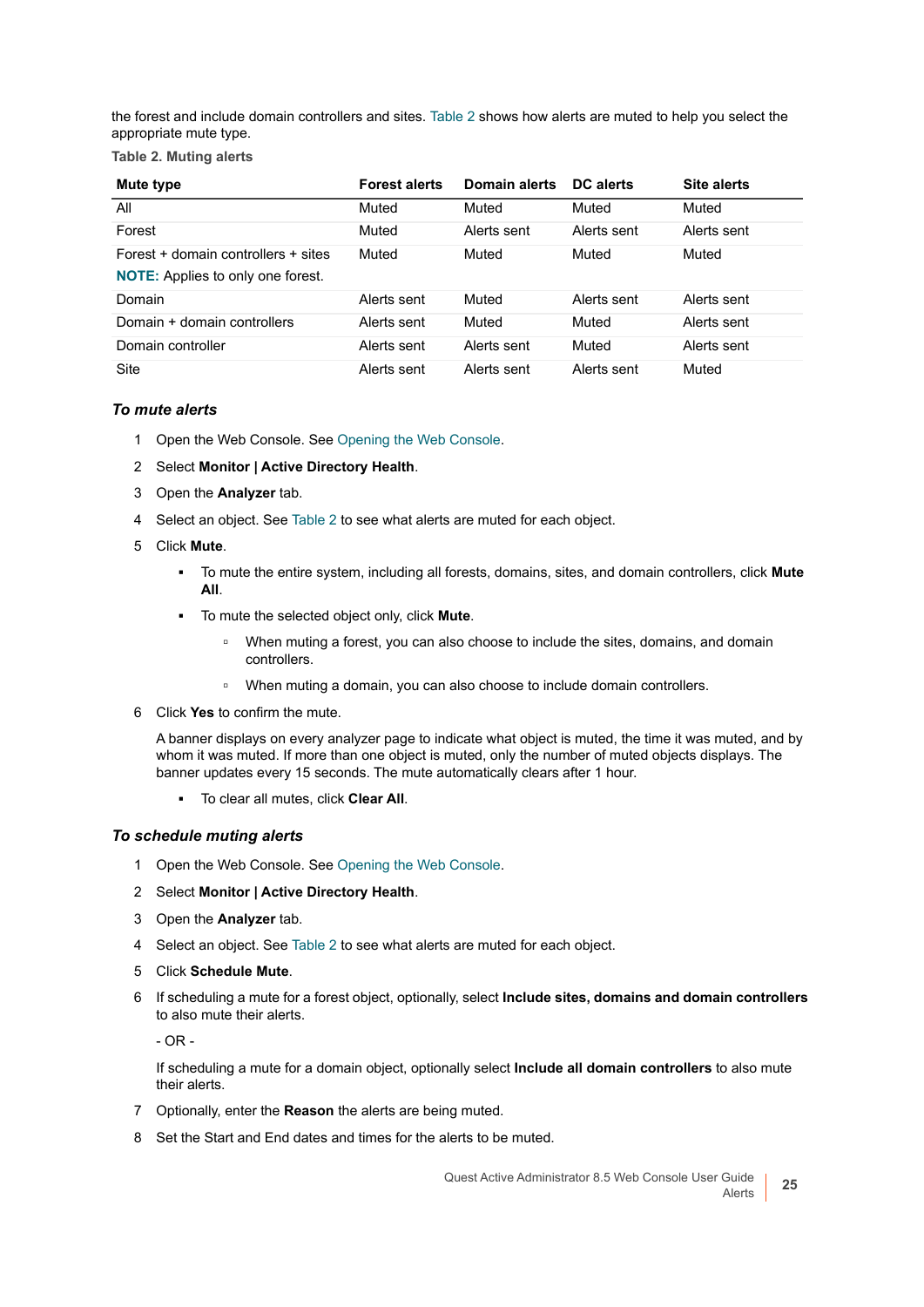- 9 Optionally, select **Override manual mutes** to override existing mutes during the scheduled mute.
- 10 Optionally, select **Do not save observed values** to suppress saving details of the alerts that occur during the scheduled mute in the database.
- 11 Click **Schedule** to create the scheduled mute.

#### *To view and modify a scheduled mute*

- 1 Open the Web Console. [See Opening the Web Console.](#page-5-2)
- 2 Select **Monitor | Active Directory Health**.
- 3 Open the **Mute Schedule** tab.
- 4 Optionally, double-click a schedule to change the schedule details.
- 5 Optionally, select a schedule, click the trashcan icon to delete the schedule, and click **Yes** to confirm.

### <span id="page-25-0"></span>**Clearing mutes**

A banner displays on every Active Directory Health page to indicate what object is muted, the time it was muted, and by whom it was muted. If more than one object is muted, only the number of muted objects displays. The banner updates every 15 seconds. A mute automatically clears after 1 hour. You can quickly clear all mutes from the banner. You also can clear just a selected mute.

#### *To clear all mutes*

- 1 Open the Web Console. [See Opening the Web Console.](#page-5-2)
- 2 Select **Monitor | Active Directory Health**.
- 3 Click **Clear All** in the banner.

#### *To clear a selected mute*

- 1 Open the Web Console. [See Opening the Web Console.](#page-5-2)
- 2 Select **Monitor | Active Directory Health**.
- 3 Open the **Analyzer** tab.
- 4 Select an object.
- 5 Click **Mute**.
	- **▪** To clear all mutes, click **Clear All**.
	- **▪** To clear the selected object only, click **Clear Mute**.

## <span id="page-25-1"></span>**Viewing mute history**

A history of mutes is kept so you can see the object that was muted, who set the mute and at what time, and who cleared the mute and at what time.

#### *To view mute history*

- 1 Open the Web Console. [See Opening the Web Console.](#page-5-2)
- 2 Select **Monitor | Active Directory Health**.
- 3 Open the **Analyzer** tab.
- 4 Click **Mute History**.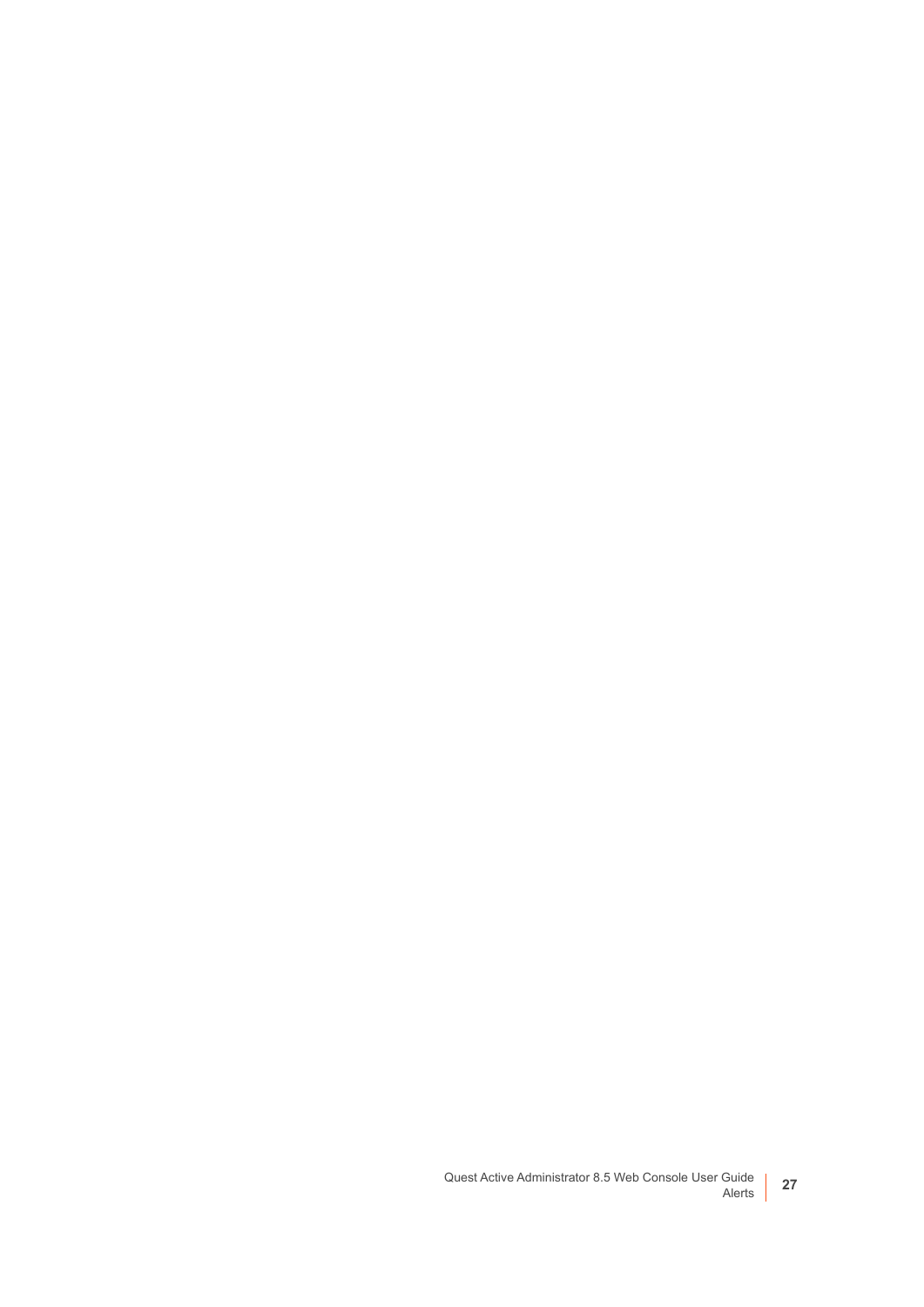# **Notifications**

#### <span id="page-27-0"></span>**Topics**

- **•** [About alert notifications](#page-27-1)
- **•** [Viewing alert notifications](#page-27-2)
- **•** [Creating alert notifications](#page-28-0)
- **•** [Pushing alerts to System Center Operations Manager](#page-30-0)
- **•** [Limiting notifications](#page-30-1)

### <span id="page-27-1"></span>**About alert notifications**

Active Directory Health Analyzer generates alerts when problems with Active Directory® are detected. You can create notifications to send to specified email recipients. A wizard helps you create multiple types of notifications to address varied audiences and their specific needs. For more information on the types of alerts you can include in the notifications, see the **Alerts Appendix** in the *Quest®* Active Administrator® *User Guide*.

For example, you might send only site alerts on a selected site to a certain user. You would exclude all forests, all domains, and all domain controllers from the notification. On the **Site Selection** page, you would choose the selected site.

Assign names and add descriptions to your alert notifications so you can easily manage the list. You can edit and remove alert notifications as your needs change. You also can limit the number of alert notifications sent within a specified time period.

Once you create alert notifications, you can see who alerts were sent to and when by displaying the details of an alert. [See Viewing alert details.](#page-20-3)

- **IMPORTANT:** To view, add, and edit alert notifications, the user must have:
	- **•** the Active Directory Health Notification Management permission (See *Defining role based access* in the *Quest®* Active Administrator® *User Guide*);
	- **•** the Active Directory Health Alert Management permission (See *Defining role based access* in the *Quest®* Active Administrator® *User Guide*); and
	- **•** membership in the Administrators group on the computer where Active Administrator Foundation Service (AFS) is installed.

## <span id="page-27-2"></span>**Viewing alert notifications**

You can view alert notifications in two formats: grid view or table view. Grid view provides several details in a quick view. Table view lets you see several notifications at a time. Notifications display in grid view by default.

#### *To view alerts*

- 1 Open the Web Console. [See Opening the Web Console.](#page-5-2)
- 2 Select **Monitor | Active Directory Health**.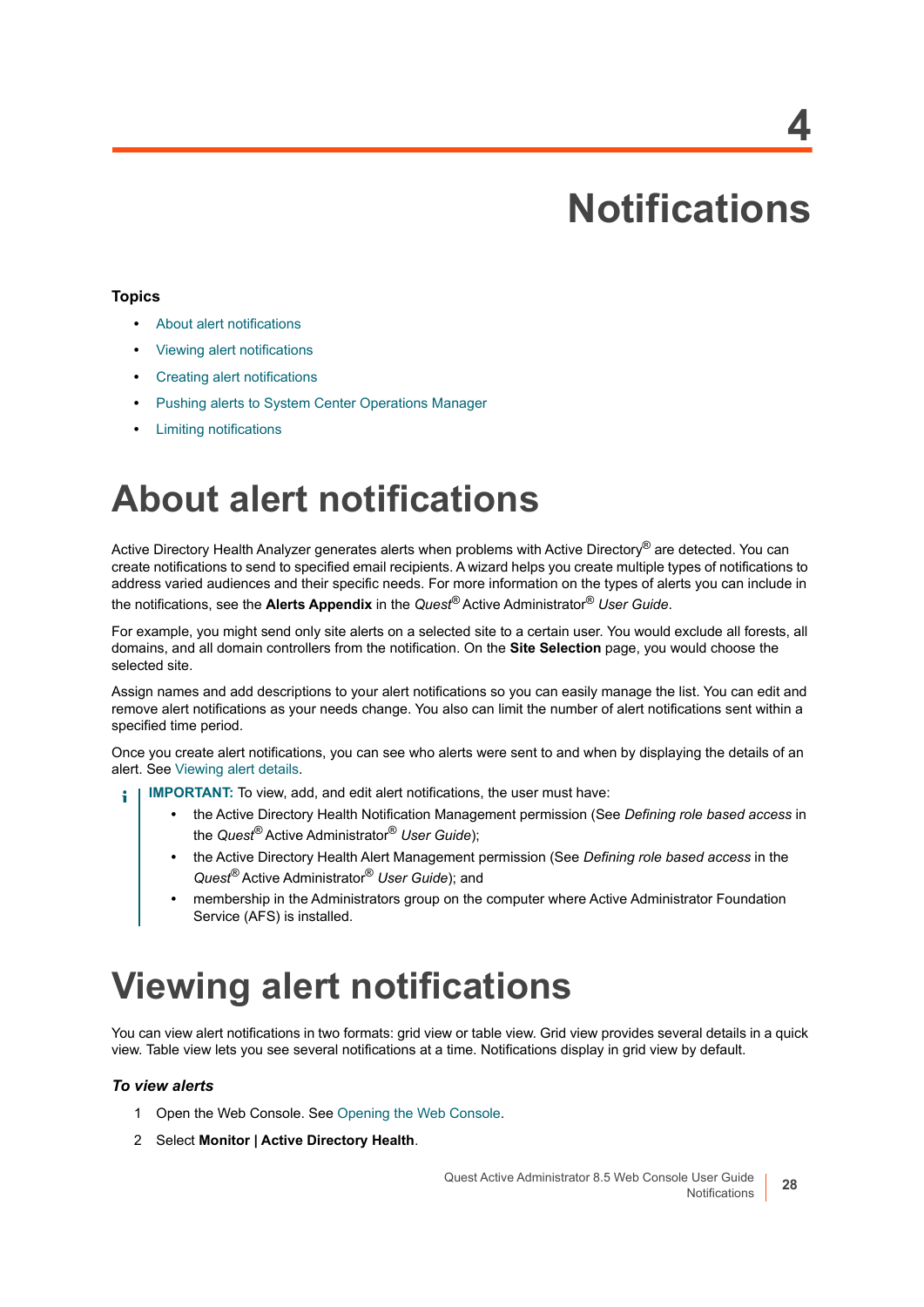- 3 Click **Notifications**.
- 4 Use the tool bar options and buttons to manage the notifications.

**Table 1.** 

| <b>Option</b>               | <b>Description</b>                                                                                                 |
|-----------------------------|--------------------------------------------------------------------------------------------------------------------|
| Refresh                     | Manually refresh the notifications.                                                                                |
| Add notification            | Create a new notification. See Creating alert notifications.                                                       |
| Limiter                     | Limit the number of notifications sent within a specified time period.<br>See Limiting notifications.              |
| <b>Filter notifications</b> | Filter the list of notifications. Start typing in the box. The list of alerts<br>changes as you type.              |
| Tà                          | In grid view, sort the notifications in ascending order.                                                           |
| Τŝ                          | In grid view, sort the notifications in descending order.                                                          |
| ₩                           | Switch to grid view.                                                                                               |
|                             | Switch to table view.                                                                                              |
|                             | To sort the notifications in table view, click the column heading.                                                 |
| Edit                        | Edit a notification. See Creating alert notifications.                                                             |
| <b>Disable</b>              | Disable a notification.                                                                                            |
|                             | You also can disable/enable a notification in the create notification<br>wizard. See Creating alert notifications. |
| Enable                      | Enable the notification.                                                                                           |
| Delete                      | Delete a notification.                                                                                             |

### <span id="page-28-1"></span><span id="page-28-0"></span>**Creating alert notifications**

- **i** | **NOTE**: To create an alert notification successfully, you must:
	- **•** Add at least one email address.
	- **•** Select at least one Active Directory® object (forest, domain, domain controller, or site).
	- **•** Select alerts to match the selected Active Directory object.
	- For example, if you select only domain alerts, and select only domain controllers, you receive a warning.

#### *To create an alert notification*

- 1 Open the Web Console. [See Opening the Web Console.](#page-5-2)
- 2 Select **Monitor | Active Directory Health**.
- 3 Click **Notifications**.
- 4 Click **Add Notification**.
- 5 Type a name and description for the alert notification.
- 6 By default, the notification is enabled, and all alert states are selected. Clear the check box to suppress notifications for an alert state.

By default, notifications are not sent if the alert clears within 15 minutes. Clear the check box if you want alerts sent regardless of how fast the alert clears. You also can adjust the time limit.

7 Click **Next**.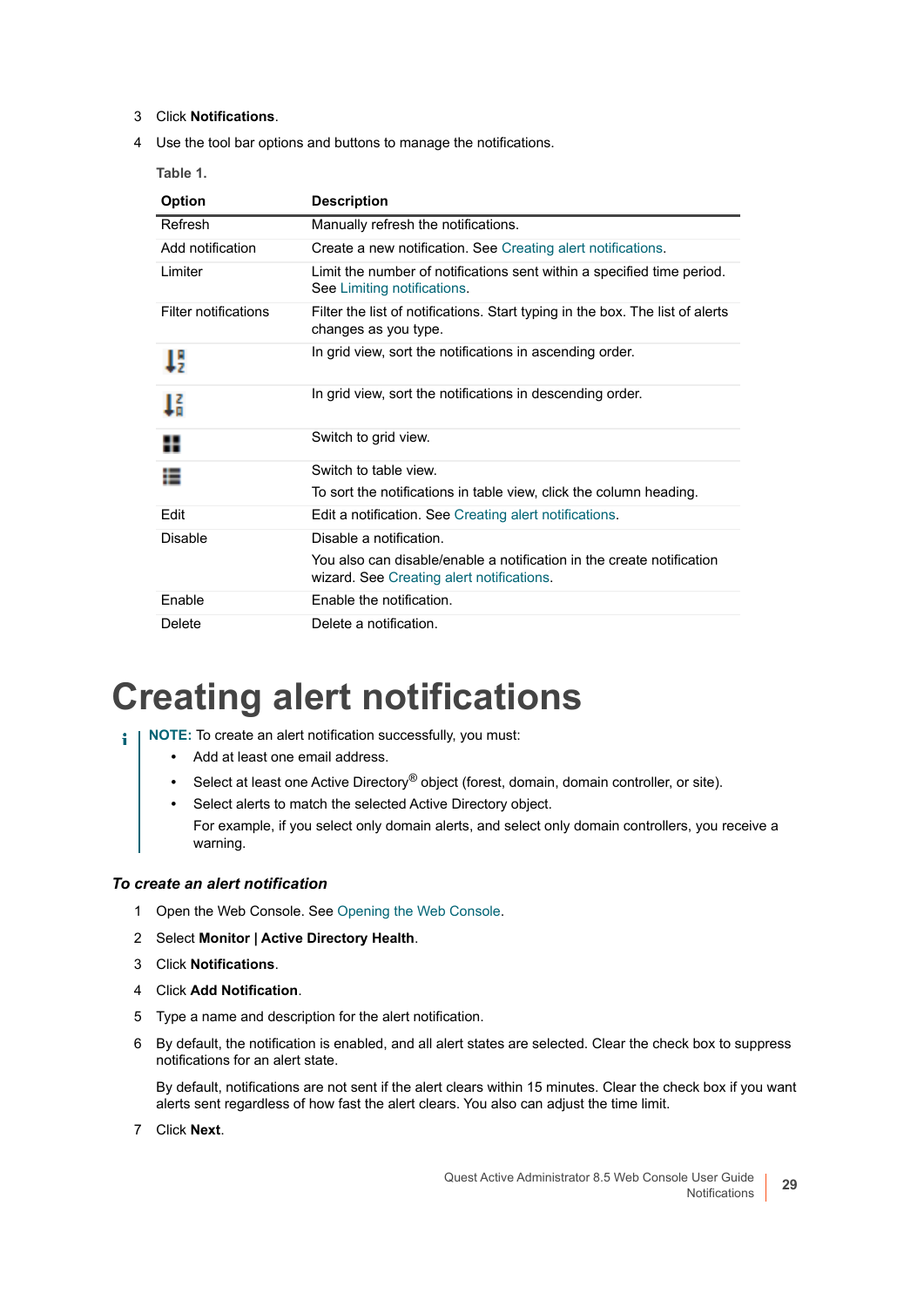- 8 By default, all alerts are included in the notification. If you want to send notifications for selected alerts, clear the check box, and select the alerts to include. For more information on the alerts, see the *Alerts Appendix* in the *Quest®* Active Administrator® *User Guide*.
	- **▪** To filter the list of alerts, start typing in the **Filter Alerts** box. The list filters as you type.
	- **▪** To sort the list of alerts, click in the column headings.
- 9 Click **Next**.

By default all forests are included in the notification. You can choose to exclude all forests or include only selected forests.

- **▪** To filter the list, start typing in the **Filter by forest name** box. The list filters as you type.
- **NOTE:** If you select a forest, only forest alerts are included in the notification. The domains, domain  $\ddot{\mathbf{i}}$ controllers, and sites associated with the forest are not automatically included in the notification. You must select domains, domain controllers, and sites separately.

If you select a forest, you must select at least one forest alert. If you receive a warning, go back and select a forest alert.

- 10 Click **Next**.
- 11 By default all domains are included in the notification. You can choose to exclude all domains or include only selected domains.

To filter the list, start typing in the **Filter by domain name** box. The list filters as you type.

**NOTE:** If you select a domain, only domain alerts are included in the notification. The domain i controllers and sites associated with the domain are not automatically included in the notification. You must select domain controllers and sites separately.

If you select a domain, you must select at least one domain alert. If you receive a warning, go back and select a domain alert.

- 12 Click **Next**.
- 13 By default all domain controllers are included in the notification. You can choose to exclude all domain controllers or include only selected domain controllers.

To filter the list, start typing in the **Filter by domain controller name** box. The list filters as you type. You also can click the header to sort the list in ascending or descending order.

- **NOTE:** If you select a domain controller, you must select at least one domain controller alert. If you i receive a warning, go back and select a domain controller alert.
- 14 Click **Next**.
- 15 By default all sites are included in the notification. You can choose to exclude all sites or include only selected sites.

To filter the list, start typing in the **Filter by site name** box. The list filters as you type.

**NOTE:** If you select a site, only site alerts are included in the notification. The domain controllers f. associated with the site are not automatically included in the notification. You must select domain controllers separately.

If you select a site, you must select at least one site alert. If you receive a warning, go back and select a site alert.

- 16 Click **Next**.
- 17 Add, edit, or remove email addresses of the recipients of the notification.
- 18 Click **Next**.
- 19 Review the selections, and click **Finish**.
- 20 Click **Finish**. [See Viewing alert notifications.](#page-27-2)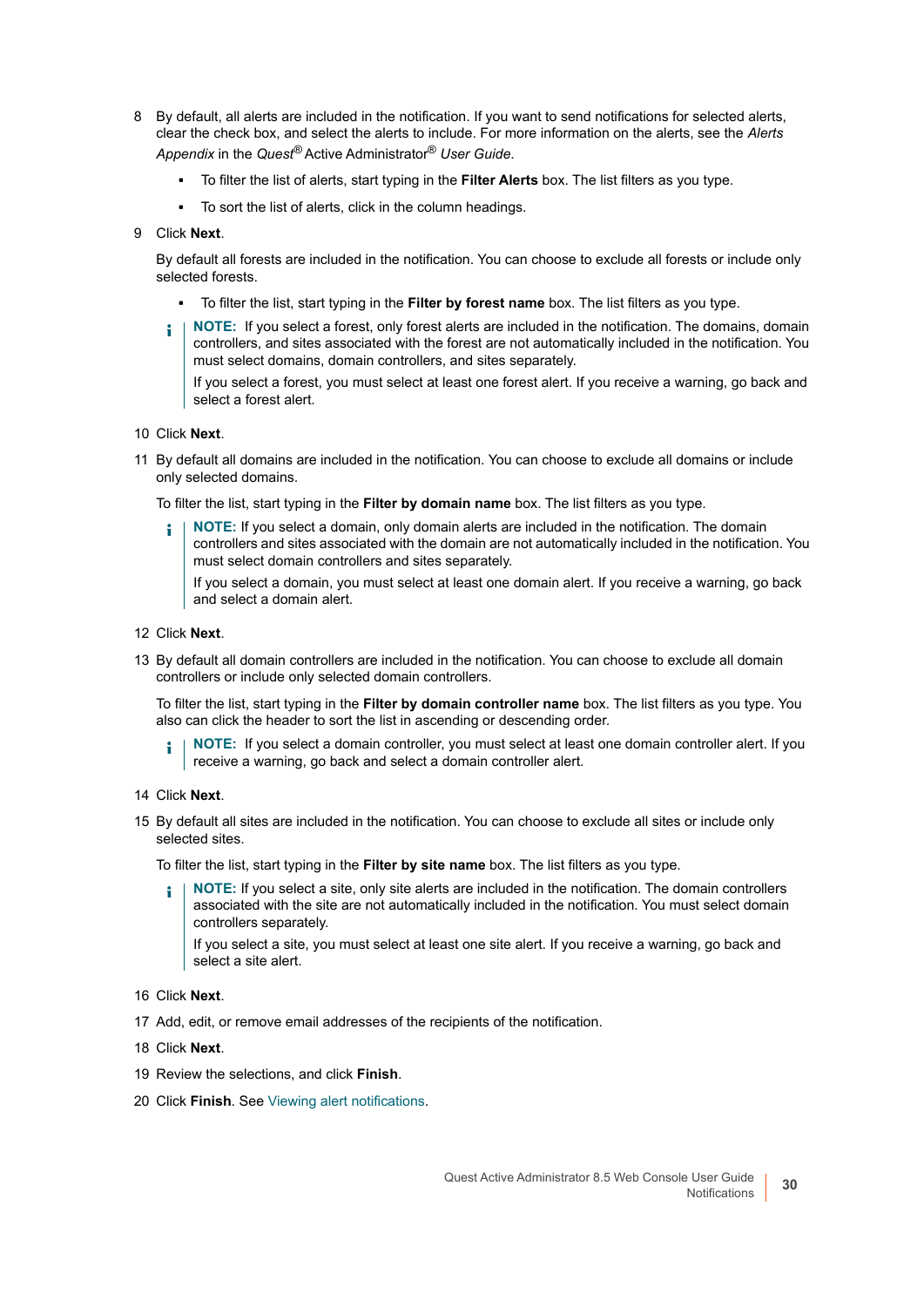# <span id="page-30-0"></span>**Pushing alerts to System Center Operations Manager**

If you have a license for the Active Directory Health module and are using Microsoft® System Center Operations Manager (SCOM), you can choose to deploy the Quest<sup>®</sup> Active Administrator<sup>®</sup> management pack, which establishes a connection to SCOM and enables Active Directory Health alerts from the Active Directory Health Analyzer agent to appear in the Operations Manager **Monitoring** pane under the **Quest Active Administrator** folder.

**NOTE:** Only System Center 2016 Operations Manager, System Center 2012 R2 Operations Manager, and System Center 2012 SP1 Operations Manager are supported.

**NOTE:** The **System Center Operations Manager Alert Notification** is added automatically when the Quest Active Administrator management pack is deployed to the specified SCOM management server. If you do not see this notification, you need to deploy the Quest® Active Administrator<sup>®</sup> management pack. See Configuring SCOM and SNMP Settings in the Active Administrator User Guide.

#### *To edit the System Center Operations Manager Alert Notification*

- 1 Open the Web Console. [See Opening the Web Console.](#page-5-2)
- 2 Select **Monitor | Active Directory Health**.
- 3 Click **Notifications**.
- 4 Locate the **System Center Operations Manager Alert Notification**.
- 5 Click **Edit**.
- 6 By default, SCOM alert notification is enabled. To disable the SCOM alert notification, clear the check box.
- 7 By default, notifications are sent to SCOM when the alert is warning, critical, and cleared. To disable a notification, clear the check box.
- 8 Click **Next**.
- 9 Review the selections, and click **Finish**.
- 10 Click **Finish**. [See Viewing alert notifications.](#page-27-2)

# <span id="page-30-1"></span>**Limiting notifications**

To prevent being overwhelmed with notifications, you set up the notification limiter to govern the number of notifications sent within a specified time period. For example, you set the notification limit to 100 notifications within 20 minutes with a 10 minute reset time, which is the default. Once 100 notifications are sent within the 20 minute time period, notifications are suspended for 10 minutes, which is the reset time.

The **Notification Limiter** dialog indicates if notifications are being sent or suspended and the countdown for the reset. Once the **Current Count** reaches the limit, the **Reset Duration** starts to increment. The **Missed Notification** indicates the number of notifications that were not sent. Click **Refresh** to renew the display information.Once the **Reset Duration** reaches the limit, all counts return to zero. You can manually reset the counter when notifications are suspended by clicking **Reset**.

**NOTE:** The notification limit applies collectively to all email notifications sent from Active Directory Health Analyzer. Any email notification from Active Administrator Health, including Analyzer agent notifications, increases the notification count in the notification limiter count by 1.

#### *To limit notifications*

- 1 Open the Web Console. [See Opening the Web Console.](#page-5-2)
- 2 Select **Monitor | Active Directory Health**.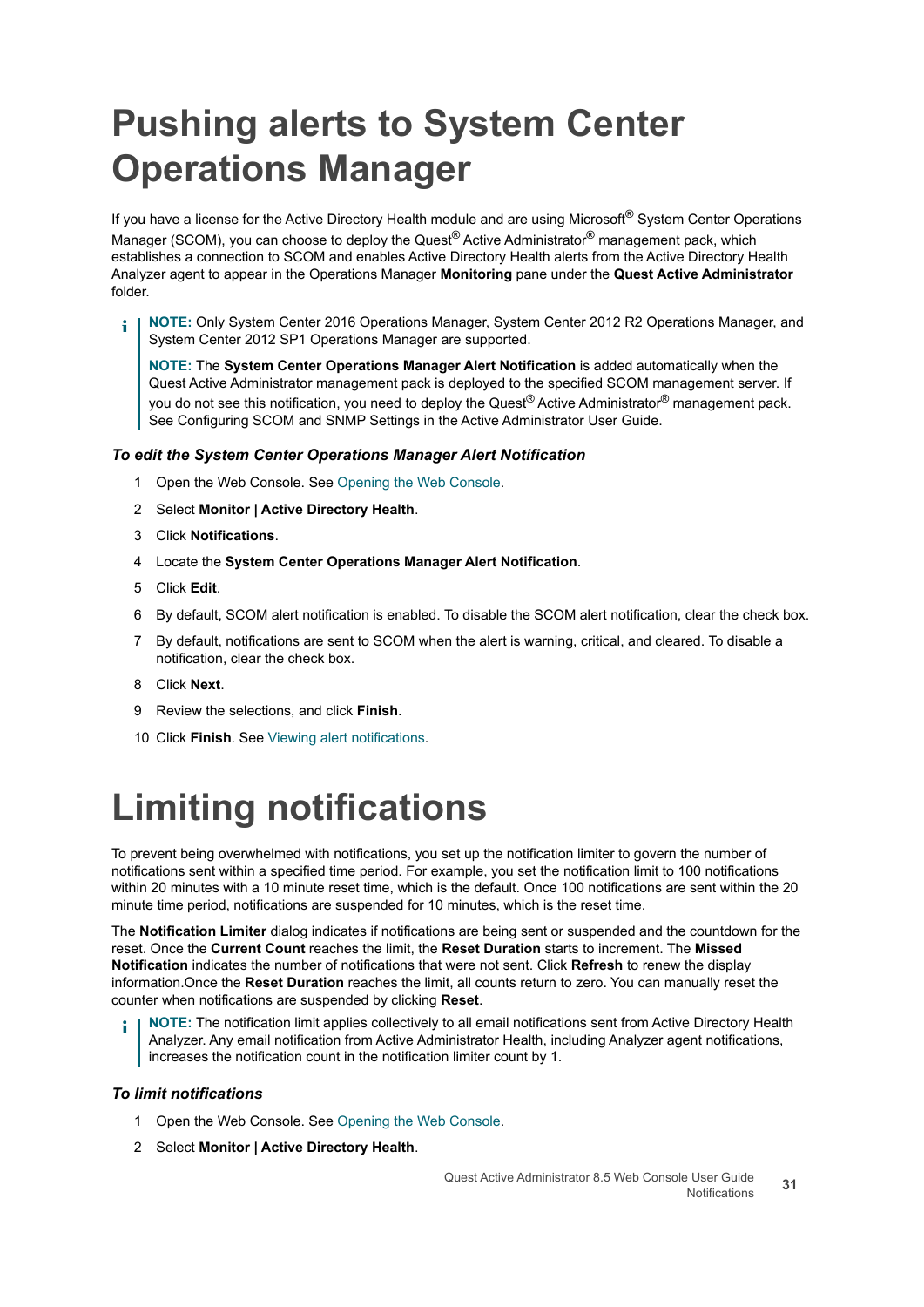- 3 Click **Notifications**.
- 4 Click **Limiter**.
- 5 By default, the notification limiter feature is enabled. If you want unlimited notifications sent, clear the **Enabled** check box.
- 6 By default, an email is sent to the administrator when the limit is reached. To suppress the email, clear the check box.
- 7 Set the number of notifications to send within a specified time period. Once the limit is met, notifications are suspended until the reset time period is met.
- 8 Set the reset time period, which is the period of time to wait after the limit is met before automatically resetting the count.
	- **▪** To renew the counter display, click **Refresh**.
	- **▪** To reset the counters manually, click **Reset**.
		- **i** | NOTE: Notifications must be in the Suspended state to reset the counters manually.
- 9 Click **OK**.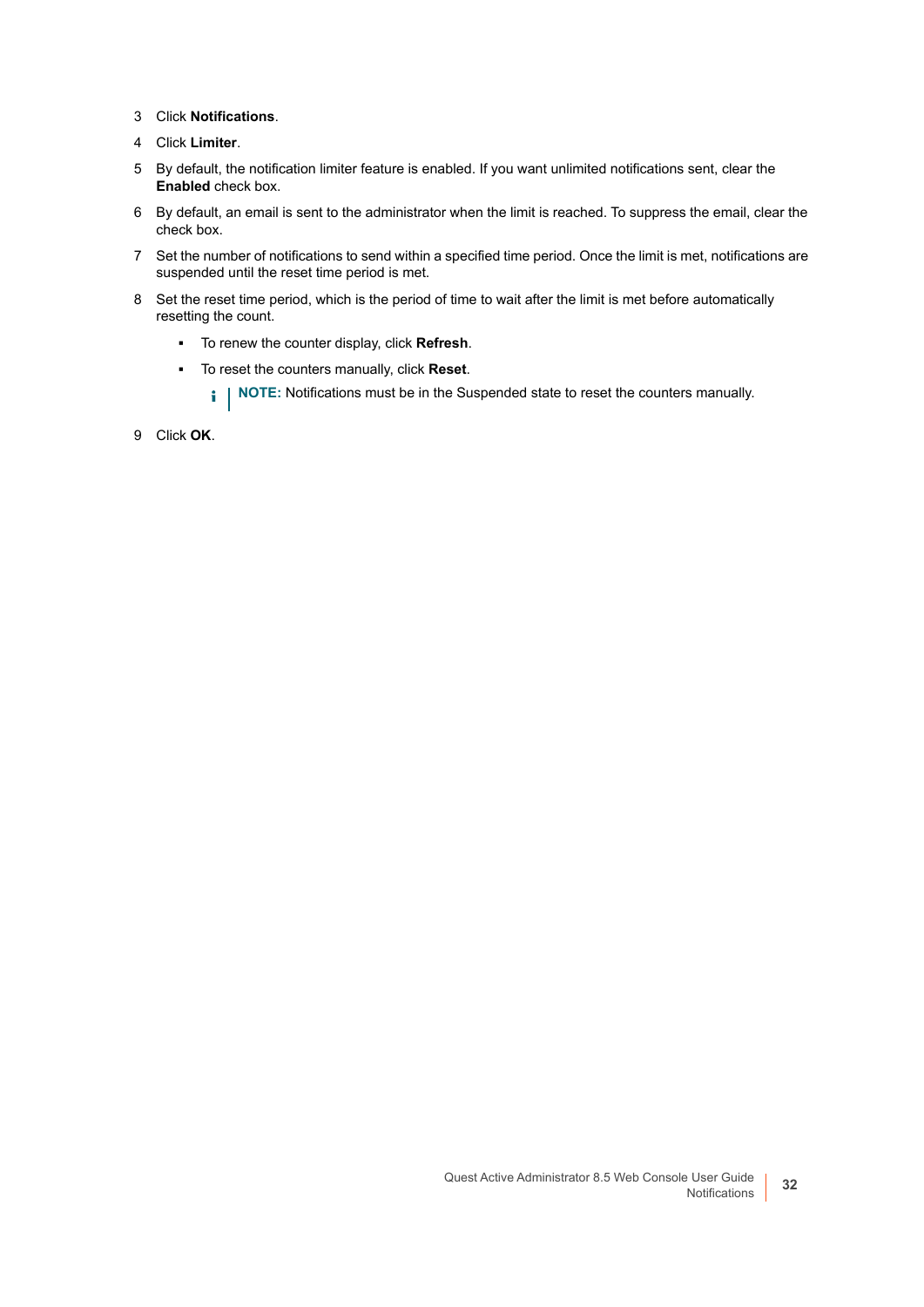# **Active Directory Health Check**

#### <span id="page-32-0"></span>**Topics**

- **•** [Using the Health Check landing page](#page-32-1)
- **•** [Creating a Health Check](#page-32-2)
- **•** [Setting options for Health Check tests](#page-35-0)
- **•** [Purging Health Check History](#page-36-0)
- **•** [Health check tests](#page-36-1)

# <span id="page-32-1"></span>**Using the Health Check landing page**

#### *To use the Health Check landing page*

- 1 Open the Web Console. [See Opening the Web Console.](#page-5-2)
- 2 Select **Monitor | Active Directory Health Check**.

The landing page is divided into four sections.

- **▪ Most Recently Completed Reports** lists reports initiated within the last 24 hours.
- **▪ Active Directory Health Check Report History** lists all reports.
- **▪ Running Health Checks** lists reports that are in process.
- **▪ Waiting Health Checks** lists reports that are scheduled but have not started.
- 3 Use the tool bar to manage the Health Check landing page.

**Table 1. Active Directory Health Check landing page tool bar**

| <b>Option</b>                | <b>Description</b>                                       |
|------------------------------|----------------------------------------------------------|
| Refresh                      | Refresh the Active Directory Health Check reports        |
| New Health Check             | Create a new Active Directory Health Check               |
| <b>Health Check Settings</b> | Set or modify the Active Directory Health Check options  |
| Purge Health Check History   | Purge Active Directory Health Check history based on age |

## <span id="page-32-3"></span><span id="page-32-2"></span>**Creating a Health Check**

A Health Check is a customizable report on forests, domains, sites, and domain controllers. You can choose to take a snapshot of a moment in time or capture a trend over a specified period of time. There are many different tests from which you can choose. [See Health check tests.](#page-36-1) There are also settings to help you customize the Health Check tests. [See Setting options for Health Check tests.](#page-35-0)

Since you cannot rerun a Health Check, you have the option to save the Active Directory® objects, tests, and test settings you choose as a template. When you create a new Health Check, you can choose to use that template to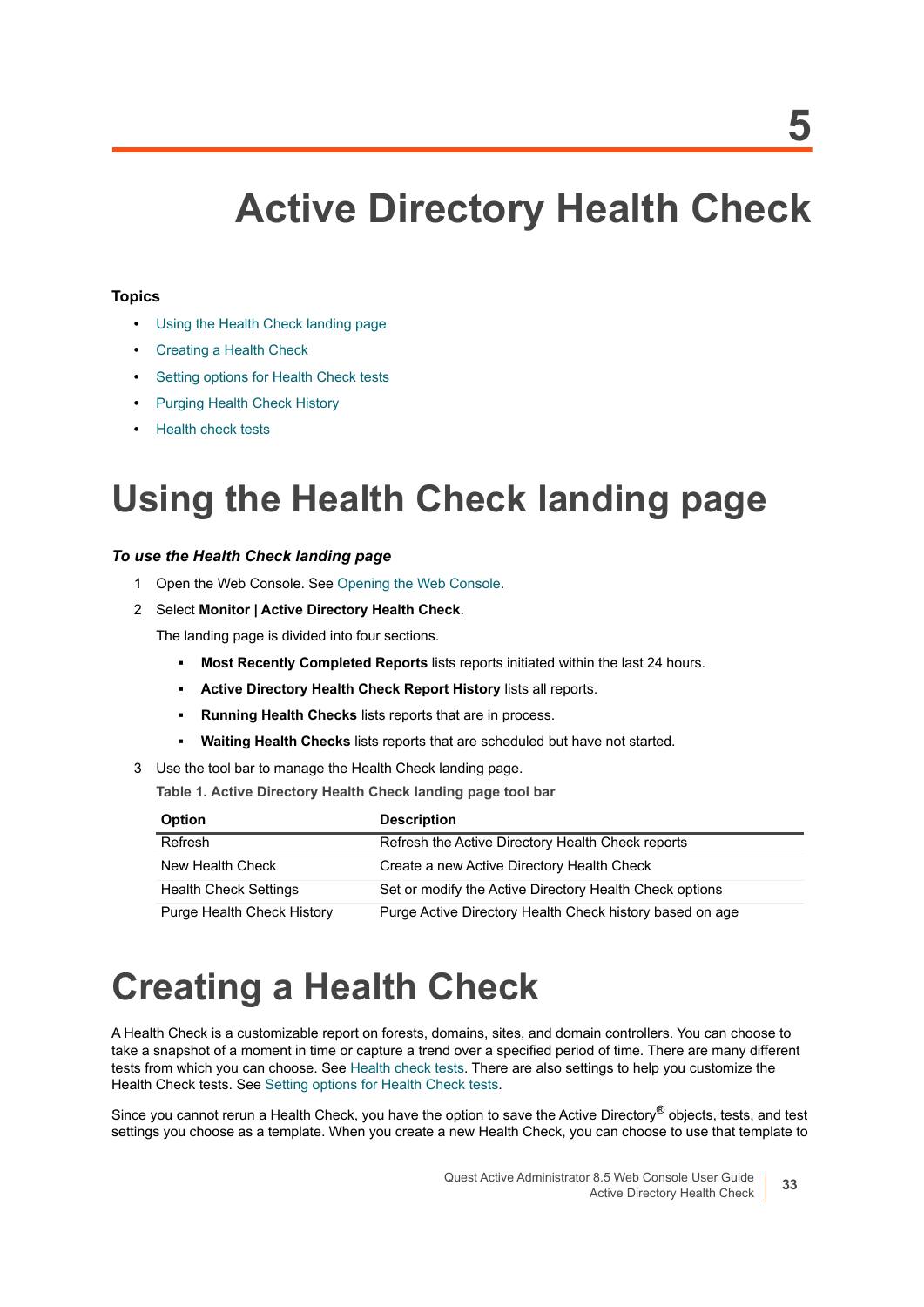populate the wizard. The only changes that are not saved are those on the **Health Check Options** page. You can make changes to the settings and save those as a new template or update the selected template.

- **NOTE:** There are numerous choices to make in the Health Check Wizard.
	- **•** Use **Clear All** or **Select All** to help make selections.
	- **•** To filter lists, start typing in the **Filter** box.
	- **•** To sort lists, click in a column heading.

#### *To create a new Health Check*

- 1 Open the Web Console. [See Opening the Web Console.](#page-5-2)
- 2 Select **Monitor | Active Directory Health Check**.
- 3 Click **New Heath Check**.
- 4 Type a name for the Health Check.
- 5 Type a forest name, or click  $\blacktriangledown$  and select a previously discovered forest.
- 6 By default, the default credentials are used. If you want to change the account, clear the check box, and type the user name and password.
- 7 Click **Next**.
- 8 Select the forest tests to run. By default, all forest tests are selected. [See Forest tests.](#page-36-2)
- 9 Configure the **Operator** and **Threshold** for the selected tests.
- 10 Click **Next**.
- 11 Select the domains to check.
- 12 Click **Next**.
- 13 Select the domain tests to run. By default, all domain tests are selected. [See Domain tests.](#page-40-0)
- 14 Configure the **Operator** and **Threshold** for the selected tests.
- 15 Click **Next**.
- 16 Select the domain controllers to check.
- 17 Click **Next**.
- 18 Select the domain controller tests to run. By default, all domain controller tests are selected.

There are three tabs of domain controller tests: **General**, **Performance Counters**, and **Windows Services**. [See Domain controller tests.](#page-48-0)

- 19 Configure the **Operator** and **Threshold** for the selected tests.
- 20 Click **Next**.
- 21 Select the sites to check.
- 22 Select the site tests to run. By default, all domain tests are selected. [See Site tests.](#page-78-0)
- 23 Configure the **Operator** and **Threshold** for the selected tests.
- 24 Click **Next**.
- 25 Select the type of Active Directory Health Check you want to run.
	- **▪ Trending** collects data points for each selected test over the number of specified hours.
	- **▪ Snapshot** collects a single data point for each selected test.
- 26 Select when to run the Health Check. You can run the Health Check upon completion of the wizard, schedule the Health Check to run later at a specified time, or repeat the Health Check on a specified schedule.
- 27 Click **Next**.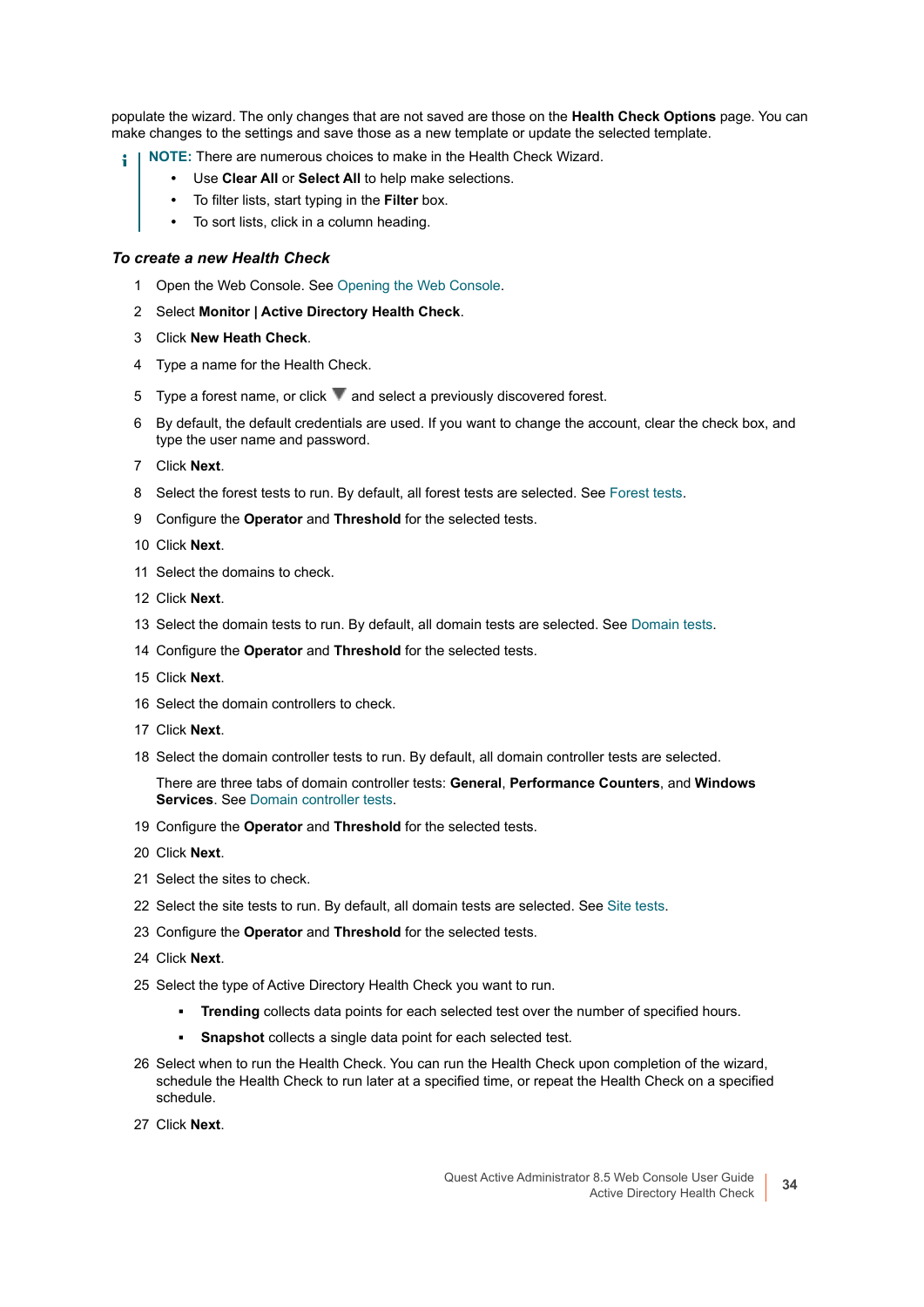- 28 If you want to save your choices of Active Directory objects, tests, and test settings, click Save as template and type a name for the template.
	- **NOTE:** You cannot rerun a completed Health Check. If you want to repeat a Health Check, save your ÷. selections as a template. The next time you create a new Health Check, you can choose the saved template. The settings display in the wizard.
		- **•** The only settings that are not saved are those on the **Health Check Options** page. You must make those selections again.
		- **•** You can make changes to the settings and save those as another template or write over the current selected template.
		- **•** To delete templates, see [Setting options for Health Check tests.](#page-35-0)
- 29 Click **Next**.
- 30 Review the summary.
- 31 Click **Finish**.

While the Health Check is running, you can show or hide the log, show or hide a list of errors, or stop the Health Check.

By default, only the last 1000 entries display in the lists of log and error entries. If you want to see all the entries, click **View All**. To sort the list, click in the column heading. Once the report is completed, the complete list of log entries and errors display in the report.

**Table 2. Active Directory Health Check Report options**

| <b>Option</b>    | <b>Description</b>                                                                                                          |
|------------------|-----------------------------------------------------------------------------------------------------------------------------|
| Show/Hide Log    | Show or hide entries to the log.                                                                                            |
| Show/Hide Errors | Show or hide errors.                                                                                                        |
| Stop Now         | Stop the test and present the results collected before the stop was<br>initiated. The status of the test indicates Stopped. |
| Cancel           | Cancel the test. No results are presented. The status of the test<br>indicated Canceled.                                    |

Once the Health Check is complete, the report displays. The report is divided into the following sections that you can expand and collapse:

| Table 3. Active Directory Health Check Report sections |  |  |  |
|--------------------------------------------------------|--|--|--|
|--------------------------------------------------------|--|--|--|

| <b>Report section</b>                    | <b>Description</b>                                                                                                                                                                                   |  |
|------------------------------------------|------------------------------------------------------------------------------------------------------------------------------------------------------------------------------------------------------|--|
| Report header                            | Displays a summary of the report.                                                                                                                                                                    |  |
| <b>Report Settings</b>                   | Displays the settings selected for the report.                                                                                                                                                       |  |
| <b>Report Errors</b>                     | Displays errors that occurred while the report was running.                                                                                                                                          |  |
| Report Logs                              | Displays the tasks that were written to the log file, which is located at<br>C:\Program Files\Quest\Active Administrator\Server\LOGGING\WebLogs.                                                     |  |
| <b>Failed Tests</b><br>Forest<br>Domains | Test results are displayed on tabs that sort the results. You can view a list of<br>failed tests, a list of tests for the forest, for each domain, for each site, and for<br>each domain controller. |  |
| <b>Sites</b>                             | On each tab, you can click the data collector to view details.                                                                                                                                       |  |
| Domain Controllers                       | To view the complete entry in the <b>Details</b> column, click the link, if<br>available.                                                                                                            |  |
|                                          | If there are more than 100 data samples, click Load 100 More.<br>٠                                                                                                                                   |  |
|                                          | To load all data samples, click Load all data.                                                                                                                                                       |  |
|                                          | To print the list as it appears on your display, click <b>Print data</b> .                                                                                                                           |  |
|                                          | To export the report data to a .CSV file, click <b>Export</b> and the file will be<br>٠<br>saved as [DC-Name]-[DataCollectoryName]-[mm-dd-yy].CSV in the<br>web downloads folder.                    |  |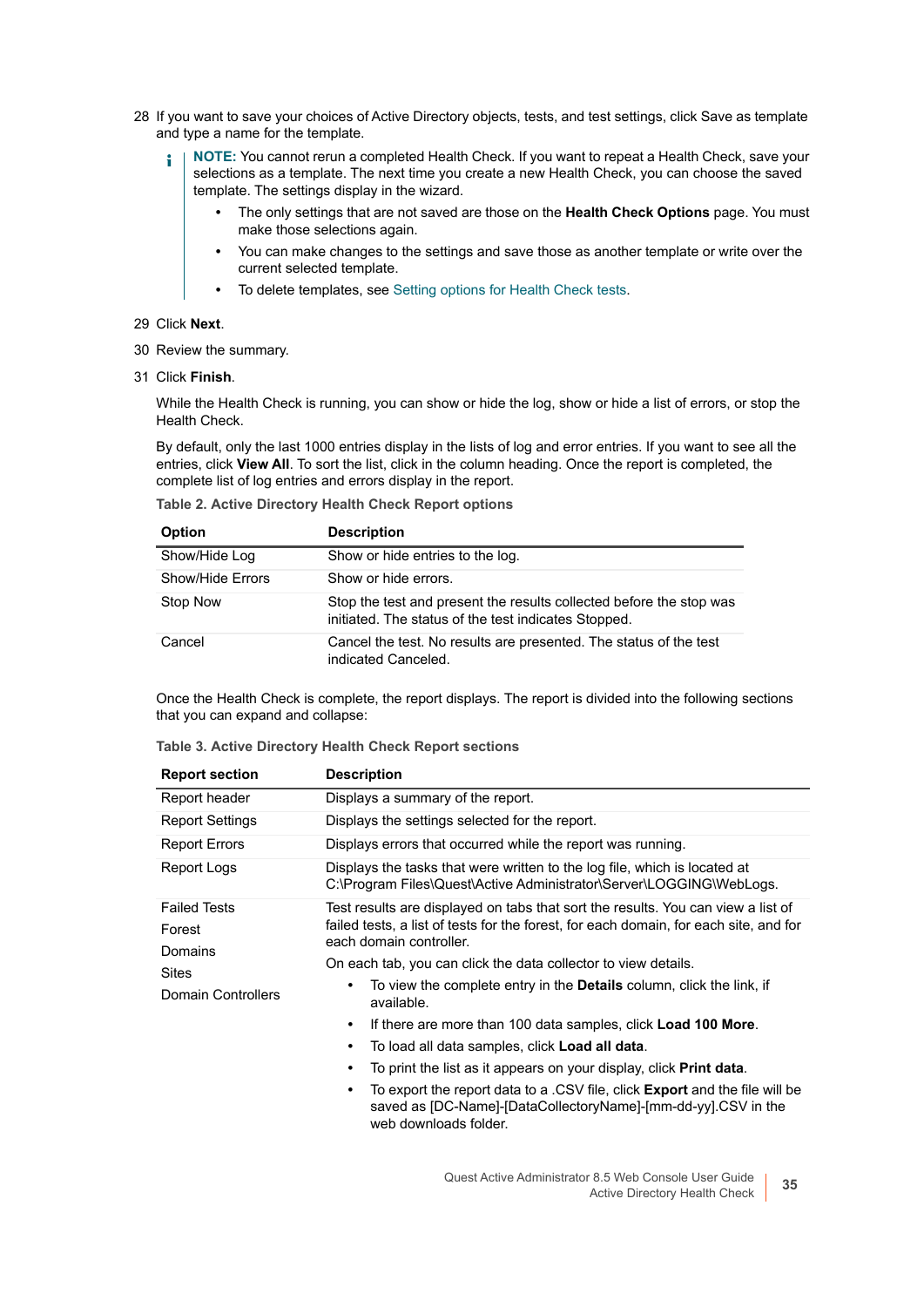Use the tool bar to manage the report.

| <b>Option</b> | <b>Description</b>                                                                                  |
|---------------|-----------------------------------------------------------------------------------------------------|
| Report link   | Copy the URL of the report to paste into a document or email.                                       |
| Print         | Print the report.                                                                                   |
| Expand all    | Expand all the sections in the report. You also can click a header to<br>expand a specific section. |
| Collapse all  | Collapse all the sections in the report.                                                            |

Back to Health Check Return to the Active Directory Health Check main page.

**Table 4. Active Directory Health Check Report tool bar**

The report displays below the **Most Recently Completed Reports** heading for 24 hours. The Health Check displays below the **Active Directory Health Check Report History** heading until you delete it.

- To view a Health Check result, click the test name.
- To delete a Health Check, click the trash can icon **....**
- **▪** To retain a Heath Check and remove the delete option, click the unlocked icon.
- **▪** To unlock a Health check and restore the delete option, click the locked icon.
- **▪** To purge Health Checks based on age, click **Purge Health Check History** in the tool bar.

# <span id="page-35-0"></span>**Setting options for Health Check tests**

On the **Active Directory Health Check** landing page (see [Using the Health Check landing page\)](#page-32-1), each test has a grade to indicate the level of success. You can customize the grading scale to fit your specifications. You also can turn off FSMO role validation for those tests that check FSMO roles and delete heath check templates.

#### *To set options for Health Check tests*

- 1 Open the Web Console. [See Opening the Web Console.](#page-5-2)
- 2 Select **Monitor | Active Directory Health Check**.
- 3 Click **Health Check Settings**.
- 4 For the grading scale, type the value to represent the percentage of success for each category.

The default values are Excellent (89%), Good (79%), Fair (69%), and Caution (59%).

5 For FSMO placement tests, select the FSMO roles to validate.

By default, all roles are selected. FSMO roles are validated based on Microsoft recommendations.

6 To delete selected Health Check templates, click **Delete Selected**, and then click **Yes**.

When creating a Health Check, you can save your choices of Active Directory<sup>®</sup> objects, tests, and test settings as a template. [See Creating a Health Check.](#page-32-2)

- 7 Click **Save**.
	- **▪** To return values to the default, click **Defaults**.
	- **▪** To exit without saving your selections, click **Cancel**.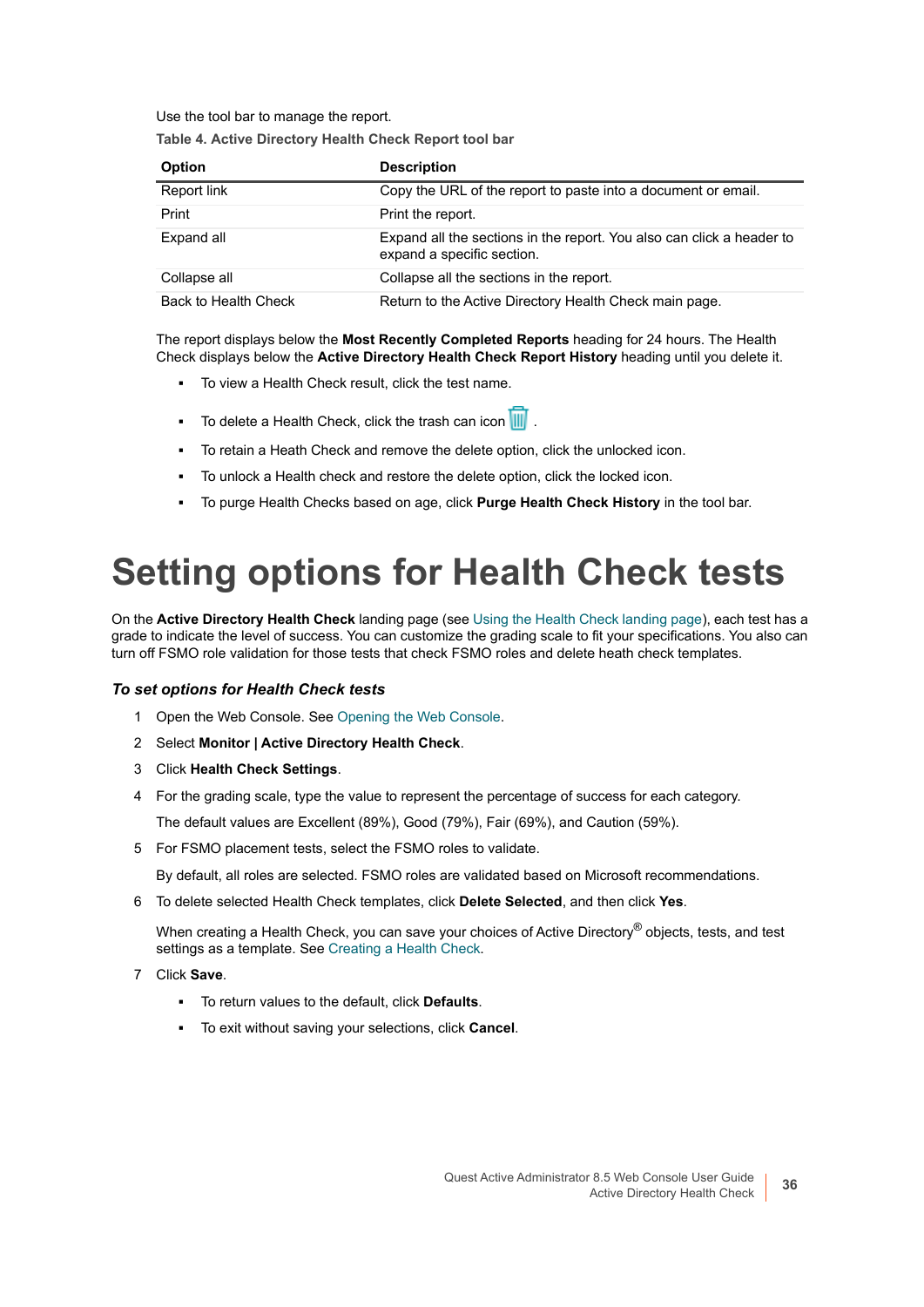# **Purging Health Check History**

On the **Active Directory Health Check** landing page (see [Using the Health Check landing page\)](#page-32-0), each Health Check displays below the Active Directory Health Check Report History heading until you delete it or purge the Health Check history. You can lock a Health Check so it may not be deleted or purged.

### *To purge Health Check history*

- 1 Open the Web Console. [See Opening the Web Console.](#page-5-0)
- 2 Select **Monitor | Active Directory Health Check**.
- 3 Click **Purge Health Check History**.
- 4 Set the number of days of Health Check history to be retained. All Health Checks older than this setting will be purged unless the lock icon is set to retain a Health Check.
- 5 Click **Purge**.
	- **▪** To return values to the default, click **Defaults**.
	- **▪** To exit without saving your selections, click **Cancel**.

# **Health check tests**

Active Administrator contains the following health check tests:

- **•** [Forest tests](#page-36-1)
- **•** [Domain tests](#page-40-1)
- **•** [Domain controller tests](#page-48-0)
- **•** [Site tests](#page-78-0)

# <span id="page-36-1"></span>**Forest tests**

Active Administrator contains the following forest tests:

- **•** [Forest details](#page-36-0)
- **•** [Naming operations master inconsistent](#page-37-0)
- **•** [Naming operations master is not a global catalog server](#page-37-1)
- **•** [Naming operations master not responding](#page-38-0)
- **•** [Schema operations master inconsistent](#page-38-1)
- **•** [Schema operations master not responding](#page-39-0)
- **•** [Schema version inconsistent](#page-40-0)

# <span id="page-36-0"></span>**Forest details**

Information only.

**Table 5. Forest details**

| <b>Field</b> | <b>Description</b>  |
|--------------|---------------------|
| Forest       | Name of the forest. |
| Domains      | Number of domains.  |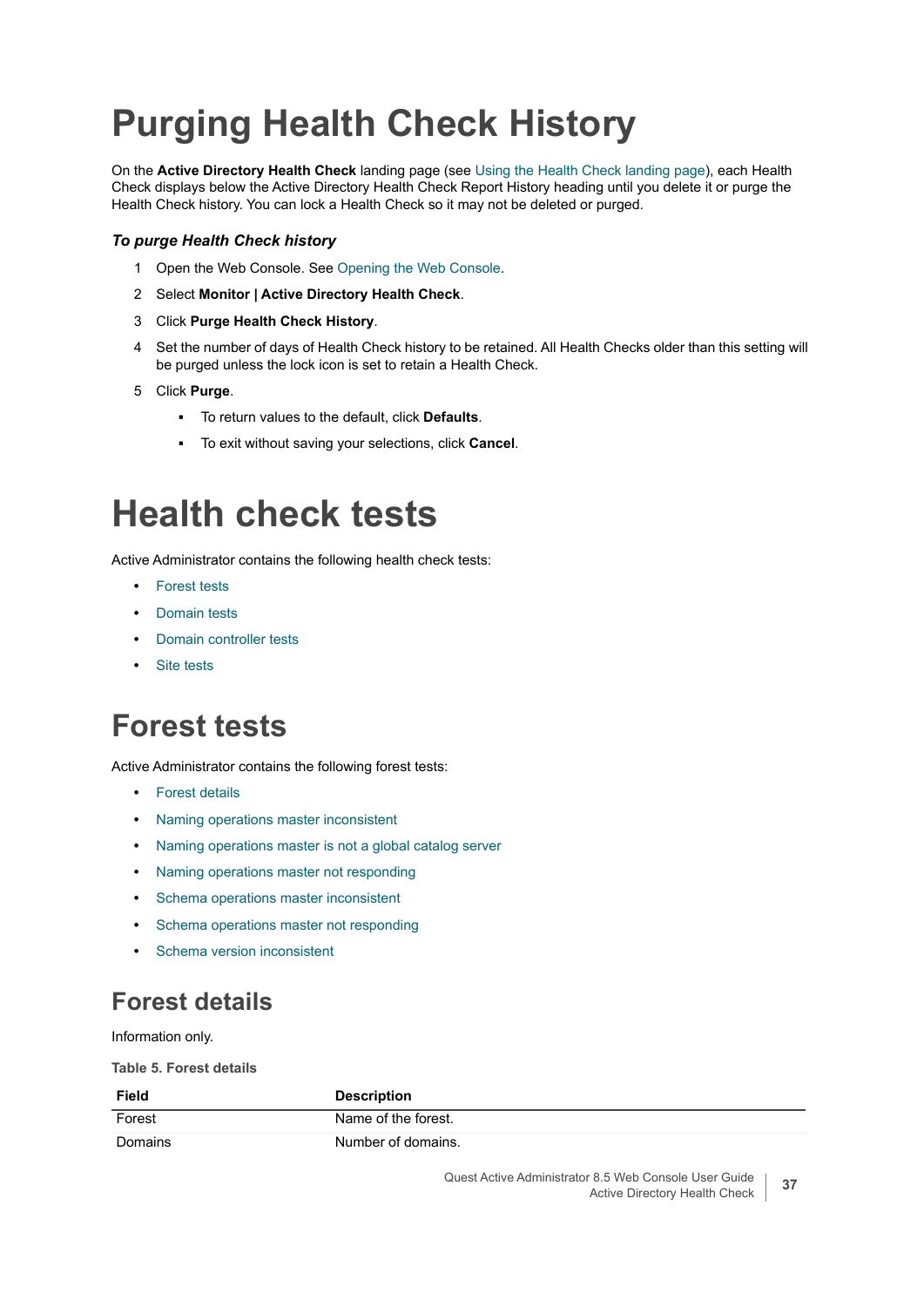#### **Table 5. Forest details**

| Field                        | <b>Description</b>                                                         |
|------------------------------|----------------------------------------------------------------------------|
| Domain controllers           | Number of domain controllers.                                              |
| <b>Sites</b>                 | Number of sites.                                                           |
| <b>Empty sites</b>           | Number of empty sites.                                                     |
| <b>GC</b> servers            | Number of global catalog (GC) servers.                                     |
| RODC servers                 | Number of read-only domain controllers (RODCs).                            |
| Application partitions       | Number of application partitions.                                          |
| <b>Bridgehead servers</b>    | Number of bridgehead servers.                                              |
| <b>Functional level</b>      | Functional level of the site.                                              |
| Domain naming master         | Name of the domain controller with the domain naming master role.          |
| Schema master                | Name of the domain controller with the schema master role.                 |
| Operations master consistent | Indicates if all the domain controllers report the same operation masters. |
| Schema master consistent     | Indicates if all the domain controllers report the same schema masters.    |
| Functional level consistent  | Indicates if all the domain controllers report the same functional level.  |

# <span id="page-37-0"></span>**Naming operations master inconsistent**

Indicates that the naming operations master is not consistent among all domain controllers in the forest.

#### **Requirements**

- **Supported on:** Windows Server 2012, Windows Server 2012 R2, Windows Server 2016, and Windows Server 2019
- **Required permissions**: Domain user privilege in all domains in the forest.

#### **Description**

The domain naming operations master is contained in the fSMORoleOwner property of the CN=Partitions,CN=Configuration,DC=<root domain> container. Because the partitions container is part of the configuration naming context, every domain controller in the forest has a copy of the domain naming operations master. The domain naming operations master determines what domain controller in the forest can initiate a domain renaming operation. If the domain naming operations master is inconsistent, it is possible to issue a domain renaming operation simultaneously at two different domain controllers, with potentially disastrous consequences.

The domain naming operations master can become inconsistent because an administrator used NTDSUTIL.EXE to move the operations master when there was incomplete connectivity to all domain controllers. It can also occur because of replication errors.

#### **Resolution**

- **•** Make sure that no one attempts to rename a domain.
- **•** Wait to see if the error clears. If an administrator has moved an operations master to another domain controller, replication to all domain controllers in the forest can take a long time.
- **•** If the situation does not clear, contact your Microsoft® Windows® support representative.

# <span id="page-37-1"></span>**Naming operations master is not a global catalog server**

Indicates that a server possessing the domain naming operations master does not host a global catalog (GC).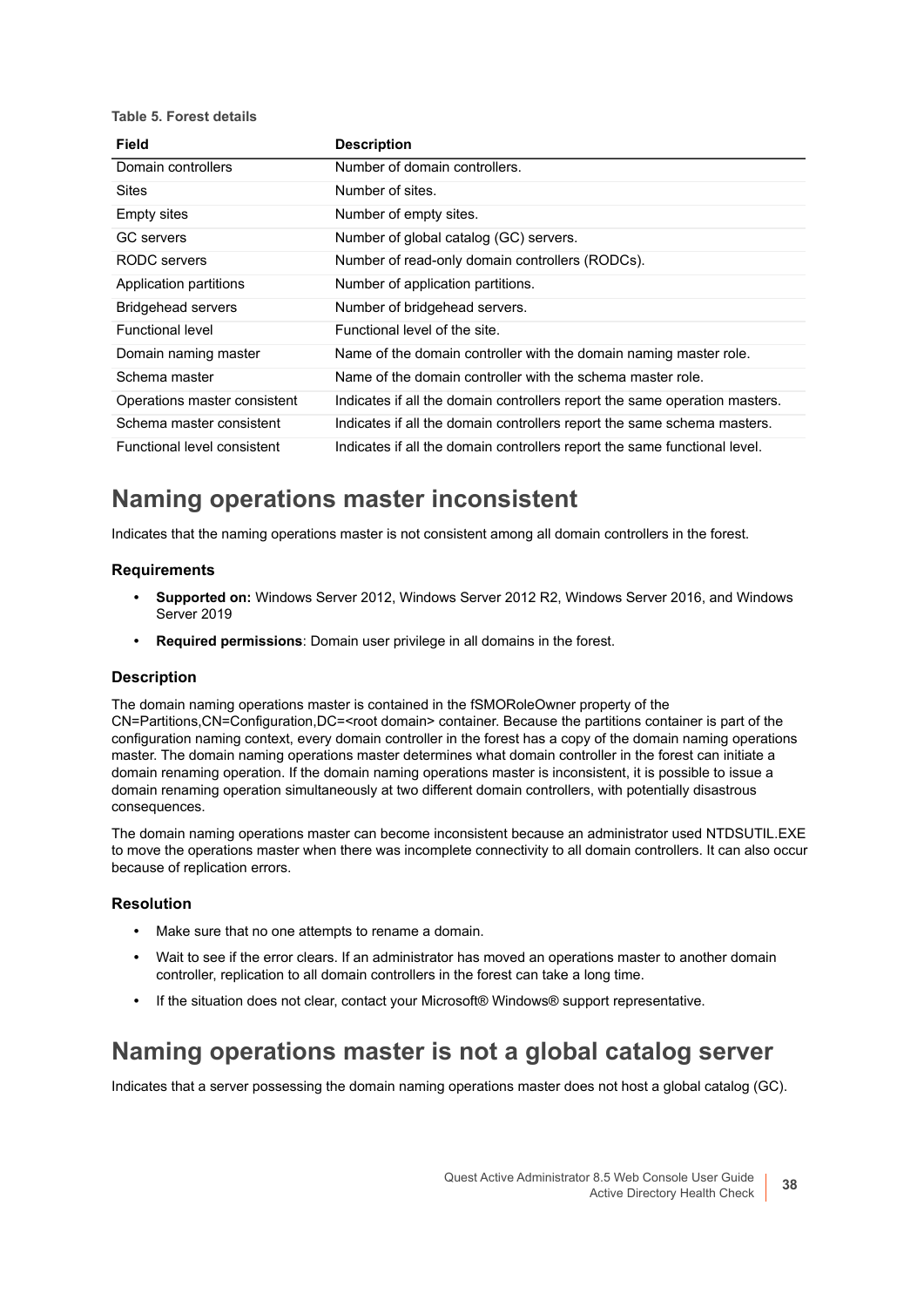### **Requirements**

- **Supported on:** Windows Server 2012, Windows Server 2012 R2, Windows Server 2016, and Windows Server 2019
- **Required permissions**: Domain user privilege in the domain where the schema and naming masters reside.

#### **Description**

The domain naming operations master must be a global catalog server because the domain naming operations master is responsible for creating objects that represent new domains. In order to do this, the domain naming operations master must be able to make sure that no other object — whether it is a domain object or not — has the same name as the new domain object. The domain naming operations master always runs a global catalog, which contains a partial replica of every object, to allow the domain naming operations master to quickly check for a duplicate object name prior to creating a new domain object.

### **Resolution**

**•** Enable a global catalog on the domain naming operations master.

# <span id="page-38-0"></span>**Naming operations master not responding**

Indicates if the naming operations master is not responding within the configured threshold.

#### **Requirements**

- **Supported on:** Windows Server 2012, Windows Server 2012 R2, Windows Server 2016, and Windows Server 2019
- **Required permissions**: Domain user privilege is required.

#### **Description**

- **•** The domain controller does not exist, is not running, or lost connectivity to the network
- **•** The DNS records for the domain controller are incorrect; e.g., the IP address for the domain controller is not what is published in DNS.
- **•** Active Directory® on the domain controller has failed, or is overloaded and taking too long to respond.

#### **Resolution**

- **•** Ping the domain controller to see if there is connectivity. If there is not, fix that problem. The problem may be that DNS has the incorrect address or the IP stack for the domain controller is misconfigured.
- **•** If the domain controller does not exist, run NTDSUTIL and select the **metadata cleanup** option to clean up the erroneous objects in the directory.
- **•** Check the LDAP response time for the domain controller. If it is too high, you may need to add another domain controller for the same domain in the same site.

# <span id="page-38-1"></span>**Schema operations master inconsistent**

Indicates that the schema operations master is not consistent among all domain controllers in the forest.

- **Supported on:** Windows Server 2012, Windows Server 2012 R2, Windows Server 2016, and Windows Server 2019
- **Required permissions**: Domain user privilege is required.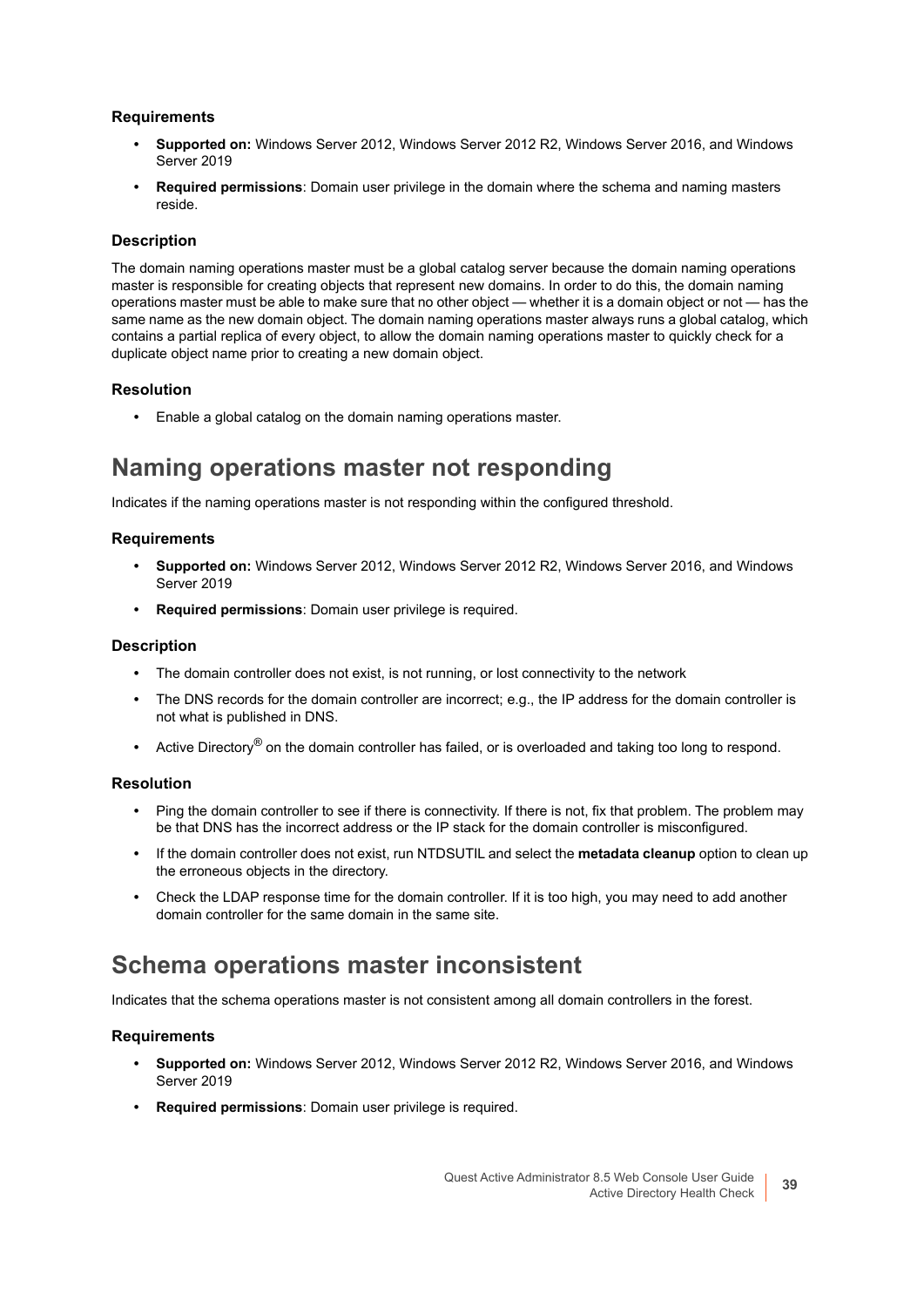The schema operations master object (CN=&ldots;) contains an attribute called fSMORoleOwner, which contains the distinguished name of the domain controller that is allowed to originate changes to the Active Directory® schema. When an administrator attempts to modify the Active Directory schema, the directory system agent (DSA) makes sure that the fSMORoleOwner property refers to the server on which the administrator is making the change. If it does not refer to that server, the DSA will not modify the schema. The schema operations master ensures that the schema cannot become inconsistent because of conflicting changes issued from different domain controllers.

If the schema operations master is inconsistent, meaning the domain controllers have differing values for the fSMORoleOwner attribute, it is possible for administrators (or others) to issue conflicting updates to the schema, potentially causing sufficient damage to Active Directory that replication will fail. It is important to not attempt to modify the Active Directory schema when the schema operations master is inconsistent.

The schema operations master can become inconsistent due to replication failures or due to an administrator using NTDSUTIL.EXE to move the operations master to another domain controller. This can also be transient if the replication latency for the schema naming context is fairly large.

### **Resolution**

- **•** Make sure that no one attempts to modify the Active Directory schema while the schema operations master is inconsistent.
- **•** Normally, the Active Directory replication process will correct this error, so the next step is to wait awhile to see if the error clears by itself. The amount of time you should wait depends on the replication latency for the schema naming context.
- **•** If the error does not clear itself in a reasonable amount of time, contact your Microsoft® Windows® support representative.

# <span id="page-39-0"></span>**Schema operations master not responding**

Indicates that the schema operations master is not responding within the configured threshold.

#### **Requirements**

- **Supported on:** Windows Server 2012, Windows Server 2012 R2, Windows Server 2016, and Windows Server 2010
- **Required permissions**: Domain user privilege is required.

#### **Description**

- **•** The domain controller does not exist, is not running, or lost connectivity to the network
- **•** The DNS records for the domain controller are incorrect; e.g., the IP address for the domain controller is not what is published in DNS.
- Active Directory<sup>®</sup> on the domain controller has failed, or is overloaded and taking too long to respond.

#### **Resolution**

- **•** Ping the domain controller to see if there is connectivity. If there is not, fix that problem. The problem may be that DNS has the incorrect address or the IP stack for the domain controller is misconfigured.
- **•** If the domain controller does not exist, run NTDSUTIL and select the **metadata cleanup** option to clean up the erroneous objects in the directory.
- **•** Check the LDAP response time for the domain controller. If it is too high, you may need to add another domain controller for the same domain in the same site.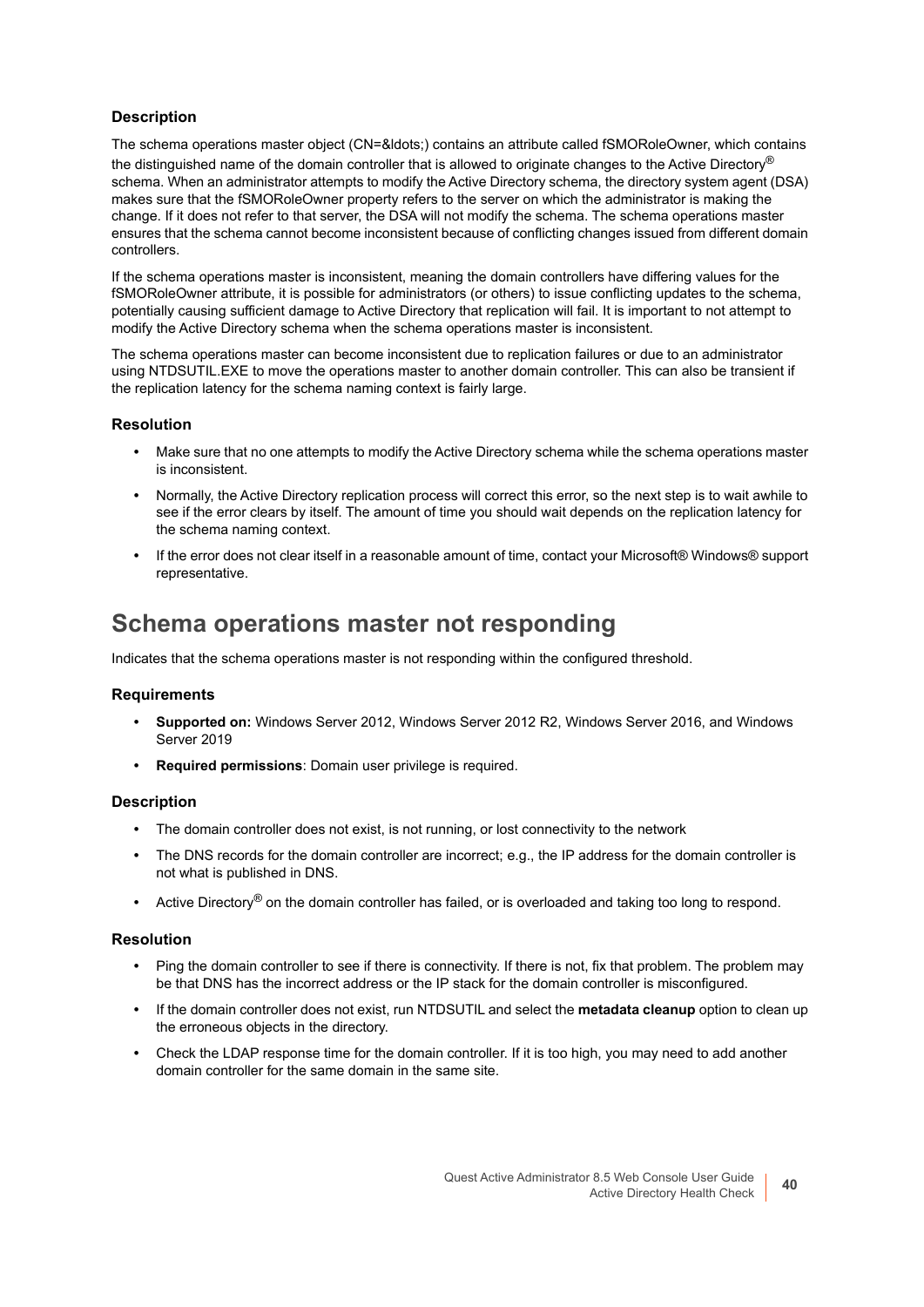# <span id="page-40-0"></span>**Schema version inconsistent**

Indicates that the schema version is not consistent across all domain controllers in the forest.

### **Requirements**

- **Supported on:** Windows Server 2012, Windows Server 2012 R2, Windows Server 2016, and Windows Server 2019
- **Required permissions**: Domain user privilege is required.

### **Resolution**

- **•** Wait for a while to see if the error clears itself. An inconsistent schema version error can be transitory in nature.
- **•** If you have waited long enough for replication to have occurred to all domain controllers, contact your Microsoft<sup>®</sup> Windows<sup>®</sup> support representative.

# <span id="page-40-1"></span>**Domain tests**

Active Administrator contains the following domain tests:

- **•** [Conflict encountered during replication](#page-40-2)
- **•** [DC replication latency](#page-41-0)
- **•** [DNS domain missing SRV records](#page-41-1)
- **•** [Domain details](#page-42-0)
- **•** [FSMO placement](#page-42-1)
- **•** [GC replication latency](#page-43-0)
- **•** [Infrastructure master host GC](#page-43-1)
- **•** [Infrastructure master not responding](#page-44-0)
- **•** [Infrastructure operations master inconsistent](#page-44-1)
- **•** [Objects exist in the Lost and Found](#page-45-0)
- **•** [PDC master not responding](#page-45-1)
- **•** [RID master not responding](#page-46-0)
- **•** [RID operations master inconsistent](#page-47-0)
- **•** [Root PDC time source missing](#page-47-1)

# <span id="page-40-2"></span>**Conflict encountered during replication**

Indicates that conflicting objects were encountered during replication and reported by Active Directory<sup>®</sup>.

- **Supported on:** Windows Server 2012, Windows Server 2012 R2, Windows Server 2016, and Windows Server 2019
- **Required permissions**: Domain user privilege is required.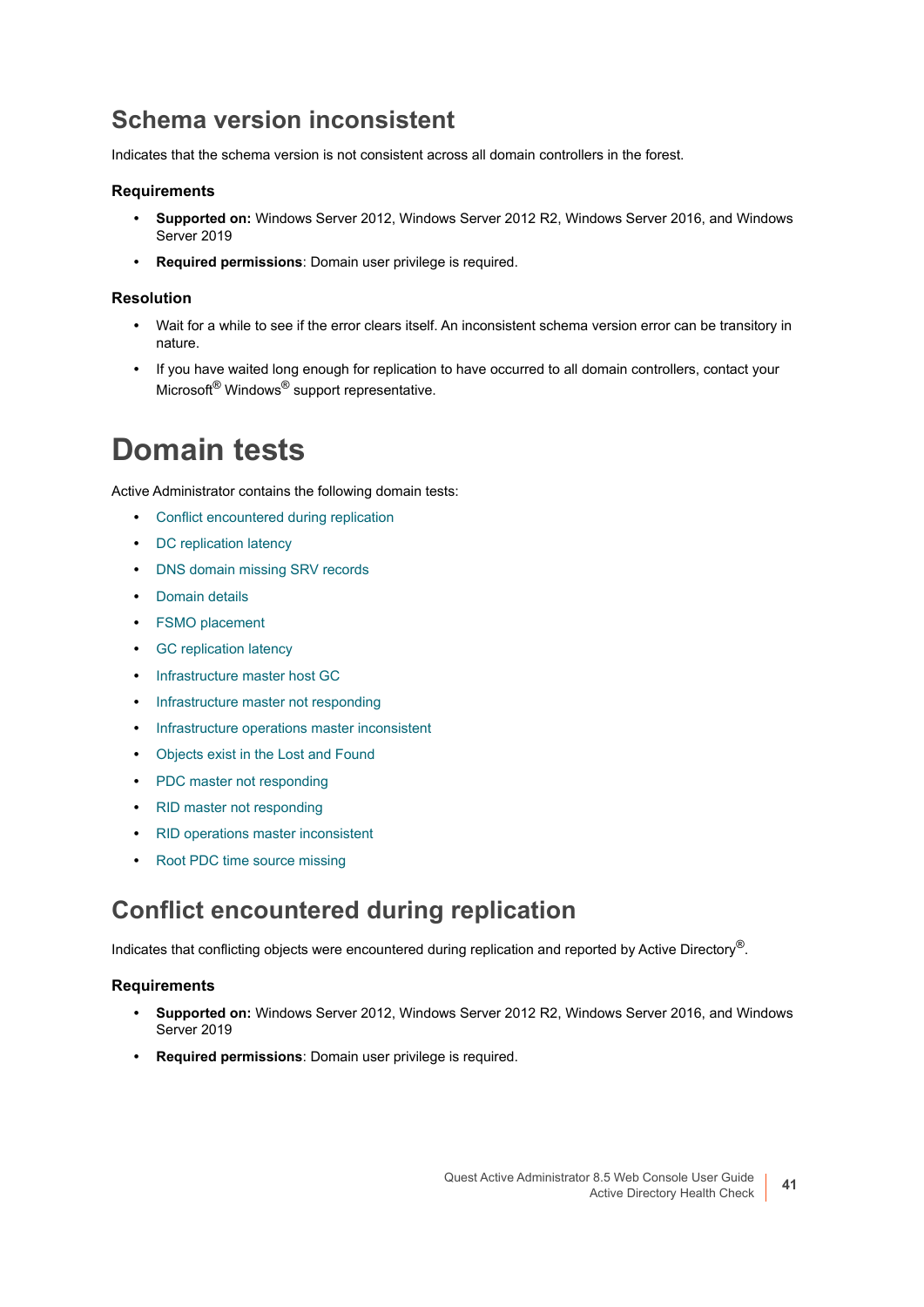Conflicts arise when two objects are created independently at separate locations in the domain. When a conflict is detected during replication, Active Directory creates a conflict entry appending the following to the domain name of the object:

CNF:<GUID-of-authoritative-object>

#### **Resolution**

- **•** If the conflict object contains useful information, move that information into a different directory object, and then delete the object.
- **•** If the conflict object does not contain useful information, delete the object.

# <span id="page-41-0"></span>**DC replication latency**

Indicates that replication changes from one domain controller to all other domain controllers in the naming context exceeds the configured threshold.

#### **Requirement**

- **Supported on:** Windows Server 2012, Windows Server 2012 R2, Windows Server 2016, and Windows Server 2010
- **Required permissions**: Domain user privileges with rights to list contents, create objects, read and write properties under the AATemp organizational unit in the domain root.

#### **Description**

High replication latency values mean that changes you make in the directory are taking too long to replicate to all of the other domain controllers, which can cause operational difficulties. For example, a user cannot use a new password if the password has not replicated to their domain controller. High replication latency values can also cause directory problems. If you make a change to the Configuration naming context by adding a new site or a new domain controller, the replication process will not work correctly until all domain controllers have a copy of the new site or new domain controller.

High latency times are usually due to poor network connectivity, non-functional domain controllers, or incorrect replication schedules.

#### **Resolution**

Make sure that the replication latency is actually too high. In a site with fewer than five domain controllers, the intra-site replication latency should be around five minutes. As you add domain controllers in a site, the intra-site replication latency should go up to about 20-30 minutes, and then stabilize. Inter-site replication latency depends entirely on the link schedules between the sites.

If the latency truly is too high, make sure there are no domain controllers that are down. If a single domain controller acts as a bridgehead between sites, and it goes down, replication will never actually occur.

# <span id="page-41-1"></span>**DNS domain missing SRV records**

Indicates one or more requisite Domain Name System (DNS) service locator (SRV) entries are not defined.

- **Supported on:** Windows Server 2012, Windows Server 2012 R2, Windows Server 2016, and Windows Server 2019
- **Required permissions**: Domain user privilege is required.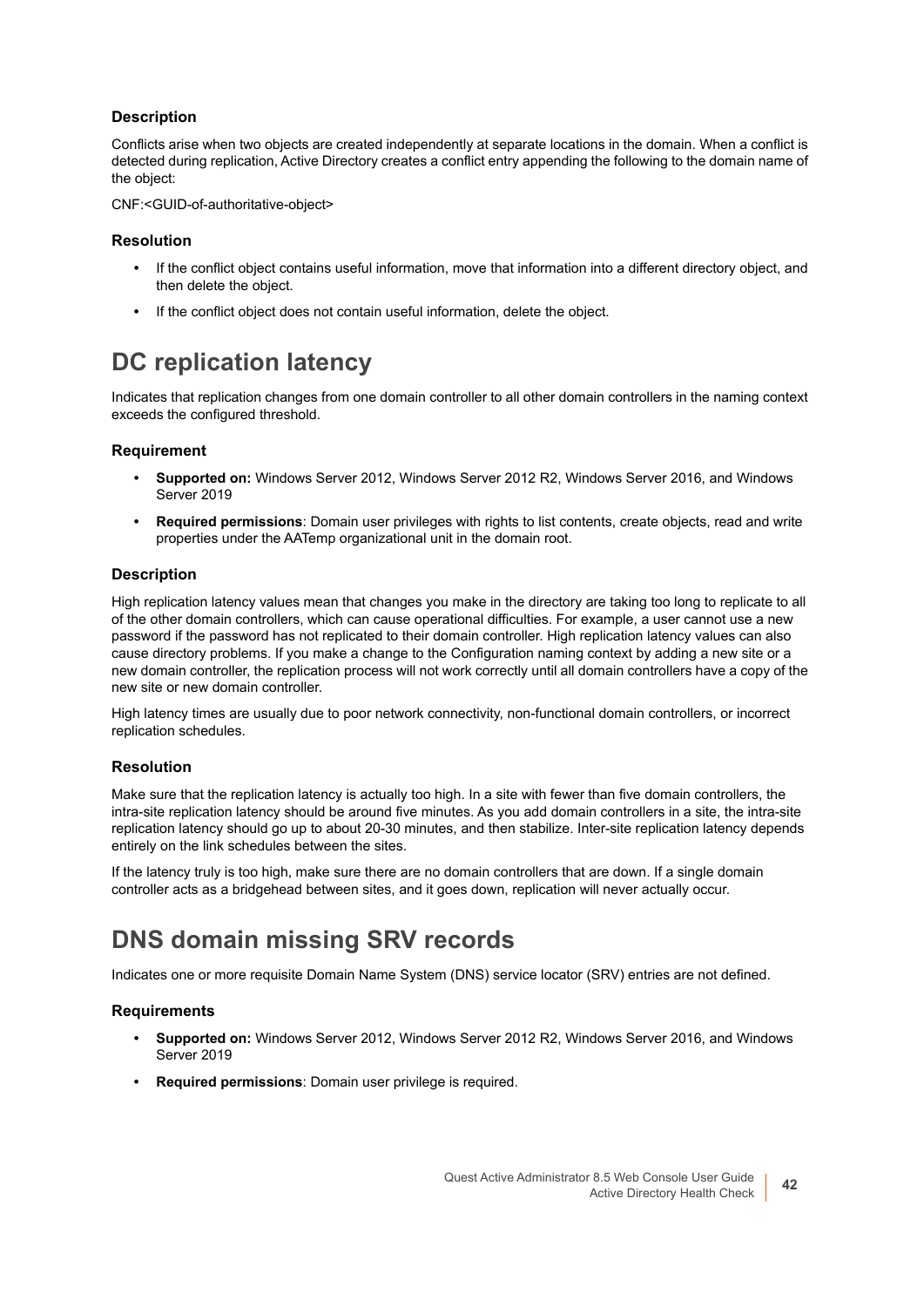Service Records or SRV records are registered specifically for domain controllers when a member server is promoted to a domain controller. The Netlogon service on the domain controller is responsible for registering SRV records. Because Active Directory<sup>®</sup> depends on DNS, if SRV records of domain controllers are missing from the DNS Zone of the domain, critical failures of Active Directory services can occur.

### **Resolution**

The following methods can be used to re-register SRV records of a domain controller in the domain DNS zone:

- **•** Restart the Netlogon service on domain controller.
- **•** Run DcDiag /fix.
- **•** Run NetDiag /fix.
- **•** Re-register from Netlogon.dns file in \Windows or Winnt\System32\Config directory.

#### **Related article**

**•** [SRV Records Missing After Implementing Active Directory and Domain Name System](https://support.microsoft.com/en-us/kb/241505)

# <span id="page-42-0"></span>**Domain details**

Information only.

#### **Table 6. Domain details**

| Field                           | <b>Description</b>                                                                           |
|---------------------------------|----------------------------------------------------------------------------------------------|
| Domain                          | Name of the selected domain.                                                                 |
| Domain controllers              | Number of domain controllers.                                                                |
| <b>GC</b> servers               | Number of global catalog (GC) servers                                                        |
| RODC servers                    | Number of read-only domain controllers (RODCs)                                               |
| <b>Functional level</b>         | Functional level of the forest, domain, or site                                              |
| PDC owner                       | Owner of the primary domain controller (PDC) Flexible Single Master Operation<br>(FSMO) role |
| RID master                      | Owner of the relative identifier (RID) FSMO role                                             |
| Infrastructure master           | Owner of the infrastructure FSMO role                                                        |
| Operations master<br>consistent | Indicates if all the domain controllers report the same operation masters                    |
| Functional level consistent     | Indicates if all the domain controllers report the same functional level                     |

# <span id="page-42-1"></span>**FSMO placement**

Indicates that Active Directory® Flexible Single-Master (FSMO) roles are not configured according to Microsoft® recommendations.

- **Supported on:** Windows Server 2012, Windows Server 2012 R2, Windows Server 2016, and Windows Server 2019
- **Required permissions**: Domain user privilege is required.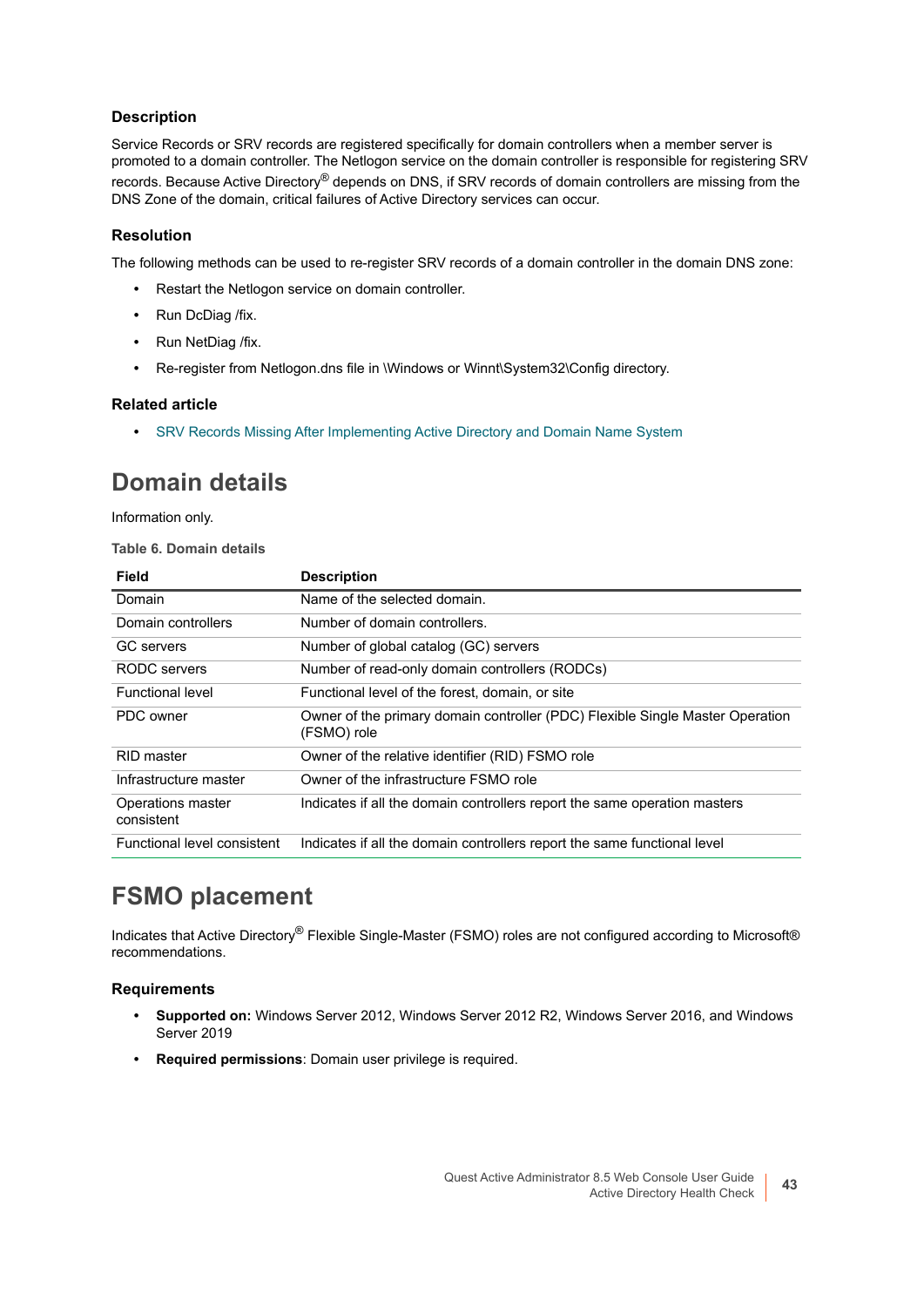The Active Directory Installation Wizard performs the initial placement of roles on domain controllers and is often correct for directories that have just a few domain controllers. A directory that has many domain controllers may require manual intervention to optimize placement.

### **Resolution**

- **•** Place the schema master on the PDC of the forest root domain.
- **•** Place the domain naming master on the forest root PDC.
- **•** Place the RID master on the domain PDC in the same domain.
- **•** Legacy guidance suggests placing the infrastructure master on a non-global catalog server.

### **Related article**

**•** [FSMO placement and optimization on Active Directory domain controllers](https://support.microsoft.com/en-us/kb/223346)

# <span id="page-43-0"></span>**GC replication latency**

Indicates that the replication latency of the server that hosts a replica of the global catalog equals or exceeds the configured threshold.

### **Requirement**

- **Supported on:** Windows Server 2012, Windows Server 2012 R2, Windows Server 2016, and Windows Server 2019
- **Required permissions**: Domain user privileges with rights to list contents, create objects, read and write properties under the AATemp organizational unit in the domain root.

### **Resolution**

- **•** Check connectivity between both the domain controller and the replication partner in question.
- **•** Check to see that the link is reasonably clear, especially during replication.
- **•** Check the replication schedule for the connection.
- Make sure that each partner has adequate CPU and memory resources to ensure timely servicing of replication requests.
- **•** Make sure that the link between partners is adequate for the amount of traffic carried during replication.

# <span id="page-43-1"></span>**Infrastructure master host GC**

Indicates that the infrastructure operations master hosts a global catalog server.

### **Requirement**

- **Supported on:** Windows Server 2012, Windows Server 2012 R2, Windows Server 2016, and Windows Server 2019
- **Required permissions**: Domain user privilege is required.

#### **Description**

The infrastructure operations master updates references from objects in other domains by comparing local data to data from a global catalog, which is always up to date. If discrepancies are found, the infrastructure operations master updates the local object data from the global catalog, and then replicates the updated object data to all other domain controllers in the domain. If a global catalog exists on the same domain controller as the infrastructure operations master, the infrastructure operations master will never find data that is out of date.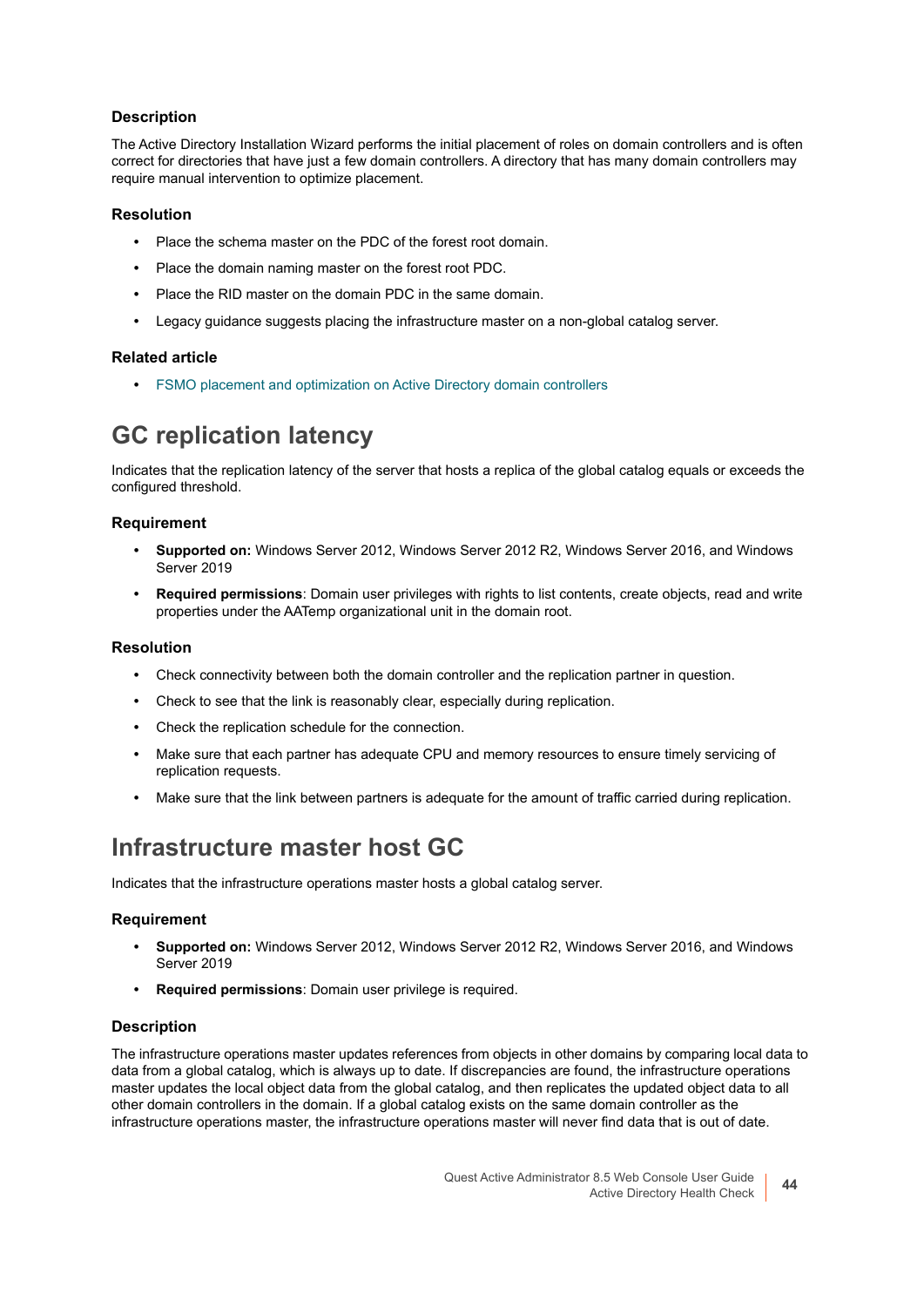### **Resolution**

Remove the global catalog from the infrastructure operations master domain controller.

# <span id="page-44-0"></span>**Infrastructure master not responding**

Indicates that the infrastructure operations master is not responding within the configured threshold.

### **Requirements**

- **Supported on:** Windows Server 2012, Windows Server 2012 R2, Windows Server 2016, and Windows Server 2019
- **Required permissions**: Domain user privilege is required.

### **Description**

This error can occur if any of the following occurs:

- **•** The indicated server domain controller does not exist.
- **•** The domain controller no longer has connectivity to the network and to the Active Directory Health Analyzer agent.
- **•** The DNS records for the domain controller are incorrect; e.g., the IP address for the domain controller is not what is published in DNS as viewed by the Active Directory Health Analyzer agent.
- **•** Active Directory® on the domain controller has failed in some way.
- **•** Active Directory on the domain controller is overloaded and is taking too long to respond.
- **•** The domain controller is not running.

#### **Resolution**

- **•** Ping the domain controller from the Active Directory Health Analyzer agent to see if there is connectivity. If there is not, fix that problem. The problem may be that DNS has the incorrect address or that the IP stack for the domain controller or the Analyzer agent is misconfigured.
- **•** Make sure the domain controller is running. If the domain controller is not running, start it.
- **•** Make sure the indicated domain controller actually exists. If it does not exist, run NTDSUTIL and select the **metadata cleanup** option to clean up the erroneous objects in the directory.
- **•** Check the LDAP response time for the domain controller on the **Active Directory** tab in Active Directory Health Analyzer. If it is too high, you may need to add another domain controller for the same domain in the same site.

# <span id="page-44-1"></span>**Infrastructure operations master inconsistent**

Indicates that the infrastructure operations master is not consistent among all domain controllers in the domain.

#### **Requirement**

- **Supported on:** Windows Server 2012, Windows Server 2012 R2, Windows Server 2016, and Windows Server 2019
- **Required permissions**: Domain user privilege is required.

#### **Description**

The infrastructure operations master is contained in the fSMORoleOwner property of the infrastructure object contained by each domain object. Every domain controller in the domain has a copy of the infrastructure operations master.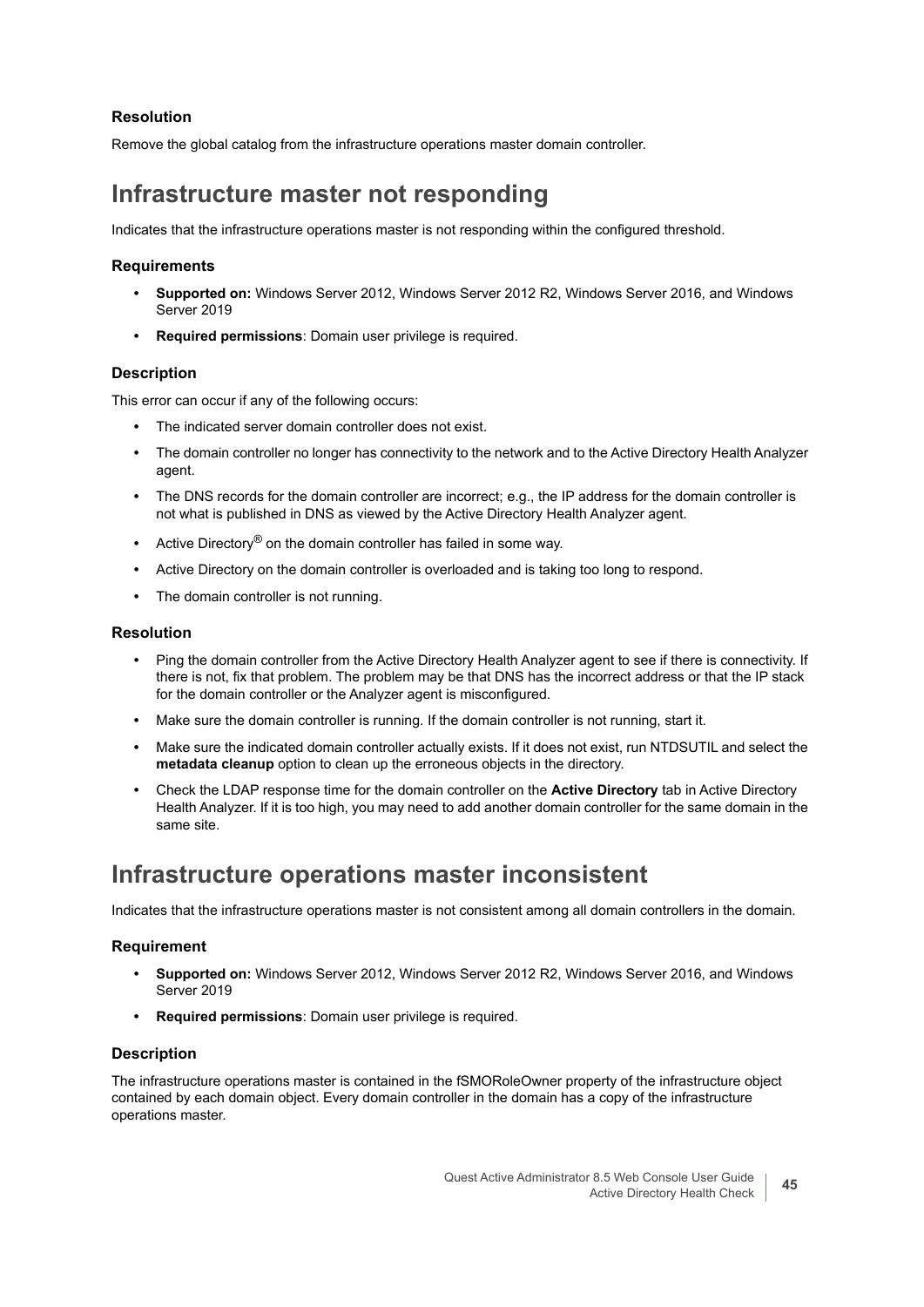Active Directory<sup>®</sup> objects can contain links to other objects in the directory. Active Directory keeps these links upto-date even if the linked-to object is moved to another container or is renamed. This update cannot happen if the linked-to object is in another domain.

If the infrastructure operations master is inconsistent, it is possible that two copies will run simultaneously on two different domain controllers, with potentially disastrous consequences.

The Infrastructure operations master can become inconsistent because an administrator used NTDSUTIL.EXE to move the Operations Master when there was incomplete connectivity to all domain controllers in the domain. It can also occur because of replication errors.

#### **Resolution**

Wait to see if the error clears itself. If an administrator has moved an operations master to another domain controller, replication to all domain controllers in the domain can take some time.

If you have waited long enough for replication to have occurred to all domain controllers in the domain, contact your Microsoft Windows support representative.

# <span id="page-45-0"></span>**Objects exist in the Lost and Found**

Generated when Active Directory Health Analyzer discovers objects in the Lost And Found container of a naming context.

#### **Requirement**

- **Supported on:** Windows Server 2012, Windows Server 2012 R2, Windows Server 2016, and Windows Server 2019
- **Required permissions**: Domain user privilege is required.

#### **Description**

During the replication process, Active Directory® may encounter orphaned objects, which are objects that have no parent container. For example, a user deletes container X on domain controller A, and another user modifies object Y contained in container X on domain controller B. During replication, domain controller A will receive an update operation for an object that has no container because container X was deleted. In this case, the directory system agent (DSA) on domain controller A puts the object in the Lost And Found container.

The DSA will place objects in the Lost And Found container as part of its normal operation. However, several Lost And Found objects may indicate a replication problem, or at least the deletion of a container that should not have been deleted.

#### **Resolution**

Inspect the objects in the Lost And Found container of the replica using an appropriate utility. Move the objects to an appropriate container or delete them from the Lost And Found container.

# <span id="page-45-1"></span>**PDC master not responding**

Indicates that the PDC (primary domain controller) operations master is not responding within the configured threshold.

#### **Requirement**

- **Supported on:** Windows Server 2012, Windows Server 2012 R2, Windows Server 2016, and Windows Server 2019
- **Required permissions**: Domain user privilege is required.

#### **Description**

This error can occur if any of the following occurs: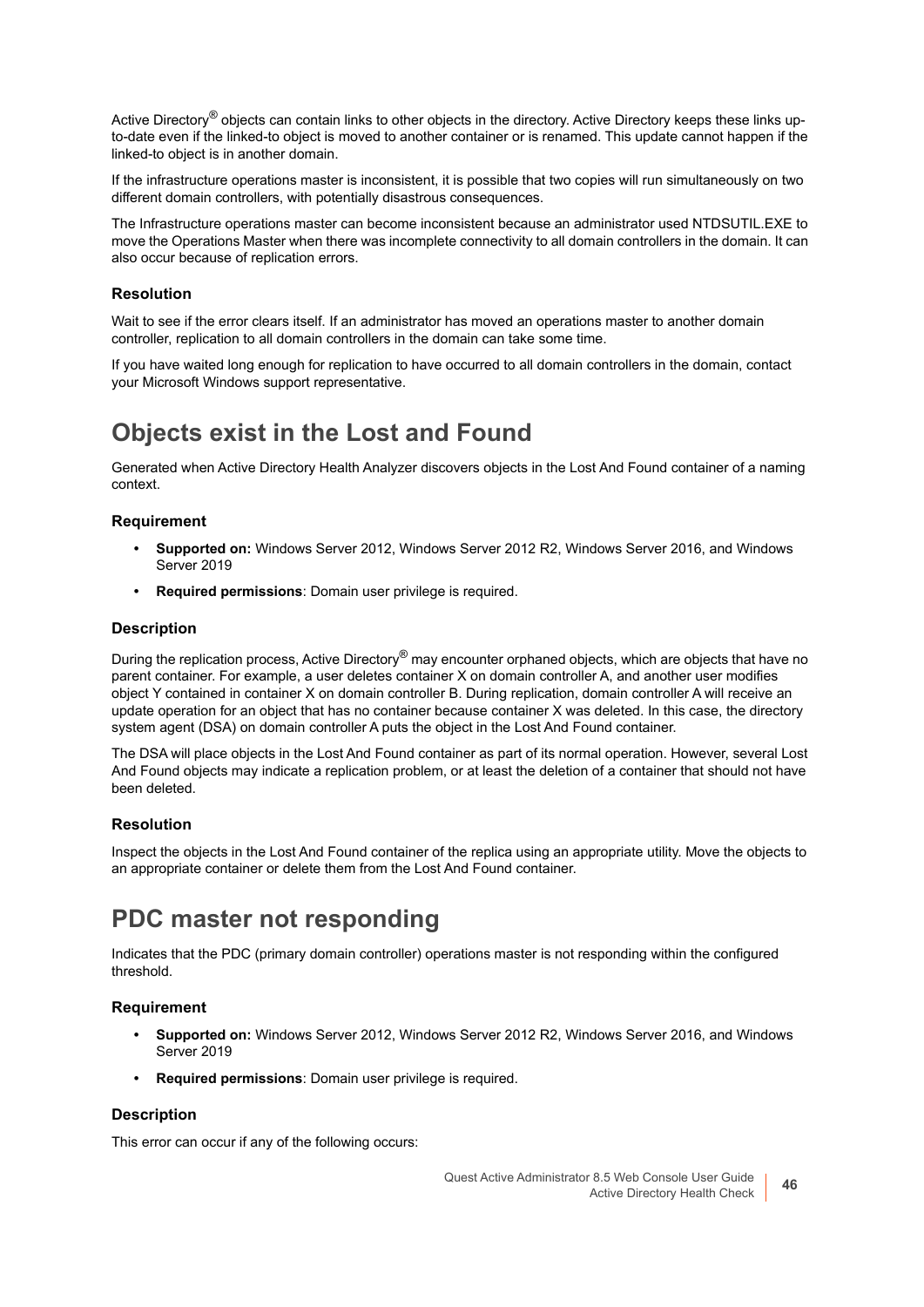- **•** The indicated domain controller does not exist.
- **•** The domain controller no longer has connectivity to the network.
- **•** The DNS records for the domain controller are incorrect; e.g., the IP address for the domain controller is not what is published in DNS.
- **•** Active Directory® on the domain controller has failed in some way.
- **•** Active Directory on the domain controller is overloaded and is taking too long to respond.
- **•** The domain controller is not running.

#### **Resolution**

- **•** Ping the domain controller from the Active Directory Health Analyzer to see if there is connectivity. If there is not, fix that problem.
- **•** Make sure the domain controller is running. If the domain controller is not running, start it.
- **•** Make sure the indicated domain controller actually exists. If it does not exist, run NTDSUTIL and select the metadata cleanup option to clean up the erroneous objects in the directory.
- **•** Check the LDAP response time for the domain controller. If it is too high, you may need to add another domain controller for the same domain in the same site.

# <span id="page-46-0"></span>**RID master not responding**

Indicates that the relative identifier (RID) operations master is not responding within the configured threshold.

#### **Requirement**

- **Supported on:** Windows Server 2012, Windows Server 2012 R2, Windows Server 2016, and Windows Server 2019
- **Required permissions**: Domain user privilege is required.

#### **Description**

This error can occur if any of the following occurs:

- **•** The indicated server is not actually a domain controller.
- **•** The domain controller no longer has connectivity to the network.
- **•** The DNS records for the domain controller are incorrect; e.g., the IP address for the domain controller is not what is published in DNS.
- **•** Active Directory® on the domain controller has failed in some way.
- **•** Active Directory on the domain controller is overloaded and is taking too long to respond.
- **•** The domain controller is not running.

#### **Resolution**

- **•** Ping the domain controller from the Active Directory Health Analyzer agent to see if there is connectivity. If there is not, fix that problem. The problem may be that DNS has the incorrect address or that the IP stack for the domain controller or the Analyzer agent is misconfigured.
- **•** Make sure the domain controller is running. If the domain controller is not running, start it.
- **•** Make sure the indicated domain controller actually exists. If it does not exist, run NTDSUTIL and select the **metadata cleanup** option to clean up the erroneous objects in the directory.
- **•** Check the LDAP response time for the domain controller. If it is too high, you may need to add another domain controller for the same domain in the same site.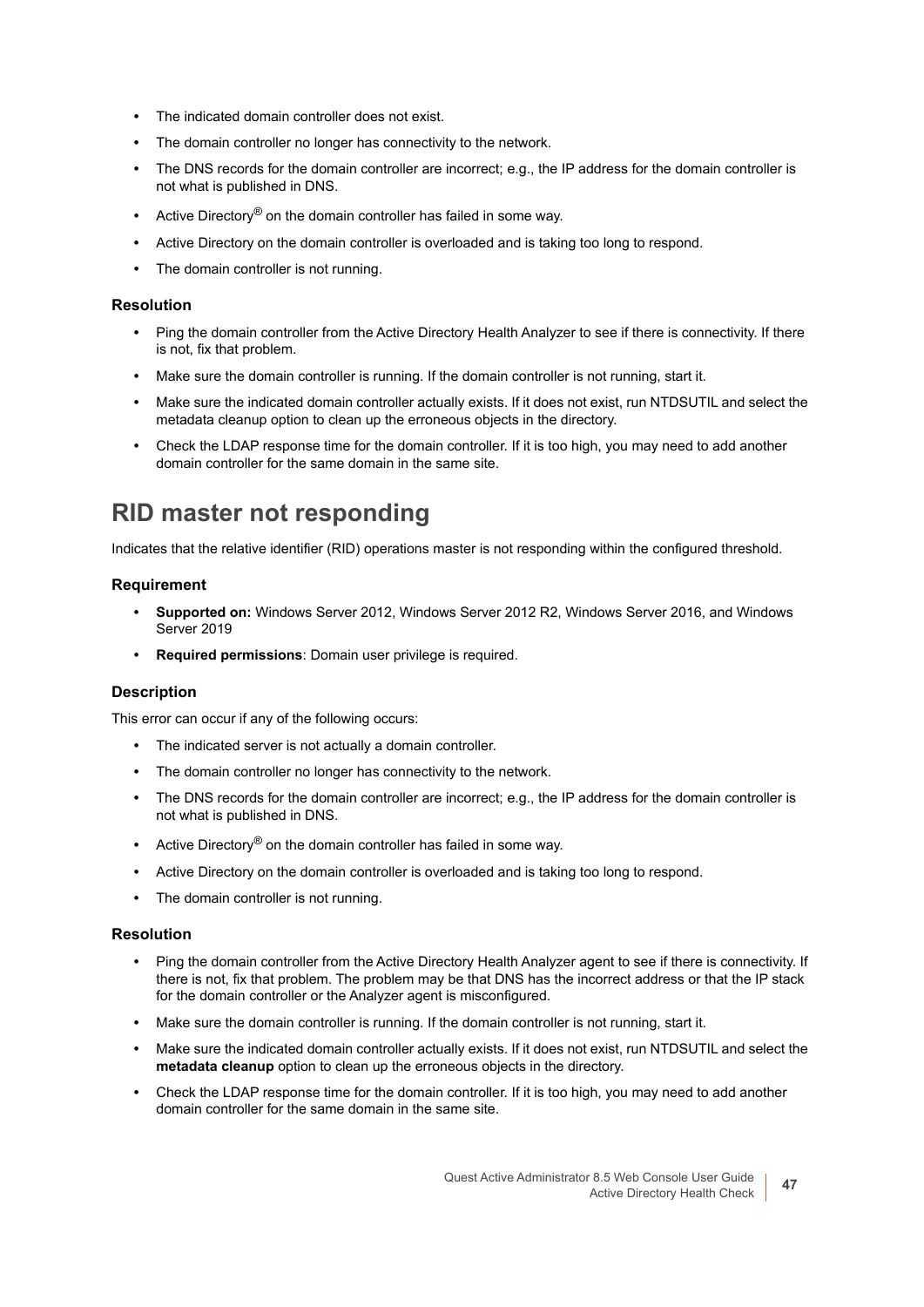# <span id="page-47-0"></span>**RID operations master inconsistent**

Indicates that the relative identifier (RID) operations master is not consistent among all domain controllers in the domain.

### **Requirement**

- **Supported on:** Windows Server 2012, Windows Server 2012 R2, Windows Server 2016, and Windows Server 2019
- **Required permissions**: Domain user privilege is required.

#### **Description**

The domain RID operations master is contained in the fSMORoleOwner property of the RID Manager object in the CN=System,DC=<domain> container. Every domain controller in the domain has a copy of the domain RID operations master. The RID operations master allocates sequences of RIDs to each of the various domain controllers in its domain. At any time, there can be only one domain controller acting as the RID master in each domain in the forest.

Whenever a domain controller creates a user, group, or computer object, the domain controller assigns the object a unique security ID (SID). The SID consists of a domain SID, which is the same for all SIDs created in the domain, and a RID, which is unique for each SID created in the domain. If the domain RID operations master is inconsistent, it is possible that two different domain controllers will assign overlapping RID ranges to other domain controllers in the domain, with potentially disastrous consequences.

The domain RID operations master can become inconsistent due to replication errors or if an administrator used NTDSUTIL.EXE to move the operations master when there was incomplete connectivity to all domain controllers in the domain.

#### **Resolution**

Wait to see if the error clears. If an administrator has moved an operations master to another domain controller, replication to all domain controllers in the domain can take some time.

If the error does not clear, contact your Microsoft<sup>®</sup> Windows<sup>®</sup> support representative.

# <span id="page-47-1"></span>**Root PDC time source missing**

Indicates the PDC Role Owner of the root domain in the forest is not configured to use an external time source. All domain controllers in the forest synchronize their time by the clock of the PDC Role Owner.

#### **Requirement**

- **Supported on:** Windows Server 2012, Windows Server 2012 R2, Windows Server 2016, and Windows Server 2019
- **Required permissions**: Domain user privilege is required and the target server must have WMI remote access enabled. The user must be a member of the Distributed COM Users group.

#### **Description**

Since Active Directory<sup>®</sup>, by default, sets all the clocks on all of the domain controllers in the forest from the PDC Role Owner of the root domain, it is recommended that the domain controller be configured to synchronize its time with an external time source.

#### **Resolution**

Use the w32time command at an elevated PowerShell<sup>®</sup> session to configure the PDC Role Owner to use an external time source.

w32tm /config /manualpeerlist:TimeSource /syncfromflags:MANUAL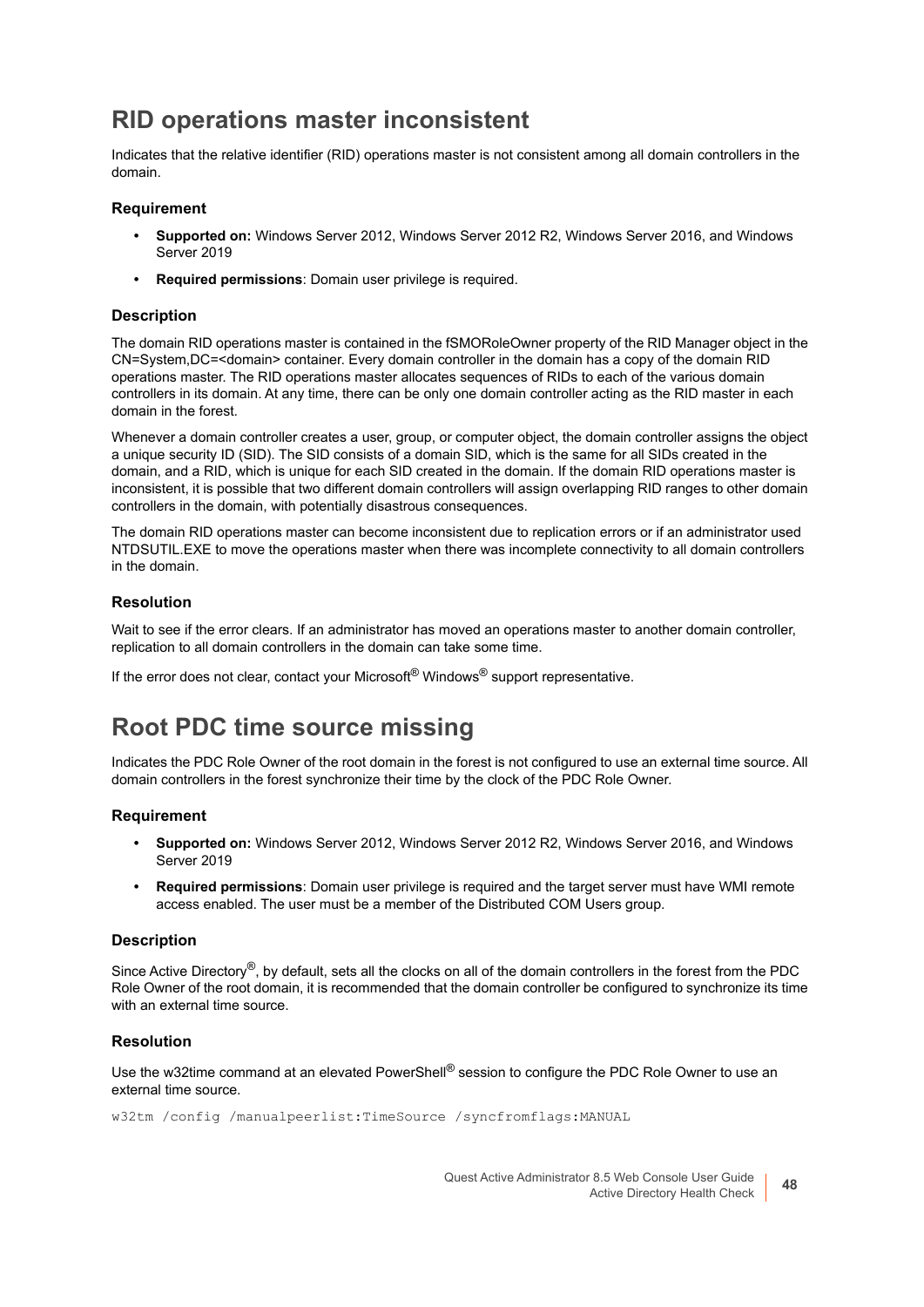Where TimeSource is one or more NTP servers noted by DNS or IP address. When TimeSource is a list of time servers the list must be enclosed in double quotes and each entry must be separated by at least one space. Some examples are listed below:

```
w32tm /config /manualpeerlist:pool.ntp.org /syncfromflags:MANUAL
w32tm /config /manualpeerlist:"1.pool.ntp.org 2.pool.ntp.org" /syncfromflags:MANUAL
```
# <span id="page-48-0"></span>**Domain controller tests**

Domain controller tests are divided into four categories that are organized on four tabs. You can select tests from all four tabs to run together.

# **General tests**

Active Administrator contains the following domain controller general tests:

- **•** [Consecutive replication failures threshold exceeded](#page-51-0)
- **•** [DFSRS conflict area disk space](#page-55-0)
- **•** [DFSRS conflict files generated](#page-55-1)
- **•** [DFSRS RDC is not enabled](#page-56-0)
- **•** [DFSRS sharing violation](#page-56-1)
- **•** [DFSRS staged file age](#page-57-0)
- **•** [DFSRS staging area disk space](#page-58-0)
- **•** [Domain controller relative identifier \(RID\)](#page-59-0)
- **•** [Domain controller responsive](#page-60-0)
- **•** [Domain controller time synchronization](#page-60-1)
- **•** [Group policy object inconsistent](#page-63-0)
- **•** [Installed applications](#page-63-1)
- **•** [Installed updates](#page-63-2)
- **•** [Invalid primary DNS domain controller IP address](#page-64-0)
- **•** [Invalid secondary DNS domain controller IP address](#page-64-1)
- **•** [LDAP response time](#page-65-0)
- **•** [Logic disk details](#page-66-0)
- **•** [Memory details](#page-68-0)
- **•** [Missing domain controller SRV DNS record](#page-69-0)
- **•** [NetLogon folder shared](#page-70-0)
- **•** [Network adapter information](#page-72-0)
- **•** [Operating system details](#page-74-0)
- **•** [Primary DNS resolver not responding](#page-74-1)
- **•** [Secondary DNS resolver not responding](#page-75-0)
- **•** [SysVol details](#page-76-0)
- **•** [SysVol folder shared](#page-76-1)

# **Performance counters**

Active Administrator contains the following domain controller performance counters tests: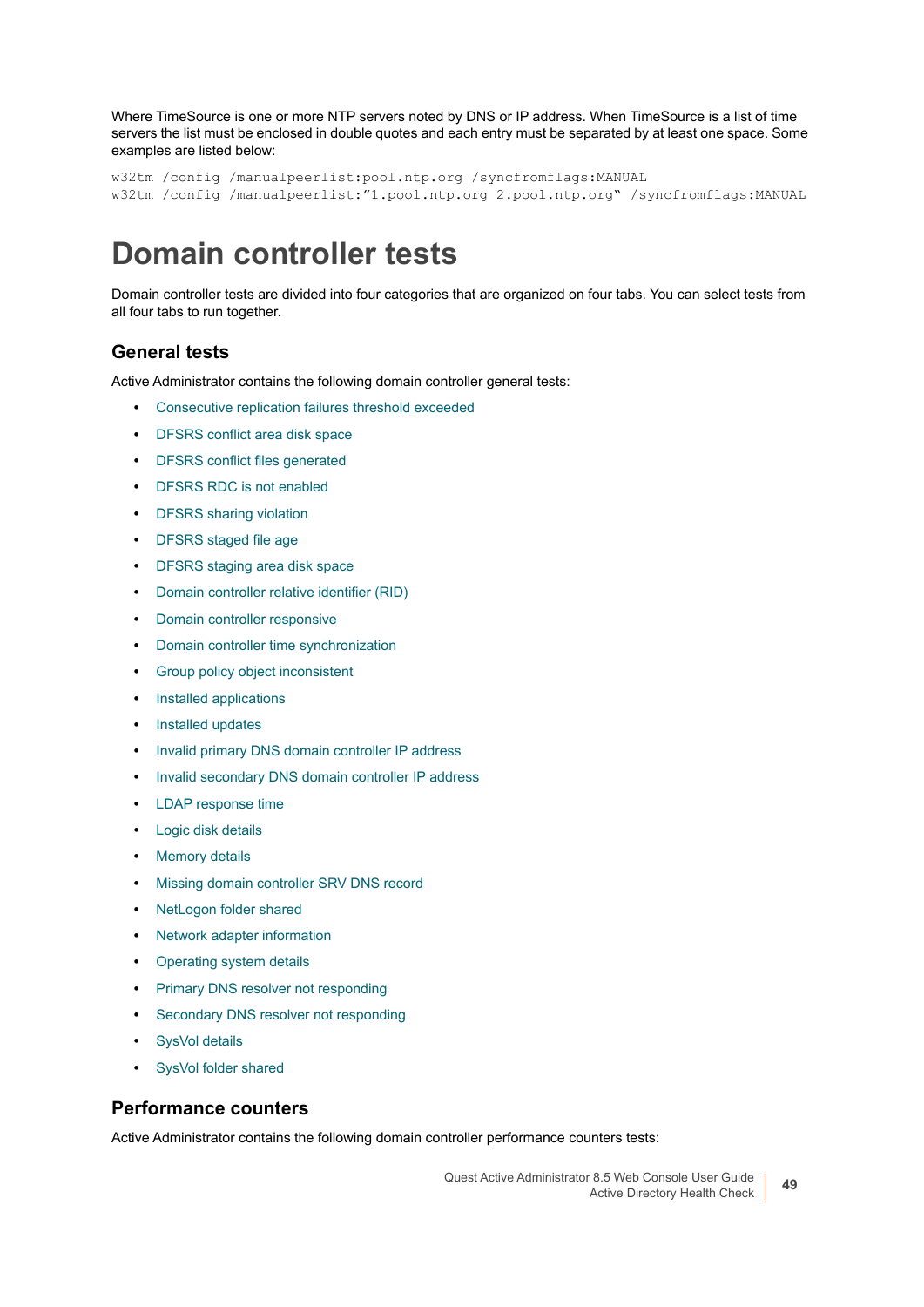- **•** [Cache copy read hits](#page-50-0)
- **•** [CPU processor time](#page-52-0)
- **•** [DFSRS % processor time](#page-54-0)
- **•** [DFSRS private bytes](#page-56-2)
- **•** [DFSRS USN records accepted](#page-58-1)
- **•** [DFSRS working set](#page-59-1)
- **•** [File replication \(NTFRS\) staging space free in kilobytes](#page-61-0)
- **•** [LSASS % processor time](#page-66-1)
- **•** [LSASS private bytes](#page-67-0)
- **•** [LSASS working set](#page-67-1)
- **•** [Memory page faults a second](#page-68-1)
- **•** [NTDS DRA inbound properties filtered a second](#page-72-1)
- **•** [NTDS LDAP searches a second](#page-73-0)
- **•** [NTDS LDAP writes a second](#page-74-2)
- **•** [Server sessions](#page-75-1)

### **Windows services**

Active Administrator contains the following domain controller Windows services tests:

- **•** [Active Directory Domain Service](#page-49-0)
- **•** [DFS namespace service](#page-53-0)
- **•** [DFS replication service](#page-54-1)
- **•** [Kerberos Key Distribution Center service](#page-65-1)
- **•** [NetLogon Windows service](#page-71-0)
- **•** [Windows Time service](#page-78-1)

# **Replication latency**

Active Administrator contains the following domain controller replication latency tests:

- **•** [DC replication latency](#page-41-0)
- **•** [GC replication latency](#page-43-0)

# <span id="page-49-0"></span>**Active Directory Domain Service**

Indicates if the Active Directory® Domain Service is running on the domain controller.

#### **Category**

**•** Windows Services

- **Supported on:** Windows Server 2012, Windows Server 2012 R2, Windows Server 2016, and Windows Server 2019
- **Required permissions:** When monitored locally or remotely, domain administrator privilege is required.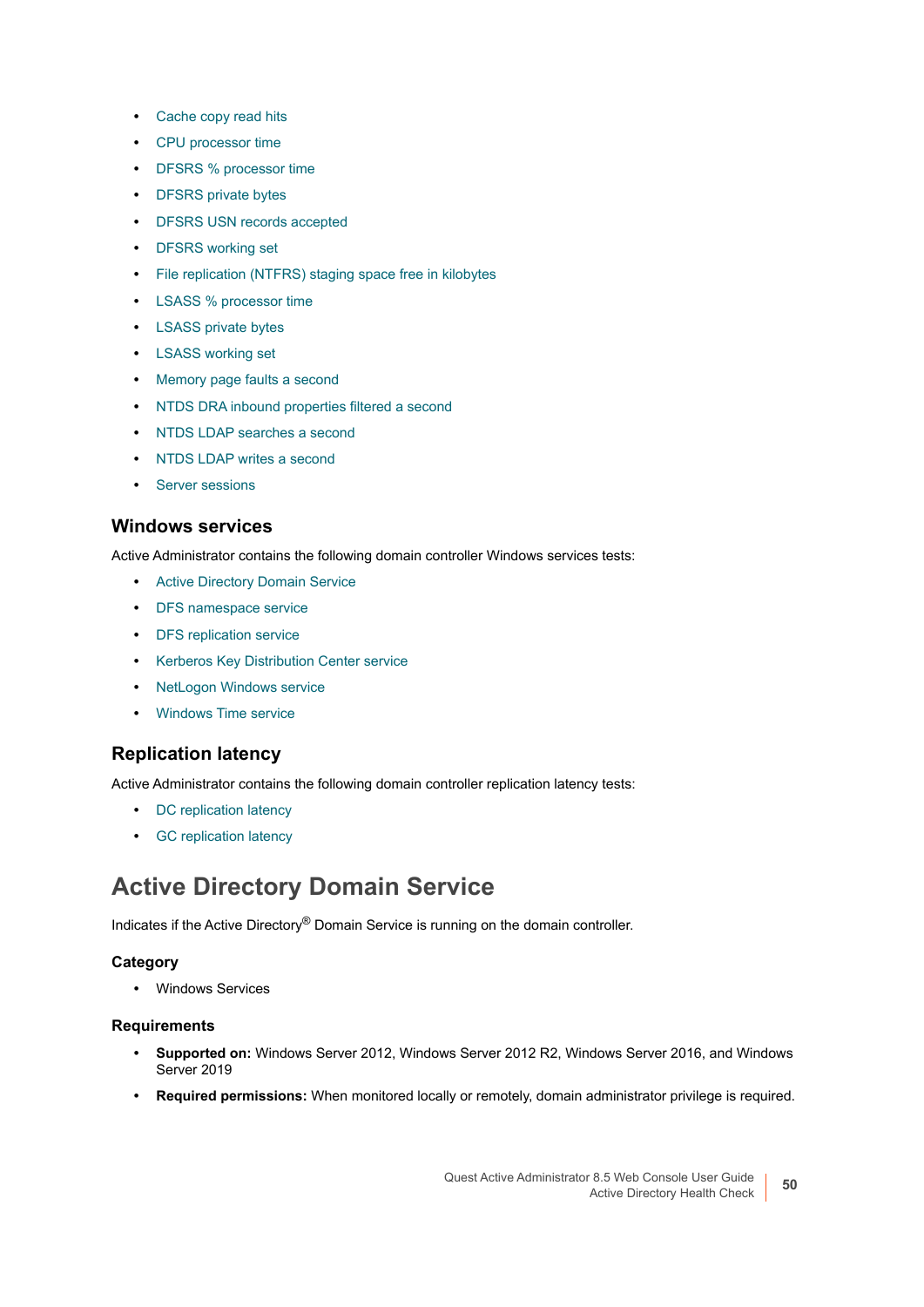The most typical cause of this situation is when a server administrator shuts down the Distributed File System (DFS) service and forgets to restart it.

### **Resolution**

Use the Services MCC snap-in or another SCP application to restart Active Directory Domain Services.

# <span id="page-50-0"></span>**Cache copy read hits**

Indicates the performance of the server may be degraded because of too few cache read hits.

# **Category**

**•** Performance counters

### **Requirements**

- **Supported on:** Windows Server 2012, Windows Server 2012 R2, Windows Server 2016, and Windows Server 2019
- **Required permissions:** When monitored locally and remotely, only domain user privilege is required and the user must be a part of the Performance Logs User group.

### **Description**

Tests the cache copy read hits data collector on the domain controller to see if the value of the data collector drops below the configured threshold for a period exceeding the configured duration.

### **Resolution**

- **•** Reduced cache hits are due to excessive disk I/O or insufficient memory, or both. When the cache hit percentage drops, the system spends more time waiting for disk accesses to complete, and overall system throughput suffers enormously.
- **•** If possible, try to reduce the number of applications running on the server that is generating disk I/O. If you are running several batch jobs on the server, running them one after the other, rather than all at the same time, may actually be faster.
- **•** You can also try to reduce the number of users accessing the server by moving heavily-used files to other, less-loaded servers.

# **Compare SRV DNS records with Netlogon.dns file**

Indicates one or more requisite Domain Name System (DNS) Service Locator (SRV) entries are not defined. DNS SRV entries are vital to the proper functioning of Active Directory®.

# **Category**

**•** General

### **Requirements**

**• Supported on:** Windows Server 2012, Windows Server 2012 R2, Windows Server 2016, and Windows Server 2019

**i** | NOTE: Windows Active Directory DNS Server only.

**• Required permissions**: When monitored locally and remotely, only domain user privilege is required. When monitored remotely, the target server must have WMI remote access enabled and the user must be a member of the Distributed COM Users group.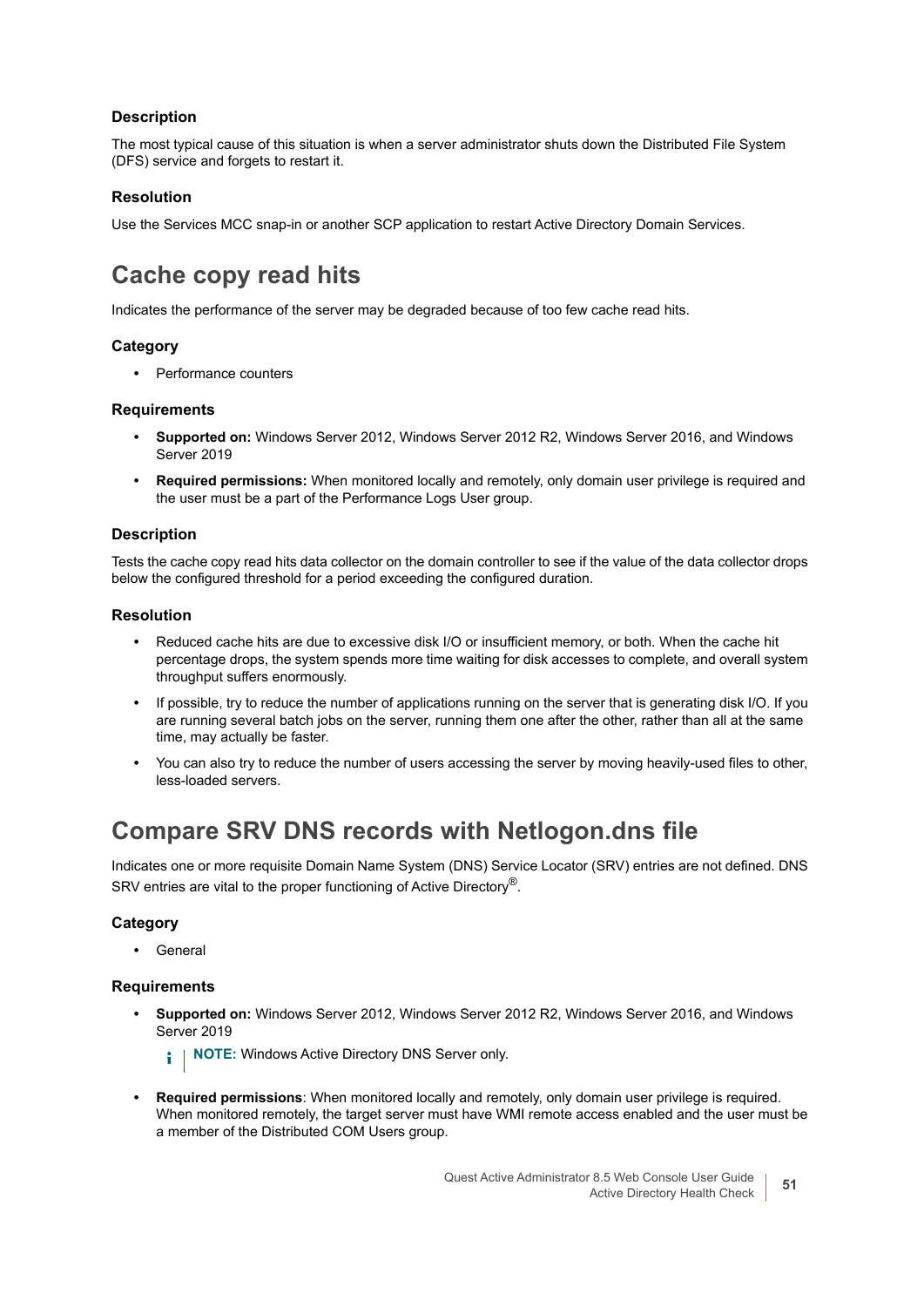This test compares all of the SRV records that exist in the netlogon.dns file to the SRV records int he DNS server. This test confirms the existence of the following SRV entries for each zone hosted on the server and checks the netlogon.dns file if the file exists on the domain controller:

```
_ldap._tcp.<zone-name>
_ldap._tcp.dc._msdcs.<zone-name>
ldap. tcp.pdc. msdcs.<zone-name>
_kerberos._tcp.<zone-name>
_kerberos._udp.<zone-name>
kerberos. tcp.dc. msdcs.<zone-name>
_kpasswd._tcp.<zone-name>
_kpasswd._udp.<zone-name>
```
This test is accompanied by a list of the missing SRV entries.

Whenever a domain controller is promoted, the Microsoft NetLogon process registers the applicable SRV entries with the primary DNS server of the affected domain. As SRV entries are used to identify the constituent domain controllers, the Primary Domain Controller(PDC), and the owner of the global catalog of each zone, the absence of an SRV entry can have serious consequences for Active Directory.

The presence of all requisite SRV locator entries is evaluated for top-level zones exclusively. However, SRV locator entries of sub-zones that host at least one domain controller (with a Active Directory Health Analyzer agent) are evaluated.

#### **Cause**

Typically, missing SRV entries indicate that Dynamic DNS has been disabled for one or more DNS zones. Active Directory relies on Dynamic DNS to update all affected entries when network resources are altered or relocated. Other possible causes include DCPROMO failure, and erroneous manual configuration of SRV entries.

**i** | NOTE: Dynamic DNS can be disabled explicitly via Windows Registry settings.

#### **Resolution**

Confirm that Dynamic DNS is enabled on all applicable zones. Either add the SRV entries manually in the DNS Management Console or cause the entries to be refreshed (for example, by demoting and subsequently promoting the effected domain controllers).

# <span id="page-51-0"></span>**Consecutive replication failures threshold exceeded**

Indicates that the number of consecutive replication failures equals or exceeds the configured threshold.

#### **Category**

**•** General

#### **Requirements**

- **Supported on:** Windows Server 2012, Windows Server 2012 R2, Windows Server 2016, and Windows Server 2019
- **Required permissions:** When monitored locally and remotely, only domain user privilege is required. When monitored remotely, the target server must have WMI remote access enabled and the user must be a member of the Distributed COM Users group.

#### **Resolution**

- **•** Check connectivity between the domain controller and the replication partner in question. Check to see that the link is reasonably clear, especially during replication (check the replication schedule for the connection).
- **•** Make sure that each partner has adequate CPU and memory resources to ensure timely servicing of replication requests.

Quest Active Administrator 8.5 Web Console User Guide Active Directory Health Check **<sup>52</sup>**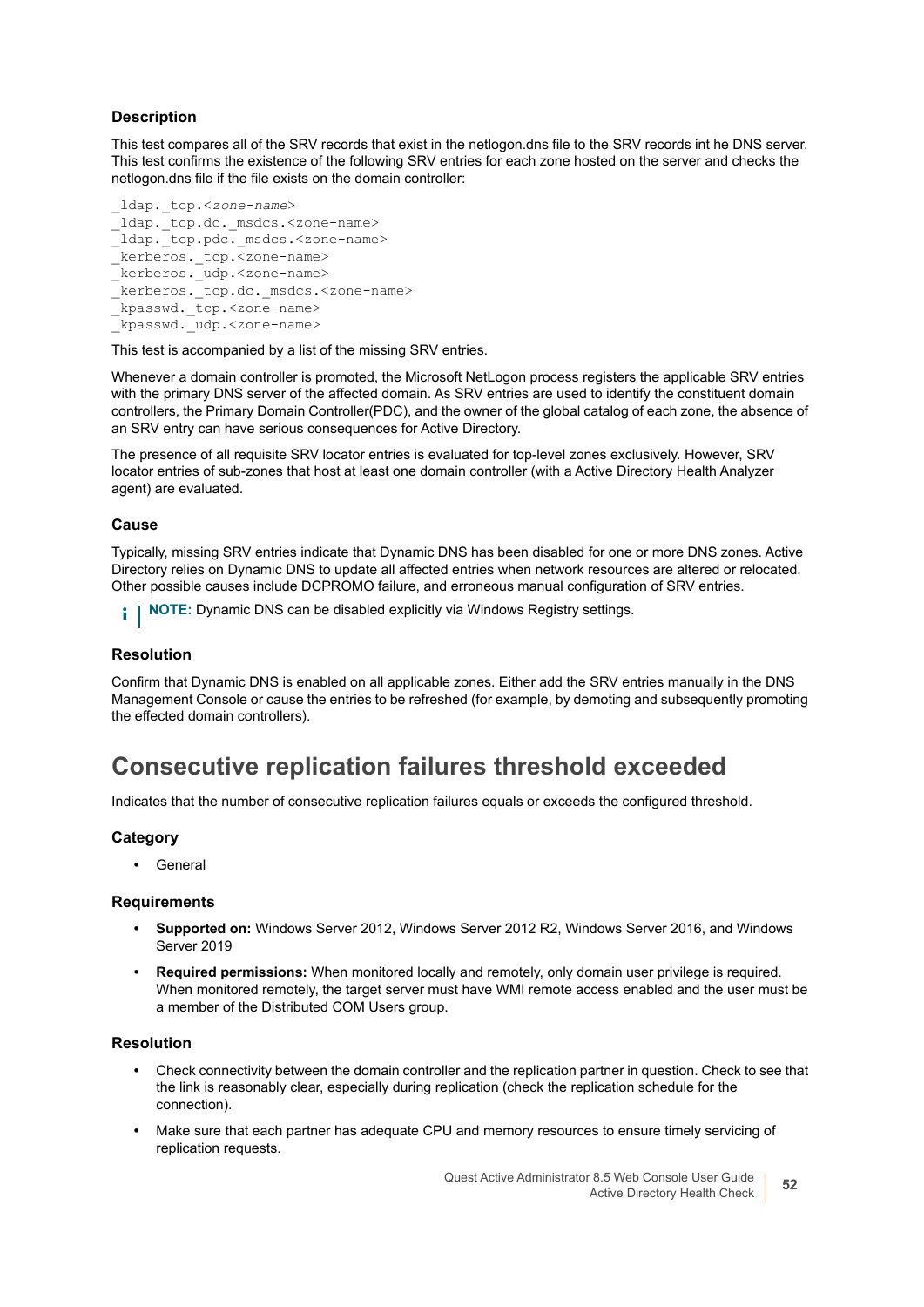**•** Make sure that the link between partners is adequate for the amount of traffic carried during replication. For example, if thousands of objects are being replicated over a slower connection link, the link should be upgraded, or the replication topology reconsidered.

# <span id="page-52-0"></span>**CPU processor time**

Indicates that the CPU for the domain controller is too busy, which may indicate a problem with directory service or it can indicate that a problem may occur because the domain controller cannot respond to requests quickly enough.

### **Category**

**•** Performance counters

### **Requirements**

- **Supported on:** Windows Server 2012, Windows Server 2012 R2, Windows Server 2016, and Windows Server 2019
- **Required permissions**: When monitored locally and remotely, only domain user privilege is required and the user must be a part of the Performance Logs user group.

### **Description**

Tests the Processor\% Processor Time performance counter on the domain controller to see if the value of the performance counter goes above the configured threshold for a period exceeding the configured duration.

Increased CPU load is a result of running too many applications on the server, or running applications that require too much CPU time.

It is also possible that the CPU load has increased due to some pathological condition in a particular application. For instance, Active Directory<sup>®</sup> itself requires substantial CPU resources when it is processing inherited Access Control Lists (ACLs). Active Directory can also require a lot of CPU resources when it processes complex, nonindexed directory searches.

### **Resolution**

First, try to determine if the increased CPU load is due to a particular program, or if it is due to running too many programs. Use a utility like Task Manager to inspect the CPU usage of all processes on the system. If there are several processes getting more than 10% of the CPU, then the problem is most likely due to running too many programs on the server. If possible, stop some of the programs.

If one process is using all of the CPU for an extended period of time, it may be due to a bug in the software, or it may be that the program just requires too much CPU. If possible, stop the program and run it on a different machine.

# **DC replication latency**

Indicates that replication changes from one domain controller to all other domain controllers in the naming context exceeds the configured threshold.

**NOTE:** The replication latency tests create or modify objects in Active Directory, and then check for those changes on each selected domain controller. The length of time for the tests to complete is dependent on the number of domains and domain controllers you select.

### **Category**

**•** Replication Latency

#### **Requirements**

**• Supported on:** Windows Server 2012, Windows Server 2012 R2, Windows Server 2016, and Windows Server 2019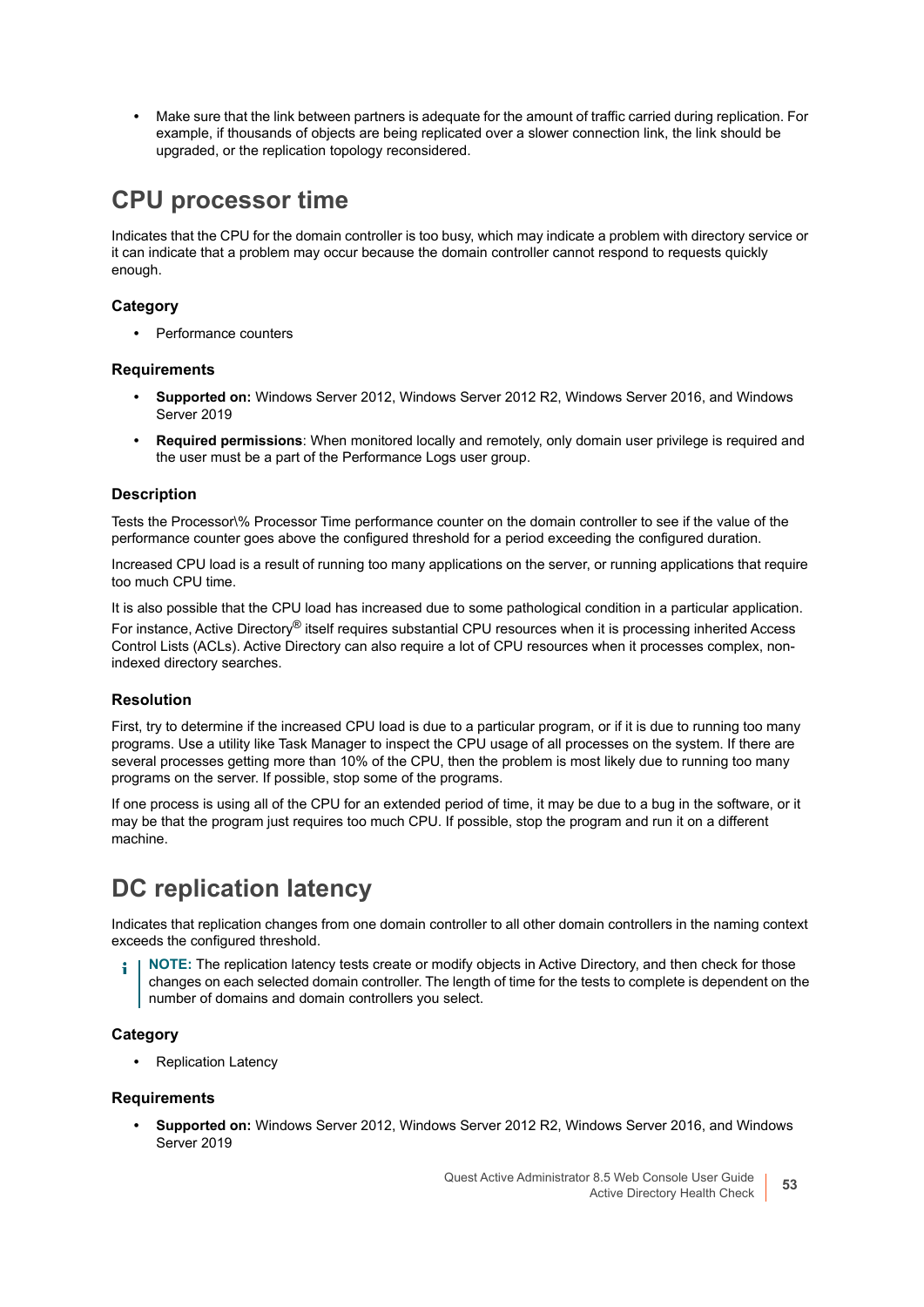**• Required permissions**: Domain user privileges with rights to list contents, create objects, read and write properties under the AATemp organizational unit in the domain root.

### **Description**

This test checks latency between each domain controller in the domain by creating an object on a domain controller and then checking every other domain controller for the change. Once the change is noticed, the time difference is recorded.

**NOTE:** On service startup there is a 5 minute delay before Active Administrator Data Service (ADS) starts checking replication, and then every hour after that. If the latency container does not exist, it is created and there is a 10 minute delay. The latency containers are located at AATemp\Latency under the domain.

There is a timeout for the test. The timeout is the alert value plus three minutes. If the alert is set to 20 minutes and the test is still running at 23 minutes it will end.

High replication latency values mean that changes you make in the directory are taking too long to replicate to all of the other domain controllers, which can cause operational difficulties. For example, a user cannot use a new password if the password has not replicated to their domain controller. High replication latency values can also cause directory problems. If you make a change to the Configuration naming context by adding a new site or a new domain controller, the replication process will not work correctly until all domain controllers have a copy of the new site or new domain controller.

High latency times are usually due to poor network connectivity, non-functional domain controllers, or incorrect replication schedules.

**NOTE:** This test only measures replication latency to another domain controller if replication actually occurs on that domain controller. If the domain controller is down or disconnected, this test will not measure the latency to that domain controller.

### **Resolution**

Make sure that the replication latency is actually too high. In a site with fewer than five domain controllers, the intra-site replication latency should be around five minutes. As you add domain controllers in a site, the intra-site replication latency should go up to about 20-30 minutes, and then stabilize. Inter-site replication latency depends entirely on the link schedules between the sites.

If the latency truly is too high, make sure there are no domain controllers that are down. If a single domain controller acts as a bridgehead between sites, and it goes down, replication will never actually occur.

# <span id="page-53-0"></span>**DFS namespace service**

Indicates the Distributed File System (DFS) namespace service is stopped.

### **Category**

**•** Windows Services

#### **Requirements**

- **Supported on:** Windows Server 2012, Windows Server 2012 R2, Windows Server 2016, and Windows Server 2019
- **Required permissions**: When monitored locally, only domain user privilege is required. When monitored remotely, domain administrator privilege is required.

#### **Description**

This test checks if the DFS Namespace service is running.

#### **Resolution**

Use the Services MCC snap-in or another SCP application to restart the DFS Namespace service.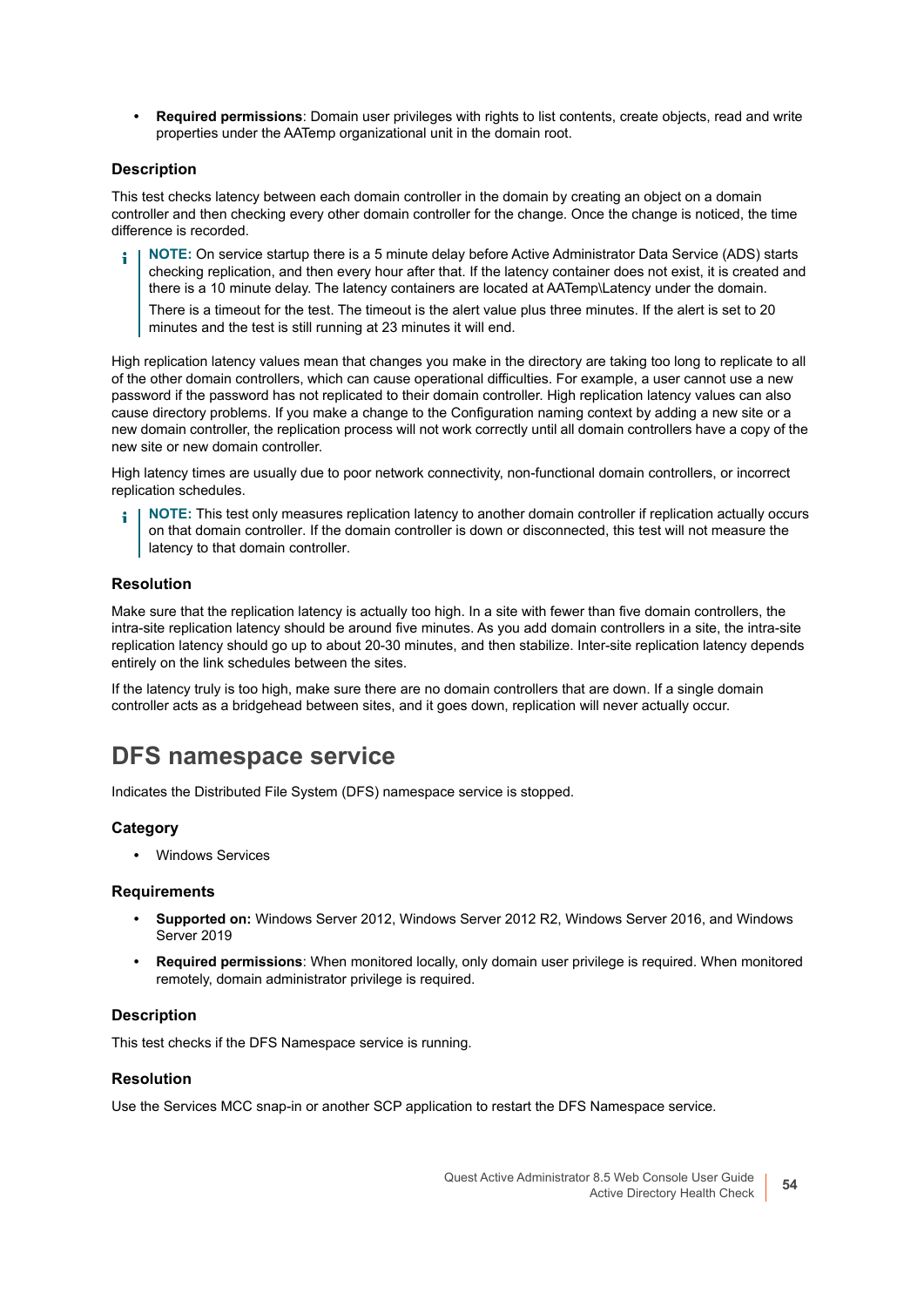# <span id="page-54-1"></span>**DFS replication service**

Indicates that a server hosting Distributed File System (DFS) is running, but the DFS Replication (DFSR) service is not. A DFSR service not running can affect group policies.

### **Category**

**•** Windows Services

### **Requirements**

- **Supported on:** Windows Server 2012, Windows Server 2012 R2, Windows Server 2016, and Windows Server 2019
- **Required permissions**: When monitored locally, only domain user privilege is required. When monitored remotely, domain administer privilege is required.

### **Description**

This test queries the Service Control Manager (SCM) to determine if the DFS Replication service is up and running.

DFS Namespaces and DFS Replication offer simplified but highly-available access to files, load sharing, and WAN-friendly replication.

The most typical cause of this alert is when a server administrator shuts down the DFS service and forgets to restart it.

### **Resolution**

- **•** Check the status of the service by running the Services MMC snap-in. Select the Server DNS (not DNS Client) entry. If the status is stopped, then the service is actually down.
- **•** If the DFS service is stopped, use the Services MCC snap-in or another SCP application to restart the DFS Service. Check the Event Logs and fix any problems indicated by the logs.

# <span id="page-54-0"></span>**DFSRS % processor time**

Indicates that the CPU for the Distributed File System Replication (DFSR) service is too busy.

### **Category**

**•** Performance Counters

#### **Data collector**

- **Supported on:** Windows Server 2012, Windows Server 2012 R2, Windows Server 2016, and Windows Server 2019
- **Required permissions**: When monitored locally and remotely, only domain user privilege is required and the user must be a part of the Performance Logs user group.

### **Description**

Tests the CPU utilization by the DFSR service to see if the utilization is above the configured threshold.

#### **Resolution**

Wait for a while to see if the error clears itself. For example, a high CPU utilization that occurs during an initial replication is transitory in nature.

Review the system configuration and tune the environment to optimize DFSRS performance as described in these references:

**•** [Common DFSR Configuration Mistakes and Oversights](https://blogs.technet.microsoft.com/askds/2010/11/01/common-dfsr-configuration-mistakes-and-oversights/)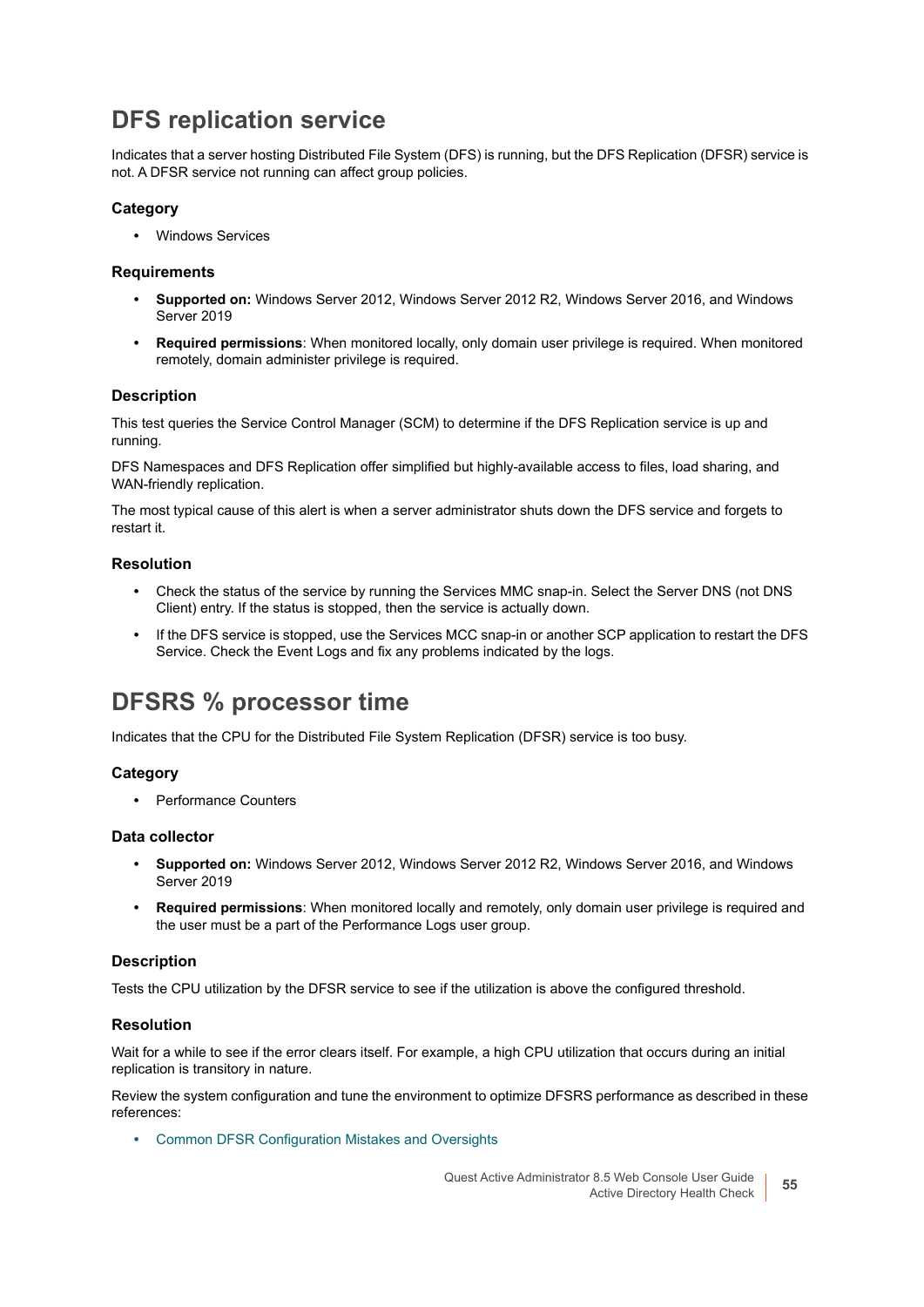# <span id="page-55-0"></span>**DFSRS conflict area disk space**

Detects that the amount of disk space allocated for conflict files during replication is less than or equal to the specified threshold.

### **Category**

**•** General

### **Requirement**

- **Supported on:** Windows Server 2012, Windows Server 2012 R2, Windows Server 2016, and Windows Server 2019
- **Required permissions**: When monitored locally and remotely, only domain user privilege is required and the user must be a part of the Performance Logs user group.

### **Description**

If the ConflictandDeleted folder runs out of space, DFS Replication removes older conflicting or deleted files to free up disk space, which might temporarily decrease replication performance.

If a staging folder quota is configured to be too small, DFS Replication might consume additional CPU and disk resources to regenerate the staged files. Replication might also slow down because the lack of staging space can limit the number of concurrent transfers with partners. Increasing the size of the staging folder and the ConflictandDeleted folder can increase replication performance and the number of recoverable conflicting and deleted files.

### **Resolution**

Delete files from the ConflictandDeleted folder, or increase the quota of the ConflictandDeleted folder for the appropriate replicated folder(s).

# <span id="page-55-1"></span>**DFSRS conflict files generated**

Indicates that there are conflicted files in ConflictAndDeleted folder assigned to the replicated folder.

### **Category**

**•** General

#### **Requirements**

- **Supported on:** Windows Server 2012, Windows Server 2012 R2, Windows Server 2016, and Windows Server 2019
- **Required permissions**: When monitored locally and remotely, only domain user privilege is required and the user must be a part of the Performance Logs user group.

#### **Description**

This test enables administrators to keep track of the number of replication conflicts generated for replicated folders on the monitored computer. Monitoring the space utilization of the Conflict and Deleted area helps ensure that there is enough space to store replication conflicts and files deleted from replicated folders on the monitored computer. You can view a log of conflict files and their original file names by viewing the ConflictandDeletedManifest.xml file in the DfsrPrivate folder.

Frequent conflicts indicate that files in a replicated folder are frequently being modified on multiple servers in a short period.

### **Resolution**

In general, resolution of this condition involves deciding whether a conflict object contains useful information, moving that information into a different directory object, and then deleting the object.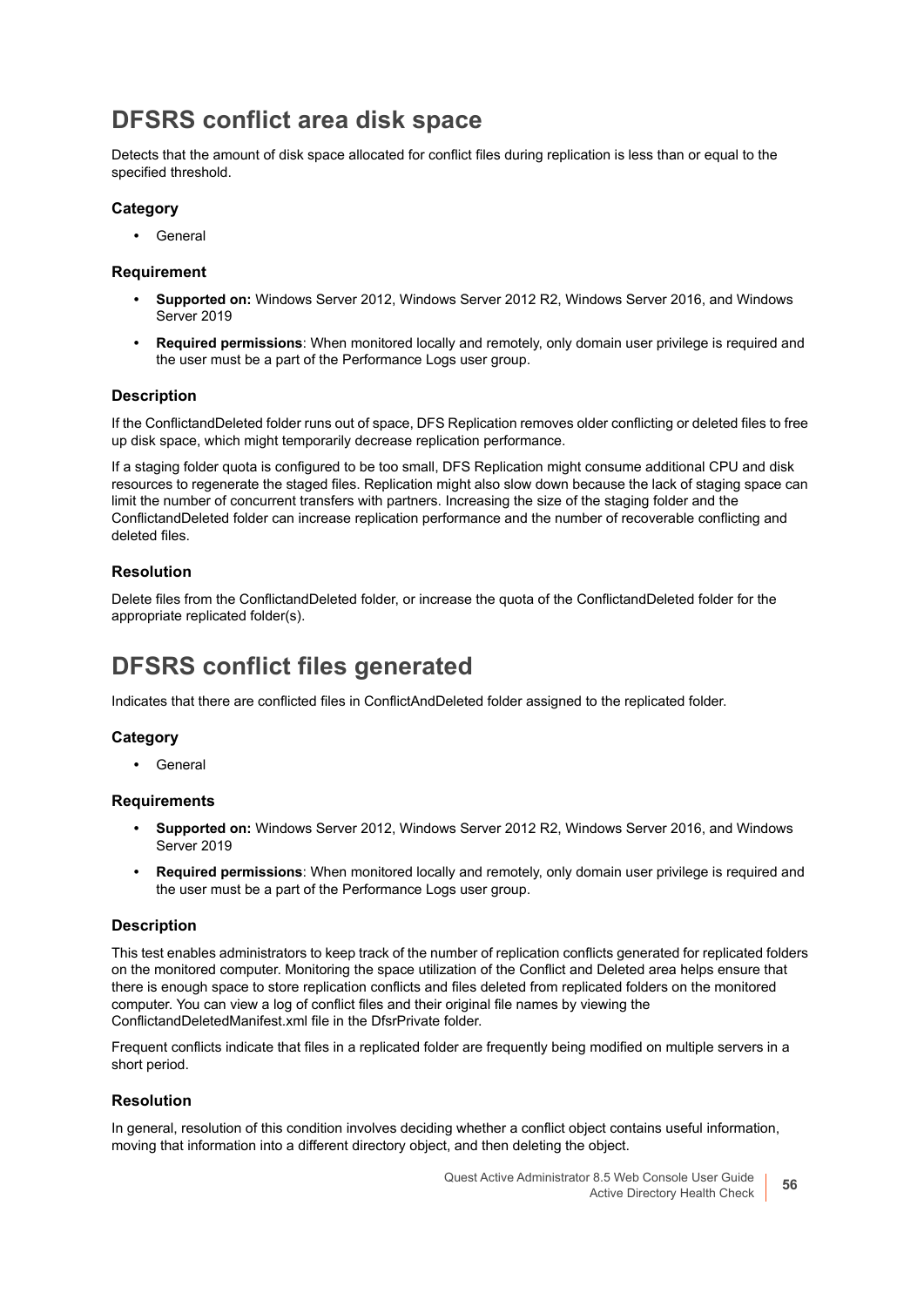# <span id="page-56-2"></span>**DFSRS private bytes**

Indicates that the virtual memory allocated to the Distributed File System Replication (DFSR) service is too high.

### **Category**

**•** Performance Counters

#### **Requirements**

- **Supported on:** Windows Server 2012, Windows Server 2012 R2, Windows Server 2016, and Windows Server 2019
- **Required permissions**: When monitored locally and remotely, only domain user privilege is required and the user must be a part of the Performance Logs user group.

#### **Description**

Tests the **DFSRS private bytes** performance counter on the domain controller for the DFSR service to see if the value in the performance counter goes above the configured threshold for a period exceeding the configured duration.

#### **Resolution**

Review the system configuration and tune the environment to optimize DFSRS performance as described in these references:

**•** [Common DFSR Configuration Mistakes and Oversights](https://blogs.technet.microsoft.com/askds/2010/11/01/common-dfsr-configuration-mistakes-and-oversights/)

# <span id="page-56-0"></span>**DFSRS RDC is not enabled**

Indicates that any of Distributed File System Replication (DFSR) connections have the Remote Differential Compression (RDC) option disabled.

#### **Category**

**•** General

#### **Requirements**

- **Supported on:** Windows Server 2012, Windows Server 2012 R2, Windows Server 2016, and Windows Server 2019
- **Required permissions**: When monitored locally and remotely, only domain user privilege is required and the user must be a part of the Performance Logs user group.

#### **Description**

Remote Differential Compression (RDC) only updates changes to files, which is useful when replicating across a wide area network.

#### **Resolution**

Enable Remote Differential Compression.

# <span id="page-56-1"></span>**DFSRS sharing violation**

Indicates that a sharing violation exists for a period greater than or equal to the specified threshold.

#### **Category**

**•** General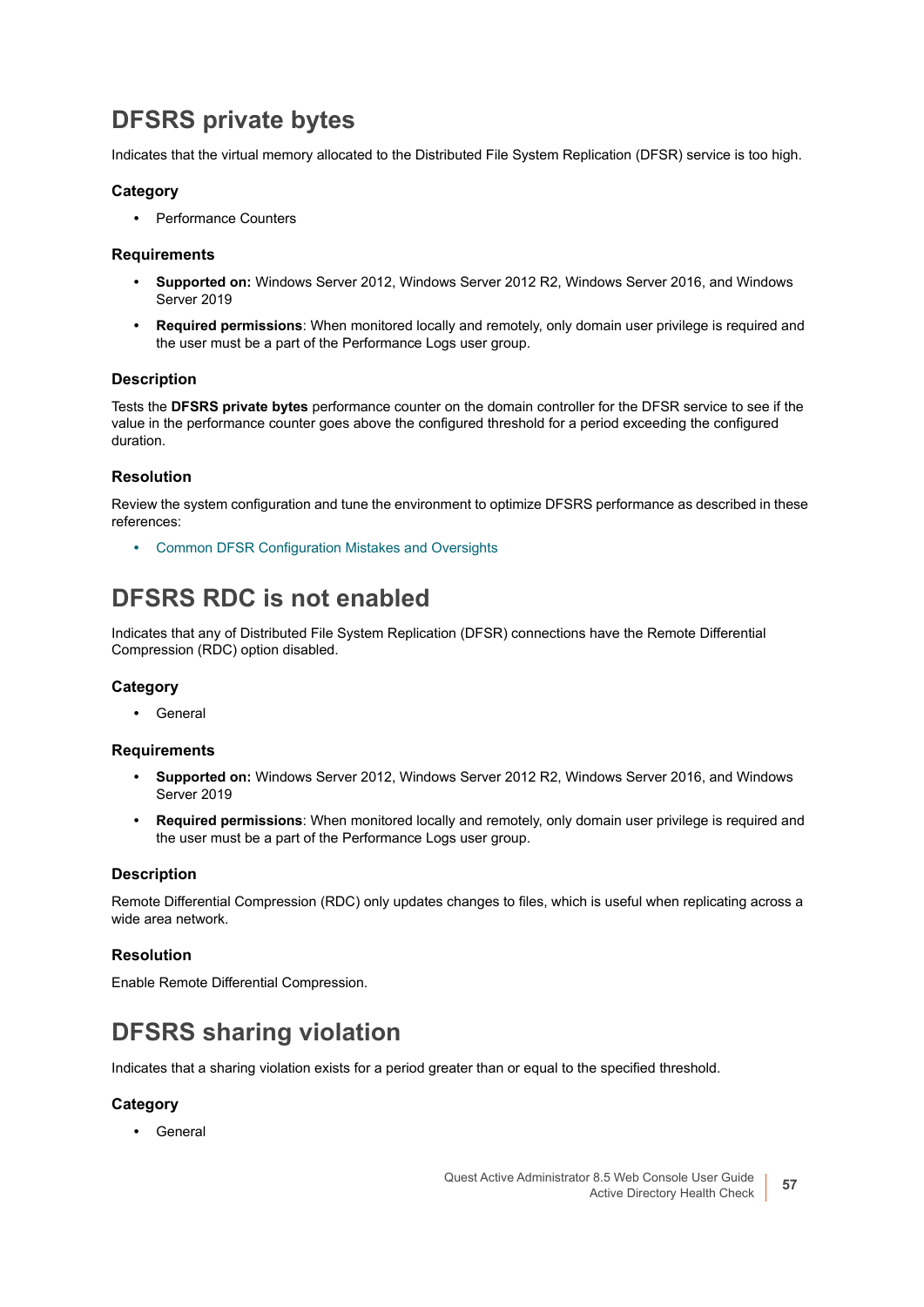### **Requirements**

- **Supported on:** Windows Server 2012, Windows Server 2012 R2, Windows Server 2016, and Windows Server 2019
- **Required permissions**: When monitored locally and remotely, only domain user privilege is required and the user must be a part of the Performance Logs user group.

#### **Description**

The Active Directory Health Analyzer agent monitors the DFRS debug log for reports of sharing violations. If the sharing violation exists for a period exceeding the configured duration, the agent sets this alert condition.

One possibility for the sharing violation is that other sources may have opened the file to be replicated on the target machine.

Another possibility for a sharing violation is that other sources have open handles to the file to be replicated. Typically, programs that can instigate sharing violations are:

- **•** Antivirus programs
- **•** Disk optimization tools
- **•** File system policies that repeatedly apply access control list (ACL) changes
- **•** A user profile or personal data that is constantly in use that is placed on the replica set
- **•** Any other type of data that is held open for long periods by an end user, a program, or a process

#### **Resolution**

- **•** Rename the locked file.
- **•** Identify the locked files and release the handles.

#### **Related article**

[FRS Encounters "ERROR\\_SHARING\\_VIOLATION" Errors When It Tries to Replicate Data That Is Still in Use](https://support.microsoft.com/sr-latn-rs/kb/822300)

# <span id="page-57-0"></span>**DFSRS staged file age**

Indicates that the age of files in the Distributed File System Replication (DFSR) staging folder is greater than or equal to the specified threshold.

#### **Category**

**•** General

#### **Requirements**

- **Supported on:** Windows Server 2012, Windows Server 2012 R2, Windows Server 2016, and Windows Server 2019
- **Required permissions**: When monitored locally and remotely, only domain user privilege is required and the user must be a part of the Performance Logs user group.

#### **Description**

This situation could be caused by the following factors:

- **•** The replication schedule is too short to allow all data to replicate to other members.
- **•** Network bandwidth is affecting the speed at which files replicate, causing a delay.
- **•** A downstream partner is unavailable due to network problems or other issues.
- **•** Possibly caused by a nonauthoritative restore (also called D2) on a downstream partner.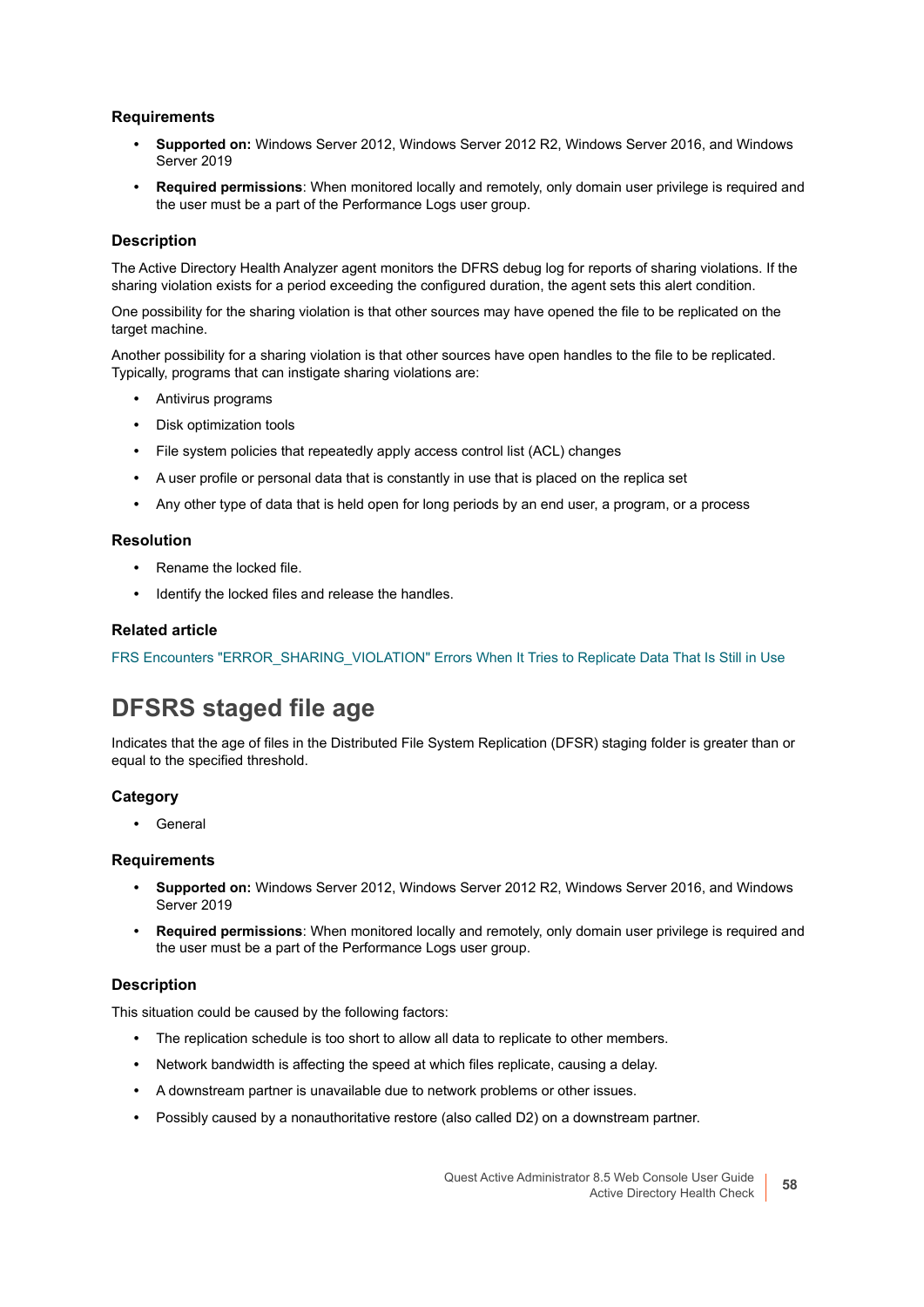# **Resolution**

If a D2 was not performed on a downstream partner, look for failure indicators at either the upstream or downstream partners. If you cannot find failure indicators, re-examine the schedule and network bandwidth on this connection to ensure that enough replication time is scheduled to allow the data to replicate.

# <span id="page-58-0"></span>**DFSRS staging area disk space**

Indicates that the amount of disk space allocated for staging files during replication is less than or equal to the specified threshold.

### **Category**

**•** General

#### **Requirements**

- **Supported on:** Windows Server 2012, Windows Server 2012 R2, Windows Server 2016, and Windows Server 2019
- **Required permissions**: When monitored locally and remotely, only domain user privilege is required and the user must be a part of the Performance Logs user group.

### **Description**

If the File Replication Service (FRS) runs out of staging disk space, replication will stop. The size of the contents of the staging areas for all active replication sets are subtracted from the user controlled size.

A low disk space condition can be due to many different things. Some possibilities are: the size of the data to be replicated is larger than the staging area, there are too many replica sets active at once, or there are files destined for one or more out-bound partners that have not been connected for a while.

### **Resolution**

- **•** Increase the amount of space allowed for file staging.
- **•** Check replication schedules and connectivity between partners.

# <span id="page-58-1"></span>**DFSRS USN records accepted**

Detects that there is heavy file replication traffic.

#### **Category:**

**•** Performance counters

#### **Requirements**

- **Supported on:** Windows Server 2012, Windows Server 2012 R2, Windows Server 2016, and Windows Server 2019
- **Required permissions**: When monitored locally and remotely, only domain user privilege is required and the user must be a part of the Performance Logs user group.

#### **Description**

Tests the **DFSR USN records accepted** performance counter on a domain controller to see if the value of this performance counter goes above the configured threshold for a period exceeding the configured duration.

Replication is triggered by entries to the NTFS update sequence number (USN) change journal. A high value on this counter, such as one every five seconds, indicates heavy replication traffic and may result in replication latency.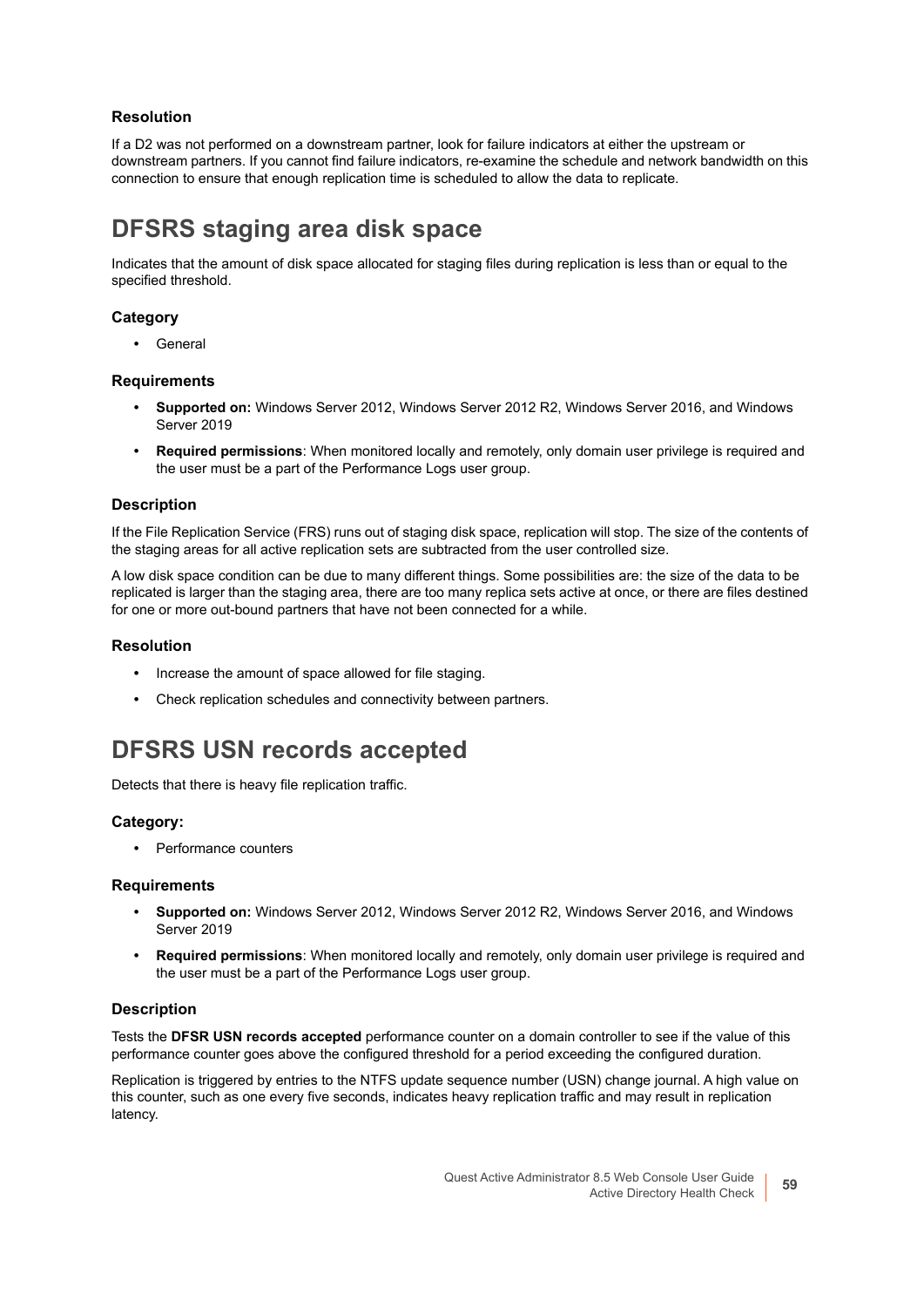### **Resolution**

None.

# <span id="page-59-1"></span>**DFSRS working set**

Indicates that the working set allocated to the DFS Replication service is too high.

# **Category**

**•** Performance Counters

### **Requirements**

- **Supported on:** Windows Server 2012, Windows Server 2012 R2, Windows Server 2016, and Windows Server 2019
- **Required permissions**: When monitored locally and remotely, only domain user privilege is required and the user must be a part of the Performance Logs user group.

### **Description**

Tests the **DFSRS working set** performance counter on the domain controller for the DFSR service to see if the value in the performance counter goes above the configured threshold for a period exceeding the configured duration.

### **Resolution**

Review the system configuration and tune the environment to optimize DFSRS performance as described in these references:

**•** [Common DFSR Configuration Mistakes and Oversights](https://blogs.technet.microsoft.com/askds/2010/11/01/common-dfsr-configuration-mistakes-and-oversights/)

# <span id="page-59-0"></span>**Domain controller relative identifier (RID)**

Indicates that the available pool of relative identifiers (RIDs) on the selected domain controller is less than or equal to the configured threshold.

### **Category**

**•** General

### **Requirements**

- **Supported on:** Windows Server 2012, Windows Server 2012 R2, Windows Server 2016, and Windows Server 2019
- **Required permissions**: When monitored locally and remotely, only domain user privilege is required.

#### **Description**

Tests the RID pool assigned to the domain controller to see if the number of RIDs available to the server goes below the threshold.

All security principals in the Windows<sup>®</sup> NT Security Architecture are assigned a unique security ID (SID). The SID is made up of a domain identifier and a RID. RIDs are sequential numbers issued by the domain each time a new security principal (for instance a user object) is created in that domain.

Because each domain controller can create security principals, Active Directory® breaks the available range of RIDs into allocation pools that it assigns to each domain controller. Active Directory assigns one domain controller in each domain to be responsible for allocating RID pools to all of the other domain controllers in the domain; this is the RID Operations Master. When a domain controller uses up its allocation, it requests a new range from the RID Operations Master.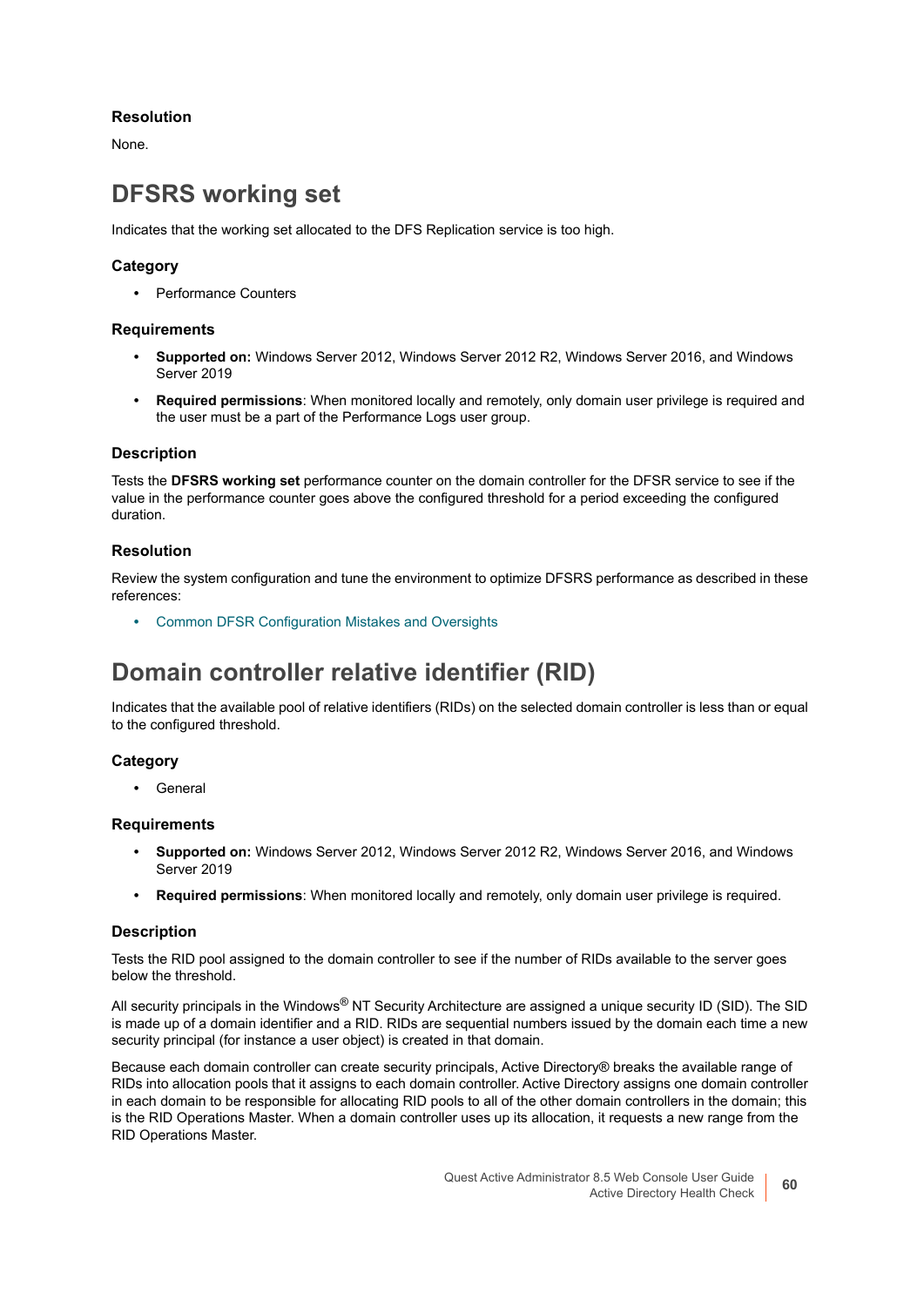If a domain controller has a problem contacting the RID Operations Master, the domain controller can actually use up its entire allocation of RIDs, and be unable to create new security principals, which can result in failures when adding new users, services, and domain controllers to the domain.

### **Resolution**

Contact your Microsoft® Windows® support representative.

# <span id="page-60-0"></span>**Domain controller responsive**

Indicates if the domain controller is responsive.

# **Category**

**•** General

### **Requirement**

- **Supported on:** Windows Server 2012, Windows Server 2012 R2, Windows Server 2016, and Windows Server 2019
- **Required permissions**: Domain user privilege required.

### **Description**

If Active Administrator® Data Service (ADS) can connect to TCP port 135, the domain controller is reponsive.

If the domain controller is unresponsive, one or more of the following may be the reason:

- **•** The indicated server is not actually a domain controller.
- **•** The domain controller no longer has connectivity to the network.
- **•** The DNS records for the domain controller are incorrect.
- **•** Active Directory® on the domain controller has failed in some way.
- **•** Active Directory on the domain controller is overloaded and is taking too long to respond.
- **•** The domain controller is not running.

#### **Resolution**

- **•** Make sure the indicated server is actually a domain controller. If it is not, run NTDSUTIL and select the metadata cleanup option to clean up the erroneous objects in the directory.
- **•** Make sure the domain controller is running. If the domain controller is not running, start it.
- **•** Ping the domain controller to see if there is connectivity. If there is not, fix that problem. The problem may be that DNS has the incorrect address or that the IP stack for the domain controller is misconfigured.
- **•** Check the LDAP response time for the domain controller. If it is too high, you may need to add another domain controller for the same domain in the same site.

If the domain controller is also a global catalog, you may need to add another global catalog to the site.

# <span id="page-60-1"></span>**Domain controller time synchronization**

Indicates that the time of the target domain controller differs from one of its reference sources by more than the configured threshold (in seconds).

### **Category**

**•** General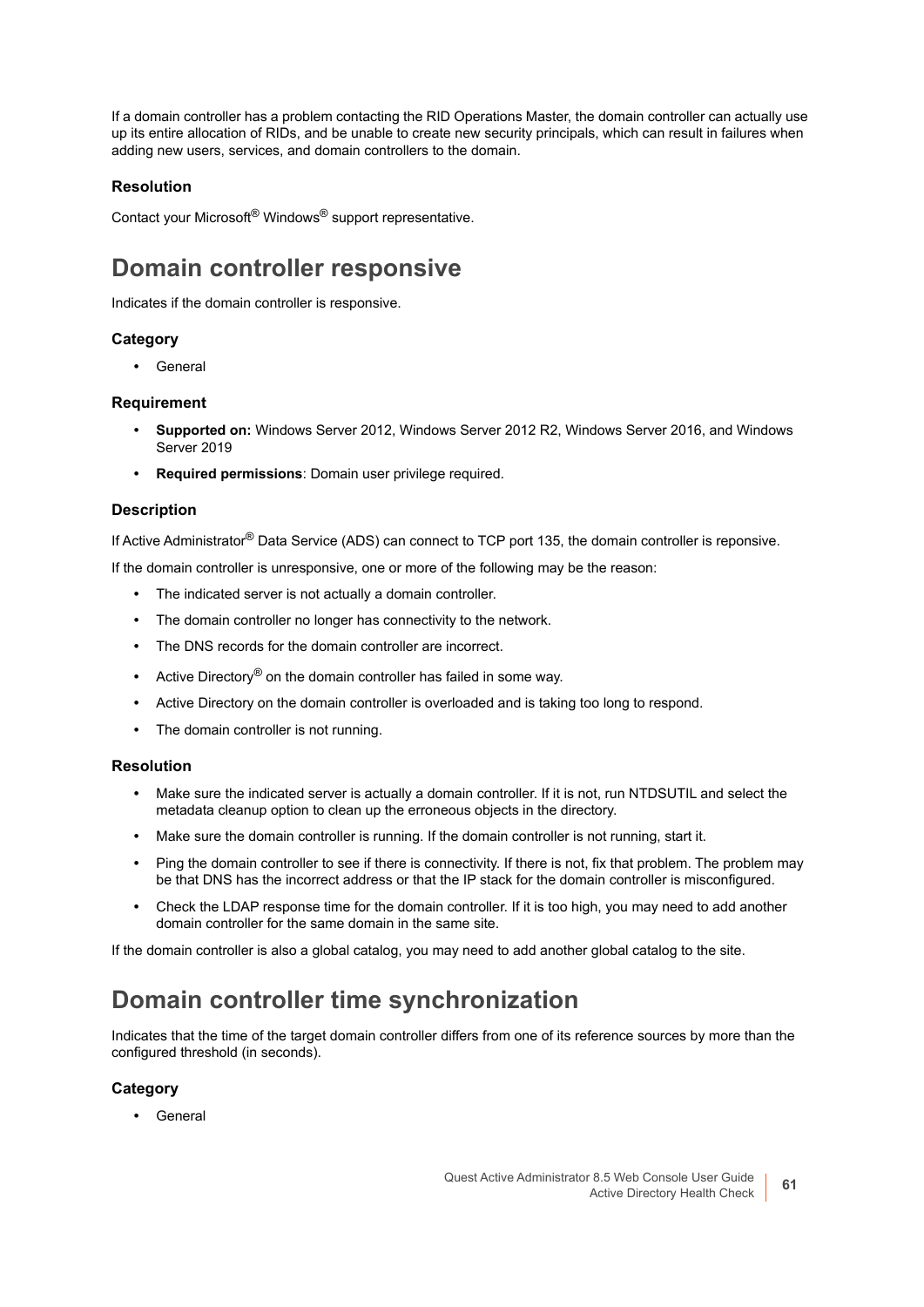### **Requirements**

- **Supported on:** Windows Server 2012, Windows Server 2012 R2, Windows Server 2016, and Windows Server 2019
- **Required permissions**: When monitored locally and remotely, only domain user privilege is required. When monitored remotely, the target server must have WMI remote access enabled and the user must be a member of the Distributed COM Users group.

### **Description**

The Windows<sup>®</sup> Time (W32Time) service on a domain controller is responsible for maintaining the accuracy of the clock with respect to the time sources. Active Directory® defines rules for time sources as follows:

- **•** A domain controller in a domain will synchronize its clock to the domain controller in the domain that is the PDC Role Owner for its domain, unless the domain controller in question is the PDC Role Owner.
- **•** If the domain controller is the PDC Role Owner, it will synchronize its clock with the PDC Role Owner of its parent domain, unless the domain controller is in the root domain.
- **•** If the domain controller is in the root domain and it is the PDC Role Owner for that domain, it must be configured to synchronize its clock to an external time source.

A special case exists for the PDC Role Owner in domains that are at the root of the forest but are not the root domain (the root domain being defined as the first domain ever created in the forest). These domain controllers synchronize themselves to the PDC Role Owner in the root domain.

Any domain controller can have these settings overridden by configuring the domain controller to synchronize with an external time source using the Net Time command. If the domain controllers are so configured, then the DirectoryAnalyzer agent will check the time against the configured external time source(s).

#### **Resolution**

- **•** Ensure that the W32Time service is running on the domain controller that has this alert.
- **•** Check the event log on the domain controller to determine ensure that the W32Time service is not reporting errors.
- **•** Since the domain controller must have connectivity to its time source in order to synchronize its clock, use Active Directory Health Analyzer to determine if other connectivity related alerts may be occurring.

# <span id="page-61-0"></span>**File replication (NTFRS) staging space free in kilobytes**

Indicates that the amount of disk space allocated for staging files during replication is less than or equal to the specified threshold.

#### **Category:**

**•** Performance Counters

#### **Requirements**

- **Supported on:** Windows Server 2012, Windows Server 2012 R2, Windows Server 2016, and Windows Server 2019
- **Required permissions**: When monitored locally and remotely, only domain user privilege is required and the user must be a part of the Performance Logs user group.

#### **Description**

Tests the **FileReplicaSet\KB of Staging Space Free** performance counter on the domain controller to see if the value of the performance counter drops below the configured threshold for a period exceeding the configured duration.

If the File Replication Service (FRS) runs out of staging disk space, replication will stop. The size of the contents of the staging areas for all active replication sets are subtracted from the user controlled size.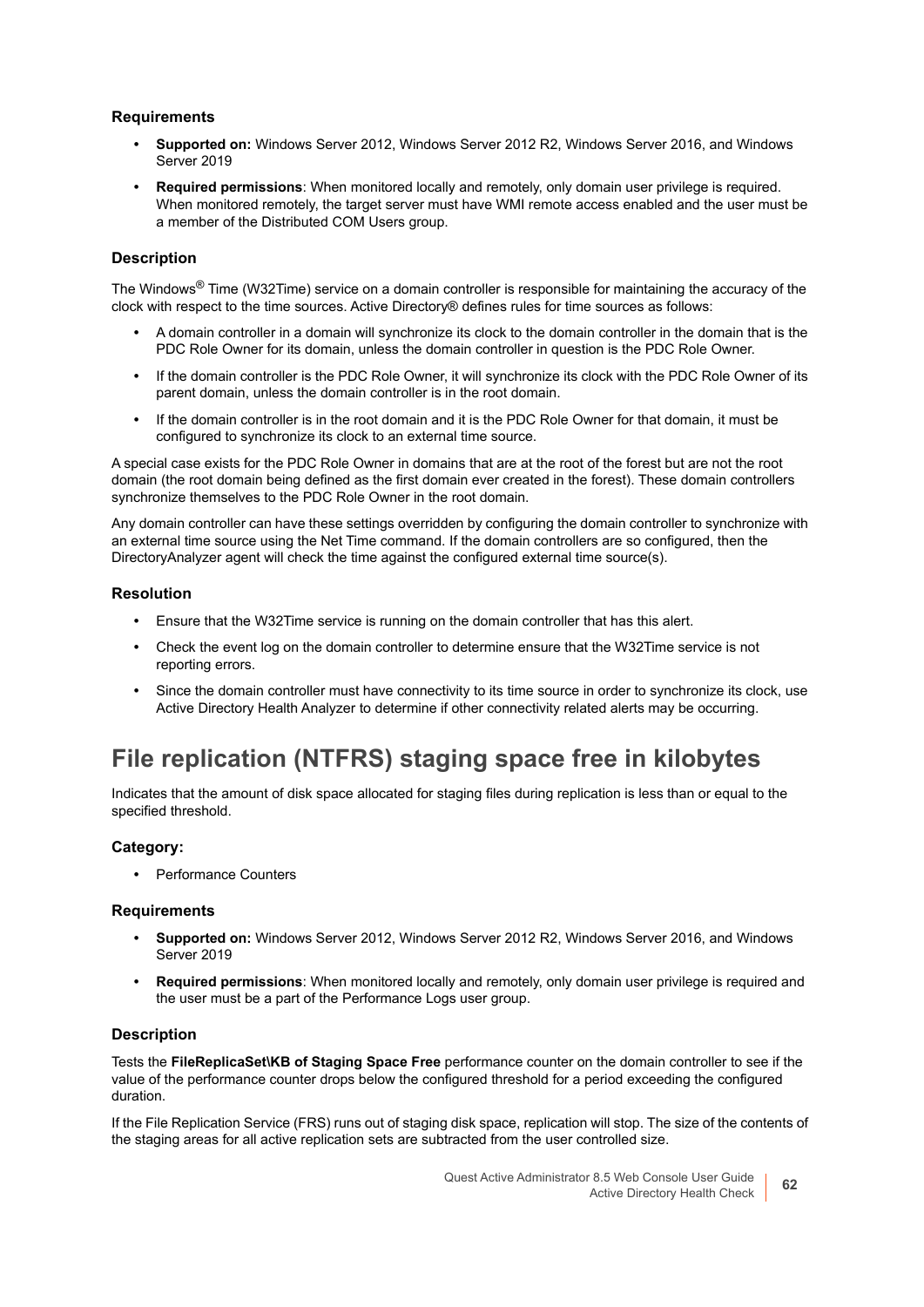A low disk space condition can be due to many different things. Some possibilities are:

- **•** The size of the data to be replicated is larger than the staging area
- **•** There are too many replica sets active at once
- **•** There are files destined for one or more out-bound partners that have not been connected for a while

#### **Resolution**

One possible solution is to increase the amount of space allowed for file staging.

1 Determine that the number and size of the files that need replicating will fit in the amount of space allocated. The staging areas can be found by searching the registry.

The **HKEY\_LOCAL\_MACHINE\System\CurrentControlSet\Services\NtFrs\Parameters\ReplicaSet** registry key contains one or more sub-keys using a GUID as the key name for each active replica set. Each replica set contains both a **Replica Set Root** and **Replica Set Stage** value.

- **▪** The **Replica Set Root** value describes the file system folder that will be replicated.
- **▪** The **Replica Set Stage** value describes the folder that is used for the staging area. The staging areas can be inspected to determine which one(s) are consuming disk space.
- 2 Check the amount of space allocated by viewing the **Staging Space Limit in KB** value under the **HKEY\_LOCAL\_MACHINE\System\CurrentControlSet\Services\NtFrs registry key**. This value defines the maximum amount of disk space that can be consumed by all staging areas at any one time.
- 3 If you determine that the staging areas need more disk space, increase the value of the **Staging Space Limit in KB**.

If the problem cannot be resolved by adjusting the amount of space needed and allowed, turn your attention towards replication schedules and the connectivity between computers. The SYSVOL share is replicated between all domain controllers in the same domain. Other replication partners can be found using the Distributed File System (DFS) console.

- 1 Check that the server has good connectivity with each of its replication partners. Ping the replication partners from the domain controller that issued this alert to determine if there is connectivity. The problem may be that DNS has the incorrect address or that the IP stack for the domain controller or the Active Directory Health Analyzer agent is misconfigured.
- 2 Use the Active Directory<sup>®</sup> Sites and Services snap-in to confirm that replication schedules allow replication partners to communicate.

# **GC replication latency**

Indicates that the replication latency of the server that hosts a replica of the global catalog equals or exceeds the configured threshold.

**NOTE:** The replication latency tests create or modify objects in Active Directory®, and then check for those i. changes on each selected domain controller. The length of time for the tests to complete is dependent on the number of domains and domain controllers you select.

#### **Category**

**•** Replication Latency

- **Supported on:** Windows Server 2012, Windows Server 2012 R2, Windows Server 2016, and Windows Server 2019
- **Required permissions**: Domain user privileges with rights to list contents, create objects, read and write properties under the AATemp organizational unit in the domain root.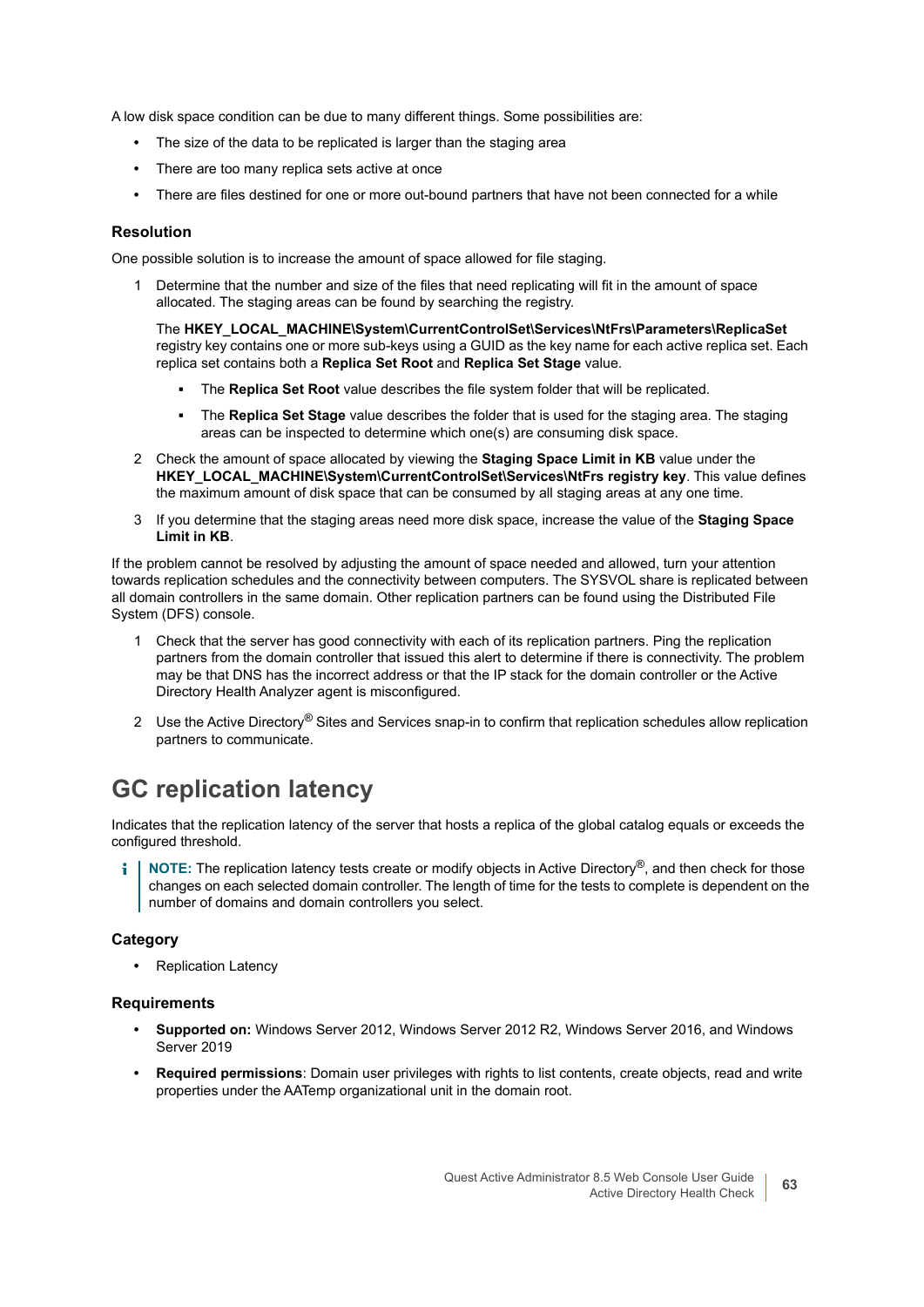The elapsed time between changing a distinct object on each domain controller and the time the change appears in every copy of the global catalog. This test applies to all domain controllers that host a replica of the Global Catalog.

### **Resolution**

- **•** Check connectivity between both the domain controller and the replication partner in question.
- **•** Check to see that the link is reasonably clear, especially during replication.
- **•** Check the replication schedule for the connection.
- **•** Make sure that each partner has adequate CPU and memory resources to ensure timely servicing of replication requests.
- **•** Make sure that the link between partners is adequate for the amount of traffic carried during replication.

# <span id="page-63-0"></span>**Group policy object inconsistent**

Indicates the Group Policy object (GPO) for a given policy has fallen out of sync with the representation stored on the local SYSVOL share.

### **Category**

**•** General

### **Requirements**

- **Supported on:** Windows Server 2012, Windows Server 2012 R2, Windows Server 2016, and Windows Server 2019
- **Permission requirements:** When monitored locally and remotely, only domain user privilege is required.

#### **Description**

This situation typically arises from high replication latency or duplicated NTDS Connection Objects.

#### **Resolution**

A Group Policy Object on <*server-name*> is represented inconsistently between the local directory and the local file system. This problem can be remedied by forcing NTFRS and Active Directory<sup>®</sup> to refresh.

# <span id="page-63-1"></span>**Installed applications**

Information only. Lists the application name, version number, vendor name, and description of the application.

### **Category**

**•** General

# <span id="page-63-2"></span>**Installed updates**

Information only. Lists the update name, type of update, URL, who installed the update, and on what date it was installed.

### **Category**

**•** General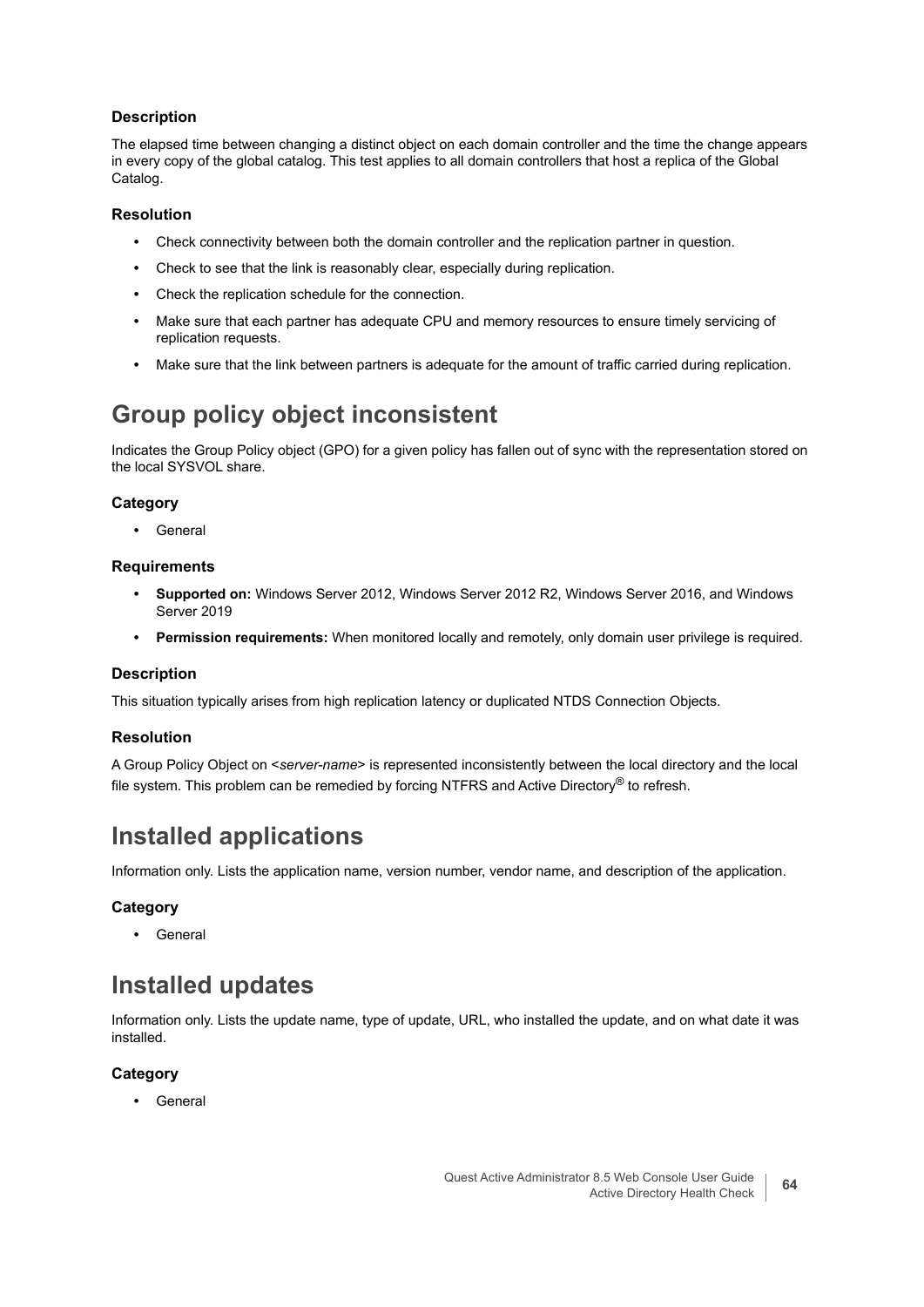# <span id="page-64-0"></span>**Invalid primary DNS domain controller IP address**

Indicates that the primary DNS service is reporting one or more invalid IP addresses for domain controllers in the domain in which the DNS server is located. An invalid IP address can cause the domain controller to be unreachable by some or all clients.

### **Category**

**•** General

#### **Requirements**

- **Supported on:** Windows Server 2012, Windows Server 2012 R2, Windows Server 2016, and Windows Server 2019
- **Required permissions**: When monitored locally and remotely, only domain user privilege is required. When monitored remotely, the target server must have WMI remote access enabled and the user must be a member of the Distributed COM Users group.

#### **Description**

This test queries DNS for the Service Locator (SRV) records and compares the results to the IP address reported by the Active Directory Health Analyzer agent hosted on the domain controller. The results indicate if the address retrieved in the DNS query is malformed, does not exist, or does not match the address reported by the agent.

The results are accompanied by a list of aberrant DNS SRV entries. Each entry consists of an IP address and a DNS name delimited by a single space. For example:

194.165.85.104 mothra.destroy.all.monsters.com 194.165.85.99 gammra.destroy.all.monsters.com

This situation may also occur if a domain controller is configured to obtain its IP address dynamically (via DHCP). Note that it is strongly recommended that the IP addresses of all domain controllers be statically assigned.

#### **Resolution**

Reconcile the DNS SRV entries with the IP address reported by the network adapter (or by DHCP, if applicable). The SRV entries appear under **Idap. tcp.dc. msdcs.<zone-name>** in the DNS Management Console.

# <span id="page-64-1"></span>**Invalid secondary DNS domain controller IP address**

Indicates that the secondary DNS service is reporting one or more invalid IP addresses for domain controllers in the domain in which the DNS server is located. An invalid IP address can cause the domain controller to be unreachable by some or all clients.

#### **Category**

**•** General

#### **Requirements**

- **Supported on:** Windows Server 2012, Windows Server 2012 R2, Windows Server 2016, and Windows Server 2019
- **Required permissions**: When monitored locally and remotely, only domain user privilege is required. When monitored remotely, the target server must have WMI remote access enabled and the user must be a member of the Distributed COM Users group.

#### **Description**

This test queries DNS for the Service Locator (SRV) records and compares the results to the IP address reported by the Active Directory Health Analyzer agent hosted on the domain controller. This test indicates if the address retrieved in the DNS query is malformed, does not exist, or does not match the address reported by the agent.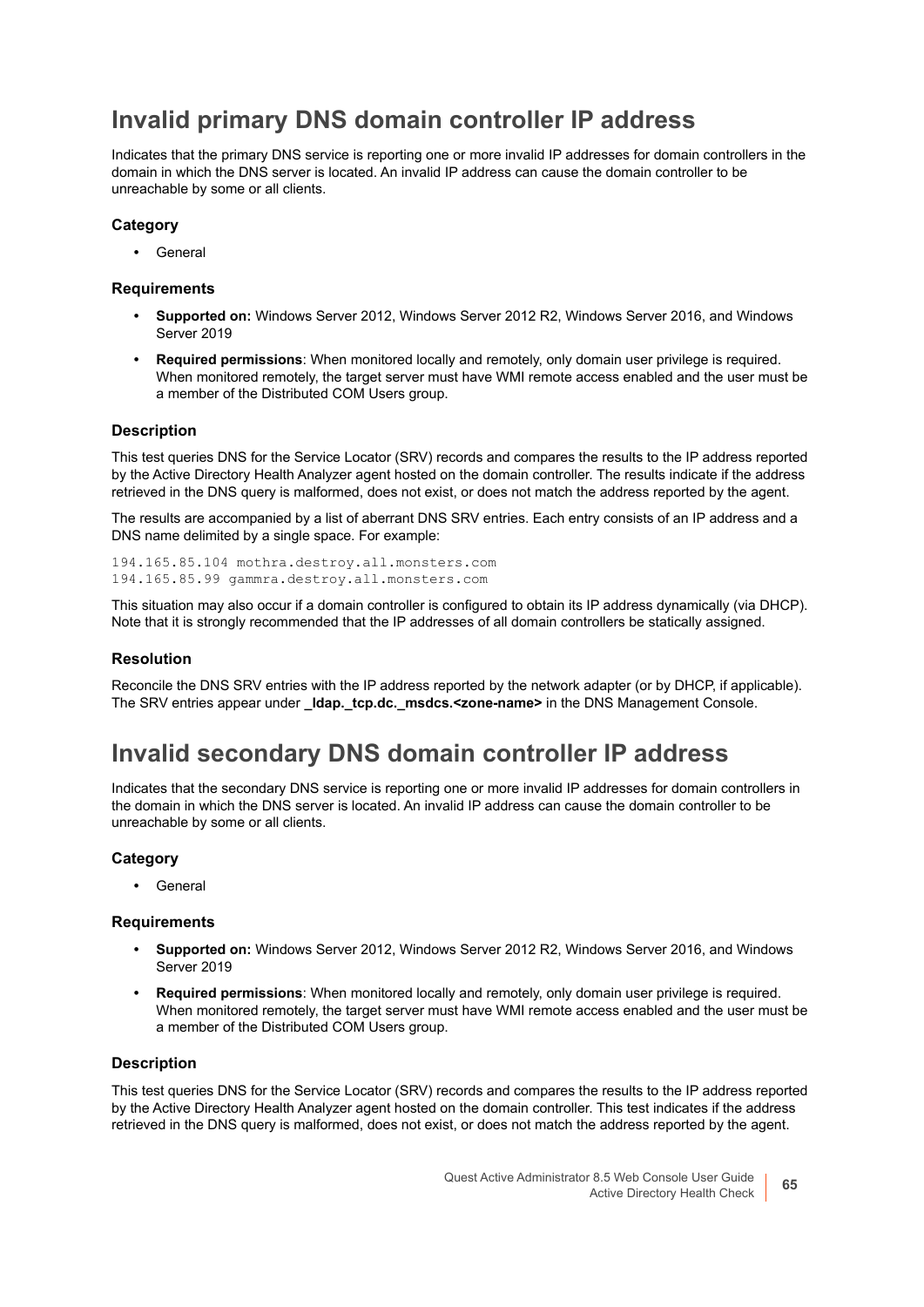This test is accompanied by a list of aberrant DNS SRV entries. Each entry consists of an IP address and a DNS name delimited by a single space. For example:

194.165.85.104 mothra.destroy.all.monsters.com 194.165.85.99 gammra.destroy.all.monsters.com

This situation may also occur if a domain controller is configured to obtain its IP address dynamically (via DHCP). Note that it is strongly recommended that the IP addresses of all domain controllers be statically assigned.

### **Resolution**

Reconcile the DNS SRV entries with the IP address reported by the network adapter (or by DHCP, if applicable). The SRV entries appear under **\_ldap.\_tcp.dc.\_msdcs.<zone-name>** in the DNS Management Console.

# <span id="page-65-1"></span>**Kerberos Key Distribution Center service**

Indicates the Kerberos Key Distribution Center (KDC) service is not currently running on the domain controller.

### **Category**

**•** Windows Services

#### **Requirements**

- **Supported on:** Windows Server 2012, Windows Server 2012 R2, Windows Server 2016, and Windows Server 2019
- **Required permissions**: When monitored locally, only domain user privilege is required. When monitored remotely, domain administrator privilege is required.

### **Description**

This test checks if KDC service is running.

#### **Resolution**

Use the Services MCC snap-in or another SCP application to restart the KDC service.

# <span id="page-65-0"></span>**LDAP response time**

Indicates that the response time of the domain controller to a Lightweight Directory Access Protocol (LDAP) request equals or exceeds the configured threshold.

### **Category**

**•** General

#### **Requirements**

- **Supported on:** Windows Server 2012, Windows Server 2012 R2, Windows Server 2016, and Windows Server 2019
- **Required permissions**: When monitored locally and remotely, only domain user privilege is required.

#### **Description**

Active Directory<sup>®</sup> clients use LDAP to communicate with the Directory Service Agent (DSA). A high response time value indicates that the domain controller is not satisfying directory requests quickly, which can result in poor client response times and, if bad enough, login and authentication failures.

Anything that could cause a reduction in overall system performance can increase LDAP response time. For instance, running too many processes, or running processes that use too much memory or CPU can reduce system performance and increase LDAP response times.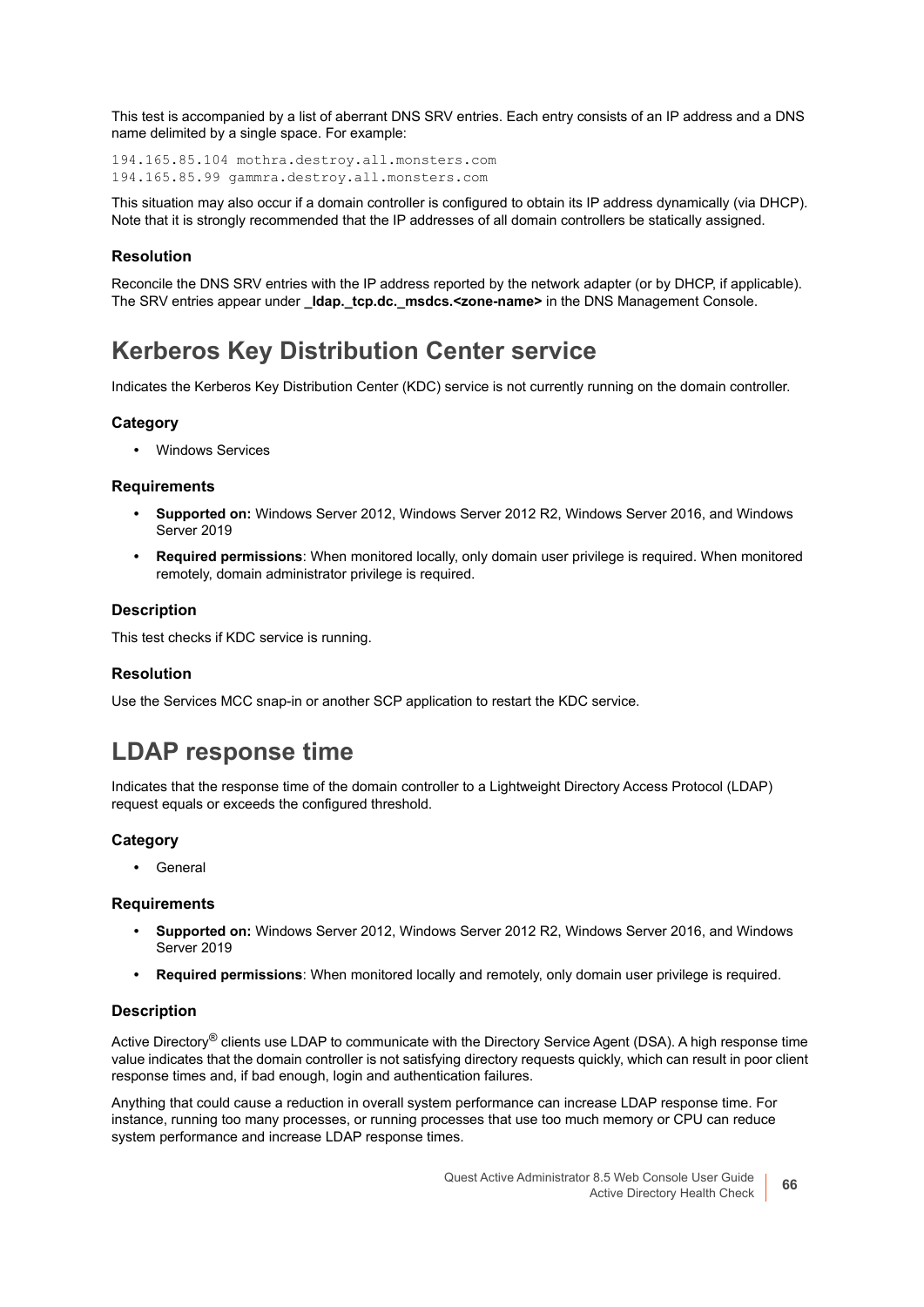A poorly configured server can also increase LDAP response times. For instance, if the paging file is not large enough or if the disks are badly fragmented, poor disk performance can increase LDAP response time.

In some cases faulty hardware can also cause an increase in LDAP response time. For instance, a marginal Network Interface Card (NIC) can reduce network performance on the server, and a failing disk can make directory queries take a long time.

It is possible that the DSA on the domain controller is overloaded by incoming directory requests, by excessive Access Control List (ACL) propagation, or by too many complex directory queries.

#### **Resolution**

- **•** Determine if anything is degrading overall system performance, or if just Active Directory performance is poor.
- **•** Check the LDAP load on the server. If this is high, try to identify the traffic that is causing the LDAP load on the server.
- **•** Determine what processes are using the most CPU and generating the most disk I/O.
	- **▪** If a single process is generating most of the load, see if that process can be run on a different server.
	- **▪** If there are many processes using a significant amount of system resources, try to remove several of them.
	- **▪** If Local Security Authority Subsystem Service (LSASS) is using more than its share of server resources, then something is overloading the DSA.

# <span id="page-66-0"></span>**Logic disk details**

Information only. Lists the disk name, total disk size, amount of free space, percentage of used space, and whether or not the disk is compressed.

#### **Category**

**•** General

# <span id="page-66-1"></span>**LSASS % processor time**

Indicates that the CPU for the Local Security Authority Service (LSASS) service on the domain controller is too busy, which can indicate a problem with directory service.

#### **Category**

**•** Performance counters

#### **Requirements**

- **Supported on:** Windows Server 2012, Windows Server 2012 R2, Windows Server 2016, and Windows Server 2019
- **Required permissions**: When monitored locally and remotely, only domain user privilege is required and the user must be a part of the Performance Logs user group.

#### **Description**

Tests the Process(lsass)\% Processor Time performance counter on the domain controller for the LSASS service to see if the value of the performance counter goes above the configured threshold for a period exceeding the configured duration.

#### **Resolution**

Please refer to the documents listed below for resolutions when Lsass.exe causes high CPU usage.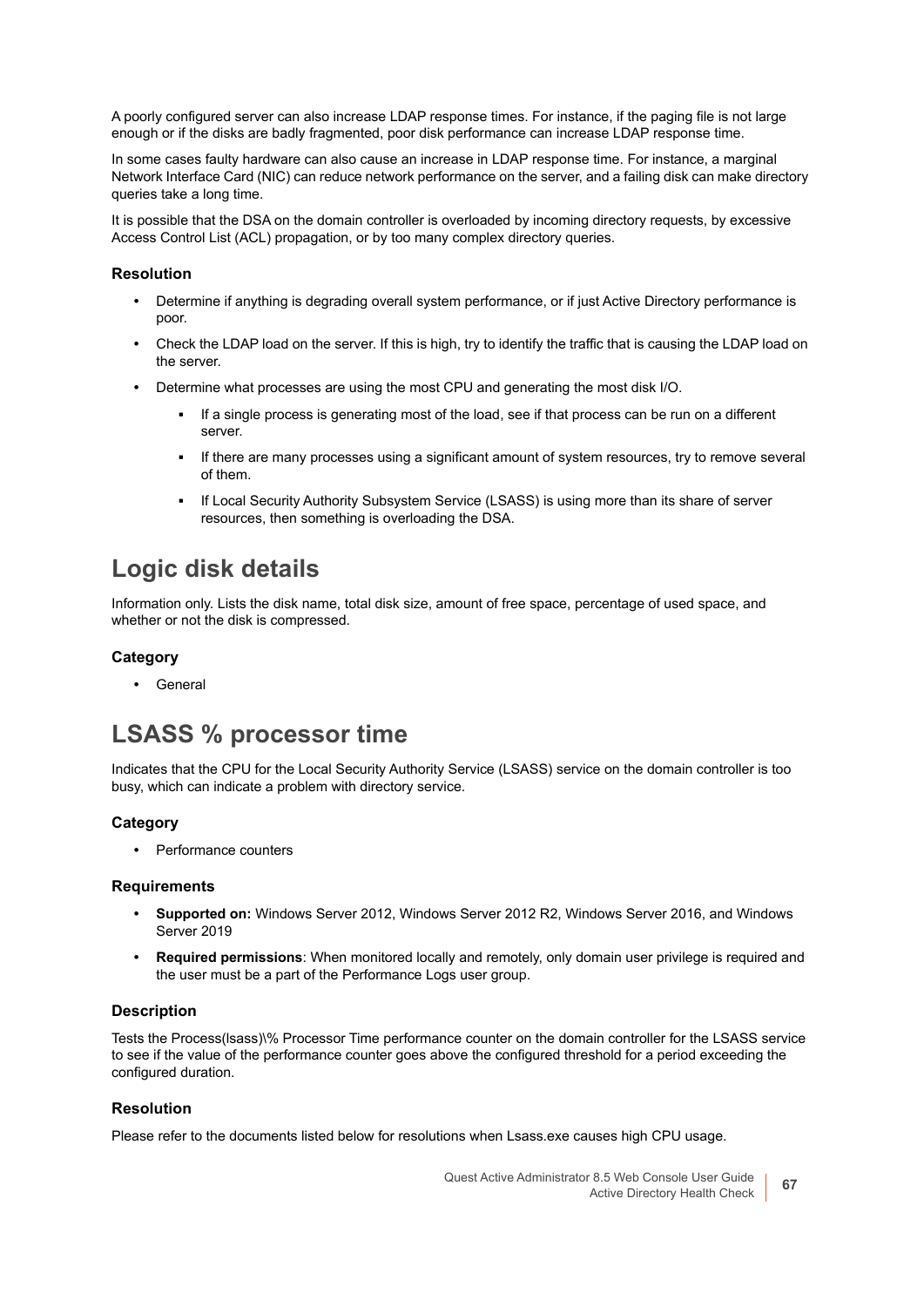### **Related articles**

**•** [Troubleshooting High CPU Usage on a Domain Controller](https://msdn.microsoft.com/en-us/library/bb727054.aspx)

# <span id="page-67-0"></span>**LSASS private bytes**

Indicates that the virtual memory used for Local Security Authority Service (LSASS) on the domain controller is above the preset threshold.

The amount of memory used for LSASS varies depending on the load of the computer. As the number of running threads increases, so does the number of memory stacks. Lsass.exe usually uses 100 MB to 300 MB of memory. Lsass.exe uses the same amount of memory no matter how much RAM is installed in the computer. However, when a larger amount of RAM is installed, Lsass.exe can use more RAM and less virtual memory.

#### **Category**

**•** Performance Counters

#### **Requirements**

- **Supported on:** Windows Server 2012, Windows Server 2012 R2, Windows Server 2016, and Windows Server 2019
- **Required permissions**: When monitored locally and remotely, only domain user privilege is required and the user must be a part of the Performance Logs user group.

#### **Description**

Tests the Process(lsass)\Virtual Memory performance counter on the domain controller for the lsass service to see if the value in the performance counter goes above the configured threshold for a period exceeding the configured duration.

This situation can occur when event tracing for Security Accounts Manager (SAM) events is enabled. When event tracing for SAM events is enabled, the remote procedure call (RPC) binding is not released. Therefore, a memory leak occurs in the Lsass.exe process.

#### **Resolution**

Please refer to the Microsoft knowledge base articles listed below.

#### **Related articles**

**•** [A Memory Leak Occurs in the LSASS Process](https://support.microsoft.com/en-us/kb/2807831)

# <span id="page-67-1"></span>**LSASS working set**

Indicates that the working set memory used for Local Security Authority Service (LSASS) on the domain controller is above the preset threshold.

The amount of memory used for Lsass varies depending on the computer's load. As the number of running threads increases, so does the number of memory stacks. Lsass.exe usually uses 100 MB to 300 MB of memory. Lsass.exe uses the same amount of memory no matter how much RAM is installed in the computer. However, when a larger amount of RAM is installed, Lsass.exe can use more RAM and less virtual memory.

#### **Category**

**•** Performance Counters

#### **Requirements**

**• Supported on:** Windows Server 2012, Windows Server 2012 R2, Windows Server 2016, and Windows Server 2010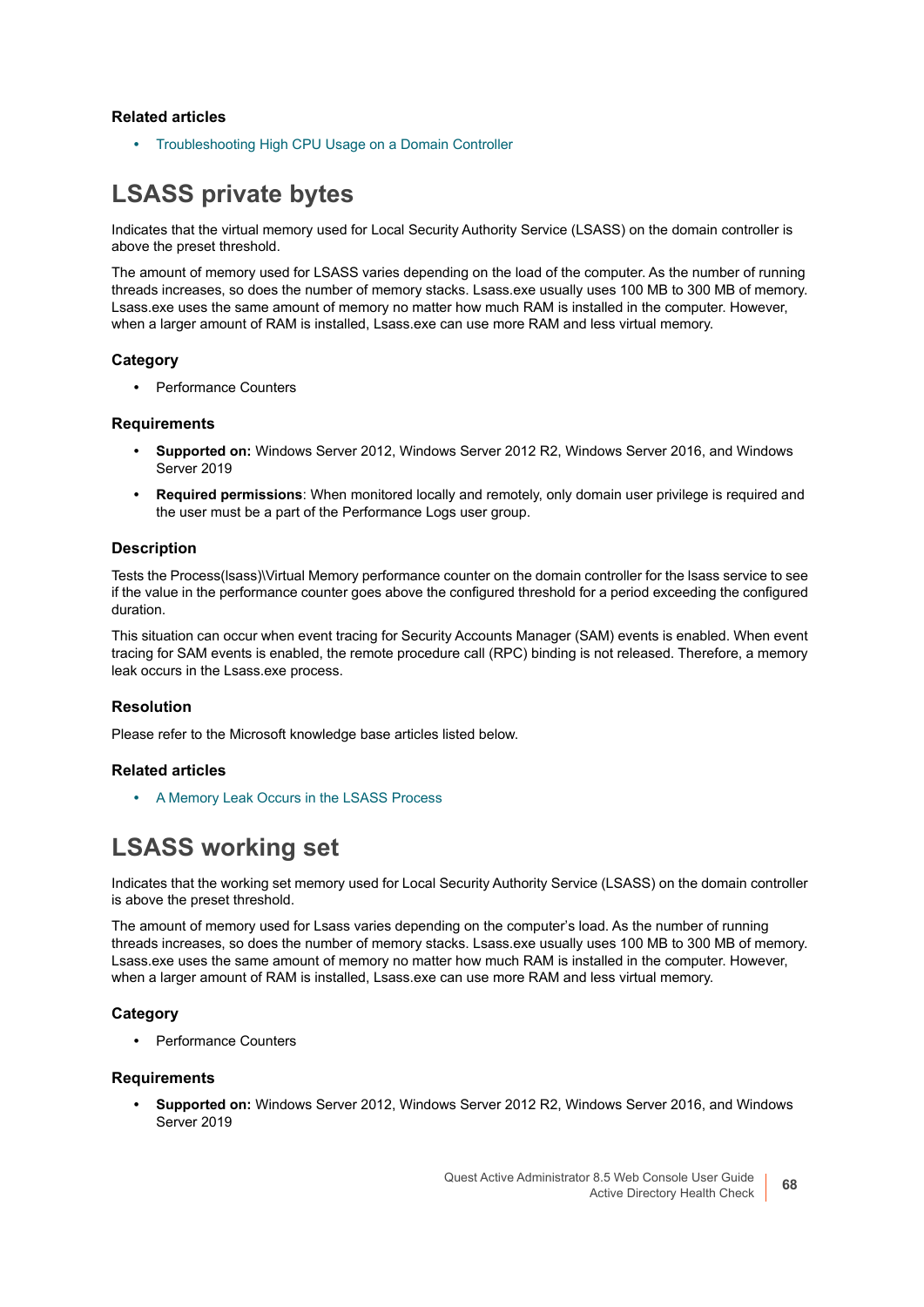**• Required permissions**: When monitored locally and remotely, only domain user privilege is required and the user must be part of the Performance Logs user group.

### **Description**

Tests the Process(lsass)\Working Set performance counter (corresponding to Mem Usage from Task Manager) on the domain controller for Lsass to see if the value in the performance counter goes above the configured threshold for a period exceeding the configured duration.

It is also possible that the number of bytes allocated to the working set has increased to some pathological condition in a particular application.

### **Resolution**

Please refer to the Microsoft knowledge base articles listed below.

### **Related articles**

**•** [A Memory Leak Occurs in the LSASS Process](https://support.microsoft.com/en-us/kb/2807831)

# <span id="page-68-0"></span>**Memory details**

Information only. Indicates total, free, and used physical and virtual memory.

# **Category**

**•** General

# <span id="page-68-1"></span>**Memory page faults a second**

Indicates that the performance of the server may be degraded because of too many page faults.

### **Category**

**•** Performance Counters

#### **Requirements**

- **Supported on:** Windows Server 2012, Windows Server 2012 R2, Windows Server 2016, and Windows Server 2019
- **Required permissions**: When monitored locally and remotely, only domain user privilege is required and the user must be a part of the Performance Logs user group.

#### **Description**

Tests the Page Faults/sec performance counter on the domain controller to see if the number exceeds the configured threshold.

A page fault occurs whenever the Windows® 2000 operating system tries to access a virtual memory page that is not currently in memory or is in the incorrect place in memory. The process requesting the page must wait while the operating system makes room for the requested page in memory and reads it from disk or relocates it, which may cause a significant delay for the faulting process. If many processes are causing page faults, a condition known as thrashing can occur. If this happens, the performance of the server goes to zero as the operating system spends most of its time managing memory and very little running applications.

A continuously high page fault rate is an indication that the server is running too many processes with insufficient real memory. If left unattended, Active Directory<sup>®</sup> performance will suffer greatly, and eventually the directory system agent (DSA) will be unable to service requests, which can result in failed logins and authentications, as well as the inability of some applications and services to run at all.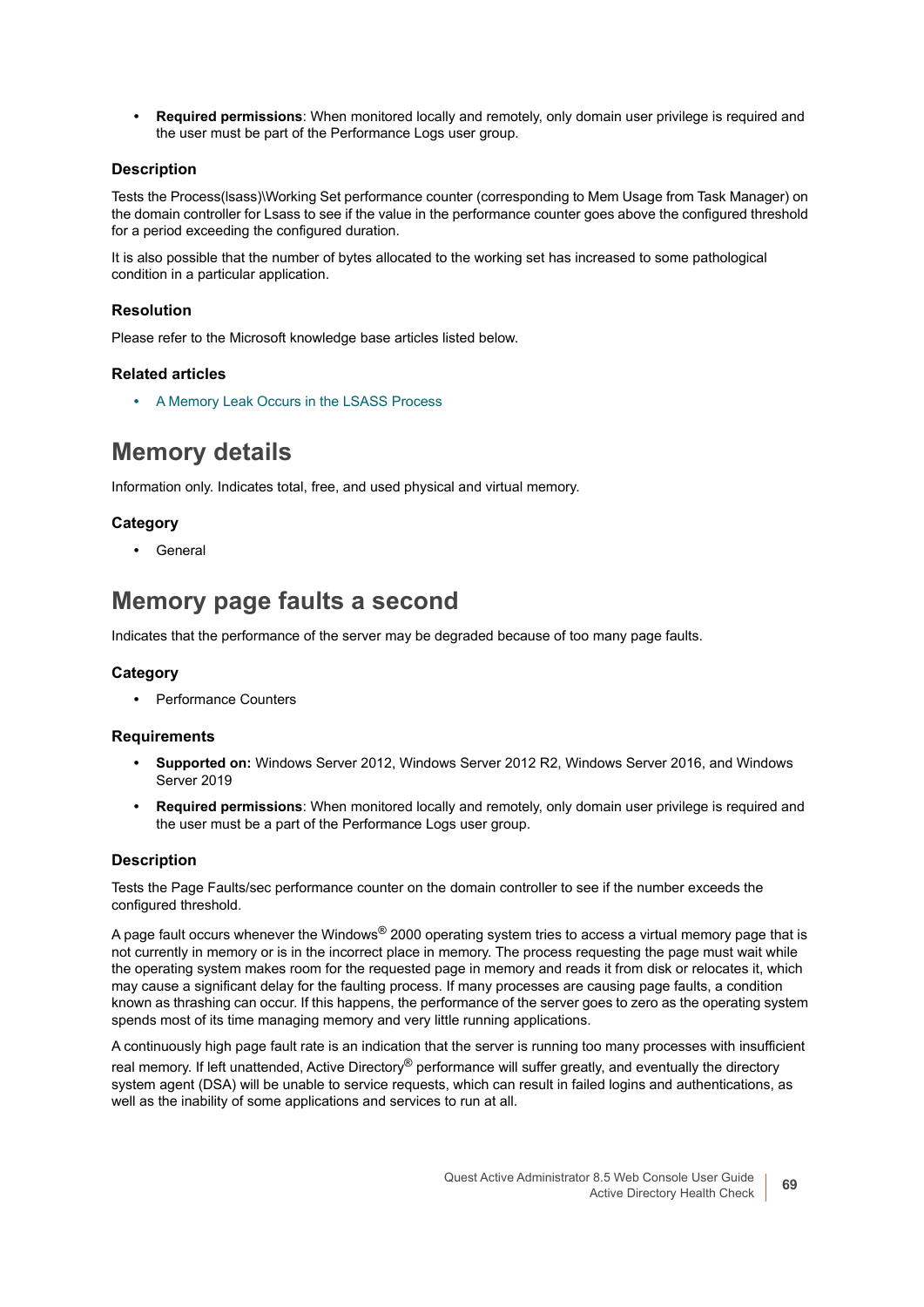### **Resolution**

First, determine if the page fault rate is too high or if the threshold is set too low. Assess the overall performance of the server while the page fault rate is high. If the performance seems adequate, increase the threshold; if the performance seems poor, try to reduce the page fault rate.

To reduce the page fault rate on the server, determine if the page faults are due to a single process or a combination of several processes.

- 1 Run the Windows NT Task Manager and open the **Processes** tab.
- 2 Select **View | Select Columns**.
- 3 Select **Memory Delta** and **Page Fault Delta**, if necessary.
- 4 Observe the numbers to determine if there is one process generating page faults, or if there are several.

If there is only one process, run that program on another server or at a different time when the server is not as loaded.

If there are several processes that are generating high page fault rates, you will either have to run some of them on another server, or you will have to add more RAM to the server.

# <span id="page-69-0"></span>**Missing domain controller SRV DNS record**

Indicates one or more requisite Domain Name System (DNS) Service Locator (SRV) entries are not defined. DNS SRV entries are vital to the proper functioning of Active Directory®.

### **Category**

**•** General

#### **Requirements**

**• Supported on:** Windows Server 2012, Windows Server 2012 R2, Windows Server 2016, and Windows Server 2019

**i** | NOTE: Windows Active Directory DNS Server only.

**• Required permissions**: When monitored locally and remotely, only domain user privilege is required. When monitored remotely, the target server must have WMI remote access enabled and the user must be a member of the Distributed COM Users group.

#### **Description**

This test queries the DNS service for the SRV entries required for each zone hosted on the server. Note that this applies exclusively to zones designated as primary. This test does not evaluate SRV entries for accuracy - only that the entries are, in fact, present.

This test confirms the existence of the following SRV entries for each zone hosted on the server:

```
_ldap._tcp.<zone-name>
_ldap._tcp.dc._msdcs.<zone-name>
_ldap._tcp.pdc._msdcs.<zone-name>
_kerberos._tcp.<zone-name>
_kerberos._udp.<zone-name>
 _kerberos._tcp.dc._msdcs.<zone-name>
_kpasswd._tcp.<zone-name>
_kpasswd. udp.<zone-name>
```
This test is accompanied by a list of the missing SRV entries.

Whenever a domain controller is promoted, the Microsoft NetLogon process registers the applicable SRV entries with the primary DNS server of the affected domain. As SRV entries are used to identify the constituent domain controllers, the Primary Domain Controller(PDC), and the owner of the global catalog of each zone, the absence of an SRV entry can have serious consequences for Active Directory.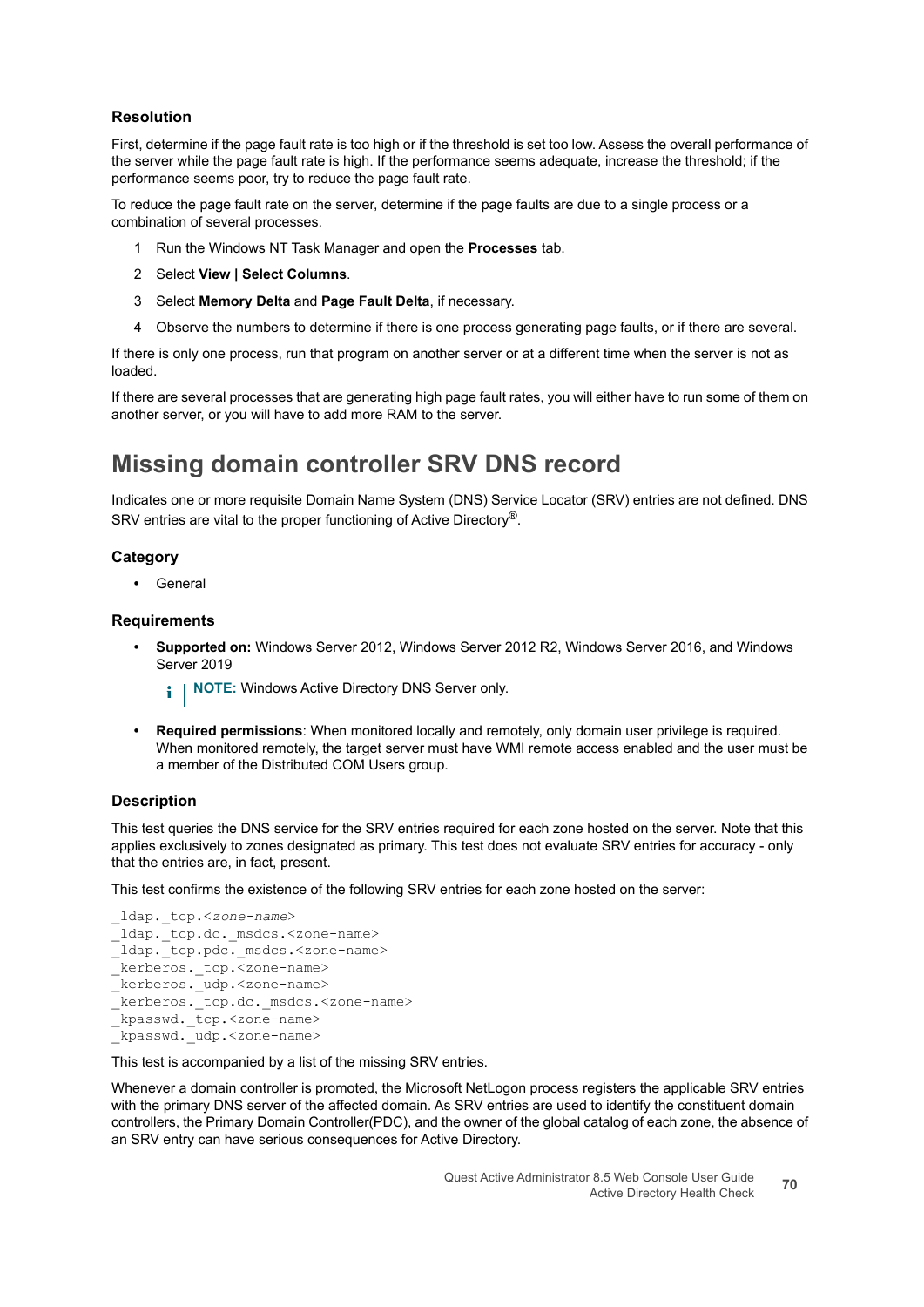The presence of all requisite SRV locator entries is evaluated for top-level zones exclusively. However, SRV locator entries of sub-zones that host at least one domain controller (with a Active Directory Health Analyzer agent) are evaluated.

#### **Cause**

Typically, missing SRV entries indicate that Dynamic DNS has been disabled for one or more DNS zones. Active Directory relies on Dynamic DNS to update all affected entries when network resources are altered or relocated. Other possible causes include DCPROMO failure, and erroneous manual configuration of SRV entries.

**i** | NOTE: Dynamic DNS can be disabled explicitly via Windows Registry settings.

#### **Resolution**

Confirm that Dynamic DNS is enabled on all applicable zones. Either add the SRV entries manually in the DNS Management Console or cause the entries to be refreshed (for example, by demoting and subsequently promoting the effected domain controllers).

# <span id="page-70-0"></span>**NetLogon folder shared**

Indicates if the NETLOGON folder is shared. File Replication Service requires this folder to be shared on domain controllers for replication to work correctly.

#### **Category**

**•** General

#### **Requirements**

- **Supported on:** Windows Server 2012, Windows Server 2012 R2, Windows Server 2016, and Windows Server 2019
- **Required permissions**: When monitored locally and remotely, only domain user privilege is required. When monitored remotely, the target server must have WMI remote access enabled and the user must be a member of the Distributed COM Users group.

#### **Description**

Logon scripts for a domain controller are found under the NETLOGON admin share for Windows® NT, whereas they are found under the SYSVOL share for Windows 2000, which can cause some confusion for Windows NT administrators not familiar with the name change. On Windows NT domain controllers, the **%SystemRoot%\System32\Repl\Import\Scripts** folder is shared as NETLOGON. Dcpromo modifies the registry value that defines the path to the NETLOGON share as part of the upgrade to **%SystemRoot%\Sysvol\Sysvol\domain\_name\Scripts**.

The default folder structure for W2K is:

```
%SystemRoot%\Sysvol\Sysvol\domain_name\Policies
%SystemRoot%\Sysvol\Sysvol\domain_name\Scripts
```
Any changes to the **%systemroot%\SYSVOL** folder on any domain controller are replicated to the other domain controllers in the domain. Replication is RPC based.

You can use NETLOGON and SYSVOL to distinguish between a domain controller and a member server. If both the NETLOGON and SYSVOL shares exist on a W2K server, it is a domain controller. When dcpromo demotes a domain controller to a member server, the NETLOGON share is removed, so the presence of only SYSVOL indicates a member server.

#### **Resolution**

All potential source domain controllers in the domain should themselves have shared the NETLOGON and SYSVOL shares and applied default domain and domain controllers policy.

SYSVOL directory structure: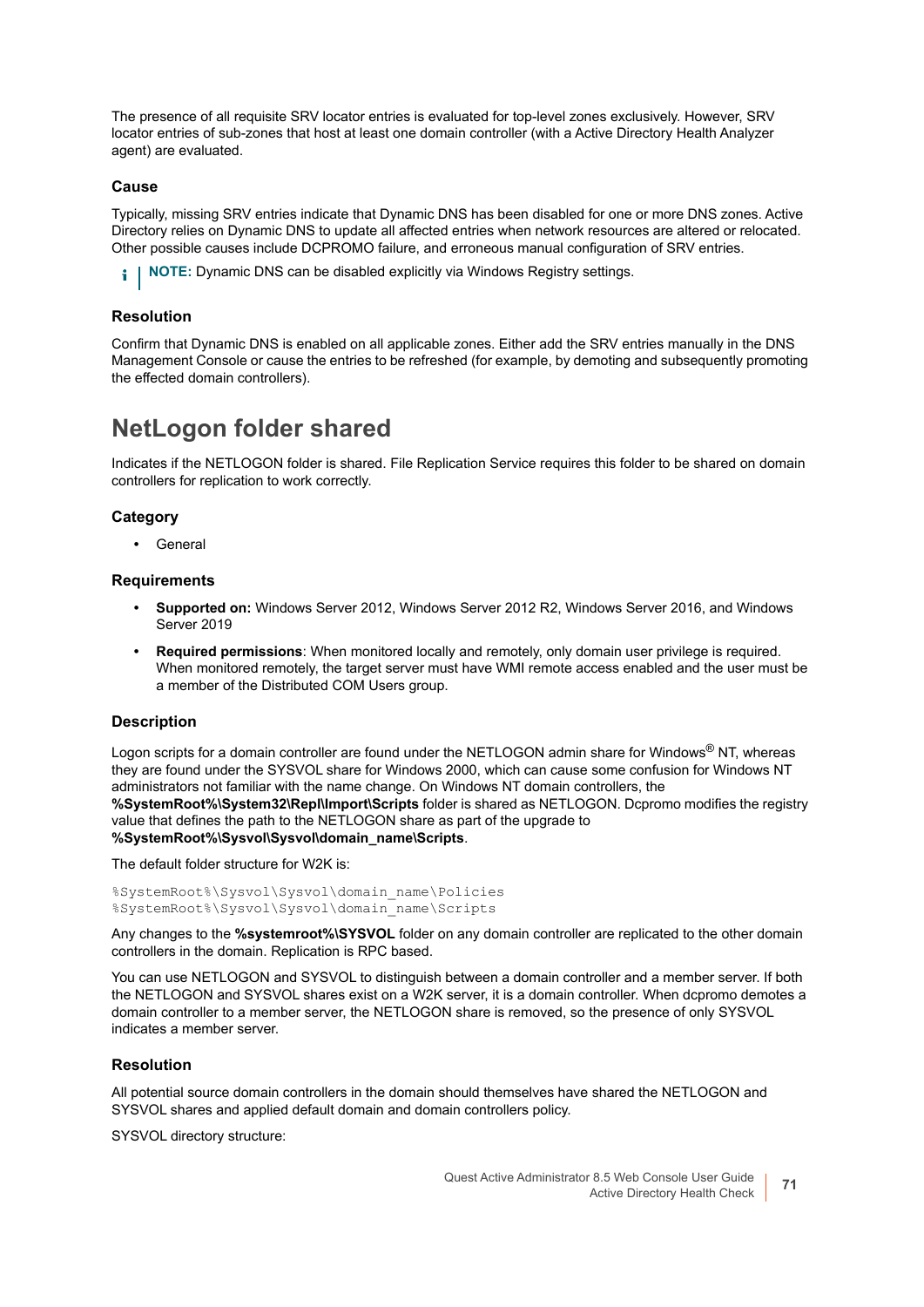```
Domain
  DO NOT REMOVE NtFrs PreInstall Directory
  Policies
     {GUID}
           Adm
          Machine
          User
     {GUID}
           Adm
          Machine
           User
     \{etc.,\}Scripts
  Staging
  Staging Areas
     MyDomainName.com
  Scripts
  Sysvol( sysvol share )
     MyDomainName.com
           DO NOT REMOVE NtFrs PreInstall Directory
           Policies
                {GUID}
                     Adm
                     Machine
                     User
                {GUID}
                     Adm
                     Machine
                     User
                \{etc.,\}Scripts(NETLOGON share)
```
#### *To set the Netlogon path*

- 1 Click **Start**, Click **Run**, type **regedit**, and press **ENTER**.
- 2 Navigate to **HKEY\_LOCAL\_MACHINE\SYSTEM\CurrentControlSet\Services\Netlogon\Parameters**.
- 3 Right-click **NetLogon**, and select **Modify**.
- 4 In the **Value data** box, enter the new path, including the drive letter, and click **OK**.
- 5 Close the Registry Editor.

#### *To share folders with other users on your network*

- 1 Open **My Documents** in Windows Explorer.
- 2 Click **Start**, point to **All Programs**, point to **Accessories**, and click **Windows Explorer**.
- 3 Navigate to the NETLOGON folder.
- 4 Click **Share this folder in File and Folder Tasks**.
- 5 In the **Properties** dialog box, select **Share this folder to share the folder with other users on your network**.

### **Related articles**

**•** [Check the Status of the SYSVOL and Netlogon Shares](https://technet.microsoft.com/en-us/library/cc816833(v=ws.10).aspx)

# <span id="page-71-0"></span>**NetLogon Windows service**

Indicates if the NetLogon service is running on the domain controller.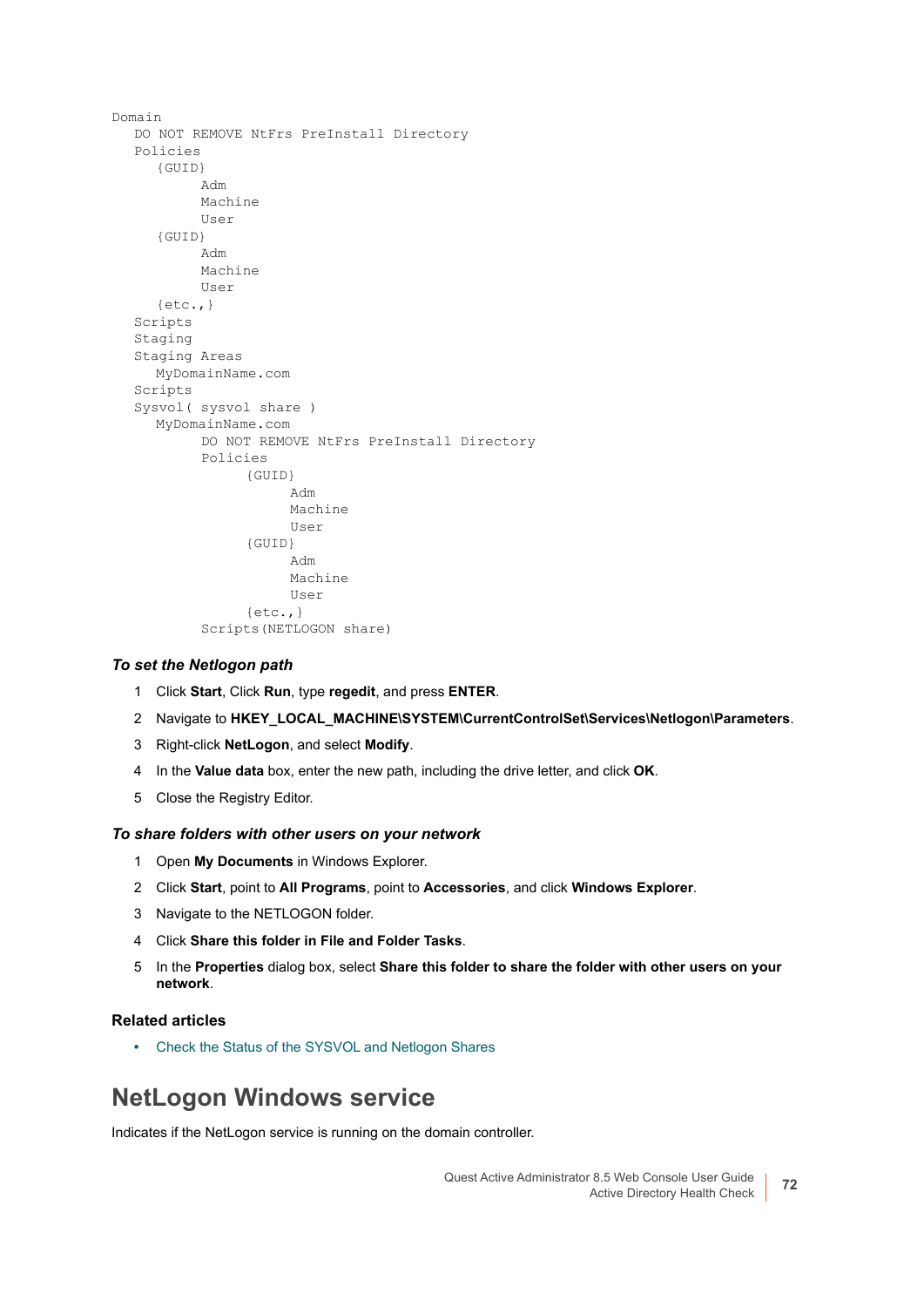### **Category**

**•** Windows Services

### **Requirements**

- **Supported on:** Windows Server 2012, Windows Server 2012 R2, Windows Server 2016, and Windows Server 2019
- **Required permissions**: When monitored locally, only domain user privilege is required. When monitored remotely, domain administrator privilege is required.

### **Resolution**

Use the Services MCC snap-in or another SCP application to restart the Net Logon service.

## **Network adapter information**

Information only. Displays the network adapter name. Indicates if DHCP is enabled, and if enabled, displays the time stamp for when the lease was obtained and when it expires, and the name of the DHCP server. Displays the domain name, DNS host name, MAC address, IP address, Subnet mask, Gateway IP address, DNS servers IP addresses, and primary and secondary WINS server IP addresses, if enabled.

### **Category**

**•** General

## **NTDS DRA inbound properties filtered a second**

Indicates directory property updates were dropped during replication.

### **Category**

**•** Performance Counters

### **Requirements**

- **Supported on:** Windows Server 2012, Windows Server 2012 R2, Windows Server 2016, and Windows Server 2019
- **Required permissions**: When monitored locally and remotely, only domain user privilege is required and the user must be a part of the Performance Logs user group.

### **Description**

Tests the **NTDS\DRA Inbound Properties Filtered\second** performance counter on the domain controller to see if the value of the performance counter goes above the configured threshold for a period exceeding the configured duration.

During the replication process, Directory Service Agent (DSA) checks each incoming attribute and determines if it was modified subsequent to the version the DSA already has. If the incoming version is later than what the DSA has, the DSA will store the attribute in the directory. If the attribute is the same version or earlier than what the DSA already has, the DSA will drop the attribute, ignoring it for the purposes of replication. This is called a dropped property.

An occasional dropped property is not cause for concern, but a consistent rate of dropped properties may indicate a problem with the replication topology or with the behavior of the domain controllers. A domain controller that is consistently dropping properties during replication is wasting network bandwidth and processing time checking replicated properties that it cannot use.

### **Resolution**

**•** Wait for several replication cycles to see if the problem clears up by itself.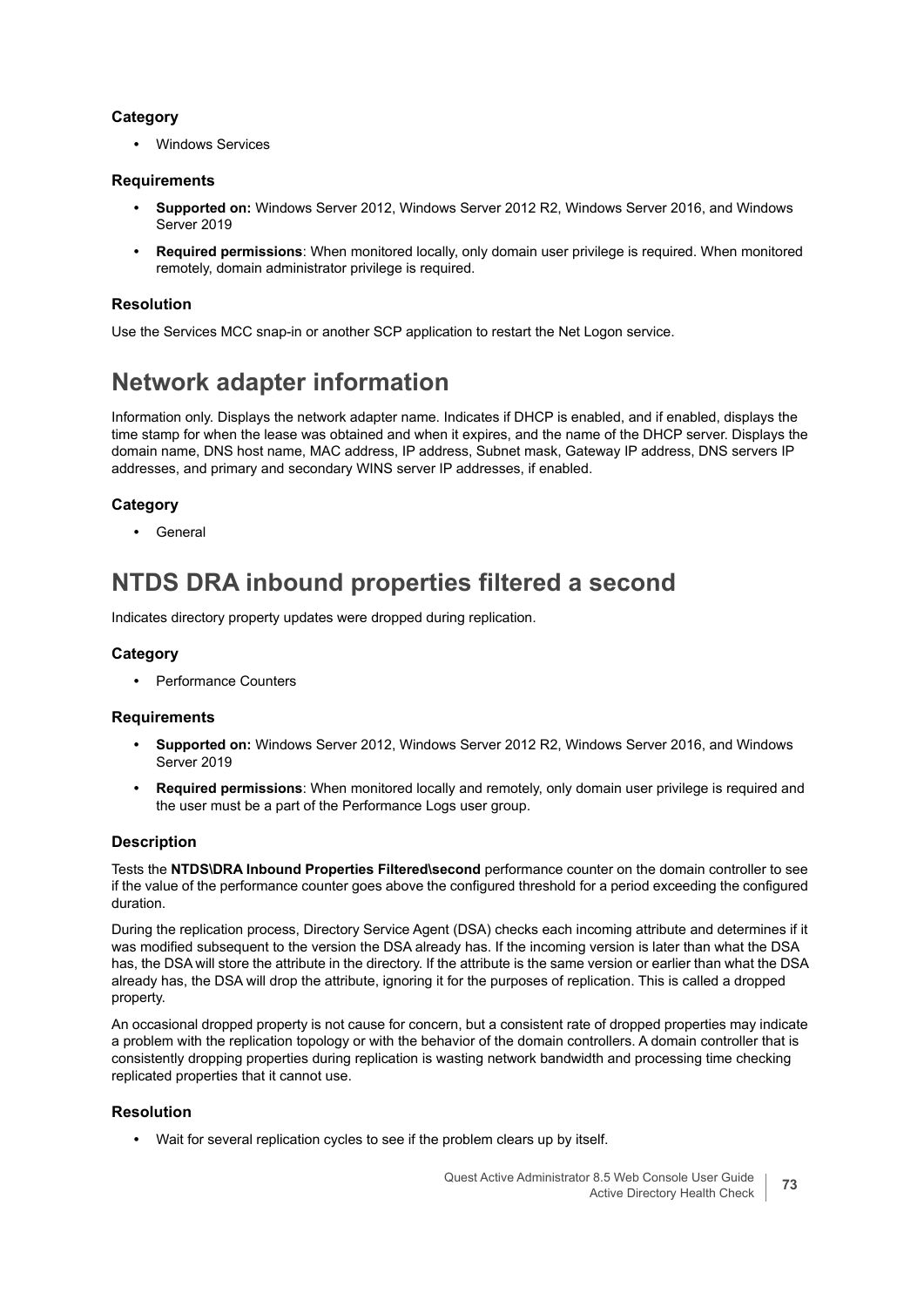**•** If the alert persists, check that the server has good connectivity with each of its replication partners.

If the alert does not clear by itself in a reasonable amount of time, contact your Microsoft® Windows® support representative.

### **NTDS LDAP searches a second**

Indicates that the response time of the servers that host the replica of the Global Catalog (GC) equals or exceeds the configured threshold value.

### **Category**

**•** Performance Counters

### **Requirements**

- **Supported on:** Windows Server 2012, Windows Server 2012 R2, Windows Server 2016, and Windows Server 2019
- **Required permissions:** When monitored locally and remotely, only domain user privilege is required and the user must be a part of the Performance Logs user group.

### **Description**

This test issues a query against a well-known object in the GC and records the time that it takes to receive a response.

Failures occur if any of the following occurs:

- **•** The indicated domain controller does not exist.
- **•** The server might not host the replica of the Global Catalog.
- **•** The domain controller no longer has connectivity to the network.
- **•** The DNS records for the domain controller are incorrect; e.g., the IP address for the domain controller is not what is published in DNS as viewed by the Active Directory Health Analyzer agent.
- **•** Active Directory® on the domain controller has failed in some way.
- **•** Active Directory on the domain controller is overloaded and is taking too long to respond.
- **•** The domain controller is not running.

### **Resolution**

- **•** Make sure the indicated domain controller actually exists. If it is not, run NTDSUTIL and select the metadata cleanup option to clean up the erroneous objects in the directory.
- **•** Make sure the domain controller is running. If the domain controller is not running, start it.
- **•** Make sure the domain controller hosts a replica of the Global Catalog.
- **•** Ping the domain controller to see if there is connectivity. If there is not, fix that problem. The problem may be that DNS has the incorrect address or that the IP stack for the domain controller or the Active Directory Health Analyzer agent is misconfigured.
- **•** Check the LDAP response time for the domain controller on the Active Directory Health Analyzer Summary tab for the domain controller. If the LDAP response time is too high, you may need to add another domain controller for the same domain in the same site.
- **•** If this is the only server that hosts a replica of global catalog, you may need to add another global catalog to the site.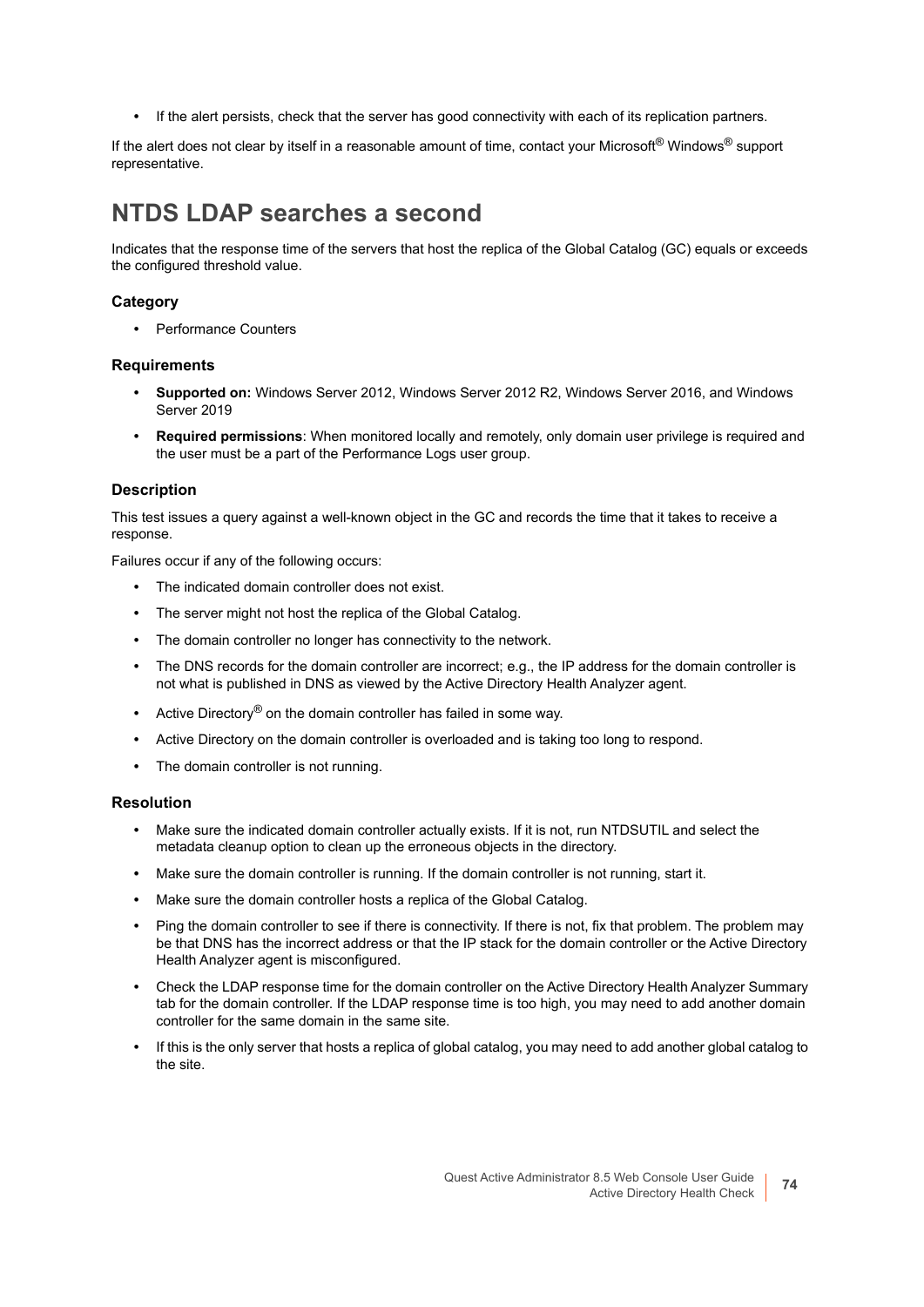## **NTDS LDAP writes a second**

Indicates that the amount of Lightweight Directory Access Protocol (LDAP) traffic serviced by the domain controller equals or exceeds the configured threshold.

### **Category**

**•** Performance Counters

### **Requirements**

- **Supported on:** Windows Server 2012, Windows Server 2012 R2, Windows Server 2016, and Windows Server 2019
- **Required permissions**: When monitored locally and remotely, only domain user privilege is required and the user must be a part of the Performance Logs user group.

### **Description**

Tests the **NTDS LDAP writes a second** performance counter on the domain controller to see if the value goes above the configured threshold for a period exceeding the configured duration.

Active Directory® clients use LDAP to communicate with the Directory Service Agent (DSA). A high LDAP load indicates that a lot of clients are making many requests of the DSA. Increased LDAP load can reduce the throughput of the DSA, and can cause important directory transactions, such as login and authentication, to fail.

### **Resolution**

Identify the source of the LDAP traffic by using a network traffic analyzer. Note that a traffic analyzer will not detect the traffic generated by a process running on the domain controller itself.

**•** If the majority of LDAP traffic is due to a single process, end that process or redirect it to another less loaded server.

If the traffic is due to many different workstations, the problem may be that there are not enough functioning domain controllers or global catalogs in the site.

### **Operating system details**

Information only. For each selected domain controller, displays the names of the forest, domain, and site; the operating system, version number, installed service pack, and installation date; if the domain controller is a global catalog server or a read-only domain controller; the system time, time stamp for the last boot, and how long the system has been up; the system drive, system directory, Windows directory, boot device, system device, and amount of system memory.

### **Category**

**•** General

### **Primary DNS resolver not responding**

Indicates one or more of the configured primary DNS resolver for a domain controller is not responding.

### **Category**

**•** General

### **Requirements**

**• Supported on:** Windows Server 2012, Windows Server 2012 R2, Windows Server 2016, and Windows Server 2019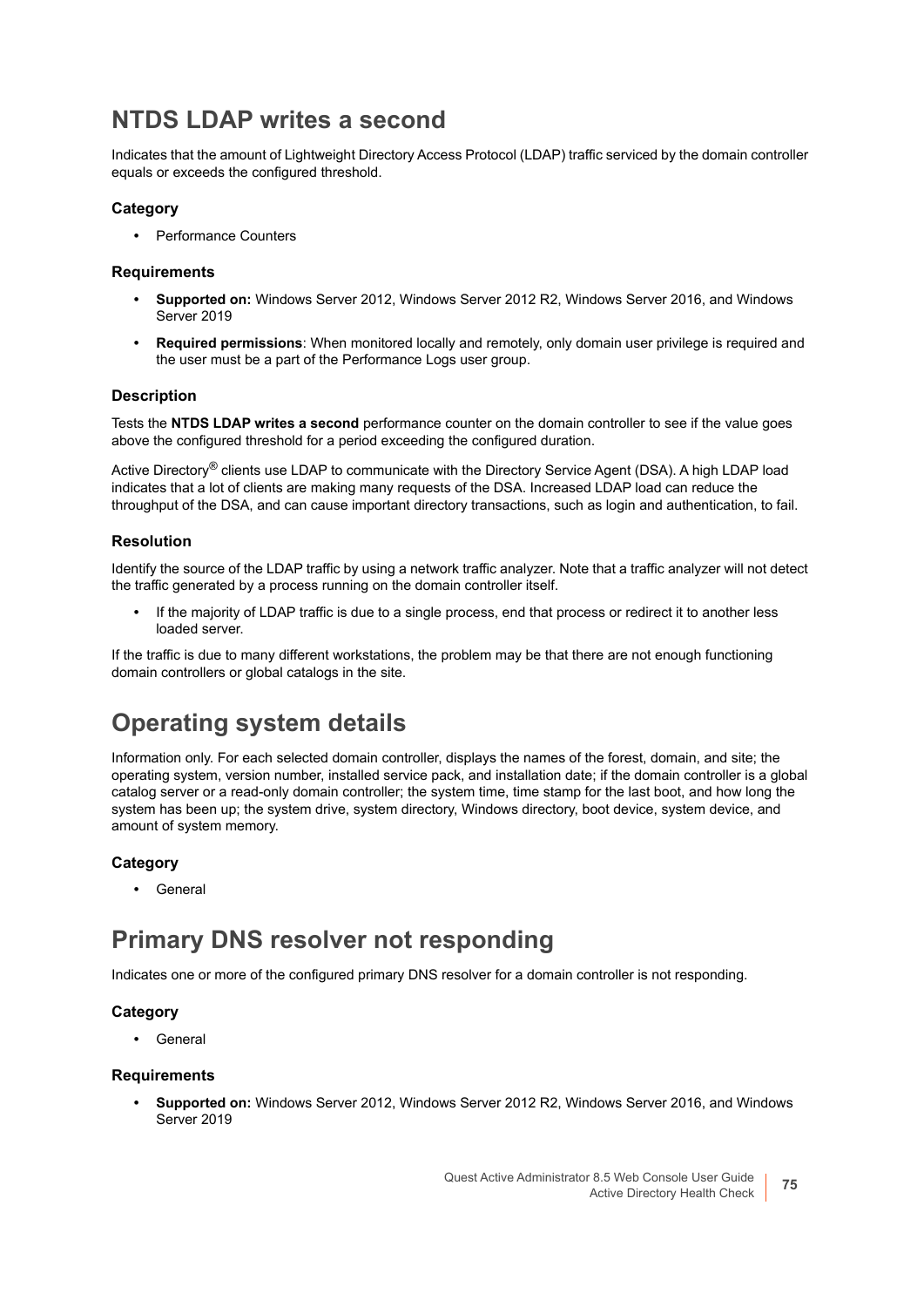**• Required permissions**: When monitored locally and remotely, only domain user privilege is required. When monitored remotely, the target server must have WMI remote access enabled and the user must be a member of the Distributed COM Users group.

### **Description**

The test for responsiveness is done by timing the lookup of critical DNS service records from each resolver.

### **Resolution**

Check to make sure that the identified resolver is actually available and responsive.

## **Secondary DNS resolver not responding**

Indicates one or more of the configured secondary DNS resolver for a domain controller is not responding.

### **Category**

**•** General

### **Requirements**

- **Supported on:** Windows Server 2012, Windows Server 2012 R2, Windows Server 2016, and Windows Server 2019
- **Required permissions**: When monitored locally and remotely, only domain user privilege is required. When monitored remotely, the target server must have WMI remote access enabled and the user must be a member of the Distributed COM Users group.

### **Description**

The test for responsiveness is done by timing the lookup of critical DNS service records from each resolver.

### **Resolution**

Check to make sure that the identified resolver is actually available and responsive.

### **Server sessions**

Indicates the number of Server Message Block (SMB) connections in use on the domain controller equals or exceeds the configured threshold.

### **Category**

**•** Performance Counters

### **Requirements**

- **Name: Supported on:** Windows Server 2012, Windows Server 2012 R2, Windows Server 2016, and Windows Server 2019
- **Required permissions**: When monitored locally and remotely, only domain user privilege is required and the user must be a part of the Performance Logs user group.

### **Description**

Tests the Server\Server Sessions performance counter on the domain controller to see if the value of the performance counter goes above the configured threshold for a period exceeding the configured duration.

System Message Block (SMB) is the protocol Windows 2000 uses for file and print access. Whenever a client workstation accesses files or directories on a server, or whenever the workstation prints a document to a network printer, the client uses an SMB connection.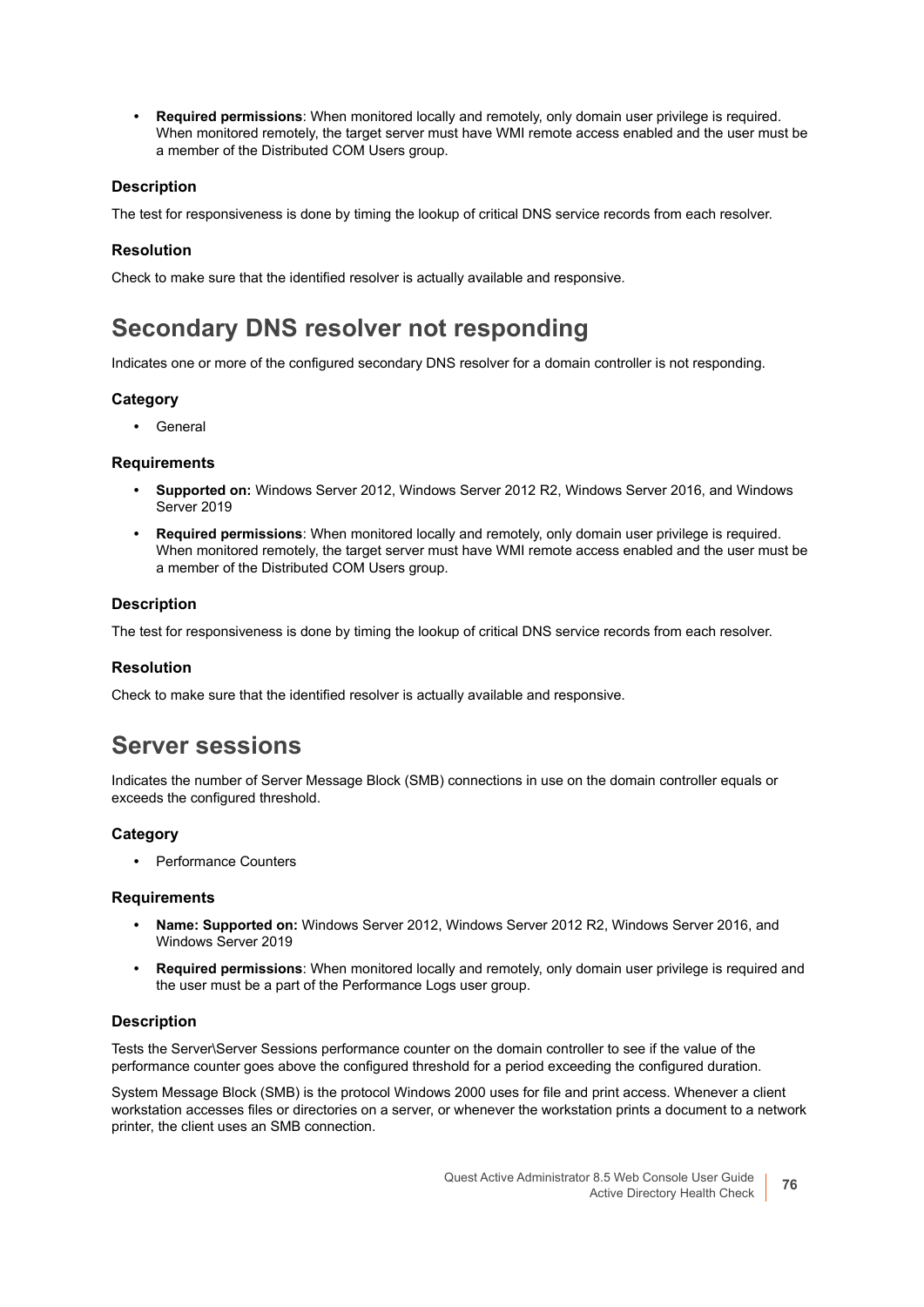The number of SMB connections in use on a server is a rough indication of the number of client workstations that are accessing the servers. An unusually high number of SMB connections indicates a large number of clients accessing the server.

A large number of SMB connections will use some amount of memory on the server, though this is generally not a big problem. However, the inordinate number of clients accessing the server can have a negative effect on overall server performance and consequently a negative effect on directory performance as well.

### **Resolution**

Determine if the increased number of SMB connections is degrading the overall performance of the server. If the performance is being affected, run other tests, including LDAP response time, CPU processor time, Cache copy read hits, and Memory page faults a second.

- **•** If these other tests are within limits, the increased number of SMB connections is not adversely affecting the performance of the domain controller.
- **•** If these other tests are outside the limits, the performance of the DSA is being adversely affected, and you should try to reduce the number of clients connected to the domain controller.

## **SysVol details**

Information only. Displays the device total size, amount of free space, and percent used; the size of SysVol and the percent of device used; and the path to SysVol.

### **Category**

**•** General

## **SysVol folder shared**

Indicates if the SYSVOL folder is shared. File Replication Service requires this folder to be shared on domain controllers for replication to work correctly.

### **Category**

**•** General

### **Requirements**

- **Supported on:** Windows Server 2012, Windows Server 2012 R2, Windows Server 2016, and Windows Server 2019
- **Required permissions**: When monitored locally and remotely, only domain user privilege is required. When monitored remotely, the target server must have WMI remote access enabled and the user must be a member of the Distributed COM Users group.

### **Description**

The Sysvol folder is shared on an NTFS volume on all the domain controllers in a particular domain and is used to deliver the policy and logon scripts to domain members. By default Sysvol includes two shared folders, where the scripts folder is shared with the name NETLOGON:

- **•** %SystemRoot%\Sysvol\Sysvol\domain\_name\Policies
- **•** %SystemRoot%\Sysvol\Sysvol\domain\_name\Scripts

The file replication service (FRS) replicates these folders among all domain controllers in the domain. If this folder is not shared, the FRS cannot replicate it.

The test checks the **HKEY\_LOCAL\_MACHINE\SYSTEM\CurrentControlSet\Services\lanmanserver\Shares\ SYSVOL** registry key. If the key is not present, the SYSVOL folder is not shared and cannot be replicated.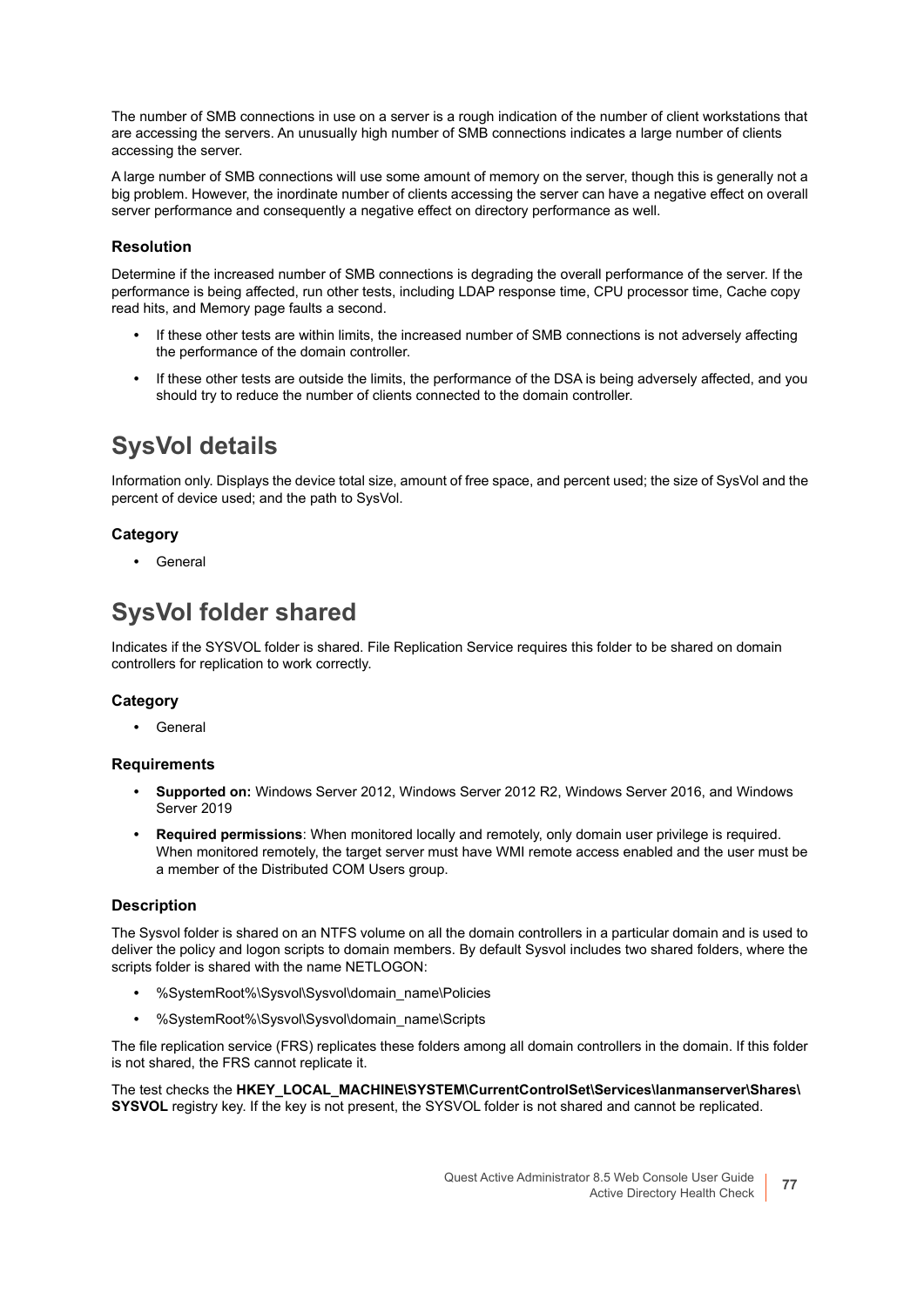### **Resolution**

SYSVOL directory structure:

#### **Domain**

```
DO NOT REMOVE NtFrs PreInstall Directory
Policies
        {GUID}
              Adm
             Machine
              User
        {GUID}
             Adm
             Machine
             User
        \{etc.,\}Scripts
Staging
Staging Areas
       MyDomainName.com
```
### **Scripts**

```
Sysvol( sysvol share )
     MyDomainName.com
          DO NOT REMOVE NtFrs PreInstall Directory
          Policies
                {GUID}
                      Adm
                      Machine
                      User
                {GUID}
                      Adm
                      Machine
                      User
                \{etc.,\}Scripts(NETLOGON share)
```
### *To set the SYSVOL path*

- 1 Click **Start**, click **Run**, type **regedit** and press **Enter**.
- 2 Navigate to **HKEY\_LOCAL\_MACHINE\SYSTEM\CurrentControlSet\Services\Netlogon\Parameters**.
- 3 Right-click **SYSVOL**, and select **Modify**.
- 4 In the **Value data** box, enter the new path, including the drive letter, and click **OK**.
- 5 Close the Registry Editor.
	- **i** | NOTE: The path in the registry points to the SYSVOL folder located inside the SYSVOL folder that is under the root. When updating the path in the registry, ensure that it still points to the SYSVOL folder inside the SYSVOL folder that is under the root.

### *To share folders with other users on your network*

- 1 Open My Documents in Windows<sup>®</sup> Explorer.
- 2 Click **Start**, point to **All Programs**, point to **Accessories**, and click **Windows Explorer**.
- 3 Navigate to the SYSVOL folder.
- 4 Click **Share this folder in File and Folder Tasks**.
- 5 In the **Properties** dialog box select **Share this folder to share the folder with other users on your network**.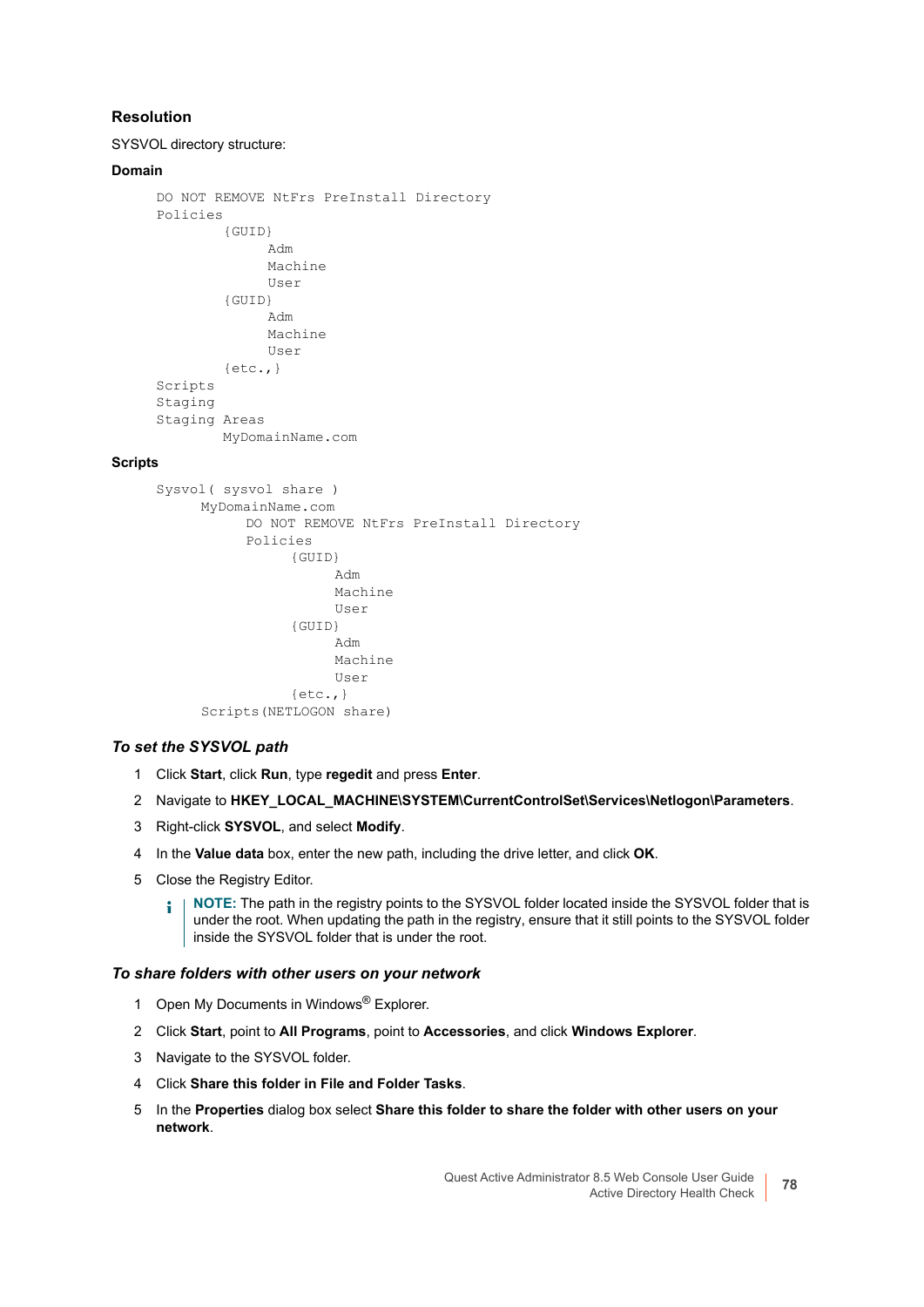## **Windows Time service**

Indicates if the Windows® Time (W32Time) service is running on the domain controller.

### **Category**

**•** Windows Services

### **Requirements**

- **Supported on:** Windows Server 2012, Windows Server 2012 R2, Windows Server 2016, and Windows Server 2019
- **Required permissions**: When monitored locally, only domain user privilege is required. When monitored remotely, domain administrator privilege is required.

### **Resolution**

Use the Services MCC snap-in or another SCP application to restart the W32Time service.

## **Site tests**

### **Topics**

- **•** [No authority in site to resolve universal group memberships](#page-78-0)
- **•** [Inter-site replication manager](#page-79-0)
- **•** [Inter-site replication topology generation disabled](#page-79-1)
- **•** [Intra-site replication topology generation disabled](#page-79-2)
- **•** [Morphed directories exist in site](#page-80-0)
- **•** [Too few global catalog servers in site](#page-81-0)
- **•** [Site details](#page-80-1)
- **•** [Too few global catalog servers in site](#page-81-0)

## <span id="page-78-0"></span>**No authority in site to resolve universal group memberships**

Indicates if a specified site has no global catalog and if universal group membership caching is disabled. While this is a valid configuration for a site, if the site is connected through a slow link, it can result in poor logon performance.

### **Requirements**

- **Supported on:** Windows Server 2012, Windows Server 2012 R2, Windows Server 2016, and Windows Server 2019
- **Required permissions**: Domain user privilege is required.

### **Resolution**

- **•** Configure a domain controller as a global catalog server.
- **•** Enable universal group membership caching.

### **Related articles**

**•** [Enable Universal Group Membership Caching in a Site](https://technet.microsoft.com/en-us/library/cc816928(v=ws.10).aspx)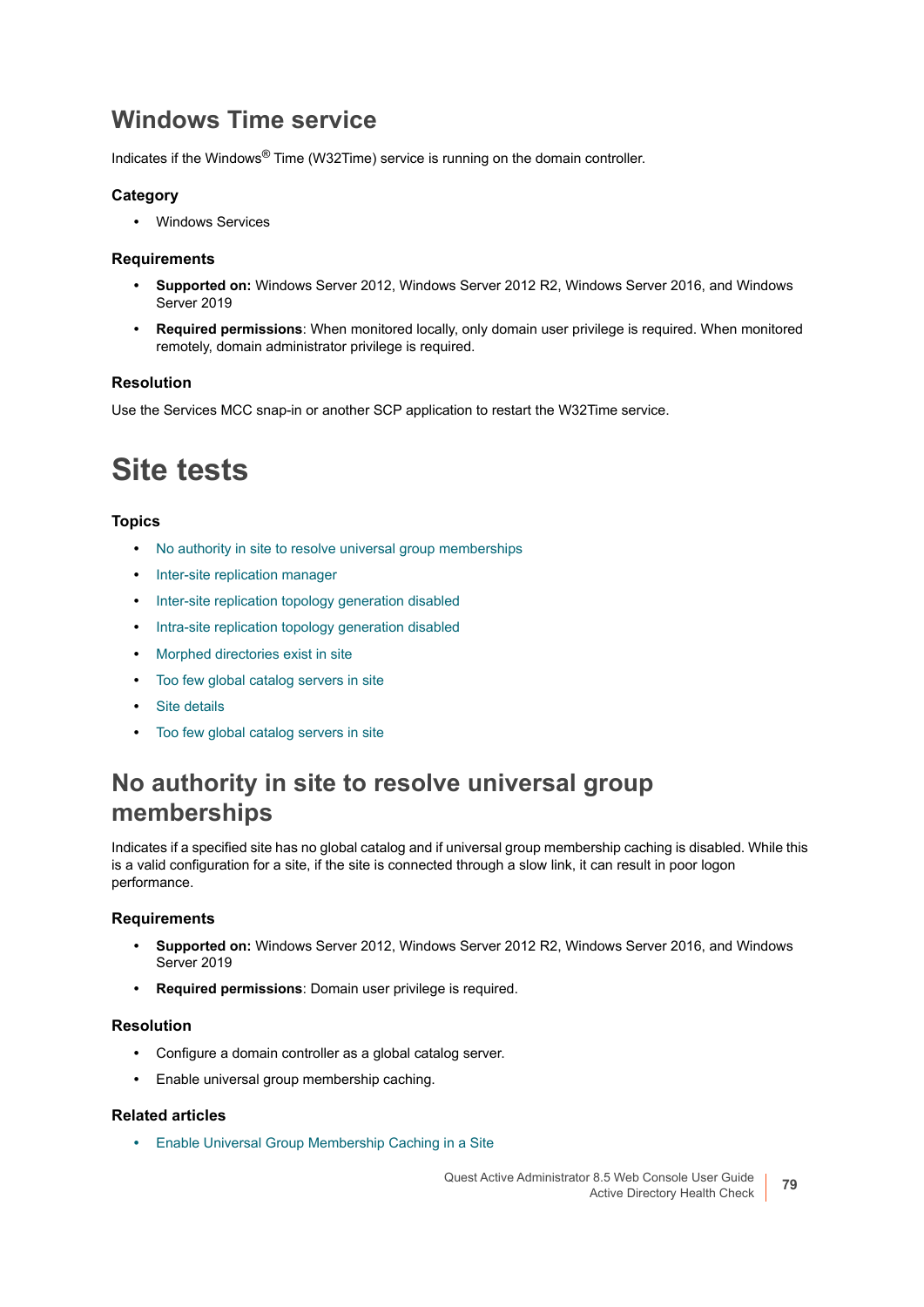### <span id="page-79-0"></span>**[I](https://technet.microsoft.com/en-us/library/cc816928(v=ws.10).aspx)nter-site replication manager**

Indicates if a domain controller, other than the preferred bridgehead server(s), is actively replicating outside of its current state.

### **Requirements**

- **Supported on:** Windows Server 2012, Windows Server 2012 R2, Windows Server 2016, and Windows Server 2019
- **Required permissions**: Domain user privilege is required.

### **Description**

Active Directory<sup>®</sup> allows administrators to configure preferred bridgehead servers for each site. Sometimes connection objects are created manually to solve a quick problem, but they are never removed. If these manuallycreated links are actively replicating, undesirable results may occur.

### **Resolution**

It is possible that this is a transient issue caused by Active Directory replication delays associated with updating File Replication service (FRS) configuration objects. If file replication does not take place after an appropriate waiting time, which could be several hours if cross-site Active Directory replication is required, you must manually reset the preferred bridgehead server.

### <span id="page-79-1"></span>**Inter-site replication topology generation disabled**

Indicates if the inter-site replication topology generation functionality of the Knowledge Consistency Checker (KCC) has been explicitly disabled. While disabling the KCC is a valid administrator action, it can result in poorlytuned replication topologies.

### **Requirements**

- **Supported on:** Windows Server 2012, Windows Server 2012 R2, Windows Server 2016, and Windows Server 2019
- **Required permissions**: Domain user privilege is required.

### **Resolution**

Clear the fifth bit (16) of the **<Root Domain>\Configuration\Sites\<Site name>\NTDS Site Settings\options** value to re-enable inter-site topology generation.

### <span id="page-79-2"></span>**Intra-site replication topology generation disabled**

Indicates if the intra-site replication topology generation functionality of the Knowledge Consistency Checker (KCC) has been explicitly disabled. While disabling the KCC is a valid administrator action, it can result in poorlytuned replication topologies.

### **Requirements**

- **Supported on:** Windows Server 2012, Windows Server 2012 R2, Windows Server 2016, and Windows Server 2019
- **Required permissions**: Domain user privilege is required.

### **Resolution**

Clear the first bit (1) of the **<Root Domain>\Configuration\Sites\<Site name>\NTDS Site Settings\options** value to re-enable inter-site topology generation.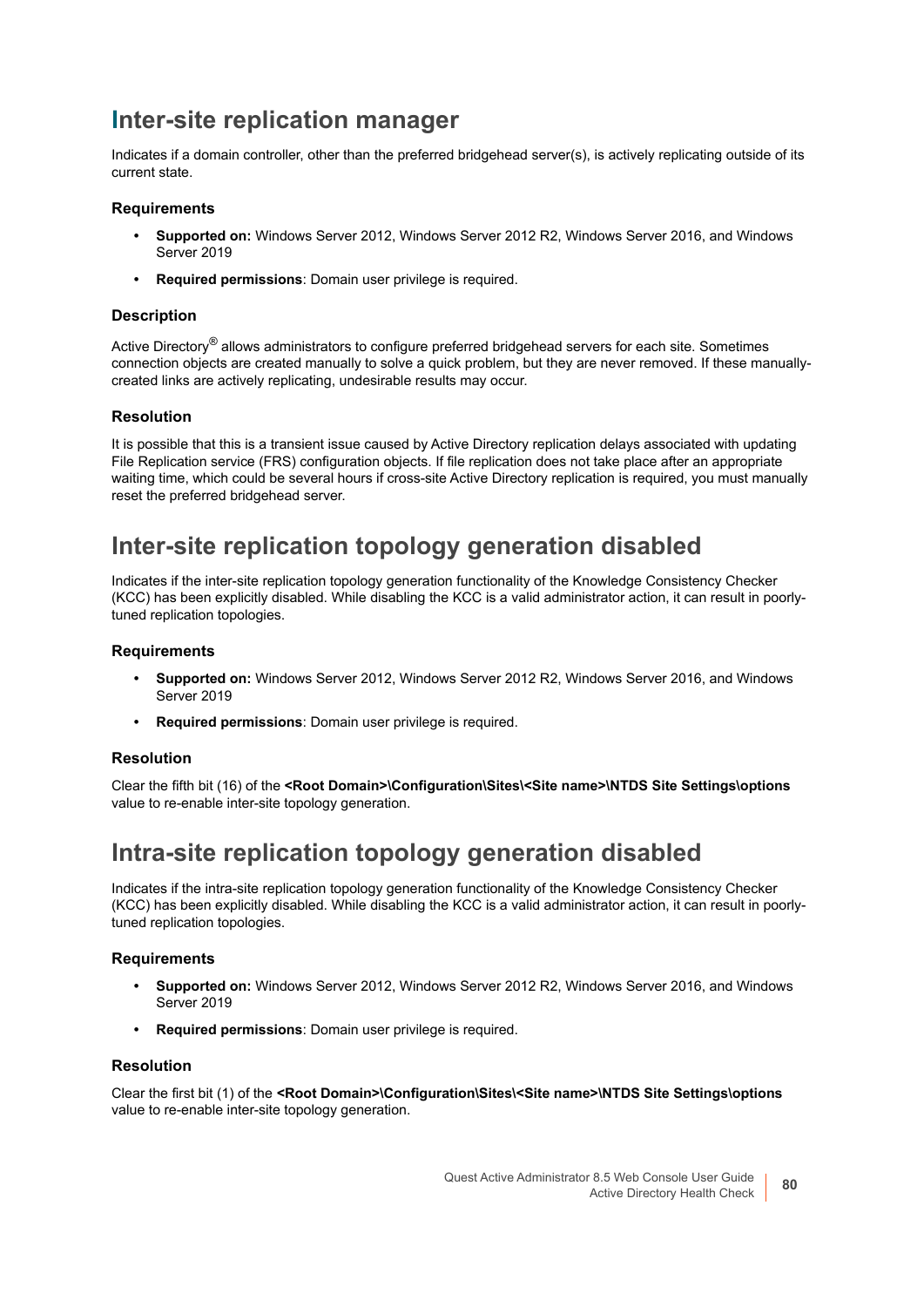## <span id="page-80-0"></span>**Morphed directories exist in site**

Indicates if morphed directories are found in a replica tree.

### **Requirements**

- **Supported on:** Windows Server 2012, Windows Server 2012 R2, Windows Server 2016, and Windows Server 2019
- **Required permissions:** Domain user privilege is required.

### **Description**

All files and folders that File Replication Service (FRS) manages are uniquely identified internally by a special file identifier. FRS uses these identifiers as the canonical identifiers of files and folders that are being replicated. If FRS receives a change order to create a folder that already exists, which by definition has a different file identifier than the duplicate folder, FRS protects the conflicting change by leaving the original directory structure intact, and renaming the conflicting directory to a unique name so that underlying files and folders can be preserved. The conflicting folder is given a new name in the following format: **<***FolderName***>\_NTFRS\_<***GUID***>**, where **<***FolderName***>** is the original name of the folder and <*GUID*> is a unique character string, such as 001a84b2.

Common causes of this condition are:

- **•** A folder is created on multiple machines in the replica set before the folder has been able to replicate. This could be due to the administrator or application duplicating folders of the same name on multiple FRS members.
- **•** You initiated an authoritative restore on one server and did not stop the service on all other members of the re-initialized replica set before restarting FRS after the authoritative restore.
- **•** You initiated an authoritative restore on one server and did not set the D2 registry key for the authoritative restore on all other members of the re-initialized replica set before a server replicated outbound changes to re-initialized members of the replica set.
- **•** You initiated an authoritative restore on one server and manually copied directories with names identical to those being replicated by FRS to computers in the replica set.

### **Resolution**

- **•** Move the morphed directories out of the replica tree and back in. This method works well for small amounts of data on a small number of targets. However, if you miss end-to-end replication of the move-out, this method can cause morphed directories. This method also requires all members to re-replicate data.
- **•** Rename the morphed directories. This method does not require re-replication of data, however, it can cause a denial-of-service condition by giving an invalid path when the originating path is renamed.

### <span id="page-80-1"></span>**Site details**

Information only.

**Table 7. Site details**

| Field                         | <b>Description</b>                                                 |
|-------------------------------|--------------------------------------------------------------------|
| Group caching enabled         | Indicates if group caching is enabled or disabled.                 |
| Intersite topology generation | Indicates if intersite topology generation is enabled or disabled. |
| Intrasite topology generation | Indicates if intrasite topology generation is enabled or disabled. |
| Intersite topology generator  | Name of the intersite topology generator.                          |
| Domain controllers            | Number of domain controllers                                       |
| Site links                    | Number of site links.                                              |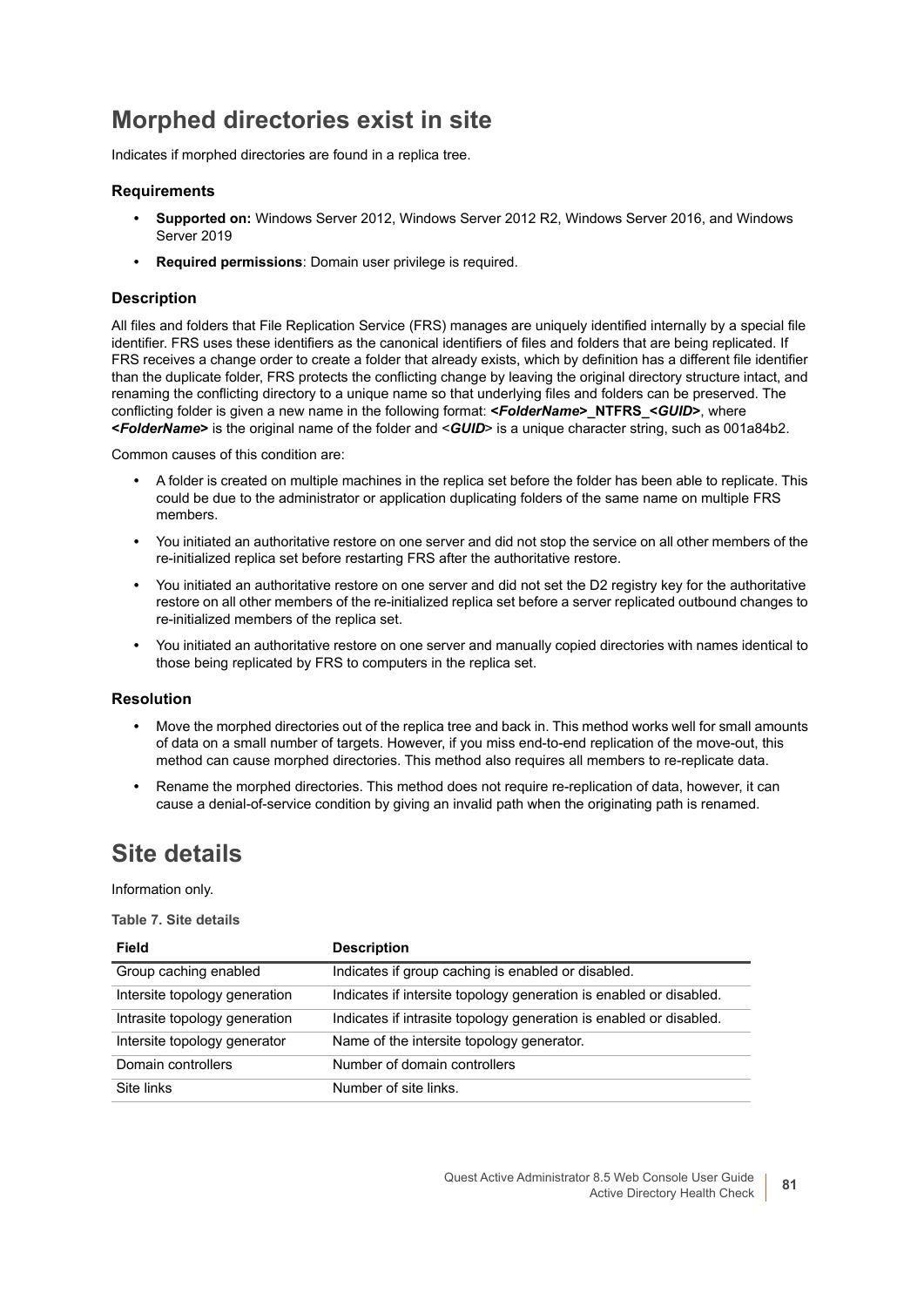### <span id="page-81-0"></span>**Too few global catalog servers in site**

Indicates if the number of global catalog servers in a given site is less than or equal to the configured threshold.

### **Requirements**

- **Supported on:** Windows Server 2012, Windows Server 2012 R2, Windows Server 2016, and Windows Server 2019
- **Required permissions**: Domain user privilege is required.

### **Description**

Each site in an Active Directory® enterprise should have at least one domain controller configured as a global catalog. The workstation login process always attempts to contact a global catalog server, and if none are running at the site where the workstation resides, the workstation will connect to a global catalog server outside of the site, which can cause excess WAN traffic and unnecessary delays in the login process.

### **Resolution**

**•** Configure a domain controller as a global catalog server.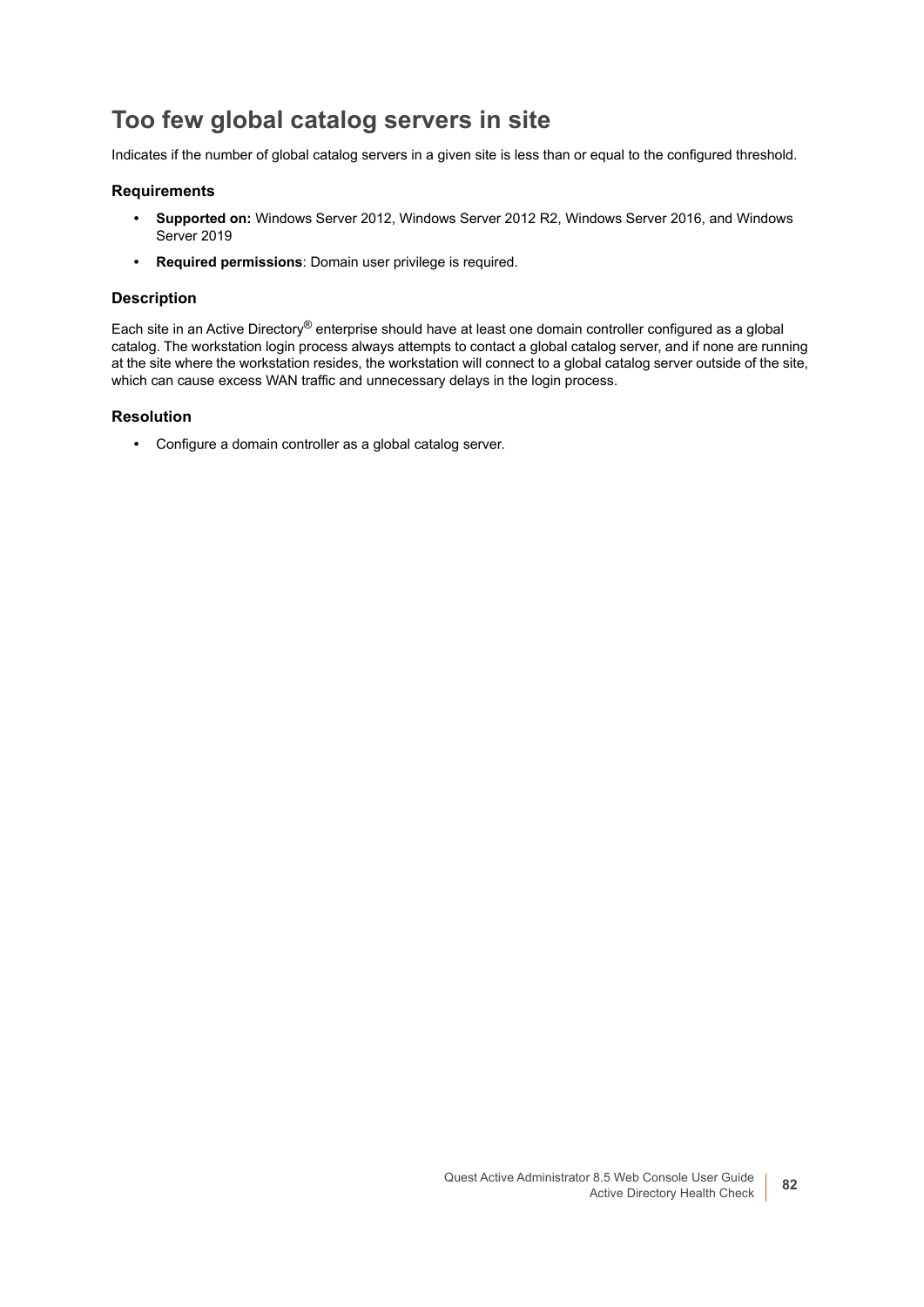# **Active Directory Topology**

### **Topics**

- **•** [Viewing Active Directory forest topology](#page-82-0)
- **•** [Viewing alerts](#page-83-0)
- **•** [Customizing the topology layout](#page-84-0)

# <span id="page-82-0"></span>**Viewing Active Directory forest topology**

For a selected forest, you can view and customize a topology diagram, and quickly see a list of domain controllers with their roles.

### *To view Active Directory topology*

- 1 Open the Web Console. [See Opening the Web Console.](#page-5-0)
- 2 Select **Monitor | Active Directory Topology**.
- 3 Type a forest name, or click in the box to select from a list of previously discovered forests.
- 4 Every three hours, the Active Administrator® Foundation Service (AFS) server updates the topology data in the cache with the latest data from Active Directory® Service. If you want to update the forest topology data when you run the topology and update the domain controller list, select **Update topology**. Otherwise, if the check box is not selected, the forest topology data is loaded from the cache.
	- f. **NOTE:** Once you click **the last of load the forest topology data and update the domain controller list,** the check box is hidden from the display. To restore the check box, clear the forest name box.
- 5 Click  $\triangleright$  to load the forest topology data.
	- **NOTE:** If you typed a forest name that is not in the list of previously discovered forests or if the ÷ **Update topology** check box is selected, a pop-up message displays every 15 seconds while data is being collected by the computer running Active Administrator<sup>®</sup>. If the forest is large, there may be a delay loading the domain controller list.
- 6 Select the domain controllers.

To filter the list, start typing in the **Search domain controllers** box. The list filters as you type. To clear the filter, press **Esc**.

- **NOTE:** It is recommended that you limit the number of domain controllers in the diagram to 80 or î less.
- 7 Click **Run**.

The **Topology** tab opens to display an interactive forest topology diagram. The intra-site replication links are shown in blue and the inter-site replication links are shown in gray. You can click and drag the sites and domain controllers to rearrange the diagram. See [Customizing the topology layout](#page-84-0).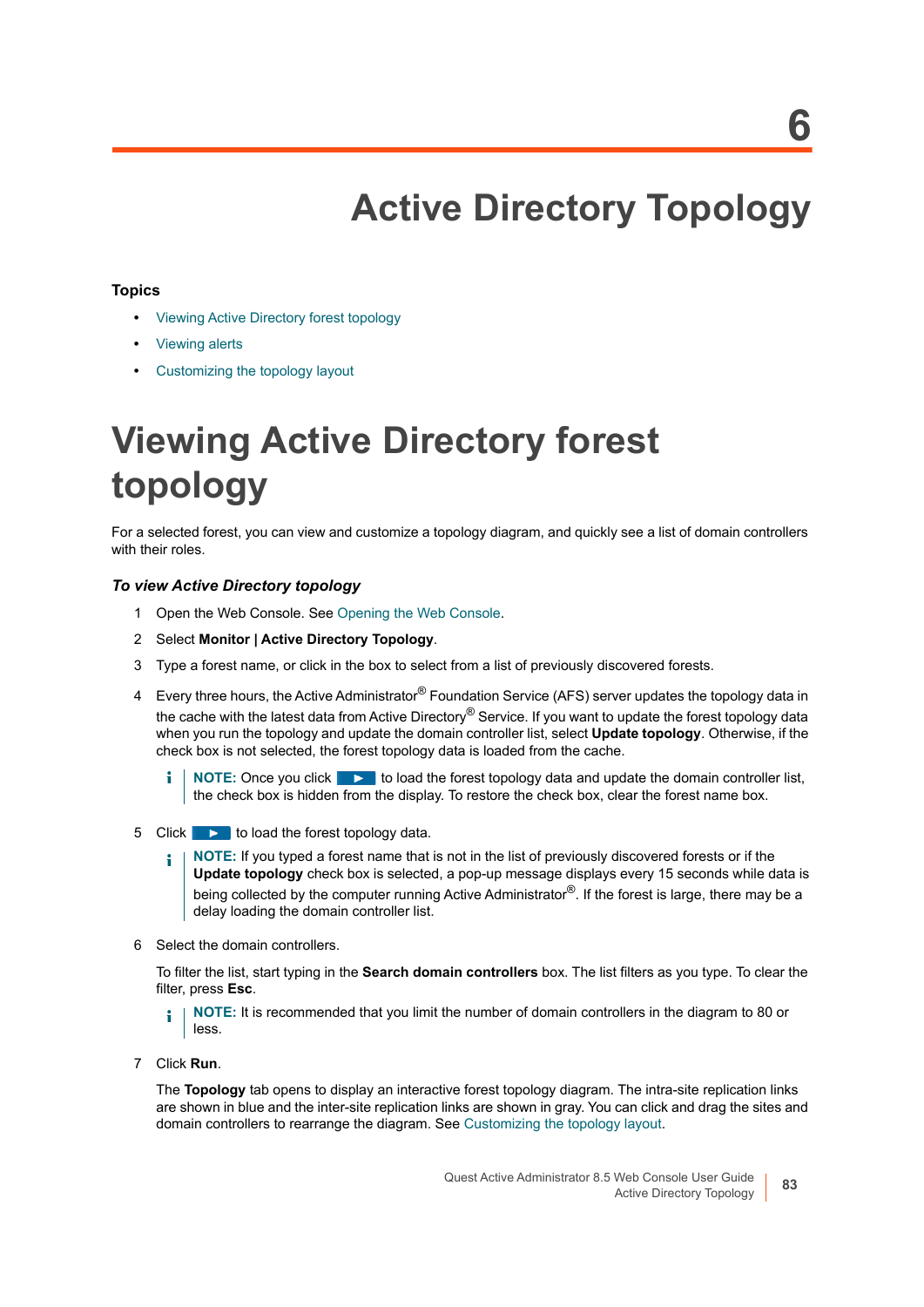8 Use the tool bars to manipulate the topology diagram. There are two tool bars for the Topology Viewer. One is located at the top of the page and the second is located below the diagram design area

| Table 1. Topology tool bar at the top of the page |  |  |  |
|---------------------------------------------------|--|--|--|
|---------------------------------------------------|--|--|--|

| <b>Option</b> | <b>Description</b>                                                                                                                                                                                                                                |
|---------------|---------------------------------------------------------------------------------------------------------------------------------------------------------------------------------------------------------------------------------------------------|
| Print         | Print the topology diagram.                                                                                                                                                                                                                       |
| Zoom to fit   | Zoom the diagram to fit the screen vertically. If the diagram fits the screen vertically,<br>zooms the diagram to fit the screen horizontally.                                                                                                    |
| Auto layout   | Switch between the current layout and an optimized layout, which minimizes<br>overlap between the site or domain nodes.                                                                                                                           |
|               | <b>NOTE:</b> If the layout is already optimized, a message displays.                                                                                                                                                                              |
| Reload        | Reload the last saved layout.                                                                                                                                                                                                                     |
| Save layout   | Save the layout for the selected forest topology. See Customizing the topology<br>layout.                                                                                                                                                         |
| Edit layout   | Edit the layout for the selected forest topology. See Customizing the topology<br>layout.                                                                                                                                                         |
| Show alerts   | Show or hide the server and replication alert status. See Viewing alerts.                                                                                                                                                                         |
| Info          | View details about the selected domain controller. Details include general<br>information about the domain controller, operating system details, memory size and<br>available space, disk size and available space, network adapters, and alerts. |
| Help          | Displays list of keyboard shortcuts. See Table 3: Keyboard Shortcuts.                                                                                                                                                                             |

**Table 2. Topology diagram tool bar under the topology diagram design area**

| Option       | <b>Description</b>                                                                                                               |
|--------------|----------------------------------------------------------------------------------------------------------------------------------|
| Refresh      | Refresh the alerts. If <b>Alert</b> is not selected, clicking <b>Refresh</b> displays the Alert<br>Summary. See Viewing alerts.  |
| Pause        | Pause the alert refresh.                                                                                                         |
| Domain view  | Select to view the domain topology.                                                                                              |
| Site view    | Select to view the site topology.                                                                                                |
| Alert status | If Alert is selected, displays the date and time of the last update and the number of<br>alerts that match the topology diagram. |

# <span id="page-83-0"></span>**Viewing alerts**

Every 300 seconds, the topology diagram is updated to get server alert status from the Active Administrator foundation server (AFS). The node for each domain controller displays in a color to indicate its status.

- **•** Green: no alert is detected
- **•** Red: critical alerts are detected
- **•** Orange: warning alerts are detected
- **•** Grey: domain controller or site is not monitored by a Active Directory Health Analyzer agent

When replication latency alerts are detected, the color of the link between domain controller nodes indicates the status.

- **•** Red: critical alerts are detected
- **•** Orange: warning for latency exceed the threshold defined by user in Active Administrator console).
- **NOTE:** Replication latency alerts are turned off by default. You must enable this alert in the Active ÷ Administrator console. See the *Quest®* Active Administrator® *User Guide*.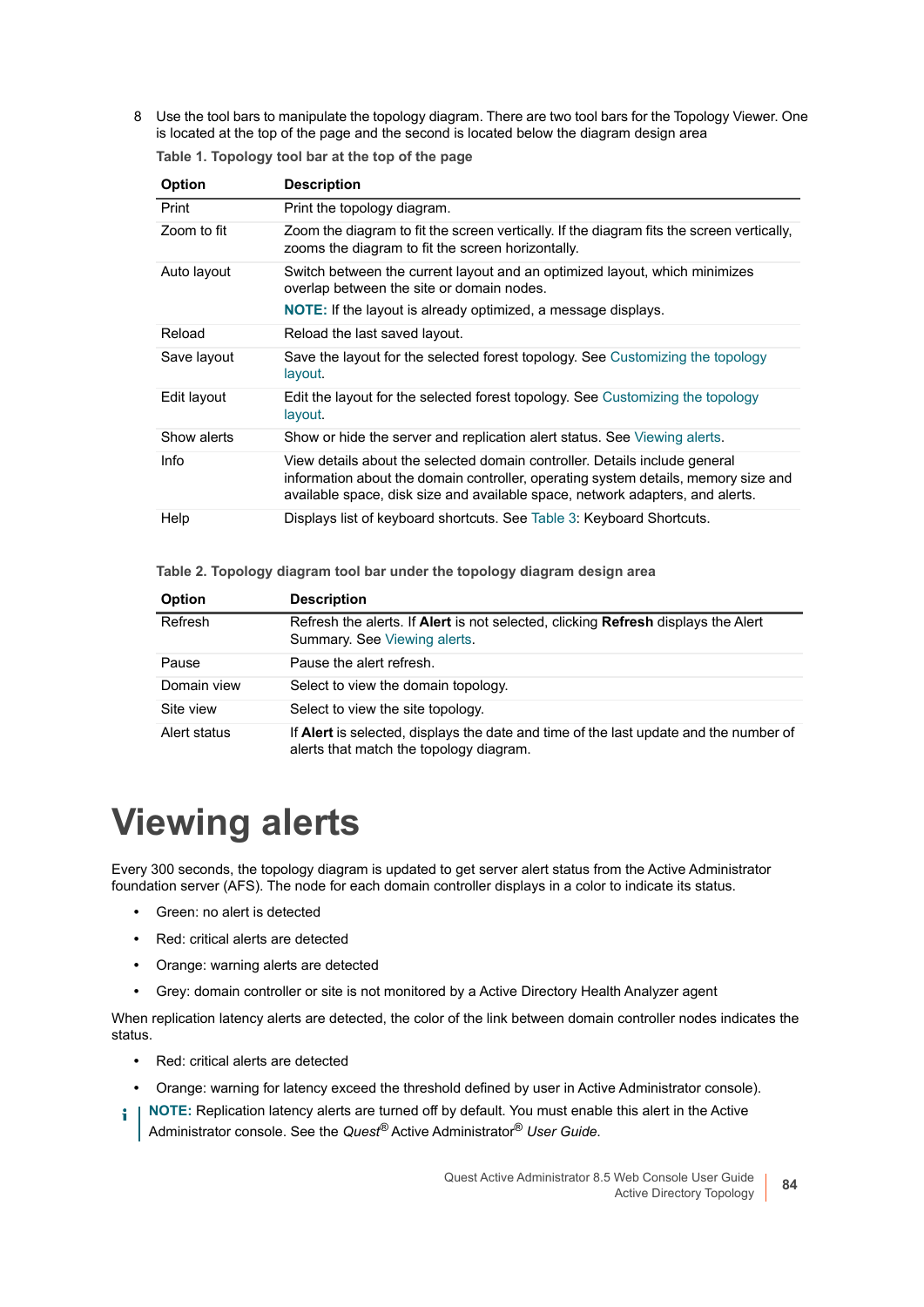### *To view alerts*

**•** Click **Show alerts** in the tool bar.

**i** | NOTE: If Show alerts is not selected, clicking Refresh also displays the list of alerts.

The list of alerts displays below the diagram in the **Alert Summary** area. The alert severity, alert name, source, domain, and the alert start time display.

You can refresh or pause the refresh of the alerts.

**i** | NOTE: The alerts that display in the Topology Viewer relate to the displayed diagram and is not a complete list of alerts.

## **Filtering alerts**

### *To filter the list of alerts*

**•** Click the node or link that indicates alerts are present. If you click a node outlined in red or orange, the alert list filters to match the status of the selected node. If you click a domain controller, only the alerts for that domain controller display.

-OR-

Type the domain controller in the **Search alerts** box. Only the alerts for that domain controller display.

## **Viewing alert details**

### *To view alert details*

- **•** Click the alert link in the **Alert** column to view the alert description.
- **•** Click **Alert details** in the **Alert description** box to view details about the alert.

# <span id="page-84-1"></span><span id="page-84-0"></span>**Customizing the topology layout**

You can change the forest topology layout by dragging the domain controller and site objects on the topology diagram. If you chose to save the layout, the layout is associated with the forest in the cache and loads the next time you run the topology on that forest. Each user can create their own layout that is associated with their user account.

#### *To customize the forest layout*

- 1 Click **Edit layout** in the tool bar.
	- **NOTE:** While you are editing the diagram, the **Show alerts** check box is cleared and the alerts list is i hidden.
- 2 Click and drag site objects to new locations with the design area, which is delineated by the thin blue line. Within a site diagram, click and drag domain controllers to new locations. The site diagrams automatically resize as you drag the domain controllers around.
	- **NOTE:** If the forest topology diagram exceeds the design area, click **Zoom** to fit the diagram within f. the design pane.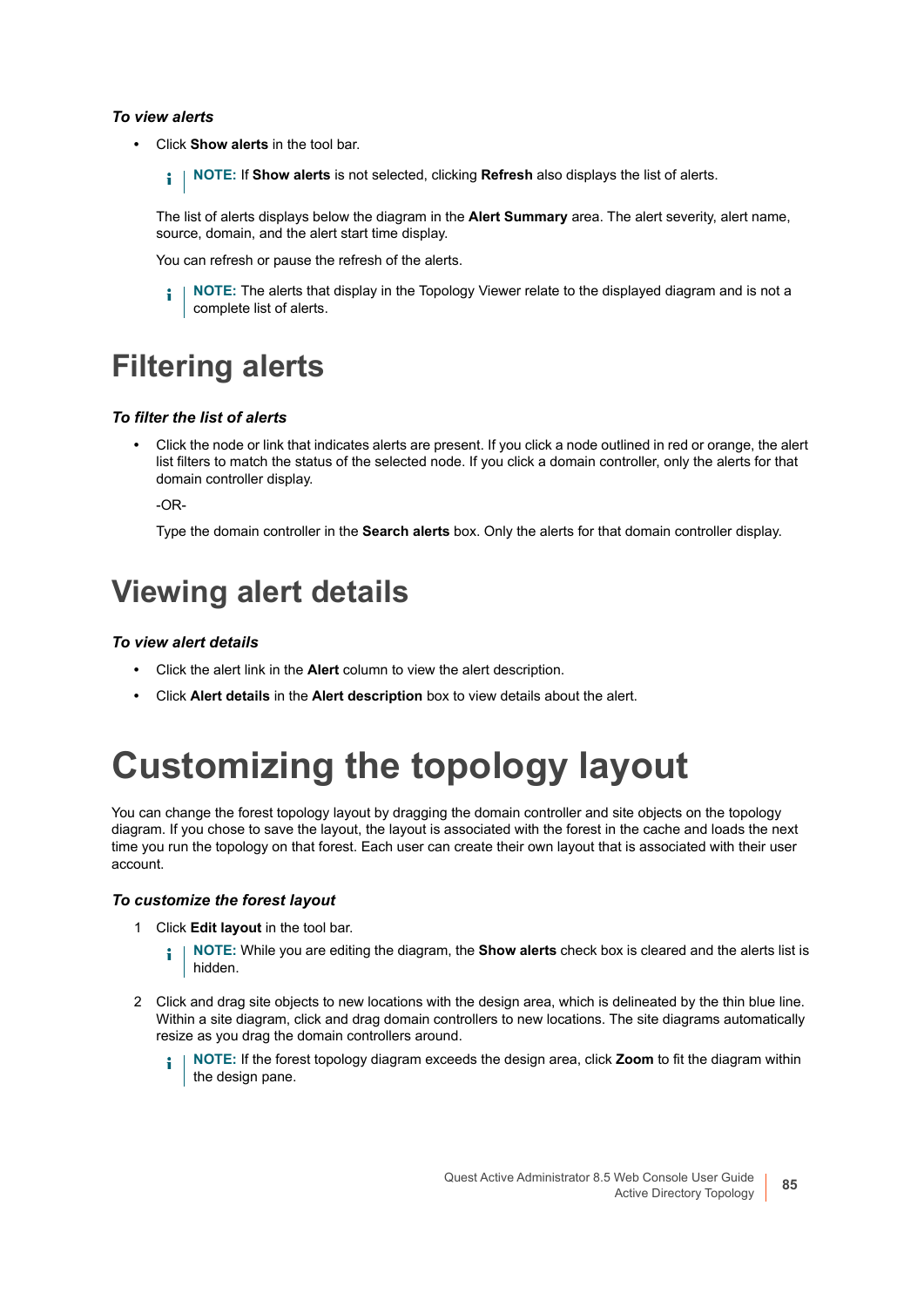- 3 If you are using a keyboard, use the keyboard shortcuts to zoom in and out. If you are using a touch screen, use the pinch gesture to zoom in and out.
	- **i** | NOTE: Click inside the design pane before applying the zoom controls. If you do not see the blue outline of the design area, the zoom controls apply to the browser window.

#### <span id="page-85-0"></span>**Table 3. Keyboard shortcuts**

| <b>Keyboard shortcut</b> | <b>Description</b>            |
|--------------------------|-------------------------------|
| $Ctrl +$                 | Zoom in                       |
| Ctrl -                   | Zoom out                      |
| Ctrl + mouse wheel       | Zoom diagram in or out        |
| Shift + mouse wheel      | Move the diagram horizontally |

**NOTE:** If you previously saved the layout and want to clear the changes you make to the layout, click  $\mathbf{i}$ **Undo Layout** to return the diagram to the last saved layout. If you have not saved the layout and want to return the diagram to the original state, open the **Discover Forest** tab and run the discovery again.

4 Click **Save Layout**.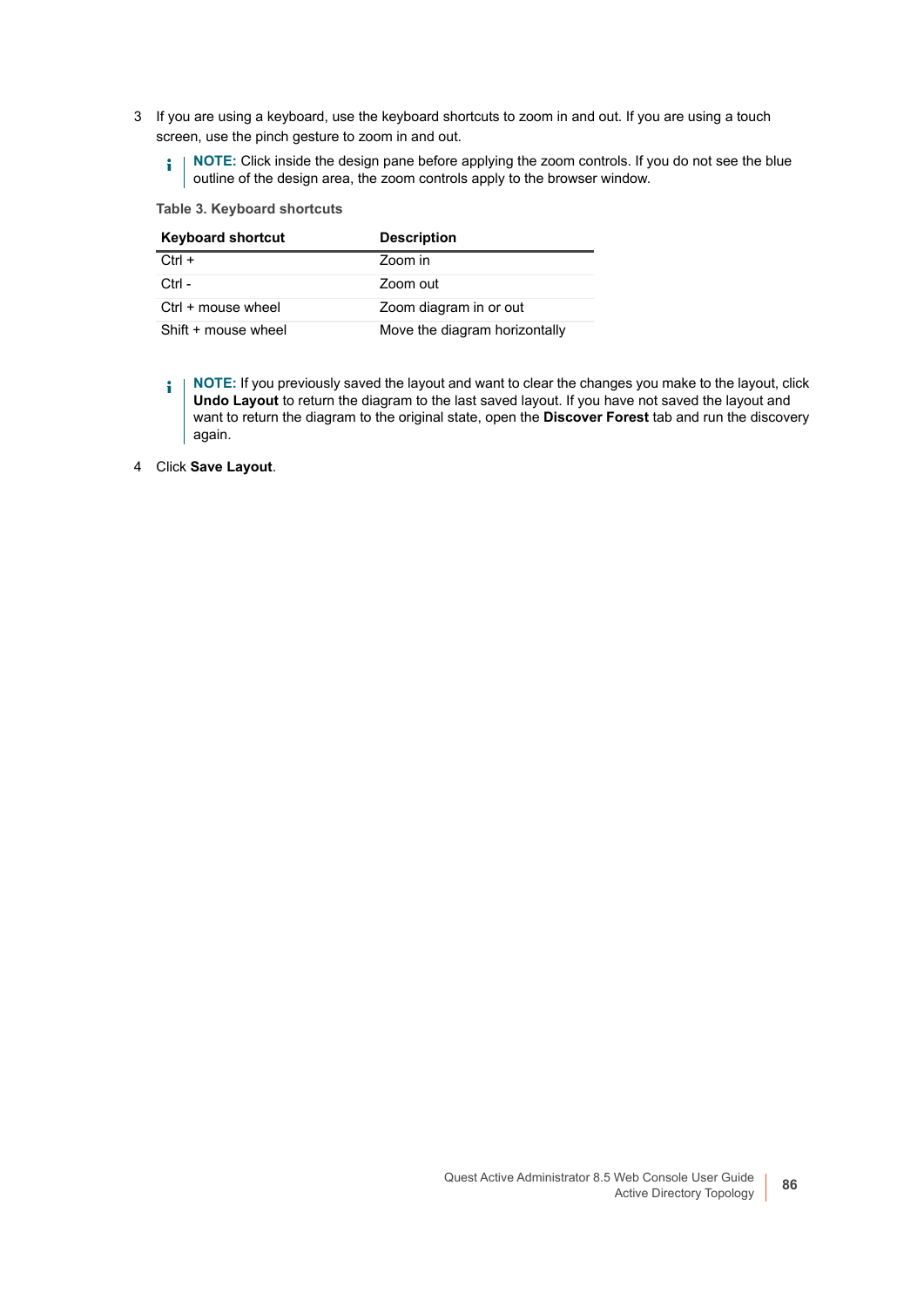# **Reports**

**7**

### **Topics**

- **•** [Running reports](#page-86-0)
- **•** [Active Directory Health reports](#page-87-0)
- **•** [Active Directory Infrastructure reports](#page-99-0)
- **•** [DNS reports](#page-100-1)
- **•** [Security reports](#page-100-0)
- **•** [Certificates reports](#page-101-0)
- **•** [Server configuration report](#page-101-1)

# <span id="page-86-0"></span>**Running reports**

Several reports are available to help you manage your organization. Once you run a new report, the report remains open until you run another report. You can refresh the parameters and run the report again. You also can rerun an existing report from the **History** tab.

### *To run a report*

- 1 Open the Web Console. [See Opening the Web Console.](#page-5-0)
- 2 Click **Report**.
- 3 Select a report category.
	- **▪** [Active Directory Health reports](#page-87-0)
	- [Active Directory Infrastructure reports](#page-99-0)
	- **▪** [DNS reports](#page-100-1)
	- **[Security reports](#page-100-0)**
	- **▪** [Certificates reports](#page-101-0)
	- **[Server configuration report](#page-101-1)** 
		- **i** | NOTE: If you select **Server Configuration**, the report automatically displays. You do not select any parameters for this report.
- 4 The landing page for the report category displays the available reports.
	- **▪** To filter the list of reports, start typing in the **Search report** box. The list of reports changes as you type.
	- **■** To switch to list view, click **.** To sort the reports in list view, click the column heading.
	- **■** To switch to grid view, click **.** To sort the reports in grid view, click the icon to sort the report names in ascending or descending alphabetical order.
- 5 Select a report. You can create a new report or run an existing report.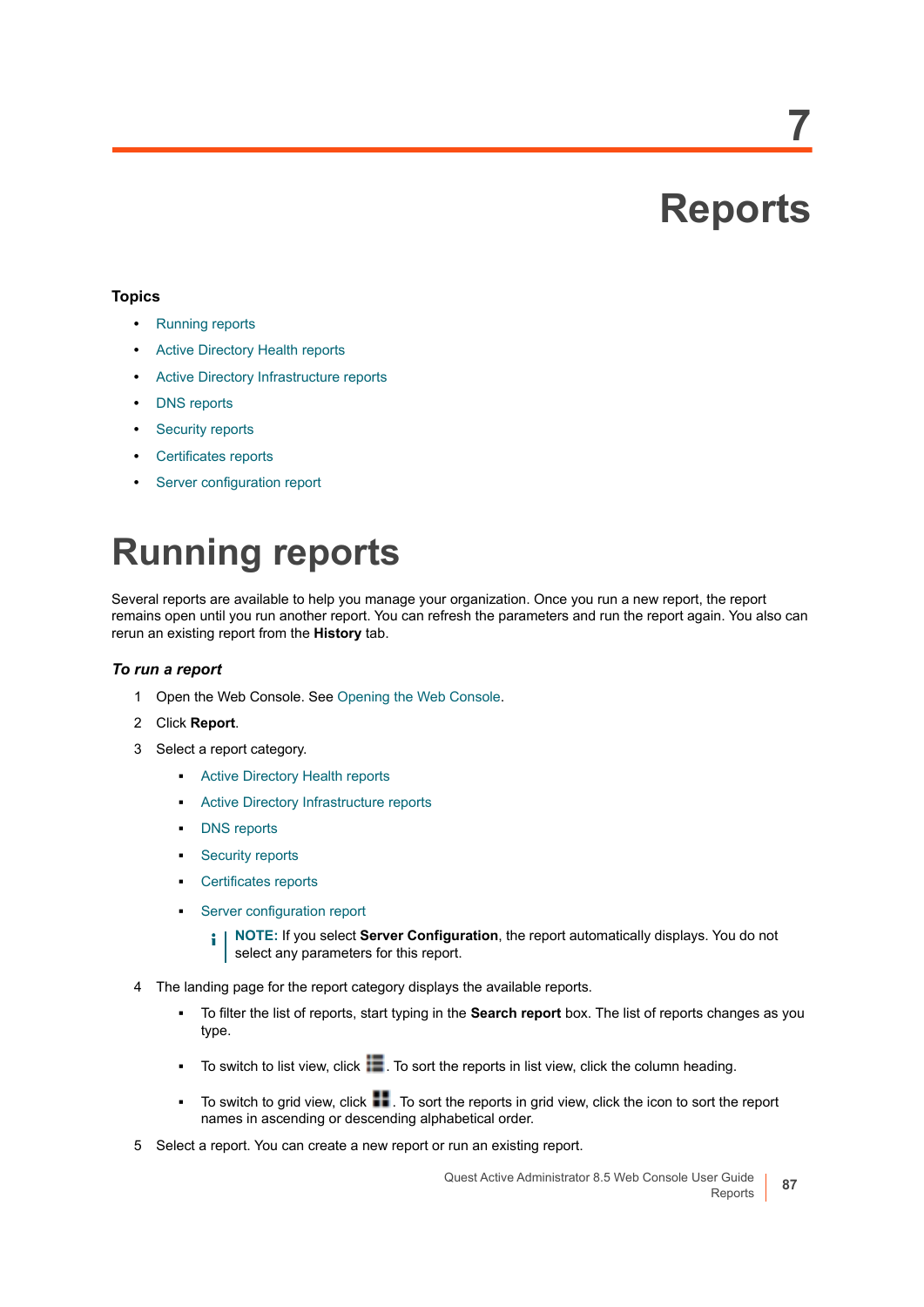#### *To run a new report*

- a On the **Parameters** tab, enter the parameters for the report.
	- **NOTE:** Start typing in the **Domain Name** box, and a list of domains will filter and display. ÷ Select from the list of domains, and click  $\Box$  to load the list of target domain controllers or click  $\begin{array}{|c|c|} \hline \cdots \end{array}$  to add the domain to the list.

**NOTE:** Use Ctrl and Shift to select multiple parameters.

b Click **Run**.

### *To run an existing report*

- a Open the **History** tab.
- b Select a report.

The **Reports** tab displays the report.

- **▪** If the report generation is taking too much time, you can click **Cancel**.
- **▪** The report remains open in the **Reports** tab until you run another report of this type. To redisplay the report with fresh data, click **Refresh**.
- **▪** To print the report, click **Print**.
- **▪** To return to the list of reports, click **Back to Reports**.

# <span id="page-87-0"></span>**Active Directory Health reports**

**i** | NOTE: To access and run Active Directory Health reports, you must have a license to the Active Directory Health module.

### *To access Active Directory Health reports*

- 1 Open the Web Console. [See Opening the Web Console.](#page-5-0)
- 2 Select **Report | Active Directory Health**.
- 3 Select a report. [See Running reports.](#page-86-0)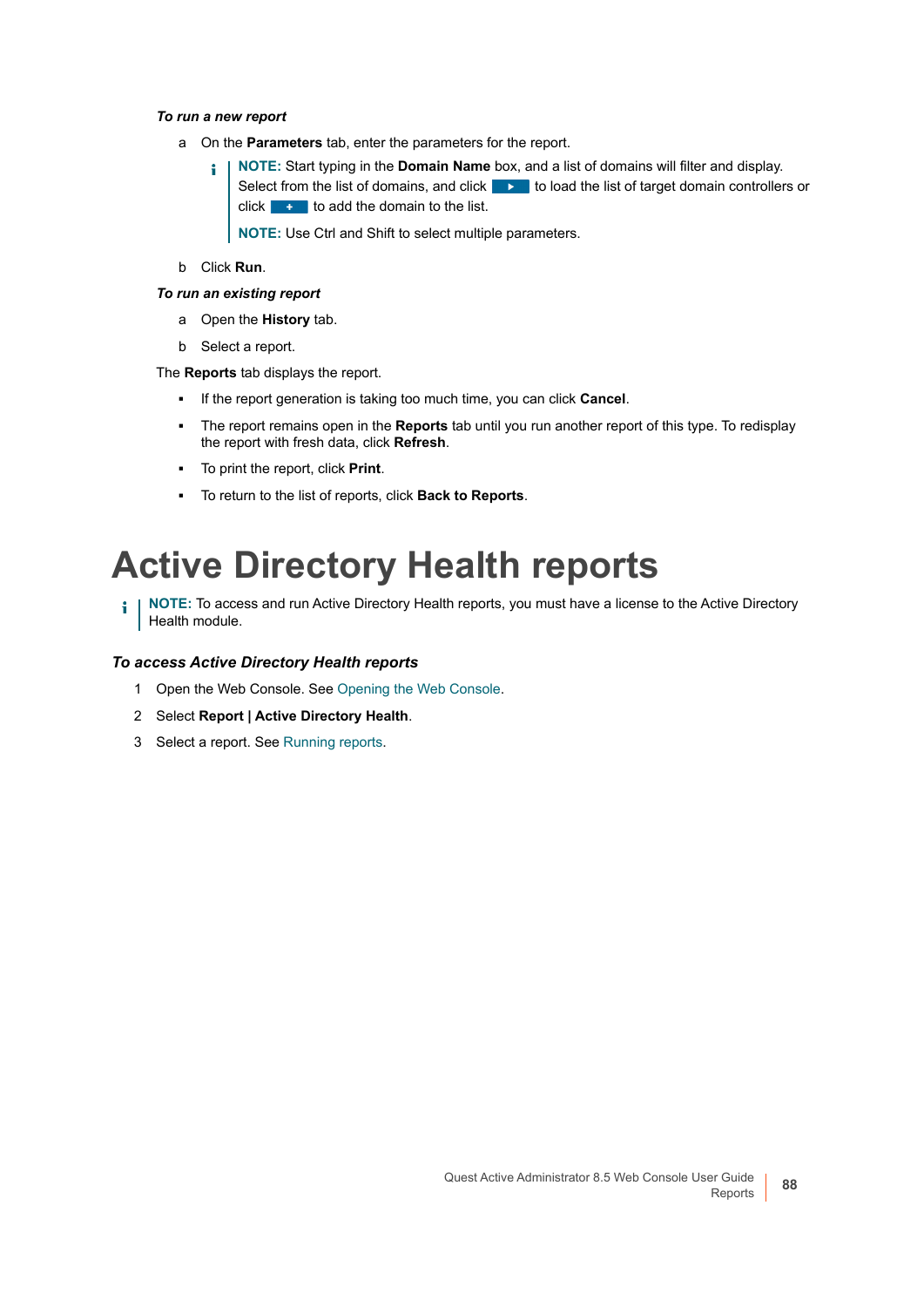| <b>Report</b>                                                                | <b>Description</b>                                                                                                                                                                                                                                                                                                  |
|------------------------------------------------------------------------------|---------------------------------------------------------------------------------------------------------------------------------------------------------------------------------------------------------------------------------------------------------------------------------------------------------------------|
| <b>Active Directory White Space</b>                                          | Displays white space events (Event ID 1646 - the amount of disk<br>space that can be recovered by offline defragmentation) in the<br>NTDS event log.                                                                                                                                                                |
|                                                                              | The results indicate if White Space Logging is enabled, the amount                                                                                                                                                                                                                                                  |
|                                                                              | of white space in the database, the size of the Active Directory <sup>®</sup><br>database, and the number of events.                                                                                                                                                                                                |
|                                                                              | <b>NOTE:</b> You must set the Garbage Collection value in the registry to<br>view Event ID 1646. See https://technet.microsoft.com/en-<br>us/library/cc816652(v=ws.10).aspx.                                                                                                                                        |
|                                                                              | Minimum required permission: The Active Administrator<br>Foundation service (AFS) account must have read access to<br>HKLM\SYSTEM\CurrentControlSet\Services\NTDS\Diagnostics\                                                                                                                                      |
|                                                                              | registry key on the remote system or the AFS account should be a<br>member of the Server Operators group in Active Directory.                                                                                                                                                                                       |
|                                                                              | AD Diagnostic Event Logging Levels Lists values and descriptions for each event log level for the<br>selected domain controllers.                                                                                                                                                                                   |
|                                                                              | Minimum required permission: The Active Administrator<br>Foundation service (AFS) account must have read access to<br>HKLM\SYSTEM\CurrentControlSet\Services\NTDS\Diagnostics\<br>registry key on the remote system or the AFS account should be a<br>member of the Server Operators group in Active Directory.     |
| AD Disk Space                                                                | Lists file locations, page file information, Active Directory file<br>location check, file information, disk usage, and SYSVOL<br>information.                                                                                                                                                                      |
|                                                                              | Minimum required permission: The Active Administrator<br>Foundation service (AFS) account must have read access to:                                                                                                                                                                                                 |
|                                                                              | HKLM\SYSTEM\CurrentControlSet\Services\NTDS\Parameter<br>۰<br>s\ registry key on the remote system,                                                                                                                                                                                                                 |
|                                                                              | the SYSVOL directory, and<br>٠                                                                                                                                                                                                                                                                                      |
|                                                                              | the folder where the Active Directory databases are located.<br>٠                                                                                                                                                                                                                                                   |
| <b>Application Event Log</b>                                                 | Lists events generated by applications for the specified domain<br>controllers. You can filter the report by text, event ID, and event<br>type, and specify the number of events and the time period.                                                                                                               |
|                                                                              | Minimum required permission: The Active Administrator<br>Foundation service (AFS) account must be a member of the Event<br>Log Readers group in Active Directory.                                                                                                                                                   |
| <b>Authentication Methods</b>                                                | Lists RootDSE and Registered Service Principal Name attributes<br>and values resulting from the authentication of the specified<br>domain controllers using three methods: negotiate authenticated<br>LDAP, NTLM authenticated LDAP, and un-authenticated LDAP.<br>Minimum required permission: Domain User rights. |
| Authentications - Average Number                                             | Display the average number of Kerberos and Windows NT LAN                                                                                                                                                                                                                                                           |
| of Kerberos and NTLM Requests for<br>Authentication by DC Hourly or<br>Daily | Manager (NTLM) authentication requests being processed per test<br>for a given domain controller and time period. All dates are in<br>Coordinated Universal Time (UTC).                                                                                                                                             |
|                                                                              | Minimum required permission: Domain User rights.                                                                                                                                                                                                                                                                    |
|                                                                              | Average Replication Time from PDC Report displays average replication time from PDC for each<br>domain controller in selected domain(s). You can choose domains<br>and a date range.                                                                                                                                |
|                                                                              | Minimum required permission: Domain User rights.                                                                                                                                                                                                                                                                    |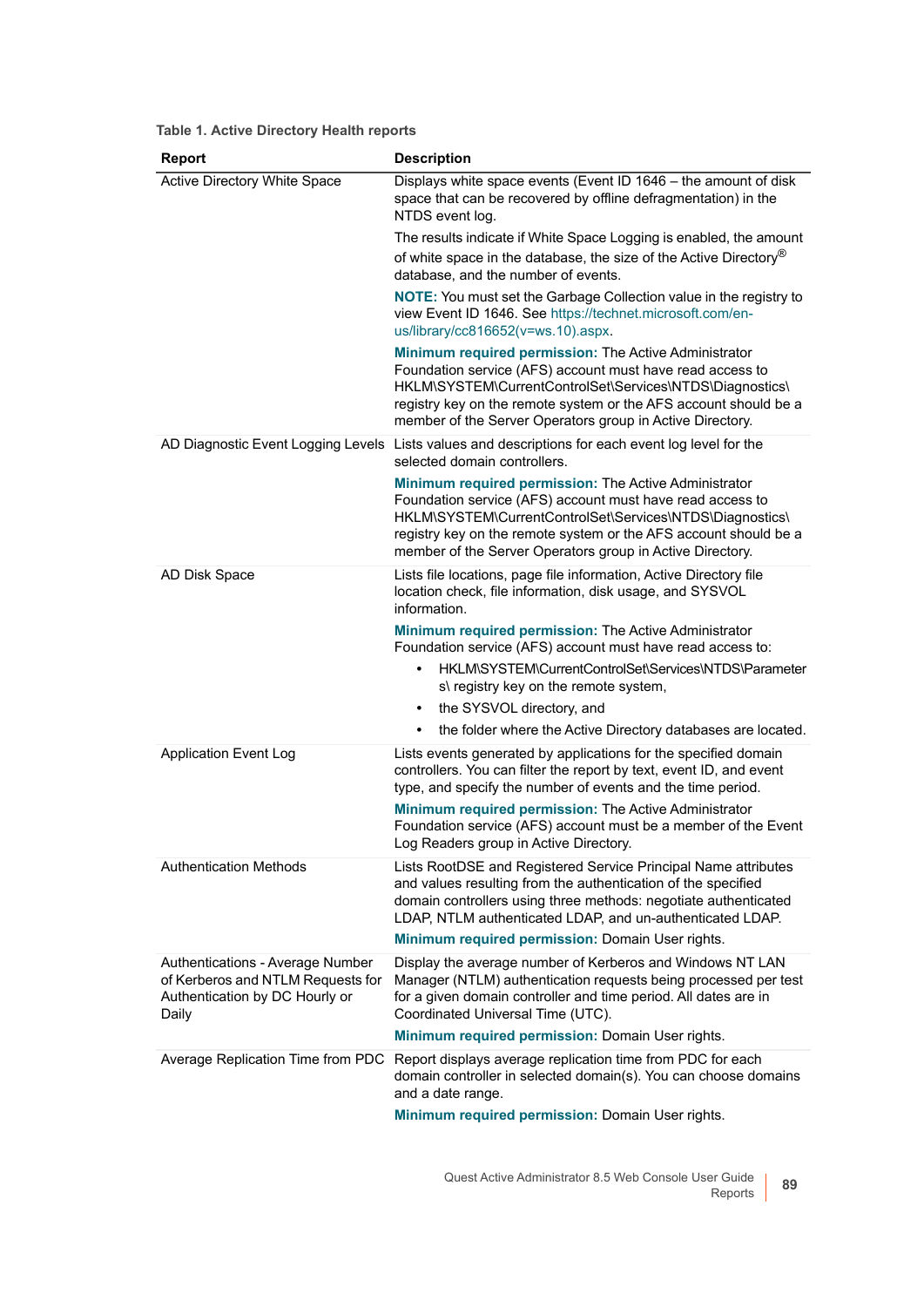| <b>Report</b>                       | <b>Description</b>                                                                                                                                                                                                                                                       |
|-------------------------------------|--------------------------------------------------------------------------------------------------------------------------------------------------------------------------------------------------------------------------------------------------------------------------|
| Average DNS Interactions for TCP    | Report displays DNS interactions for TCP per second for the<br>selected period. You can choose domains and a date range.                                                                                                                                                 |
|                                     | Minimum required permission: Domain User rights.                                                                                                                                                                                                                         |
| Average DNS Interactions for UDP    | Report displays DNS interactions for UDP per second for the<br>selected period. You can choose domains and a date range.                                                                                                                                                 |
|                                     | Minimum required permission: Domain User rights.                                                                                                                                                                                                                         |
| <b>Bind with RID Master</b>         | Lists the relative identifier (RID) master role and the results of the<br>binding (DSBind) with the selected domain controller.                                                                                                                                          |
|                                     | Minimum required permission: Domain User rights.                                                                                                                                                                                                                         |
| <b>Conflicting Objects</b>          | Lists the object and the conflicting object including the date and<br>time of creation.                                                                                                                                                                                  |
|                                     | Minimum required permission: Domain User rights                                                                                                                                                                                                                          |
| <b>Connection Object Duplicates</b> | Lists the duplicated connection objects for the selected domain<br>controllers.                                                                                                                                                                                          |
|                                     | Minimum required permission: Domain User rights.                                                                                                                                                                                                                         |
| <b>CPU Utilization Report</b>       | Displays the domain controllers that have the highest CPU<br>utilization in the specified period of time for the selected domain.<br>You can choose a date range and set how many domain controllers<br>to display.                                                      |
|                                     | Minimum required permission: Domain User rights.                                                                                                                                                                                                                         |
| Cross-Domain Linked GPO             | Lists the number and names of GPOs that are linked to a different<br>domain.                                                                                                                                                                                             |
|                                     | Minimum required permission: Domain User rights.                                                                                                                                                                                                                         |
| <b>Directory Changes Report</b>     | This report displays the average number of directory change<br>requests being processed for a given domain controller and time<br>period. All dates are in Coordinated Universal Time (UTC).                                                                             |
|                                     | Minimum required permission: Domain User rights                                                                                                                                                                                                                          |
| <b>Directory Health Alerts</b>      | Displays a detailed Directory Health alerts report. You can choose<br>the date or date range, and the specific alerts to include.                                                                                                                                        |
|                                     | <b>NOTE:</b> You can also access this report from <b>Monitor</b>   Active<br>Directory Health   Alert History   Report. See Generating an alert<br>history report.                                                                                                       |
|                                     | Minimum required permission: Domain User rights and the<br>Active Administrator Foundation service (AFS) account must be a<br>member of the AA_Admins group either in the domain or on the<br>database server, depending on the configuration selected during<br>setup.  |
| <b>Directory Objects</b>            | Displays a count, in both a horizontal bar graph and a table, of the<br>number of specified directory objects in a specified domain over a<br>specified time period. Directory objects include user, group,<br>computer, group policy objects, and organizational units. |
|                                     | Minimum required permission: Domain User rights and the<br>Active Administrator Foundation service (AFS) account must be a<br>member of the AA_Admins group either in the domain or on the<br>database server, depending on the configuration selected during<br>setup.  |
| Directory Service Event Log         | Lists events from the Directory Service Event Log for the specified<br>domain controllers.                                                                                                                                                                               |
|                                     | Minimum required permission: The Active Administrator<br>Foundation service (AFS) account must be a member of the Event<br>Log Readers group in Active Directory.                                                                                                        |
|                                     | Ouest Active Administrator 8 5 Web Console Llser Guide                                                                                                                                                                                                                   |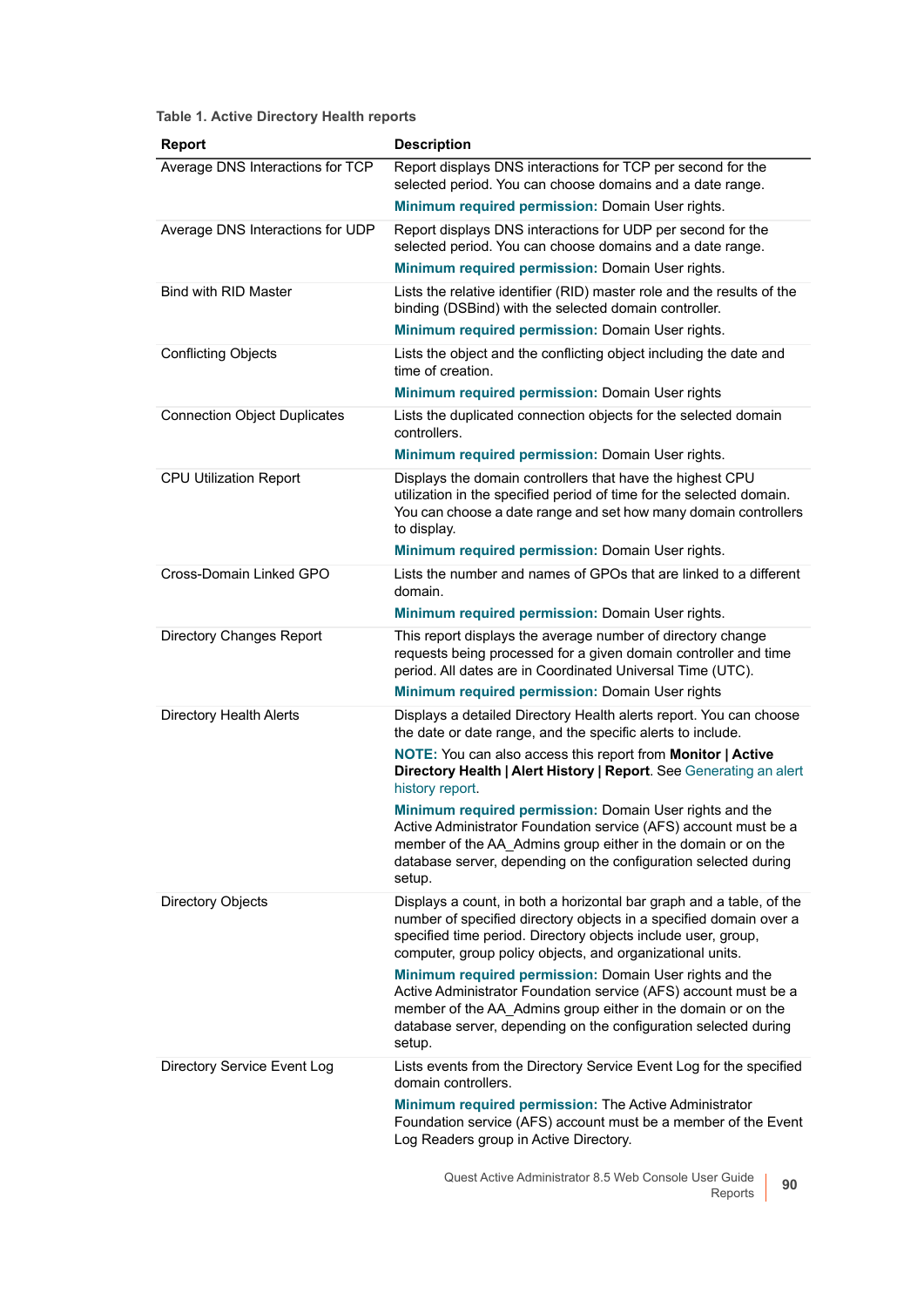| <b>Report</b>                           | <b>Description</b>                                                                                                                                                                                                                                                                                                                                                                          |
|-----------------------------------------|---------------------------------------------------------------------------------------------------------------------------------------------------------------------------------------------------------------------------------------------------------------------------------------------------------------------------------------------------------------------------------------------|
| <b>Directory Service Parameters</b>     | Lists directory service configuration parameters from the registry:<br>HKEY_LOCAL_MACHINE\System\CurrentControlSet\Services\NT<br><b>DS\Parameters</b>                                                                                                                                                                                                                                      |
|                                         | Minimum required permission: The Active Administrator<br>Foundation service (AFS) account must have read access to<br>HKLM\CurrentControlSet\Services\NTDS\Parameters\ registry key<br>on the remote system or the AFS account should be a member of<br>the Server Operators group in Active Directory.                                                                                     |
| <b>Disk Drives</b>                      | Displays detailed information about all of the fixed drives in the<br>selected domain controller(s), such as Name, Type (e.g., NTFS,<br>FAT), Capacity, Free Space (amount and percentage), System<br>Volume (yes/no), and whether the drive contains the Active<br>Directory database, SYSVOL, and/or Active Directory Log Files.<br>Minimum required permission: The Active Administrator |
|                                         | Foundation service (AFS) account must have read access to<br>HKLM\CurrentControlSet\Services\NTDS\Parameters\registry key<br>on the remote system, or be a member of the Server Operators<br>group in Active Directory.                                                                                                                                                                     |
| Distributed File System (DFS)<br>Shares | Lists the Distributed File System (DFS) shares available on a<br>domain controller, including the following information for each DFS<br>share: entry path, volume state and timeout, comments associated<br>with the DFS share, and the DFS storage entry(s) associated with<br>the name including server name, share name, and storage state.                                              |
|                                         | Minimum required permission: Domain User rights.                                                                                                                                                                                                                                                                                                                                            |
| Distributed File System Replication     | Lists Distributed File System Replication (DFSR) partners, DFSR<br>service information, connection objects, SYSVOL statistics,<br>connectivity tests, and recent event log messages.                                                                                                                                                                                                        |
|                                         | Optionally, if the DFSR service is not running, you can choose to<br>start the DFSR service on the target domain controller and on its<br>DFSR partners. The default setting is to not start the DFSR service.                                                                                                                                                                              |
|                                         | You also can choose to include details about the files and folders<br>that were moved to the Conflict and Deleted folder due to<br>conflicting updates.                                                                                                                                                                                                                                     |
|                                         | <b>NOTE:</b> Requesting details about the files and folders may add<br>considerable time to the report generation.                                                                                                                                                                                                                                                                          |
|                                         | Minimum required permission: Domain User rights and the<br>Active Administrator Foundation service (AFS) account must have<br>Enable Account and Remote Enable WMI Security permissions for<br>the target servers.                                                                                                                                                                          |
| <b>DNS Configuration</b>                | Displays DNS configuration information from the specified domain<br>controllers. The results include Registry keys and values from<br>HKLM\System\CurrentControlSet\Services\ DNS\Parameters,<br>zones hosted on the specified domain controllers, DNS Service<br>Information, and Active Directory DNS Information.                                                                        |
|                                         | Minimum required permission: Domain User rights and the<br>Active Administrator Foundation service (AFS) account must have<br>Enable Account and Remote Enable WMI Security permissions for<br>the target servers.                                                                                                                                                                          |
| DNS Event Log                           | Lists events from the DNS Server Event Log for the specified<br>domain controllers.                                                                                                                                                                                                                                                                                                         |
|                                         | Minimum required permission: Domain Administrator rights.                                                                                                                                                                                                                                                                                                                                   |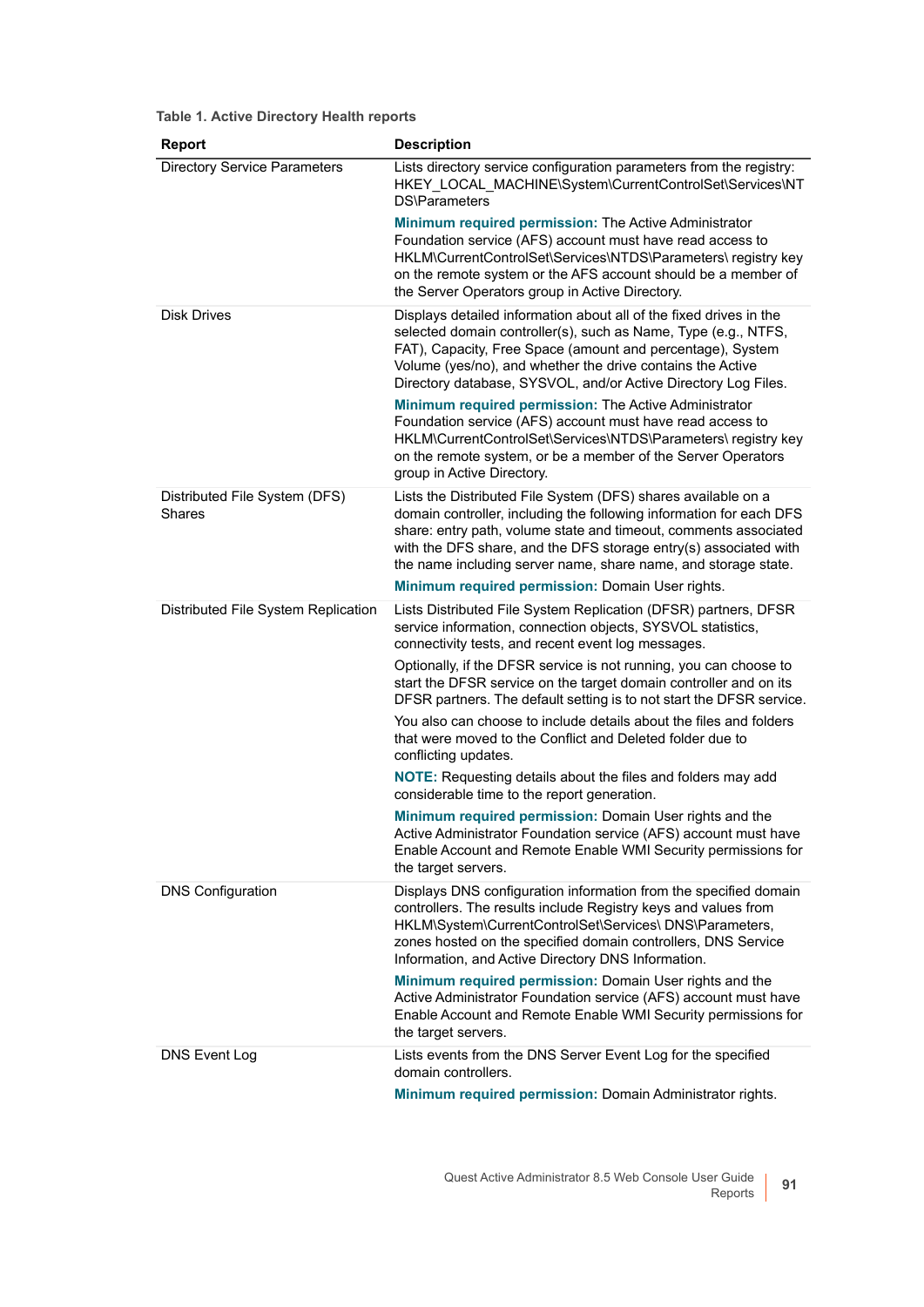| <b>Report</b>                                   | <b>Description</b>                                                                                                                                                                                                                                                                                                                                          |
|-------------------------------------------------|-------------------------------------------------------------------------------------------------------------------------------------------------------------------------------------------------------------------------------------------------------------------------------------------------------------------------------------------------------------|
| <b>DNS Query Time</b>                           | This report displays the responsiveness of the DNS servers used<br>by the domain controllers.                                                                                                                                                                                                                                                               |
|                                                 | Minimum required permission: Domain User rights.                                                                                                                                                                                                                                                                                                            |
| DNS Zone Information                            | Displays zone information for the specified domain controllers. The<br>results include the DNS server and forward zone parameters and<br>values.                                                                                                                                                                                                            |
|                                                 | Minimum required permission: The Active Administrator<br>Foundation service (AFS) account must have read access rights to<br>all DNS zones on the target DNS servers, and Enable Account and<br>Remote Enable WMI Security permissions for the target servers.                                                                                              |
| <b>DNS Zones</b>                                | Lists the zones for the specified domain controllers.                                                                                                                                                                                                                                                                                                       |
|                                                 | Minimum required permission: The Active Administrator<br>Foundation service (AFS) account must have read access rights to<br>all DNS zones on the target DNS servers and Enable Account and<br>Remote Enable WMI Security permissions for the target servers.                                                                                               |
| Domain Advertising                              | Displays the roles being advertised by each domain controller in<br>the specified domain, and verifies that all domain controllers in the<br>domain are properly registered.                                                                                                                                                                                |
|                                                 | Minimum required permission: Domain User rights.                                                                                                                                                                                                                                                                                                            |
| Domain Configuration                            | Lists domain role holders, Group Policy objects, protected groups,<br>domain administrators, and trusted domains.                                                                                                                                                                                                                                           |
|                                                 | Minimum required permission: Domain User rights.                                                                                                                                                                                                                                                                                                            |
| Domain Controller Adapter<br>Information        | Displays information from WMI regarding the network adapters<br>present on the specified domain controller(s).                                                                                                                                                                                                                                              |
|                                                 | Minimum required permission: Domain User rights and the<br>Active Administrator Foundation service (AFS) account must have<br>Enable Account and Remote Enable WMI Security permissions for<br>the target servers.                                                                                                                                          |
| Domain Controller Advertising                   | Lists the services advertised by the domain controllers to the<br>Directory Service.                                                                                                                                                                                                                                                                        |
|                                                 | Minimum required permission: Domain User rights.                                                                                                                                                                                                                                                                                                            |
| <b>Domain Controller Connection</b><br>Objects  | Lists the connections objects, with details, from the domain<br>controllers that are used during replication.                                                                                                                                                                                                                                               |
|                                                 | Minimum required permission: Domain User rights.                                                                                                                                                                                                                                                                                                            |
| Domain Controller Consistency                   | Compares domain controller level configurations between two or<br>more domain controllers in a domain.                                                                                                                                                                                                                                                      |
|                                                 | Minimum required permission: Domain User rights.                                                                                                                                                                                                                                                                                                            |
| Domain Controller Environment<br>Variables List | The Environment Variables test displays all of the environment<br>settings, including both system and individual user settings, on the<br>selected domain controllers. The results include the following<br>details: Variable Name, User Name, System Variable (true/false),<br>and Variable Value.                                                         |
|                                                 | Minimum required permission: Domain User rights.                                                                                                                                                                                                                                                                                                            |
| Domain Controller Information                   | Displays the following information for the specified domain<br>controller(s) as held by the Directory Service: Domain Controller<br>name, NetBIOS Name, Domain Name, Domain Controller GUID,<br>Domain Controller SID, DNS Forest Name, Domain GUID, Domain<br>SID, Site name, Client site name, Address, and Address type, and<br>Domain Controller Roles. |
|                                                 | Minimum required permission: Domain User rights.                                                                                                                                                                                                                                                                                                            |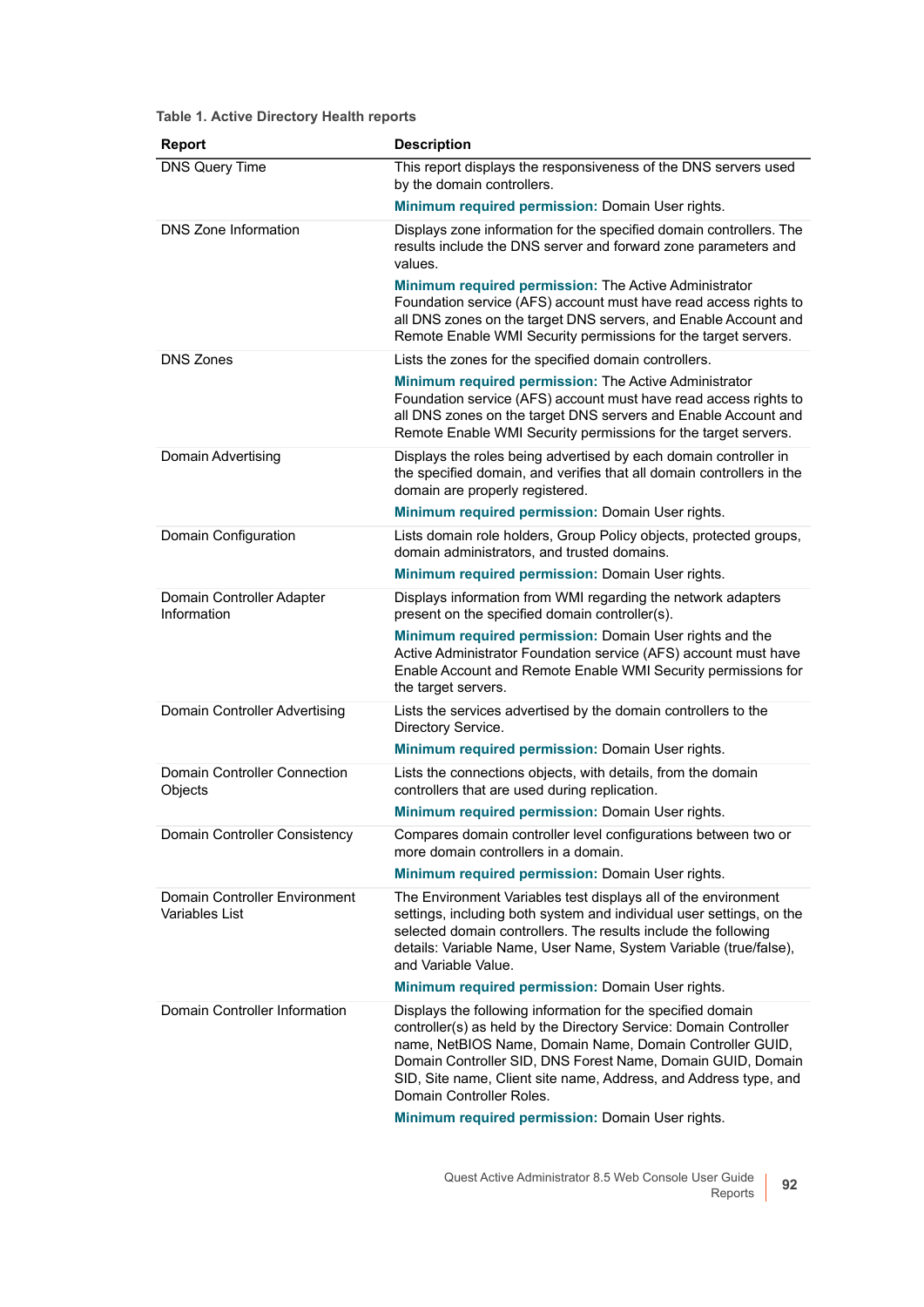| <b>Report</b>                                     | <b>Description</b>                                                                                                                                                                                                                                                                                              |
|---------------------------------------------------|-----------------------------------------------------------------------------------------------------------------------------------------------------------------------------------------------------------------------------------------------------------------------------------------------------------------|
| Domain Controller Operating<br>System Information | Displays information about the operating system installed on the<br>specified domain controller(s).                                                                                                                                                                                                             |
|                                                   | Minimum required permission: Domain User rights and the<br>Active Administrator Foundation service (AFS) account must have<br>Enable Account and Remote Enable WMI Security permissions for<br>the target servers.                                                                                              |
| Domain Controller Ping                            | Pings the specified domain controllers and displays the ping times.<br>Times that are less than 10 milliseconds are shown as < 10<br>milliseconds.                                                                                                                                                              |
|                                                   | Minimum required permission: Domain User rights.                                                                                                                                                                                                                                                                |
| Domain Controller Processes List                  | Displays the list of processes on the selected domain controllers.<br>The results include the following properties for each process:<br>Process Name, Process ID, Handle Count, Page File Bytes, Page<br>File Bytes Peak, Pool Paged Bytes, Pool Nonpaged Bytes and<br>Thread Count.                            |
|                                                   | Minimum required permission: WMI rights.                                                                                                                                                                                                                                                                        |
| Domain Controller Processors List                 | Displays all of the processors on a domain controller.                                                                                                                                                                                                                                                          |
|                                                   | Minimum required permission: WMI rights.                                                                                                                                                                                                                                                                        |
| Domain Controller Replica State                   | Displays the state of the replicas of a domain in relation to the<br>selected domain controllers.                                                                                                                                                                                                               |
|                                                   | Minimum required permission: Domain User rights.                                                                                                                                                                                                                                                                |
| Domain Controller Response Time                   | Shows average LDAP response time in the specified period of time<br>for the selected domain controllers. You can choose a date range.                                                                                                                                                                           |
| <b>Domain Controller Roles</b>                    | Indicates which of the following operations master roles are being<br>performed by the specified domain controller(s): Inter-site Topology<br>Generator, Schema Master, Infrastructure Master, RID Master,<br>Domain Naming Master, PDC Emulator Manager, and Global<br>Catalog Manager.                        |
|                                                   | Minimum required permission: Domain User rights.                                                                                                                                                                                                                                                                |
| Domain Controller RootDSE                         | Displays the values of the attributes in the RootDSE for the<br>specified domain controller(s).                                                                                                                                                                                                                 |
|                                                   | Minimum required permission: Domain User rights.                                                                                                                                                                                                                                                                |
| Domain Controller Security<br>Configuration       | Checks core security configurations on one or more domain<br>controllers and compares them against the Microsoft® Best<br>Practices guidelines. This report highlights any configuration<br>parameters that exceed the recommended guidelines and provides<br>recommendations to correct the issue(s) reported. |
|                                                   | Minimum required permission: Domain User rights, WMI rights,<br>and File System rights.                                                                                                                                                                                                                         |
| Domain Controller Service Status                  | Displays all the service status alerts that have occurred on the<br>selected domain controllers over the specified period of time.<br>Report information is displayed in Coordinated Universal Time<br>$(UTC)$ .                                                                                                |
|                                                   | Minimum required permission: Domain Administrator rights.                                                                                                                                                                                                                                                       |
| <b>Domain Controller Services</b>                 | Displays the following information for all services on the specified<br>domain controller(s) as held by the Service Control Manager:<br>Service Name, Display Name, Status, Startup Type, and Log On<br>As.                                                                                                     |
|                                                   | Minimum required permission: Domain Administrator rights.                                                                                                                                                                                                                                                       |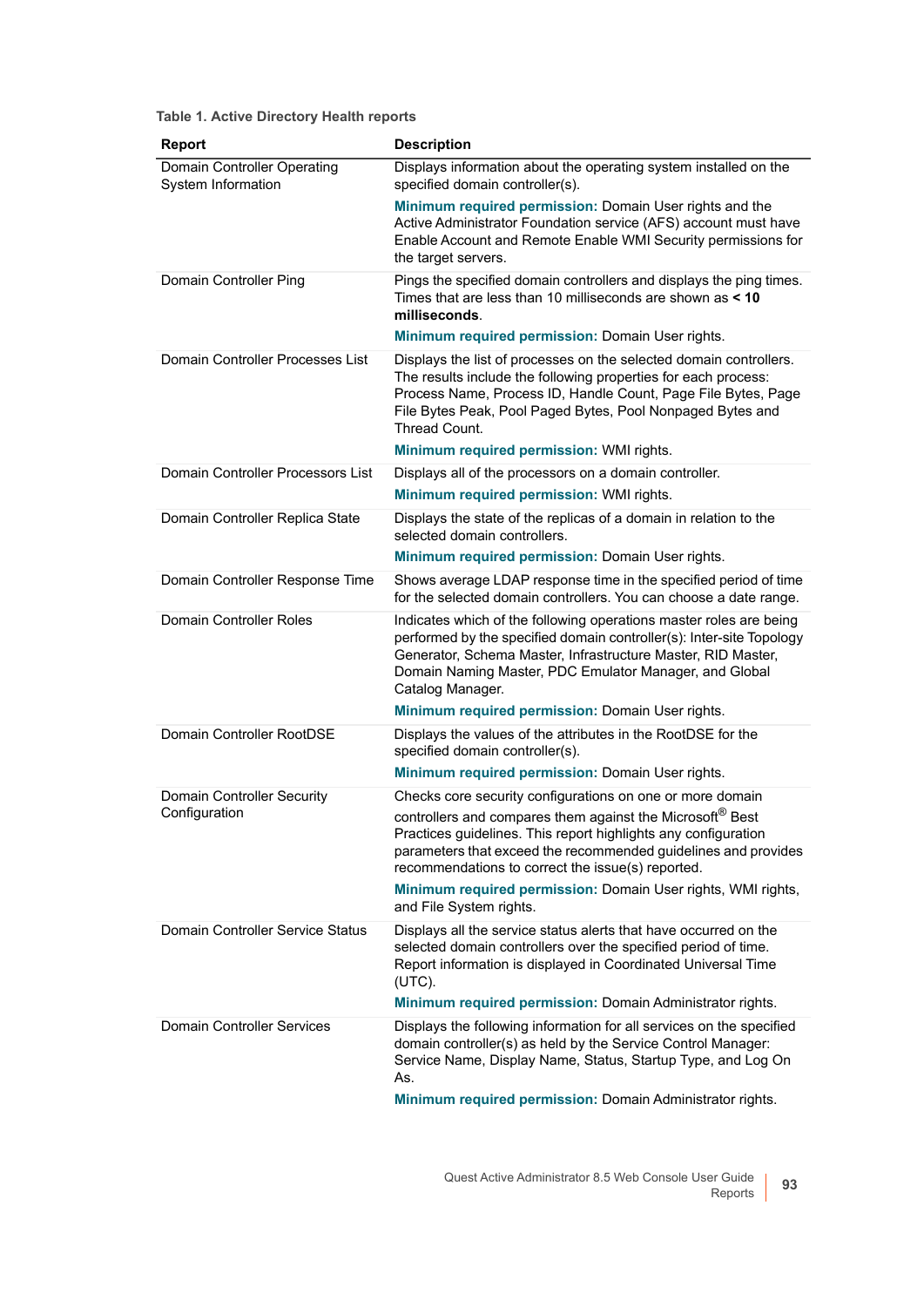| <b>Report</b>                                   | <b>Description</b>                                                                                                                                                                                                                                                                                                                                                                                                                                                                               |
|-------------------------------------------------|--------------------------------------------------------------------------------------------------------------------------------------------------------------------------------------------------------------------------------------------------------------------------------------------------------------------------------------------------------------------------------------------------------------------------------------------------------------------------------------------------|
| Domain Controller Site Coverage                 | Lists the sites covered by the specified domain controller. The<br>information is derived from the site coverage key.                                                                                                                                                                                                                                                                                                                                                                            |
|                                                 | Minimum required permission: Domain User rights.                                                                                                                                                                                                                                                                                                                                                                                                                                                 |
| Domain Controller Sites                         | Displays a list of all the domain controllers and the site to which<br>each belongs for the specified domain.                                                                                                                                                                                                                                                                                                                                                                                    |
|                                                 | Minimum required permission: Domain User rights.                                                                                                                                                                                                                                                                                                                                                                                                                                                 |
| Domain Controller SPNs                          | Lists the Service Principal Name (SPN) for all services on the<br>specified domain controller.                                                                                                                                                                                                                                                                                                                                                                                                   |
|                                                 | <b>Minimum required permission: Domain User rights.</b>                                                                                                                                                                                                                                                                                                                                                                                                                                          |
| Domain Controller Trends                        | Displays the average performance values on a domain controller.<br>Values include Cache copy read hits; CPU processor time; DFSRS<br>% processor time, private bytes, USN records accepted, and<br>working set; LSASS % processor time, private bytes, and working<br>set; file replication (NTFRS) staging space free in kilobytes;<br>memory page faults a second; and NTDS DRA inbound properties<br>filtered a second, LDAP searches a second, and LDAP writes a<br>second; Server sessions. |
|                                                 | Minimum required permission: Domain User rights.                                                                                                                                                                                                                                                                                                                                                                                                                                                 |
| <b>Domain Controllers</b>                       | Lists all domain controllers for the specified domain. Information<br>includes the DNS host name, IP address and the distinguished<br>name for each domain controller in the domain.                                                                                                                                                                                                                                                                                                             |
|                                                 | <b>Minimum required permission: Domain User rights.</b>                                                                                                                                                                                                                                                                                                                                                                                                                                          |
| Domain Controllers Memory<br>Utilization        | Displays the top domain controllers sorted by the average % of<br>physical memory consumed over a specified period of time.                                                                                                                                                                                                                                                                                                                                                                      |
|                                                 | NOTE: You can select only domain controllers that are monitored<br>by Active Directory Health Analyzer agents and for which there is<br>data about memory consumption.                                                                                                                                                                                                                                                                                                                           |
|                                                 | Minimum required permission: Domain User rights.                                                                                                                                                                                                                                                                                                                                                                                                                                                 |
| Domain Controllers without<br>replication links | Lists the domain controllers without replication links.<br>Minimum required permission: Domain User rights.                                                                                                                                                                                                                                                                                                                                                                                      |
| <b>Domain Naming Masters</b>                    | Lists all the Domain Naming Masters in a given forest and domain.<br>Minimum required permission: Domain User rights.                                                                                                                                                                                                                                                                                                                                                                            |
| Domain Role Holders                             | Lists all servers that hold the following operation masters:<br><b>PDC Operations Master</b><br>$\bullet$<br><b>RID Operations Master</b><br>$\bullet$<br>Infrastructure Operations Master<br>$\bullet$<br><b>Schema Operations Master</b><br>$\bullet$<br>Domain Naming Operation Master<br>٠                                                                                                                                                                                                   |

**Minimum required permission:** Domain User rights.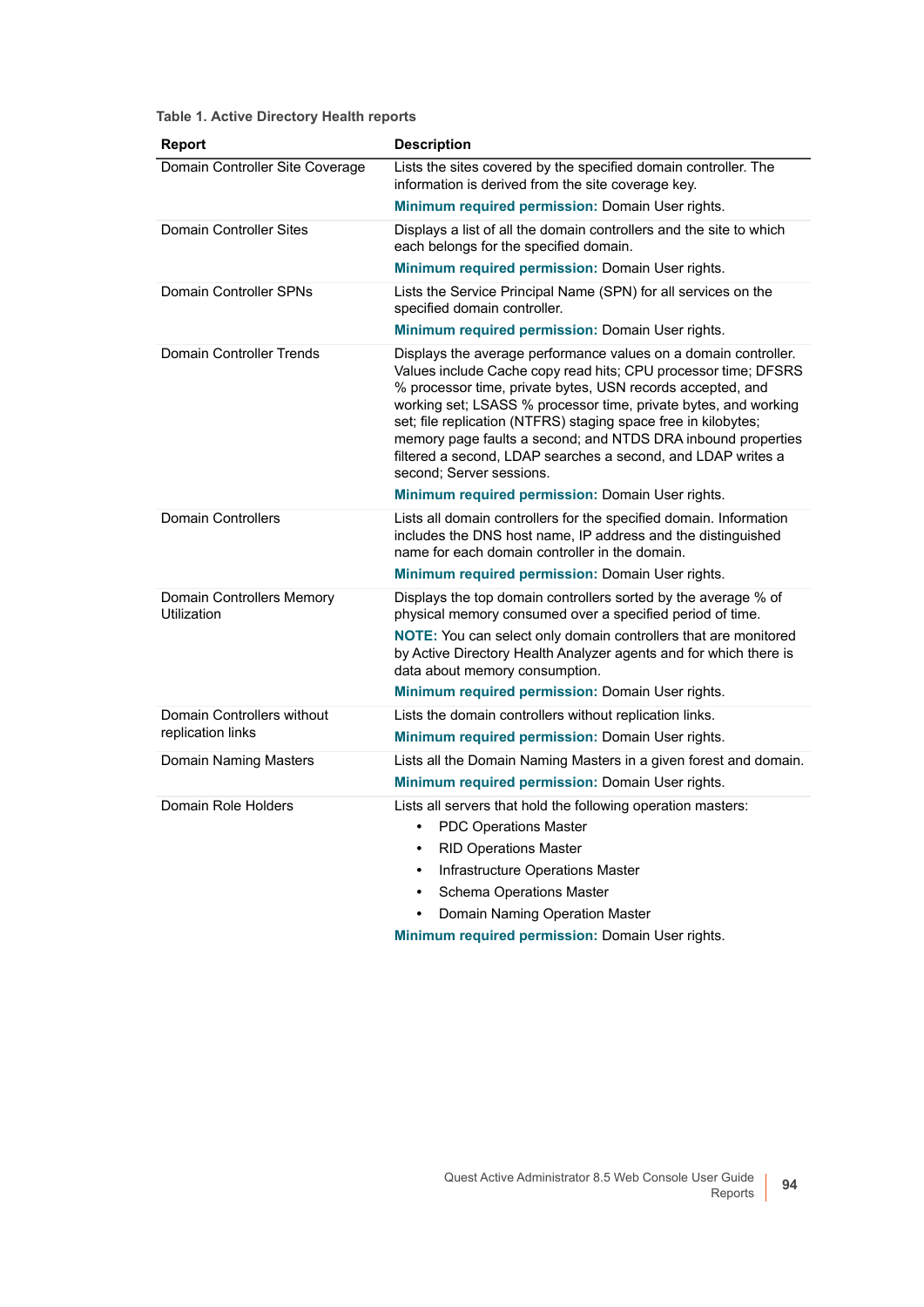| <b>Report</b>                | <b>Description</b>                                                                                                                                                                                                                                 |
|------------------------------|----------------------------------------------------------------------------------------------------------------------------------------------------------------------------------------------------------------------------------------------------|
| Domain Security              | Displays the following security information for the specified domain:                                                                                                                                                                              |
|                              | Indicates if the Authenticated Users group has Read access<br>$\bullet$<br>to the AdminSDHolder object.                                                                                                                                            |
|                              | Indicates if the Guest account is disabled<br>$\bullet$                                                                                                                                                                                            |
|                              | Lists Administrator and Guest account names and<br>description status                                                                                                                                                                              |
|                              | Lists users from other domains/forests that are members of<br>the Administrators group.                                                                                                                                                            |
|                              | Lists external trusts and indicated if these trusts are<br>quarantined.                                                                                                                                                                            |
|                              | Lists Administrator membership<br>$\bullet$                                                                                                                                                                                                        |
|                              | Lists Administrator Groups members<br>$\bullet$                                                                                                                                                                                                    |
|                              | Minimum required permission: Domain User rights.                                                                                                                                                                                                   |
| Domains                      | Lists all the domains in a given forest, along with the number of<br>sites, domain controllers, and directory objects associated with<br>each domain.                                                                                              |
|                              | Click on a number of sites, domain controllers, or directory objects<br>to drill down to a greater level of detail.                                                                                                                                |
|                              | Minimum required permission: Domain User rights.                                                                                                                                                                                                   |
| <b>Drivers List</b>          | Lists all the drivers on the specified domain controllers. The results<br>include the following properties for each driver: Display Name,<br>Driver Name, State, and Status.                                                                       |
|                              | Minimum required permission: Domain Administrator rights.                                                                                                                                                                                          |
| Duplicate SIDs               | Lists duplicate SIDs for the selected domain controller.                                                                                                                                                                                           |
|                              | Minimum required permission: Domain User rights.                                                                                                                                                                                                   |
| <b>Environment Variables</b> | Displays all the environment settings, including both system and<br>individual user settings, on a domain controller. The results include<br>the following details: Variable Name, User Name, System Variable<br>(true/false), and Variable Value. |
|                              | Minimum required permission: Domain User rights and WMI<br>rights.                                                                                                                                                                                 |
| Event Log                    | Lists the events from selected event logs on the selected domain<br>controllers. You can filter events based on text, event ID, date, or<br>event status.                                                                                          |
|                              | Minimum required permission: The Active Administrator<br>Foundation service (AFS) account must be a member of the Event<br>Log Readers group in Active Directory.                                                                                  |
|                              | <b>NOTE:</b> If selecting the DNS Event Log the AFS account must also<br>have Domain Administrator rights.                                                                                                                                         |
| <b>Event Log Errors</b>      | Lists all the Event Log errors on the selected domain controllers In<br>the last day, week, and month.                                                                                                                                             |
|                              | Minimum required permission: The Active Administrator<br>Foundation service (AFS) account must be a member of the Event<br>Log Readers group in Active Directory.                                                                                  |
|                              | <b>NOTE:</b> If selecting the DNS Event Log the AFS account must also<br>have Domain Administrator rights.                                                                                                                                         |
| <b>Forest Configuration</b>  | Displays forest configuration details, such as role holders, partition<br>information, and counts of GPOs and connection objects.                                                                                                                  |
|                              | Minimum required permission: Domain User rights.                                                                                                                                                                                                   |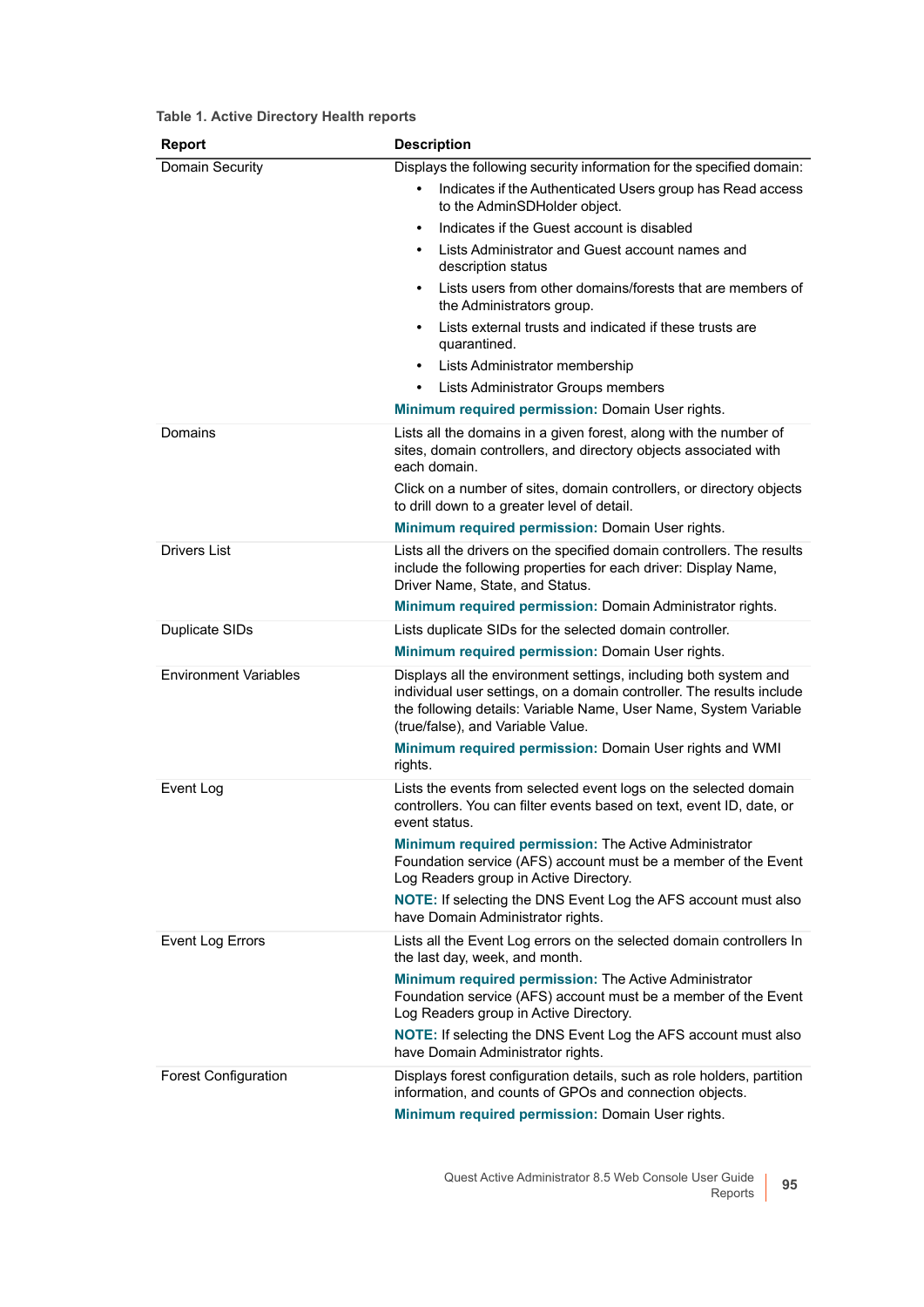| <b>Report</b>                  | <b>Description</b>                                                                                                                                                                                                                                                                                                                                                                    |
|--------------------------------|---------------------------------------------------------------------------------------------------------------------------------------------------------------------------------------------------------------------------------------------------------------------------------------------------------------------------------------------------------------------------------------|
| Forest Inventory               | Displays an inventory of all forests previously discovered by Active<br>Administrator, along with the number of domains, sites and domain<br>controllers associated with each forest.                                                                                                                                                                                                 |
|                                | To view forest inventory with greater level of detail, enter the forest<br>name or select the forest name in the Summary area, and run the<br>report.                                                                                                                                                                                                                                 |
|                                | <b>NOTE:</b> When Active Administrator Foundation Service (AFS)<br>starts, it refreshes the Active Directory forest cache in the Active<br>Directory Health Analyzer cache folder. If no forest is found in the<br>cache, AFS automatically discovers the current forest where the<br>Active Administrator server is installed, and adds that forest<br>topology to the cache folder. |
|                                | NOTE: By default, AFS refreshes the forest cache every three<br>hours. To change the refresh schedule, edit the<br>RefreshForestCacheIntervalHours value in the registry key<br>below and restart the AFS service. To disable the scheduled<br>refresh of the forest cache, set this value to zero.                                                                                   |
|                                | HKEY_LOCAL_MACHINE\SOFTWARE\Wow6432Node\Que<br>st\Active Administrator\Settings\AFS\                                                                                                                                                                                                                                                                                                  |
|                                | Minimum required permission: Domain User rights and the AFS<br>account must have read and write access to the Active<br>Administrator share.                                                                                                                                                                                                                                          |
| <b>Global Catalogs</b>         | Lists all the Global Catalogs in a given forest and domain.                                                                                                                                                                                                                                                                                                                           |
|                                | Minimum required permission: Domain User rights.                                                                                                                                                                                                                                                                                                                                      |
| <b>GPO Consistency</b>         | Performs a Cyclic Redundancy Check (CRC) of the Group Policy<br>Object (GPO) files on two or more selected domain controllers. The<br>results display a list of inconsistent policies found between the<br>specified domain controllers.                                                                                                                                              |
|                                | NOTE: GPOs from domain controllers are cached. If you generate<br>a GPO Consistency report and want to see changes when you run<br>the report again, check the Reload Cache check box.                                                                                                                                                                                                |
|                                | Minimum required permission: Domain User rights.                                                                                                                                                                                                                                                                                                                                      |
| Group Membership Consistency   | Checks the group membership consistency between two or more<br>domain controllers in a domain.                                                                                                                                                                                                                                                                                        |
|                                | Minimum required permission: Domain User rights.                                                                                                                                                                                                                                                                                                                                      |
| Ineffective GPO                | Lists policies that are not linked, as well as all policies that are<br>linked, but currently in a disabled stated, which renders them<br>ineffective. Information includes the display name of the group<br>policy, its unique ID, and a brief description why it is considered an<br>ineffective link.                                                                              |
|                                | Minimum required permission: Domain User rights.                                                                                                                                                                                                                                                                                                                                      |
| Infrastructure Masters         | Lists all the Infrastructure Masters in a given forest and domain.                                                                                                                                                                                                                                                                                                                    |
|                                | Minimum required permission: Domain User rights.                                                                                                                                                                                                                                                                                                                                      |
| Installed Updates              | Displays the current service pack information for the specified<br>domain controller, including when the service pack was installed<br>and who installed it.                                                                                                                                                                                                                          |
|                                | Minimum required permission: Domain Administrator rights.                                                                                                                                                                                                                                                                                                                             |
| Inter-site Topology Generators | Lists all the Inter-site Topology Generators in a given forest.<br>Minimum required permission: Domain User rights.                                                                                                                                                                                                                                                                   |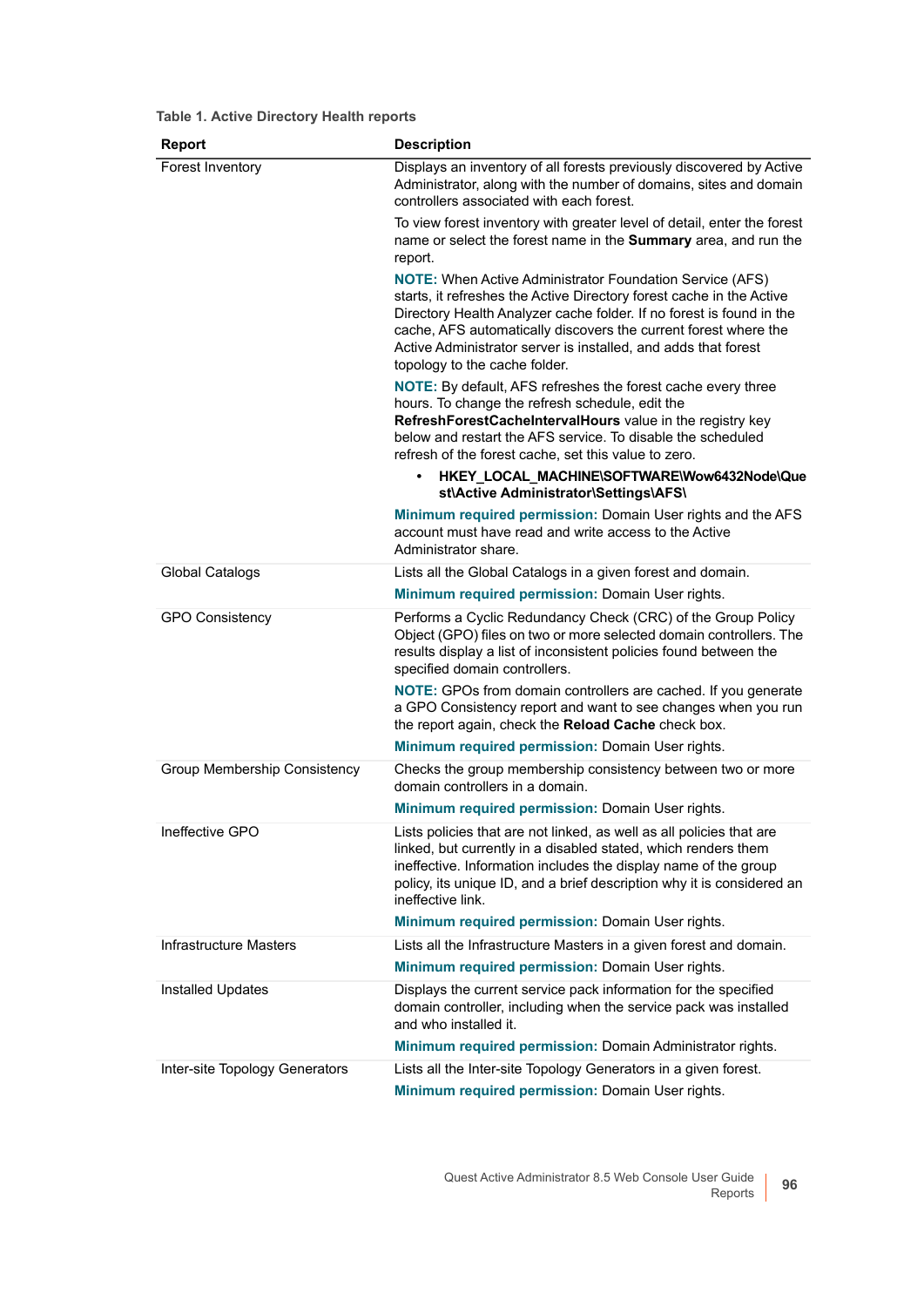| <b>Report</b>                     | <b>Description</b>                                                                                                                                                                                                                                                                                                                                                                                                                     |
|-----------------------------------|----------------------------------------------------------------------------------------------------------------------------------------------------------------------------------------------------------------------------------------------------------------------------------------------------------------------------------------------------------------------------------------------------------------------------------------|
| IP Deny List                      | Displays the list of IP addresses in the IP Deny List<br>(Configuration/services/ windows nt/Directory Service/Query-<br>Policies/Default QueryPolicy/Idapdenylist/ IDAPIPDenyList) for the<br>specified server.                                                                                                                                                                                                                       |
|                                   | Minimum required permission: Domain User rights.                                                                                                                                                                                                                                                                                                                                                                                       |
| Last Boot Up Time                 | Displays the last time the selected domain controllers were booted<br>and how long the domain controller has been running.                                                                                                                                                                                                                                                                                                             |
|                                   | Minimum required permission: WMI rights.                                                                                                                                                                                                                                                                                                                                                                                               |
| <b>LDAP Policies</b>              | Displays the Lightweight Directory Access Protocol (LDAP)<br>protocol policies of the specified domain controllers. The results<br>display the attributes and values for LDAP Administration limits and<br>lists LDAP Admin limits that could not be found.                                                                                                                                                                            |
|                                   | Minimum required permission: Domain User rights.                                                                                                                                                                                                                                                                                                                                                                                       |
| Lost and Found Items              | Lists the lost and found items for the specified domain controllers.                                                                                                                                                                                                                                                                                                                                                                   |
|                                   | Minimum required permission: Domain User rights.                                                                                                                                                                                                                                                                                                                                                                                       |
| Missing DNS Records Report        | Displays all the DNS records that are missing from the DNS server<br>over a selected period of time. Report information is displayed in<br>Coordinated Universal Time (UTC). You can choose a domain,<br>multiple domain controllers, and a date range.<br>Minimum required permission: Domain User rights.                                                                                                                            |
| Naming Context Metadata           | Displays the following information for each domain controller in the<br>specified naming context: local USN, originating DSA, originating<br>USN, originating time/date, version, and attribute.                                                                                                                                                                                                                                       |
|                                   | Minimum required permission: Domain User rights.                                                                                                                                                                                                                                                                                                                                                                                       |
| Naming Context Topology           | Checks that the generated topology is fully connected for all<br>domain controllers, and checks the connection objects and the<br>naming context (NC) header where RepsFrom and RepsTo is<br>saved. The results include the sites in the domains, and domain<br>controller replication topology and intersite replication information.<br>Minimum required permission: Domain User rights.                                             |
| Naming Context Topology Aliveness | Initiates a replication of the selected domain and reports the results                                                                                                                                                                                                                                                                                                                                                                 |
|                                   | of the replication. The results include the following synchronization<br>information: source server, destination server, event, and event<br>description.                                                                                                                                                                                                                                                                              |
|                                   | Minimum required permission: Domain User rights.                                                                                                                                                                                                                                                                                                                                                                                       |
| Naming Context Up-to-Dateness     | Displays the Up-to-Dateness vector from the state information of<br>the directory service for the specified domain.                                                                                                                                                                                                                                                                                                                    |
|                                   | Minimum required permission: Domain User rights.                                                                                                                                                                                                                                                                                                                                                                                       |
| Net Logon                         | Verifies that NetLogon is running on the specified domain<br>controllers and retrieves information about the NetLogon service<br>on the specified domain controller using WMI.                                                                                                                                                                                                                                                         |
|                                   | Minimum required permission: WMI and Registry Read rights.                                                                                                                                                                                                                                                                                                                                                                             |
| Owner Information                 | Lists the global advertised services known by the specified domain<br>controllers. The advertised services are Global Catalog, Time<br>Server, Preferred Time Server, Primary Domain Controller (PDC)<br>emulator, and Key Distribution Center (KDC). The results include<br>the server holding the service, the ping times, and other advertised<br>services held by that server.<br>Minimum required permission: Domain User rights. |
|                                   |                                                                                                                                                                                                                                                                                                                                                                                                                                        |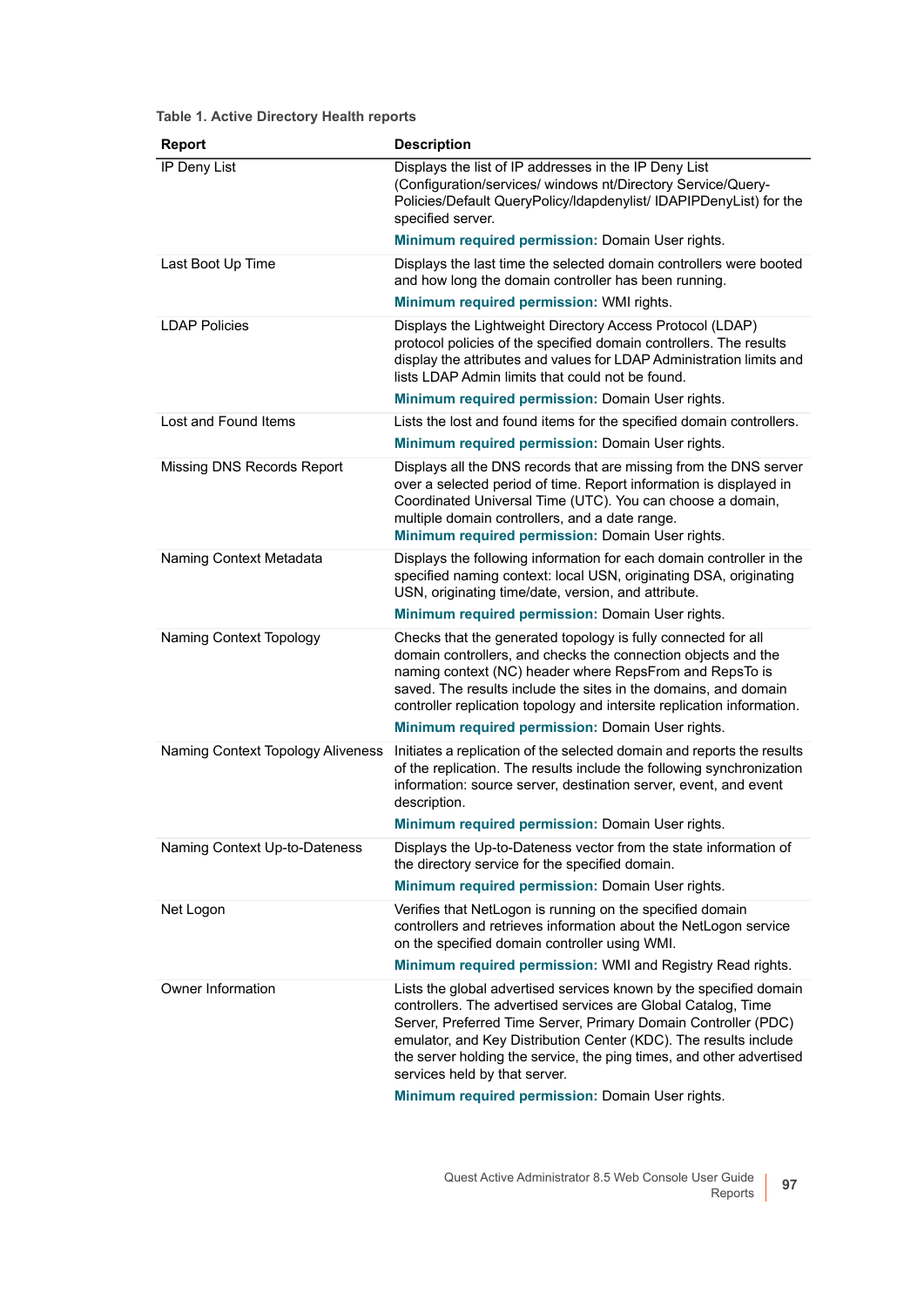| <b>Report</b>                             | <b>Description</b>                                                                                                                                                                                                                                                                                                                                                                 |
|-------------------------------------------|------------------------------------------------------------------------------------------------------------------------------------------------------------------------------------------------------------------------------------------------------------------------------------------------------------------------------------------------------------------------------------|
| Page Faults - Top N DCs                   | This report displays the Top N domain controllers that have the<br>biggest average number of pages faulted per second in the<br>specified period of time.                                                                                                                                                                                                                          |
|                                           | Minimum required permission: Domain User rights.                                                                                                                                                                                                                                                                                                                                   |
| <b>PDC Emulators</b>                      | Lists all the PDC (Primary Domain Controller) Emulator Masters in<br>a given forest and domain.                                                                                                                                                                                                                                                                                    |
|                                           | Minimum required permission: Domain User rights.                                                                                                                                                                                                                                                                                                                                   |
| <b>Ping Global Catalog</b>                | Lists all Global Catalog servers in the specified domain. The results<br>include the total number of GCs in the domain and the ping times<br>for each GC.                                                                                                                                                                                                                          |
|                                           | Minimum required permission: Domain User rights.                                                                                                                                                                                                                                                                                                                                   |
| <b>Remote Access Information</b>          | Displays the settings and status of the current active remote<br>access connections for the specified domain controllers.                                                                                                                                                                                                                                                          |
|                                           | Minimum required permission: Domain Administrator rights.                                                                                                                                                                                                                                                                                                                          |
| <b>Replication Failures</b>               | Lists the results of replication operations for every naming context<br>and every replication partner.                                                                                                                                                                                                                                                                             |
|                                           | Minimum required permission: Domain User rights.                                                                                                                                                                                                                                                                                                                                   |
| <b>Replication Logon Privileges</b>       | Checks that logon privileges are appropriate for replication.                                                                                                                                                                                                                                                                                                                      |
|                                           | Minimum required permission: Domain User rights.                                                                                                                                                                                                                                                                                                                                   |
| <b>Replication Partner DNS Resolution</b> | Validates that DNS resolution is functioning properly. For the<br>selected domain controllers, displays the domain controller IP<br>address, the DNS server IP address that the domain controller is<br>configured to use, the records queried, and the records returned by<br>DNS, including the IP address and ping response times.                                              |
|                                           | Minimum required permission: Domain User and WMI rights.                                                                                                                                                                                                                                                                                                                           |
| <b>Replication Partners</b>               | Lists information about inbound and outbound replication partners<br>for the selected domain controllers.                                                                                                                                                                                                                                                                          |
|                                           | Minimum required permission: Domain User rights.                                                                                                                                                                                                                                                                                                                                   |
| <b>Replication Queue Length</b>           | Lists the length of the queues for current and pending replication<br>tasks.<br>Minimum required permission: Domain Administrator rights.                                                                                                                                                                                                                                          |
| <b>RID Information</b>                    | Lists the following RID (relative ID) information from the registry<br>and Active Directory containers for the selected domain controllers:<br>minimum RID, maximum RID, RID threshold, RID block size, RID<br>cache size, cached next RID, role owner (RID Master name),<br>available RID pool for domain, allocation pool, next RID, previous<br>allocation pool, and used pool. |
|                                           | Minimum required permission: Domain User rights.                                                                                                                                                                                                                                                                                                                                   |
| <b>RID Masters</b>                        | Lists all the RID (relative ID) masters in a given forest and domain.<br>Minimum required permission: Domain User rights.                                                                                                                                                                                                                                                          |
| <b>RIDs</b>                               | Verifies the low and high values of RID sets for each domain                                                                                                                                                                                                                                                                                                                       |
|                                           | controller in the specified domain. The results include values and<br>pass/fail.<br>Minimum required permission: Domain User rights.                                                                                                                                                                                                                                               |
| Schema Master                             | Lists all the schema masters in a given forest and domain.                                                                                                                                                                                                                                                                                                                         |
|                                           | Minimum required permission: Domain User rights.                                                                                                                                                                                                                                                                                                                                   |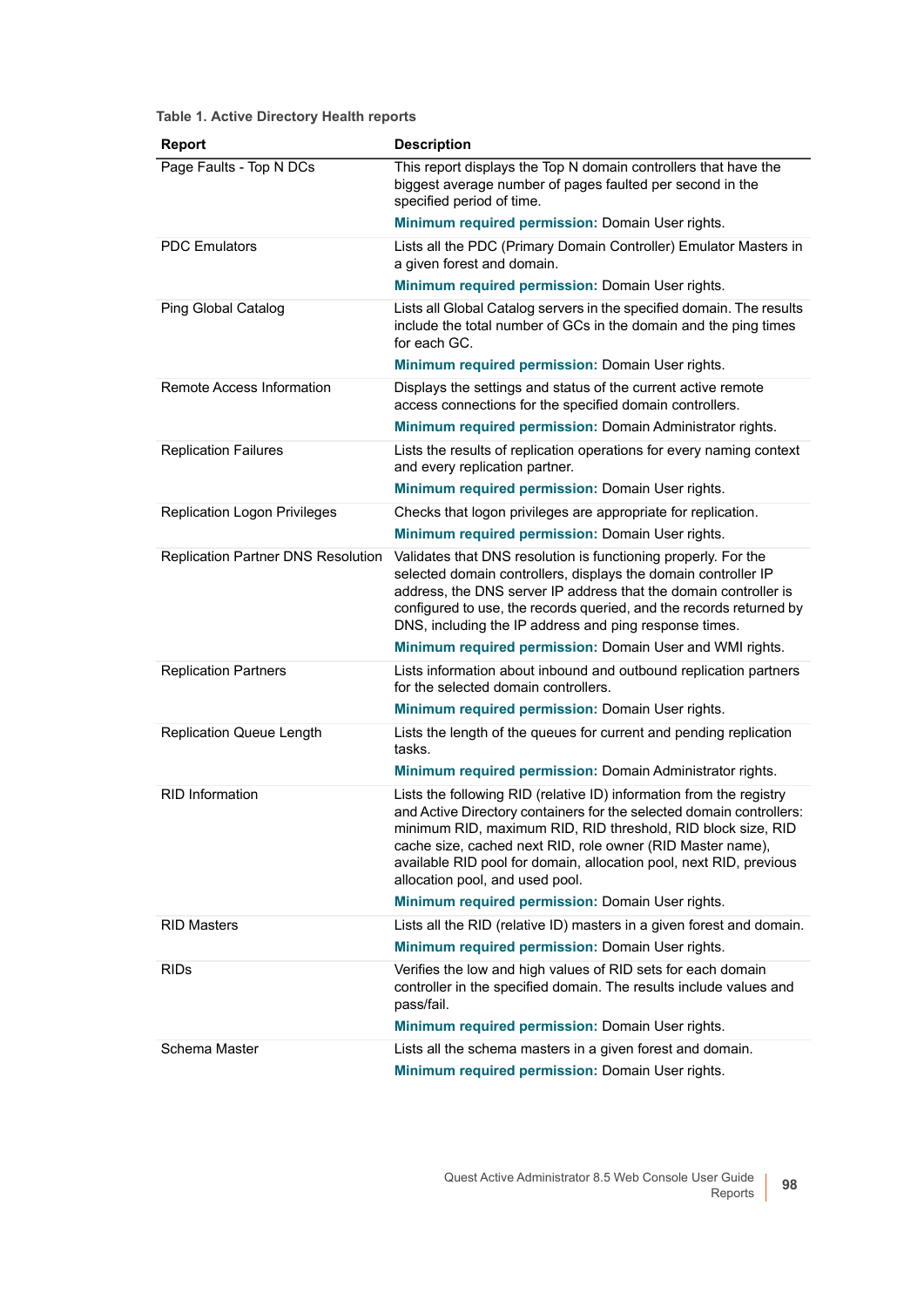| <b>Report</b>                                                                                      | <b>Description</b>                                                                                                                                                                                                                                                                     |
|----------------------------------------------------------------------------------------------------|----------------------------------------------------------------------------------------------------------------------------------------------------------------------------------------------------------------------------------------------------------------------------------------|
| Security Event Log                                                                                 | Lists events from the Security Event Log for the specified domain<br>controllers.                                                                                                                                                                                                      |
|                                                                                                    | Minimum required permission: The Active Administrator<br>Foundation Service (AFS) account must be a member of the Event<br>Log Readers group in Active Directory.                                                                                                                      |
| <b>SMB Connections</b>                                                                             | Displays the Top N domain controllers that have the most SMB<br>connections in the specified period of time. Report information is<br>displayed in Coordinated Universal Time (UTC).                                                                                                   |
|                                                                                                    | Minimum required permission: Domain User Rights.                                                                                                                                                                                                                                       |
| System Event Log                                                                                   | Lists events from the System Event Log for the specified domain<br>controllers.                                                                                                                                                                                                        |
|                                                                                                    | Minimum required permission: The Active Administrator<br>Foundation Service (AFS) account must be a member of the Event<br>Log Readers group in Active Directory.                                                                                                                      |
| <b>SYSVOL Attach</b>                                                                               | Tests attaching to the SYSVOL of the specified domain controllers.<br>Results show the path for which the attempt was made, as well as<br>the actual path after connecting.                                                                                                            |
|                                                                                                    | Minimum required permission: WMI rights.                                                                                                                                                                                                                                               |
| <b>SYSVOL Consistency</b>                                                                          | Performs a Cyclic Redundancy Check (CRC) of the SYSVOL<br>content on two or more domain controllers. The report groups data<br>based on the Policies (Group Policy Objects) and Scripts<br>directories stored on the SYSVOL.                                                           |
|                                                                                                    | Minimum required permission: Domain User, WMI, and File<br>System Access rights.                                                                                                                                                                                                       |
| Time Synchronization                                                                               | Verifies time synchronization for the specified domain controllers<br>and displays the domain controllers that have time differences with<br>their W32Time Parent. Report information is displayed in<br>Coordinated Universal Time (UTC).                                             |
|                                                                                                    | For the specified domain controllers, the results include SNTP<br>Server (yes/no), UTC Time, Local Time, Forest Root Domain<br>(yes/no), PDC (yes/no), and Time Servers.                                                                                                               |
|                                                                                                    | For the Time Server for the specified domain controllers, the results<br>include Name, SNTP Server (yes/no), UTC Time, Local Time, and<br>Difference (in seconds between Time Server and specified domain<br>controllers).                                                             |
|                                                                                                    | NOTE: If the Time Server is not a domain controller in the forest,<br>the information for the Time Server is limited to Name and SNTP<br>Server (yes).                                                                                                                                 |
|                                                                                                    | Minimum required permission: Domain User and WMI rights.                                                                                                                                                                                                                               |
| Time Synchronization - Domain<br><b>Controllers with Time Difference</b><br>greater than threshold | Displays the domain controllers that have time differences greater<br>than the specified threshold. Report information is displayed in<br>Coordinated Universal Time (UTC).                                                                                                            |
|                                                                                                    | Minimum required permission: Domain User and WMI rights.                                                                                                                                                                                                                               |
| Time Synchronization - Top N DCs<br>with Greatest Time Difference                                  | Displays the top domain controllers with the greatest time<br>difference with their W32Time Parent.                                                                                                                                                                                    |
|                                                                                                    | <b>Minimum required permission: Domain User and WMI rights.</b>                                                                                                                                                                                                                        |
| <b>Tombstoned Items</b>                                                                            | Enumerates tombstoned items, which are objects that have been<br>marked for deletion by Active Directory, but whose tombstone<br>lifetime has not expired. Tombstone lifetime is the number of days<br>before a deleted item is removed from Active Directory (default is<br>60 days). |
|                                                                                                    | Minimum required permission: Domain User rights.                                                                                                                                                                                                                                       |
|                                                                                                    | Quest Active Administrator 8.5 Web Console User Guide<br>99<br>Reports                                                                                                                                                                                                                 |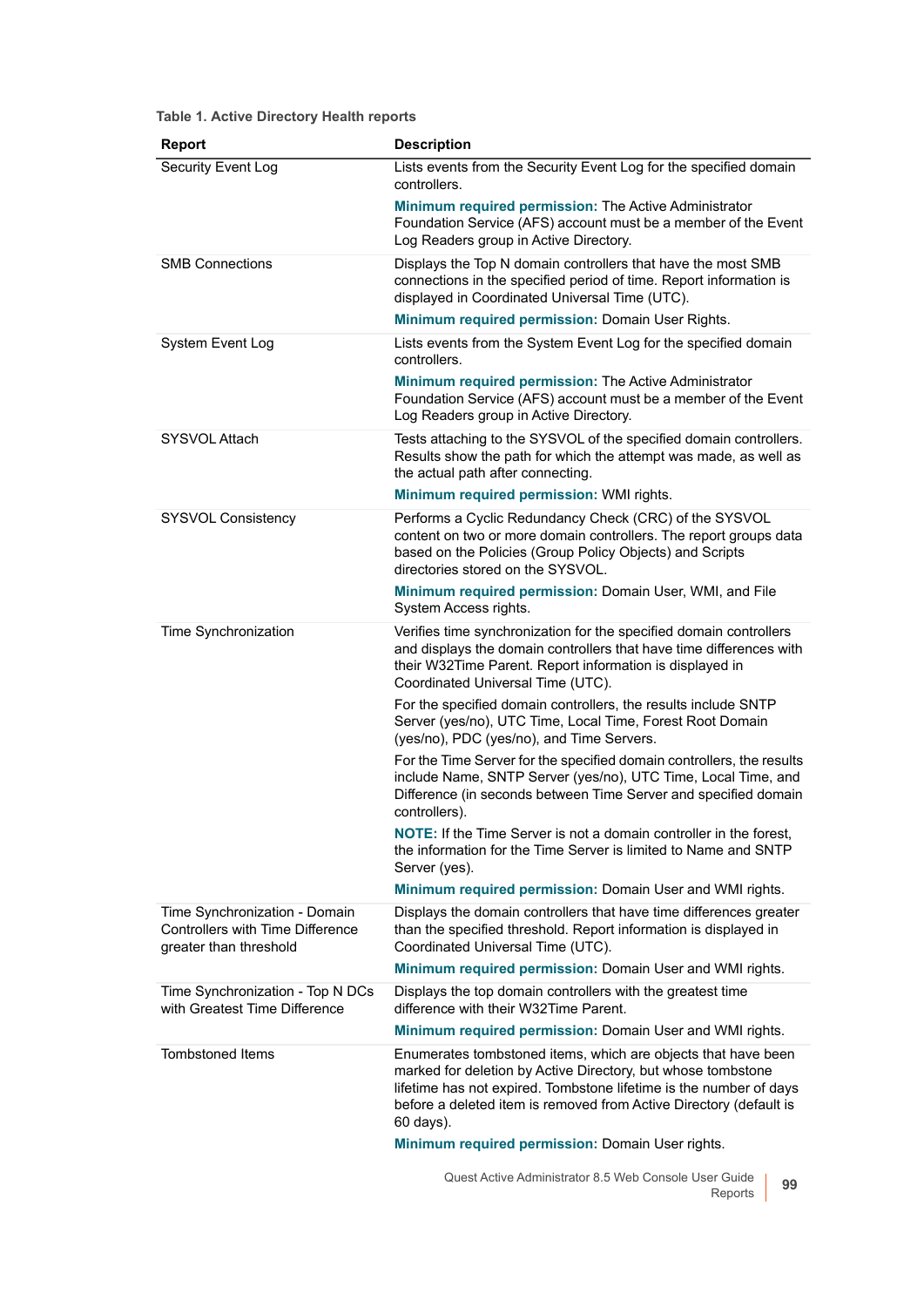| Report                                                                 | <b>Description</b>                                                                                                                                                                                                                                |
|------------------------------------------------------------------------|---------------------------------------------------------------------------------------------------------------------------------------------------------------------------------------------------------------------------------------------------|
| Top N Lowest free disk space on the<br>selected DC In Last Week, Month | This report displays the Top N domain controllers that are running<br>out of disk space on the drive that hosts the directory service<br>database.                                                                                                |
|                                                                        | <b>Minimum required permission: Domain User rights.</b>                                                                                                                                                                                           |
| Unlinked GPO                                                           | Lists the GPOs that are not linked at the site, domain, or<br>organizational unit level for a specified domain. This is a forest-<br>wide search, so it detects cross-domain linking of GPOs.<br>Minimum required permission: Domain User rights. |
| User Consistency                                                       | Checks the consistency of user objects between two or more<br>domain controllers in a domain. Verifies that each user object exists<br>and that its group member list and other attributes are the same on<br>each domain controller.             |
|                                                                        | Minimum roquired permission: Domain Llser rights                                                                                                                                                                                                  |

**Minimum required permission:** Domain User rights.

# <span id="page-99-0"></span>**Active Directory Infrastructure reports**

**i** | NOTE: To access and run reports, you must have a license to Active Administrator.

### *To access Active Directory infrastructure reports*

- 1 Open the Web Console. [See Opening the Web Console.](#page-5-0)
- 2 Select **Report | Active Directory Infrastructure**.

**Table 2. Active Directory Infrastructure reports**

| <b>Report</b>                   | <b>Description</b>                                                                                                                                                                                                                                           |
|---------------------------------|--------------------------------------------------------------------------------------------------------------------------------------------------------------------------------------------------------------------------------------------------------------|
| <b>Forest and Domain Trusts</b> | Lists the domain trusts for the domain where the specified domain<br>controller resides. Information includes the name of the trusted<br>domain, the type of trust, whether the trust is transitive or not, and<br>the direction of the trust.               |
| <b>Forest Assessment</b>        | Lists details about forest trusts, Global Catalog servers, sites, and<br>domains for the specified forest.                                                                                                                                                   |
| Global Catalog Server           | Lists the global catalog servers in all domains.                                                                                                                                                                                                             |
| <b>Replication Assessment</b>   | Lists replication errors and details about domain controller<br>replications for the specified forest.                                                                                                                                                       |
| Site Configuration              | Displays site level configurations for one or more sites, including a<br>list of the domain controllers located in the site and the domains<br>within the site, and details on topology generation, universal group<br>caching, and site links.              |
| Site Information                | Displays information about associated subnets, schedules, site<br>links, and site link bridges for the specified site. Results include the<br>following for Site Links: Name, Cost, Replication Interval and<br>Transport.                                   |
| Site I ink Information          | Displays information about associated sites, replication schedules,<br>costs, intervals, and transports for the specified site. Results include<br>the following details for site links: name, transport, cost, interval,<br>associated sites, and schedule. |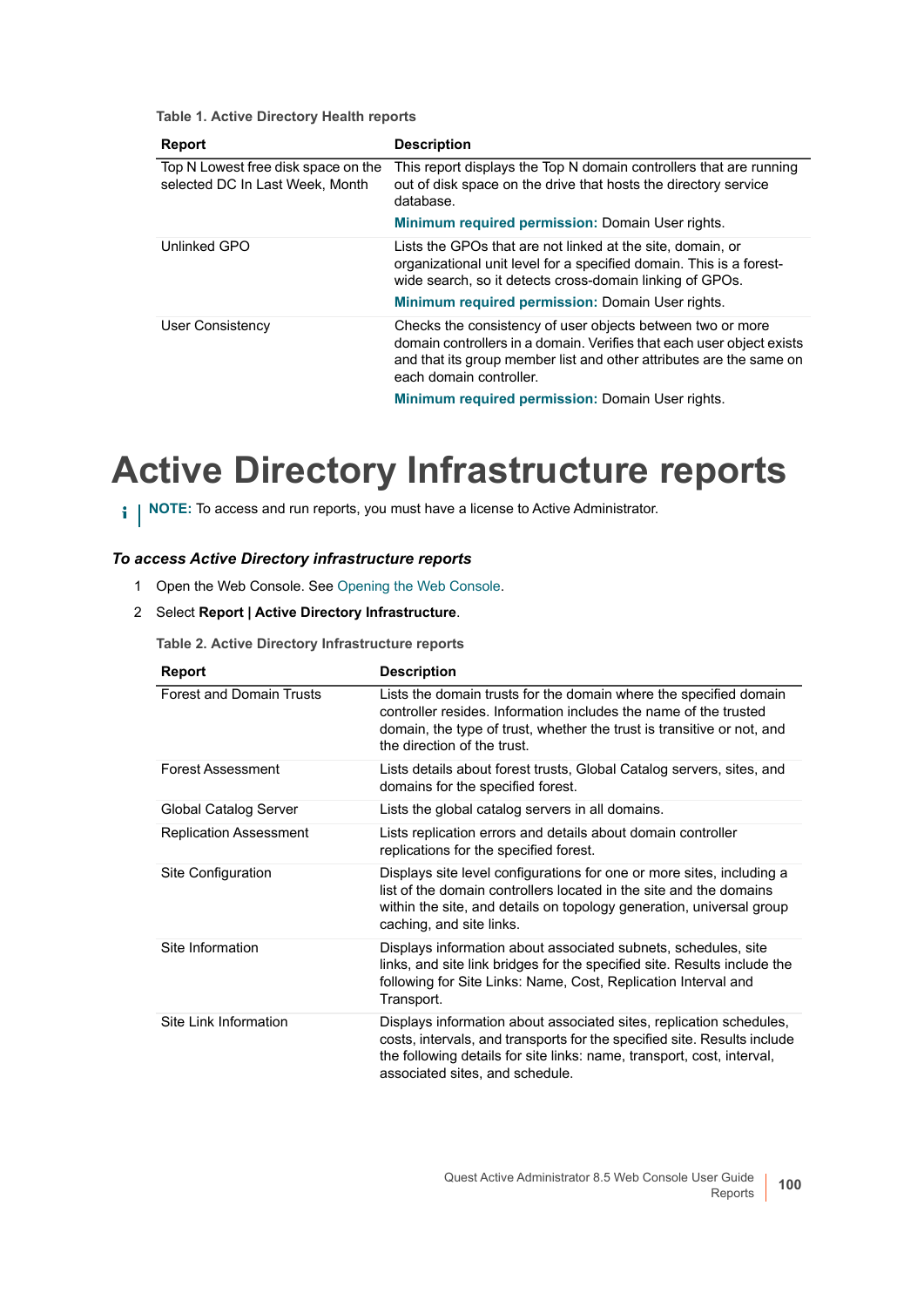**Table 2. Active Directory Infrastructure reports**

| <b>Report</b>  | <b>Description</b>                                                                                                                                                                                                                  |
|----------------|-------------------------------------------------------------------------------------------------------------------------------------------------------------------------------------------------------------------------------------|
| Site Messaging | Displays inter-site messaging configuration for the specified site.<br>Results include the following information for each transport and site<br>found: bridgehead server(s) (for specified site), cost, interval, and<br>schedule.  |
| Subnet Report  | Displays the details of the subnets within the forest. Results include<br>the forest name, domain root, forest functional level, domain naming<br>master, schema master, and the prefix, site name, and location of all<br>subnets. |

## <span id="page-100-1"></span>**DNS reports**

**i** | NOTE: To access and run reports, you must have a license to Active Administrator.

### *To access DNS reports*

- 1 Open the Web Console. [See Opening the Web Console.](#page-5-0)
- 2 Select **Reports | DNS**.

**Table 3. DNS reports**

| Report            | <b>Description</b>                                                                                   |
|-------------------|------------------------------------------------------------------------------------------------------|
| DNS Domain        | Lists the subdomains and resource records for the specified DNS<br>domain on a specified DNS server. |
| <b>DNS Server</b> | Lists zones and their properties for the specified DNS server.                                       |

# <span id="page-100-0"></span>**Security reports**

**i** | NOTE: To access and run Security reports, you must have a license to Active Administrator.

### *To access security reports*

- 1 Open the Web Console. [See Opening the Web Console.](#page-5-0)
- 2 Select **Report | Security**.

#### **Table 4. Security reports**

| Report                                        | <b>Description</b>                                                                                                                                   |
|-----------------------------------------------|------------------------------------------------------------------------------------------------------------------------------------------------------|
| Active Templates Delegation<br><b>Details</b> | Lists the delegated permissions provided by the active templates for<br>the selected object and the current delegation status of each<br>permission. |
| Active Template Delegations                   | Lists the active templates for the selected object and the delegation<br>status of each active template.                                             |
| All Computers Report                          | Lists all computers in the specified path.                                                                                                           |
| All Groups Report                             | Lists all groups in the specified path.                                                                                                              |
| All Organizational Units Report               | Lists all organizational units in the specified path.                                                                                                |
| All Users Report                              | Lists all users in the specified path.                                                                                                               |
| Inactive Accounts Report                      | Lists all inactive user or computer accounts in the specified<br>database and domain.                                                                |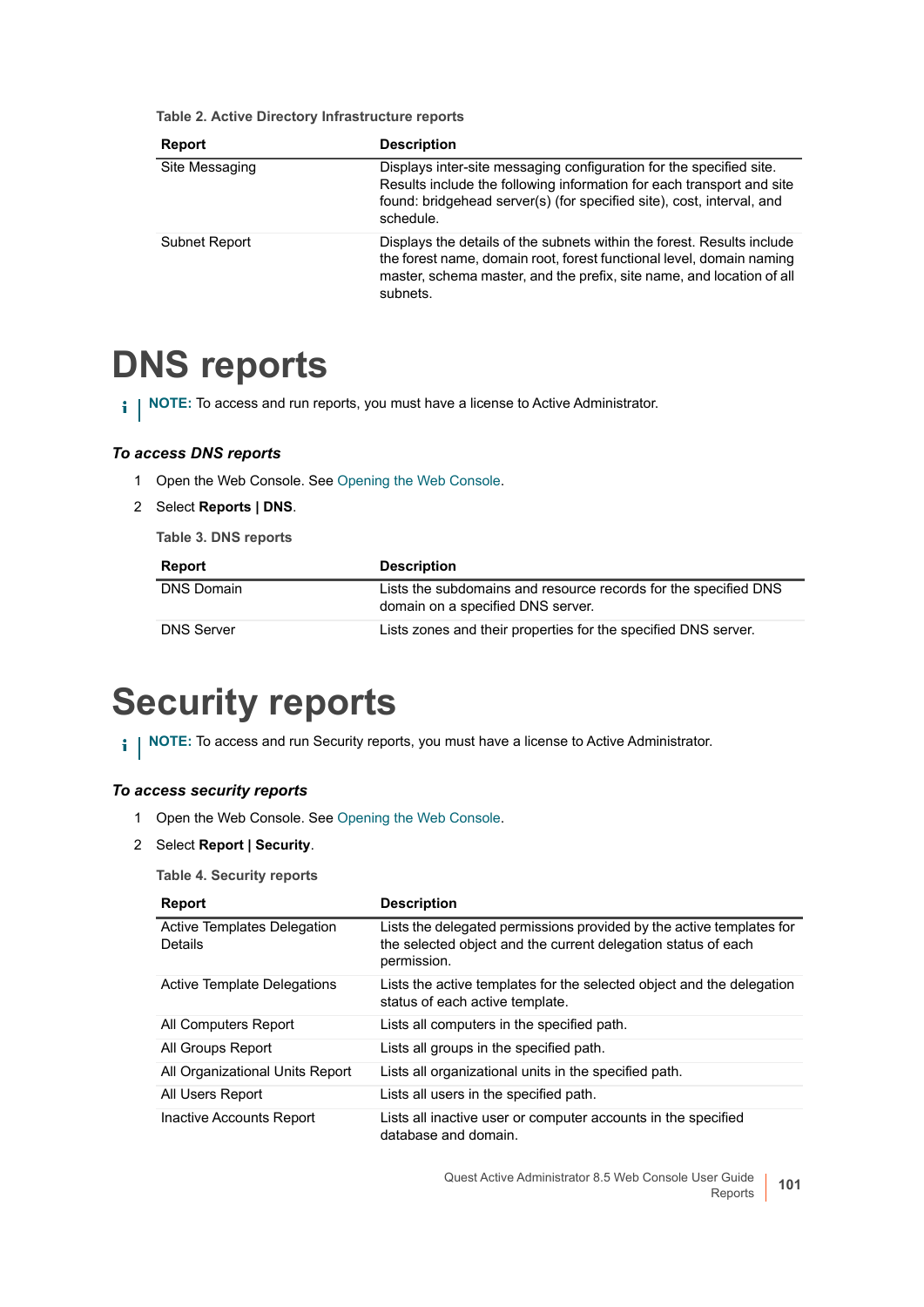| <b>Report</b>               | <b>Description</b>                                                                                                                                              |
|-----------------------------|-----------------------------------------------------------------------------------------------------------------------------------------------------------------|
| <b>Object Class Summary</b> | Displays counts for each object class type within a specified path.<br>Minimum required permission: Permission to use Security<br>module.                       |
| <b>Object Type Summary</b>  | This Report shows the count of the objects by type in specified<br>Active Directory path.<br>Minimum required permission: Permission to use Security<br>module. |
| Security Delegation Report  | Lists all delegated permissions for a specified path.                                                                                                           |

## <span id="page-101-0"></span>**Certificates reports**

**i** | NOTE: To access and run Certificates reports, you must have a license to Active Administrator.

### *To access certificates reports*

- 1 Open the Web Console. [See Opening the Web Console.](#page-5-0)
- 2 Select **Report | Certificates**.

**Table 4. Security reports**

**Table 5. Certificates reports**

| <b>Report</b>                        | <b>Description</b>                                                                                                                                                                                                                                     |
|--------------------------------------|--------------------------------------------------------------------------------------------------------------------------------------------------------------------------------------------------------------------------------------------------------|
| Certificate Management Report        | Displays information about the certificates installed on monitored<br>computers. You can customize the report to show only certificates of<br>interest. Select the computers, specify the status of certificates, and<br>then select the certificates. |
| <b>Certificate Repository Report</b> | Displays information about the certificates added to the repository.<br>You can customize the report to show only certificates of interest.<br>Select the computers, specify the status of certificates, and then<br>select the certificates.          |

# <span id="page-101-1"></span>**Server configuration report**

The Server Configuration report displays information about the Active Administrator configuration settings. Information includes server names, port numbers, and database names.

### *To access the server configuration report*

- 1 Open the Web Console. [See Opening the Web Console.](#page-5-0)
- 2 Select **Report | Server Configuration**.
	- **i** | NOTE: If you select Server Configuration, the report automatically displays. You do not select any parameters for this report.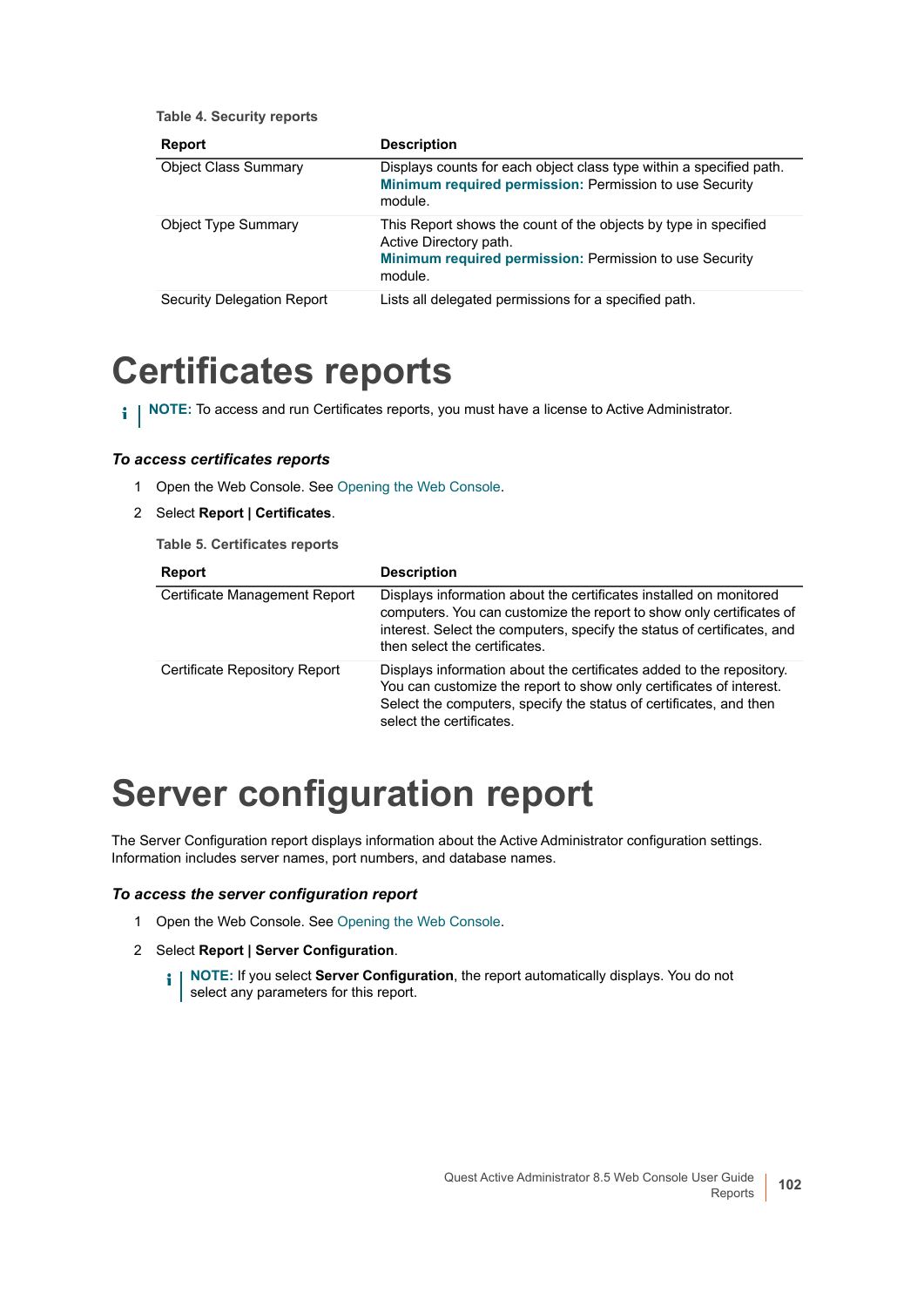# **Network Operations Center**

### **Topics**

- **•** [Using the Network Operations Center](#page-102-0)
- **•** [Managing diagrams](#page-106-1)
- **•** [Managing profiles](#page-108-0)

# <span id="page-102-0"></span>**Using the Network Operations Center**

The Network Operations Center (NOC) provides a centralized location where you can monitor your forests, domains, sites, and domain controllers. You can view a summary of data points, view active alerts, and detailed information on each domain. You also can create topology diagrams for a visual representation of your network. See [Managing diagrams](#page-106-1). To customize your view of the NOC, create unique profiles to view the specific data you need. See [Managing profiles](#page-108-0).

### **Topics**

- **•** [Viewing operations summary](#page-102-1)
- **•** [Viewing topology](#page-104-0)
- **•** [Viewing active alerts](#page-105-0)
- **•** [Viewing domain controllers](#page-106-0)

## <span id="page-102-1"></span>**Viewing operations summary**

### *To view the operations summary*

- 1 Open the Web Console. [See Opening the Web Console.](#page-5-0)
- 2 Click **NOC View**.
- 3 Click **Summary**, if necessary.

The **Summary** page is divided into three sections: Summary, Alerts, and Domains.

### **Summary**

The **Summary** area displays a summary of the forests, domains, sites, and domain controllers.

**Table 1. Summary area**

| <b>Object</b> | <b>Description</b>                                                          |
|---------------|-----------------------------------------------------------------------------|
| Forests       | Number of forests being monitored.                                          |
| Domains       | Number of domains in all forests, including domains not being<br>monitored. |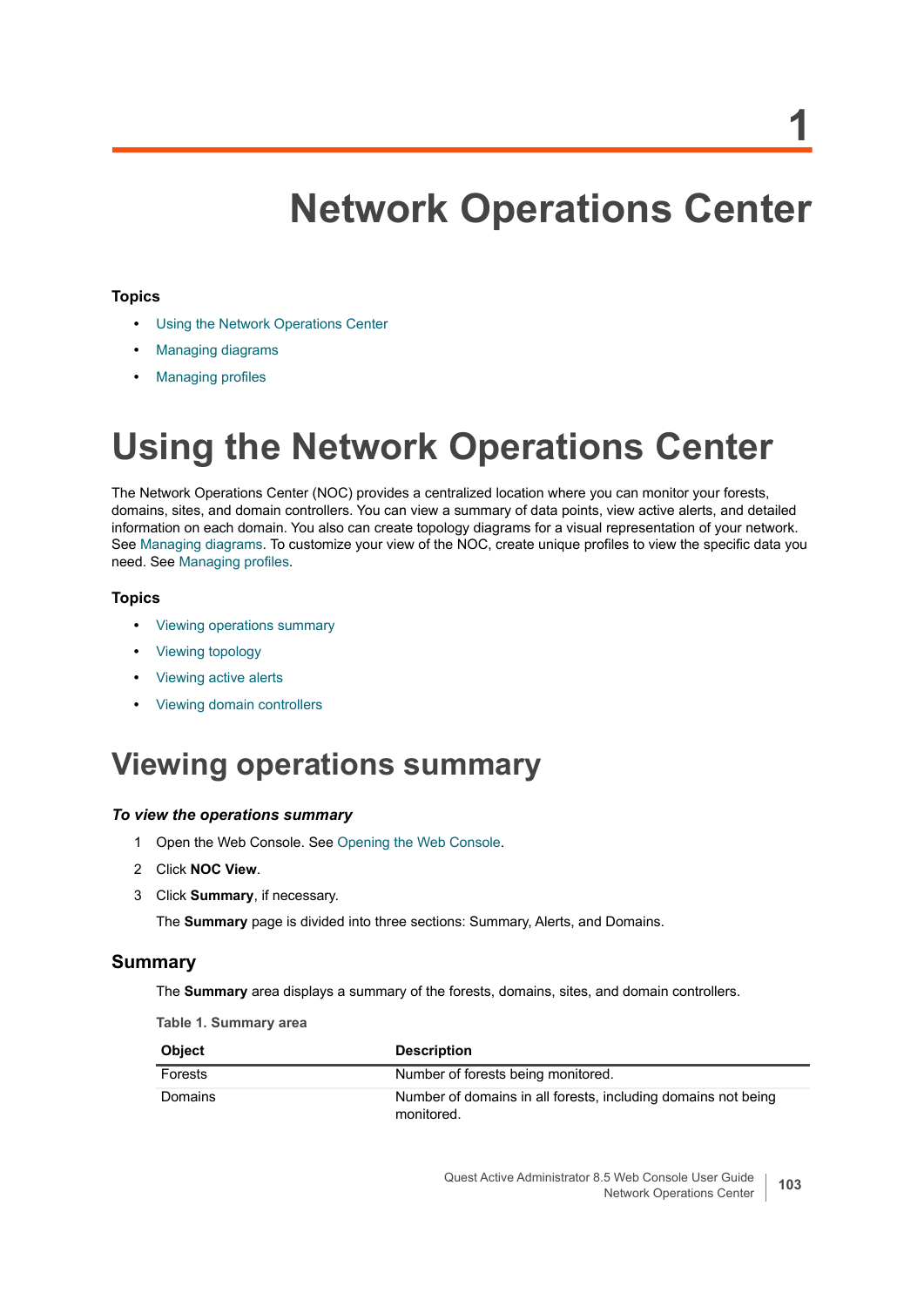#### **Table 1. Summary area**

| <b>Object</b>                                                                                                                                                                                                               | <b>Description</b>                                                                                                    |
|-----------------------------------------------------------------------------------------------------------------------------------------------------------------------------------------------------------------------------|-----------------------------------------------------------------------------------------------------------------------|
| Domain controllers                                                                                                                                                                                                          | Number of domain controllers in all forests, including domain<br>controllers not being monitored.                     |
| Agents                                                                                                                                                                                                                      | Number of installed agents.                                                                                           |
| Monitored DCs                                                                                                                                                                                                               | Number of monitored domain controllers.                                                                               |
| Global catalog servers                                                                                                                                                                                                      | Number of global catalog servers in all domains.                                                                      |
| <b>RODCs</b>                                                                                                                                                                                                                | Number of read-only domain controllers (RODCs) in all domains.                                                        |
| Sites                                                                                                                                                                                                                       | Number of sites in all forests.                                                                                       |
| <b>Bridgehead servers</b>                                                                                                                                                                                                   | Number of bridgehead servers in all sites.                                                                            |
| Unmonitored DCs                                                                                                                                                                                                             | Number of unmonitored domain controllers.                                                                             |
| All agents running<br>All schema versions consistent<br>All schema masters consistent<br>All naming masters consistent<br>All PDC masters consistent<br>All infrastructure masters consistent<br>All RID masters consistent | Indicates the status of the object in all forests and domains. If one<br>object has a problem, the status becomes No. |

All functional levels consistent

### **Alerts summary**

The Alerts summary area indicates the total number of active, pending, warning, and critical alerts for the forest. The chart shows alert history over the past 12 hours. If you pause the cursor over the graph, you can view the number of pending, warning, and critical alerts that were triggered or created during the hour, and the number of active alerts that occurred during the hour.

**NOTE:** If you want to view alert details for a domain, choose to view domain details for the selected ÷ profile. [See Adding a new profile.](#page-108-1) A list of alerts display in the **Domain** summary area.

### **Domain summary**

The Domain summary area displays information for each domain being monitored by Active Administrator. By default, all domains are displayed in summary tiles. You also can choose to display the details of each domain, which includes the list of alerts for the domain.

The summary tile for each domain indicates the total number of critical and warning alerts; the total number of domain controllers, global catalog servers, and read-only domain controllers; and the functional level of the domain. The maximum number of tiles per page is dependent on the width of the window. If there are more tiles than can display in the window, the tiles will rotate at the rate set in settings for the selected profile. [See Adding a new profile.](#page-108-1)

If you choose to display domain details for the selected profile, only one domain displays at a time. A list of active alerts displays below the domain details. To display another domain, choose from the drop-down menu. If rotation is enabled, the display automatically rotates to the next domain at the specified rate. [See](#page-108-1)  [Adding a new profile.](#page-108-1)

| <b>Object</b>      | <b>Description</b>                                                                                                                                                                                                   |
|--------------------|----------------------------------------------------------------------------------------------------------------------------------------------------------------------------------------------------------------------|
| Domain             | The selected domain. To display another domain, choose from the drop-<br>down menu. If rotation is enabled, the display automatically rotates to<br>the next domain at the specified rate. See Adding a new profile. |
| Domain controllers | Number of domain controllers in each domain, including domain<br>controllers not being monitored.                                                                                                                    |

**Table 2. Domain details**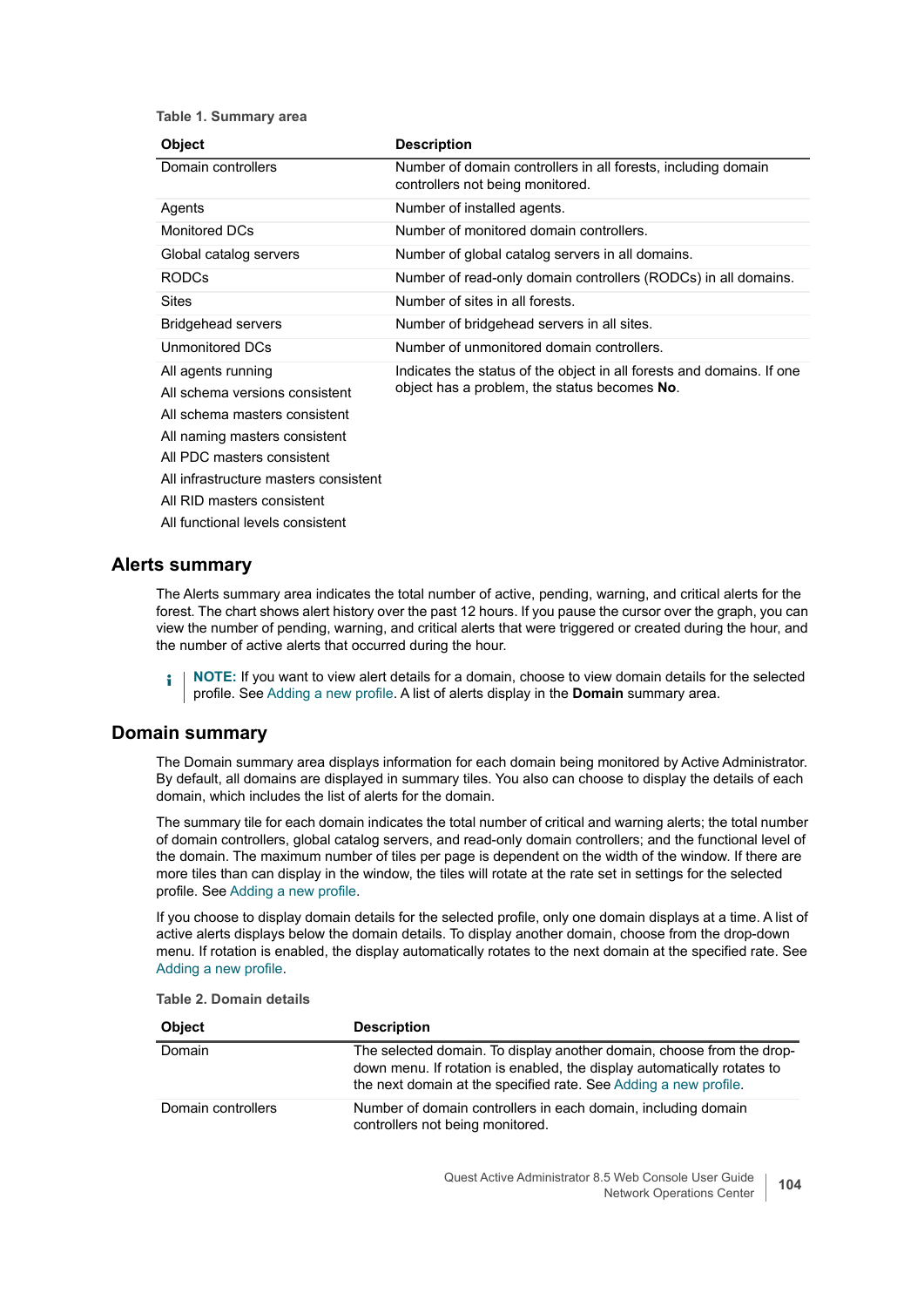#### **Table 2. Domain details**

| <b>Object</b>                | <b>Description</b>                                                                            |
|------------------------------|-----------------------------------------------------------------------------------------------|
| Global catalog servers       | Number of monitored global catalog servers in each domain.                                    |
| RODC <sub>s</sub>            | Number of monitored read-only domain controllers (RODCs) in each<br>domain.                   |
| <b>Functional level</b>      | The Active Directory <sup>®</sup> domain functional level.                                    |
| PDC owner                    | Owner of the primary domain controller (PDC) Flexible Single Master<br>Operation (FSMO) role. |
| RID master                   | Owner of the relative identifier (RID) FSMO role.                                             |
| Infrastructure master        | Owner of the infrastructure FSMO role.                                                        |
| Operations master consistent | Indicates if all the domain controllers report the same operation<br>masters.                 |
| Functional level consistent  | Indicates if all the domain controllers report the same functional level.                     |

## <span id="page-104-0"></span>**Viewing topology**

### *To view the topology diagram*

- 1 Open the Web Console. [See Opening the Web Console.](#page-5-0)
- 2 Click **NOC View** | **Topology**.
- 3 Select a profile.
	- **NOTE:** If the selected profile does not have a diagram, click **Create Diagram** to create a diagram. See [Adding a new diagram.](#page-106-2)
- 4 In the **Displayed diagram** list, select the diagram to display.
	- **TIP:** Click **Auto Rotate Layout** to automatically switch between the domain and site diagrams. f.

**NOTE:** If **Display alert list** is selected for the profile, the alert list displays at the bottom of the screen. The alert list is refreshed at the rate set for the profile. See [Adding a new profile](#page-108-1).

**NOTE:** If **Display nodes status** is selected for the profile, the alert severity is indicated by color in the node diagram. See [Adding a new profile.](#page-108-1)

5 Use the tool bar to customize the layout.

**Table 3. Topology tool bar**

| Option                 | <b>Description</b>                                                                                                                             |
|------------------------|------------------------------------------------------------------------------------------------------------------------------------------------|
| Print                  | Print the topology diagram.                                                                                                                    |
| Zoom to Fit            | Zoom the diagram to fit the screen vertically. If the diagram fits the screen<br>vertically, zooms the diagram to fit the screen horizontally. |
| Save Layout            | Save the layout for the selected forest topology diagram. See<br>Customizing the topology layout.                                              |
| <b>Change Diagrams</b> | Create a new diagram, and edit or delete a selected topology diagram.<br>See Managing diagrams.                                                |
| Edit Layout            | Edit the layout for the selected forest topology diagram. See Customizing<br>the topology layout.                                              |
| Auto Rotate Layout     | Rotate among diagrams according to the specified rotate rate. See<br>Adding a new profile.                                                     |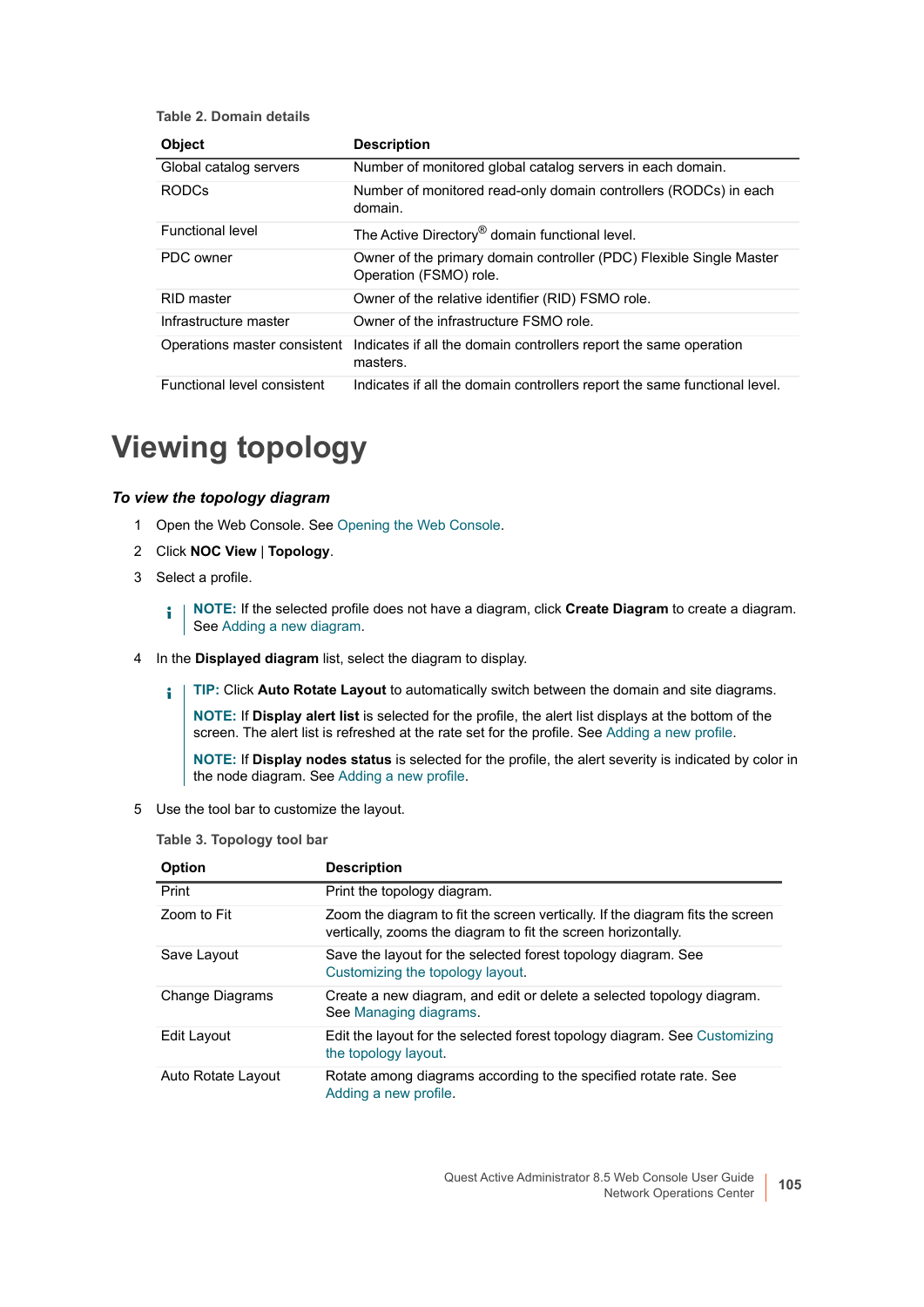| <b>Option</b> | <b>Description</b>                                                                                                                                                                                                                                   |
|---------------|------------------------------------------------------------------------------------------------------------------------------------------------------------------------------------------------------------------------------------------------------|
| Info          | View details about the selected domain controller. Details include general<br>information about the domain controller, operating system details,<br>memory size and available space, disk size and available space, network<br>adapters, and alerts. |
|               | NOTE: Info is enabled only if Auto Rotate Layout is not selected.                                                                                                                                                                                    |
| Help          | Displays keyboard shortcuts available on desktop computers.<br>Use $Ctrl +$ to Zoom in<br>Use Ctrl - to Zoom out                                                                                                                                     |
|               | Use Ctrl and the mouse wheel to zoom the diagram in and out                                                                                                                                                                                          |
|               | Use Shift and the mouse wheel to move the diagram around                                                                                                                                                                                             |

### **Table 3. Topology tool bar**

## <span id="page-105-0"></span>**Viewing active alerts**

Active Directory Health Analyzer alerts have two levels of severity: warning and critical. As a situation escalates, a warning alert is generated, indicating that a lower priority threshold has been violated. As the severity of the error increases, a critical alert is generated, indicating that the higher priority threshold has been exceeded. A number of attributes can be customized for each of these levels, including the threshold value, duration before an alert occurs and duration before an alert clears. See the *Active Directory Health* chapter in the *Quest®* Active Administrator® *User Guide*.

#### *To view active alerts*

- 1 Open the Web Console. [See Opening the Web Console.](#page-5-0)
- 2 Click **NOC View** | **Active Alerts**.
- 3 Select a profile.

The **Active Alerts** page displays a tally of the Active Alerts and their severity at the top of the page.

Below the alert tally, one active alert summary displays at a time.The display rotates through the active alerts at the specified rate for the selected profile. See [Adding a new profile](#page-108-1).

### **Viewing alert details**

To view details of the alert that is currently displayed, click **View Details**. Use the tabs to view information about the alert.

| Tab                        | <b>Description</b>                                                                                                                                                          |
|----------------------------|-----------------------------------------------------------------------------------------------------------------------------------------------------------------------------|
| General                    | Displays much of the same information that you see in the alert summary. The<br>list of Observed Values shows the number of times the alert was triggered.                  |
| <b>Details</b>             | Provides more information to help you troubleshoot the problem.                                                                                                             |
| <b>Notifications</b>       | Displays the notifications sent for the alert                                                                                                                               |
| <b>Remediation Actions</b> | Displays a list of actions that run when an alert reached its critical threshold.<br>See Managing the Remediation Library in the in the Active Administrator User<br>Guide. |

#### **Table 4. View Details tabs**

At the bottom of the page is a list of all the active alerts. To sort the list, click in a column heading.

**NOTE:** If the alert filter is enabled for the selected profile, the list of active alerts is filtered based on i the settings selected. The list may be filtered by severity, domain, source, and date or date range. See [Adding a new profile.](#page-108-1)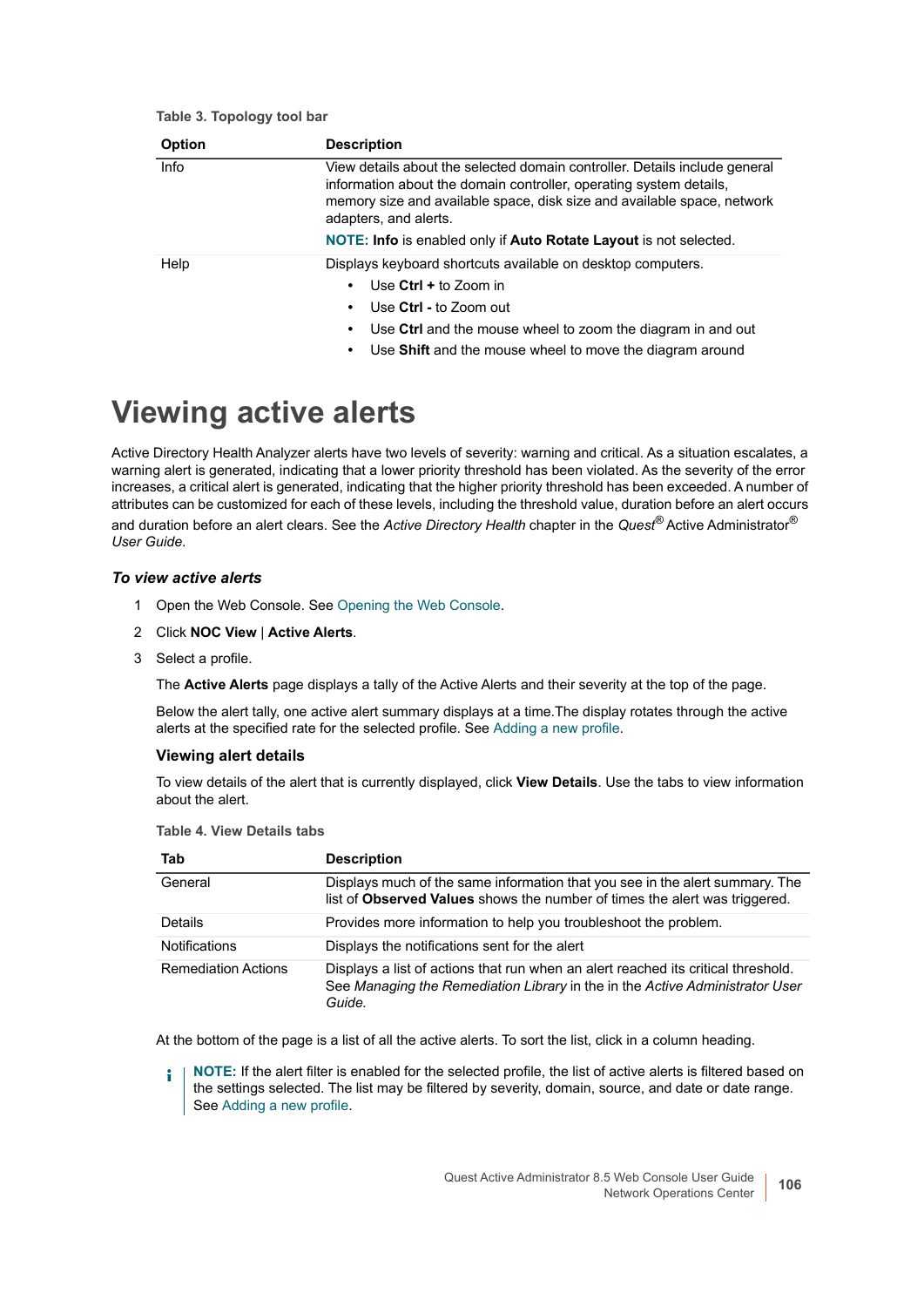## <span id="page-106-0"></span>**Viewing domain controllers**

The **Domain Controllers** tab displays information about the domain controllers on which the Active Directory Health Analyzer agent is installed. See *Installing Active Directory Health Analyzer agents* in the *Quest®* Active Administrator® *User Guide*.

### *To view domain controllers*

- 1 Open the Web Console. [See Opening the Web Console.](#page-5-0)
- 2 Click **NOC View** | **Domain Controllers**.
- 3 Select a profile.

The specified number of domain controller cards display per page and rotate at the specified rate for the selected profile. See [Adding a new profile](#page-108-1).

| <b>Field</b>    | <b>Description</b>                                                                       |
|-----------------|------------------------------------------------------------------------------------------|
| Domain          | Name of the domain in which the domain controller resides                                |
| Site            | Name of the site in which the domain controller resides                                  |
| Forest          | Name of the forest in which the domain resides                                           |
| OS version      | Version of the operating system                                                          |
| System up time  | Duration of time the domain controller has been running                                  |
| Read only DC    | Indicates if the domain controller is a read-only domain controller (RODC)               |
| Global catalog  | Indicates if the domain controller is a global catalog server                            |
| Monitored by    | Name of the computer with the agent that is monitoring the selected domain<br>controller |
| Available RIDs  | Number of available relative IDs (RIDs) in the domain                                    |
| SysVol Shared   | Indicates if the SysVol folder is shared                                                 |
| NetLogon Shared | Indicates if the NetLogon share is enabled                                               |

**Table 5. Domain Controller information**

# <span id="page-106-1"></span>**Managing diagrams**

You can create new topology diagrams, and edit or delete existing diagrams. You can specify the number of diagrams that display and the size of the diagram. You also can specify a rate of rotation among all the diagrams in the selected profile. See [Adding a new profile](#page-108-1). Once the diagram is created, you can edit the layout to further customize the diagram. See [Customizing the topology layout](#page-84-1).

### **Topics**

- **•** [Adding a new diagram](#page-106-2)
- **•** [Editing a diagram](#page-107-0)
- **•** [Deleting a diagram](#page-107-1)

## <span id="page-106-2"></span>**Adding a new diagram**

Once the diagram is created, you can edit the layout to further customize the diagram. See [Customizing the](#page-84-1)  [topology layout](#page-84-1).

### *To add a new diagram*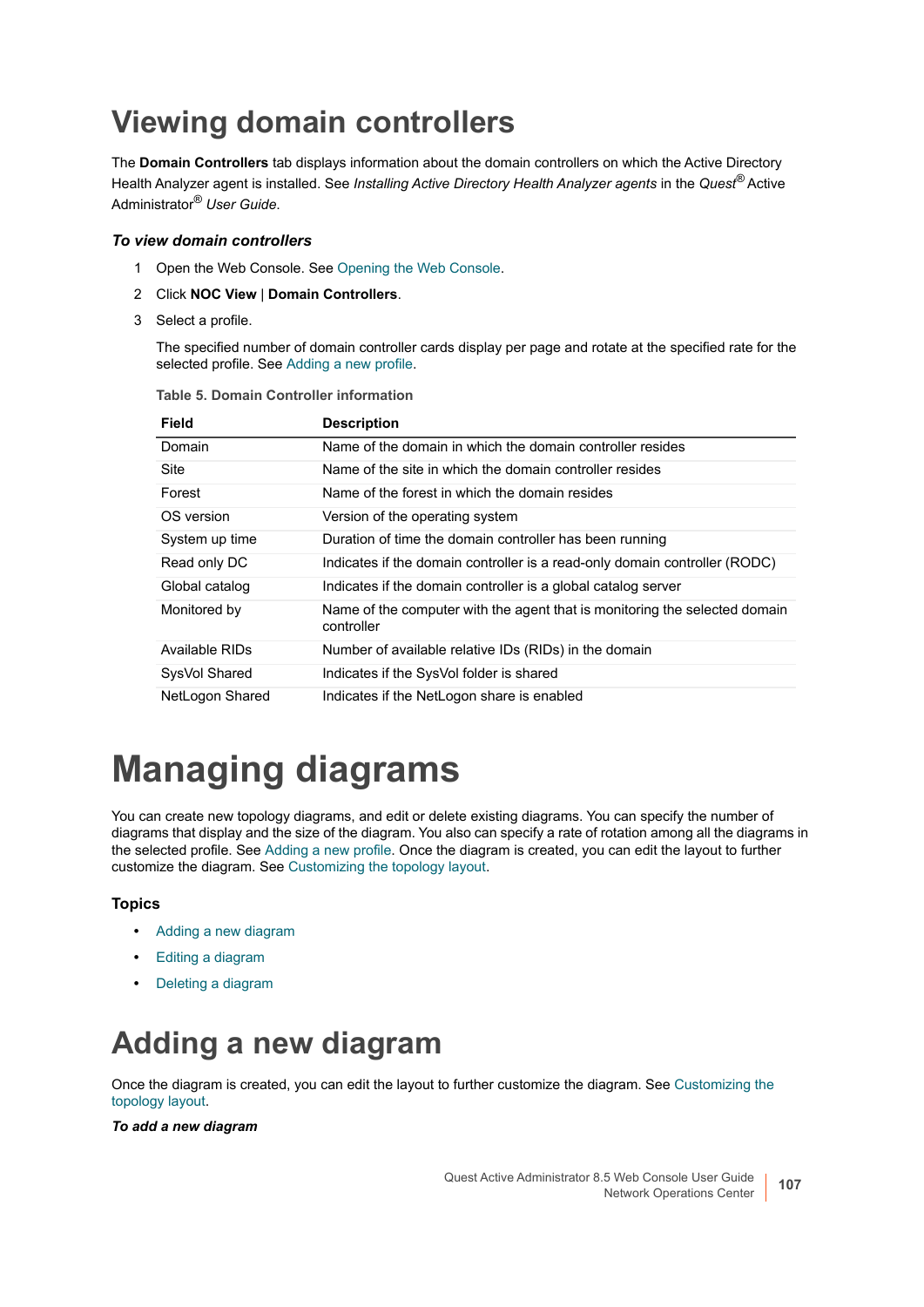- 1 Open the Web Console. [See Opening the Web Console.](#page-5-0)
- 2 Click **NOC View** | **Topology**.
- 3 Select a profile.
- 4 Click **Change Diagrams**.

**i** | NOTE: If the profile does not have any diagrams, click **Create Diagram**.

- 5 Click **New**.
- 6 Type a name for the diagram
- 7 Choose a forest.
- 8 Select the type of diagram: domain or site.
- 9 Select the nodes to include in the diagram. Use **Select All** or **Clear All** to help with the selection.
- 10 Click **Apply** to save the diagram to the list of diagrams. You can continue to create or edit diagrams.
- 11 Click **Save** to save the changes to the Active Administrator server.

## <span id="page-107-0"></span>**Editing a diagram**

You can change the diagram name, select nodes and groups, and disable/enable the display of links. To edit the layout of the diagram, see [Customizing the topology layout](#page-84-1). To edit the diagram settings, see [Editing profile](#page-109-0)  [settings.](#page-109-0)

### *To edit a diagram*

- 1 Open the Web Console. [See Opening the Web Console.](#page-5-0)
- 2 Click **NOC View** | **Topology**.
- 3 Select a profile.
- 4 Click **Change Diagrams**.
- 5 Select a diagram.
- 6 Make the changes to the diagram.
- 7 Click **Save**.

## <span id="page-107-1"></span>**Deleting a diagram**

### *To delete a diagram*

- 1 Open the Web Console. [See Opening the Web Console.](#page-5-0)
- 2 Click **NOC View** | **Topology**.
- 3 Select a profile.
- 4 Click **Change Diagrams**.
- 5 Select a diagram.
- 6 Click **Delete**.
- 7 Click **Save**.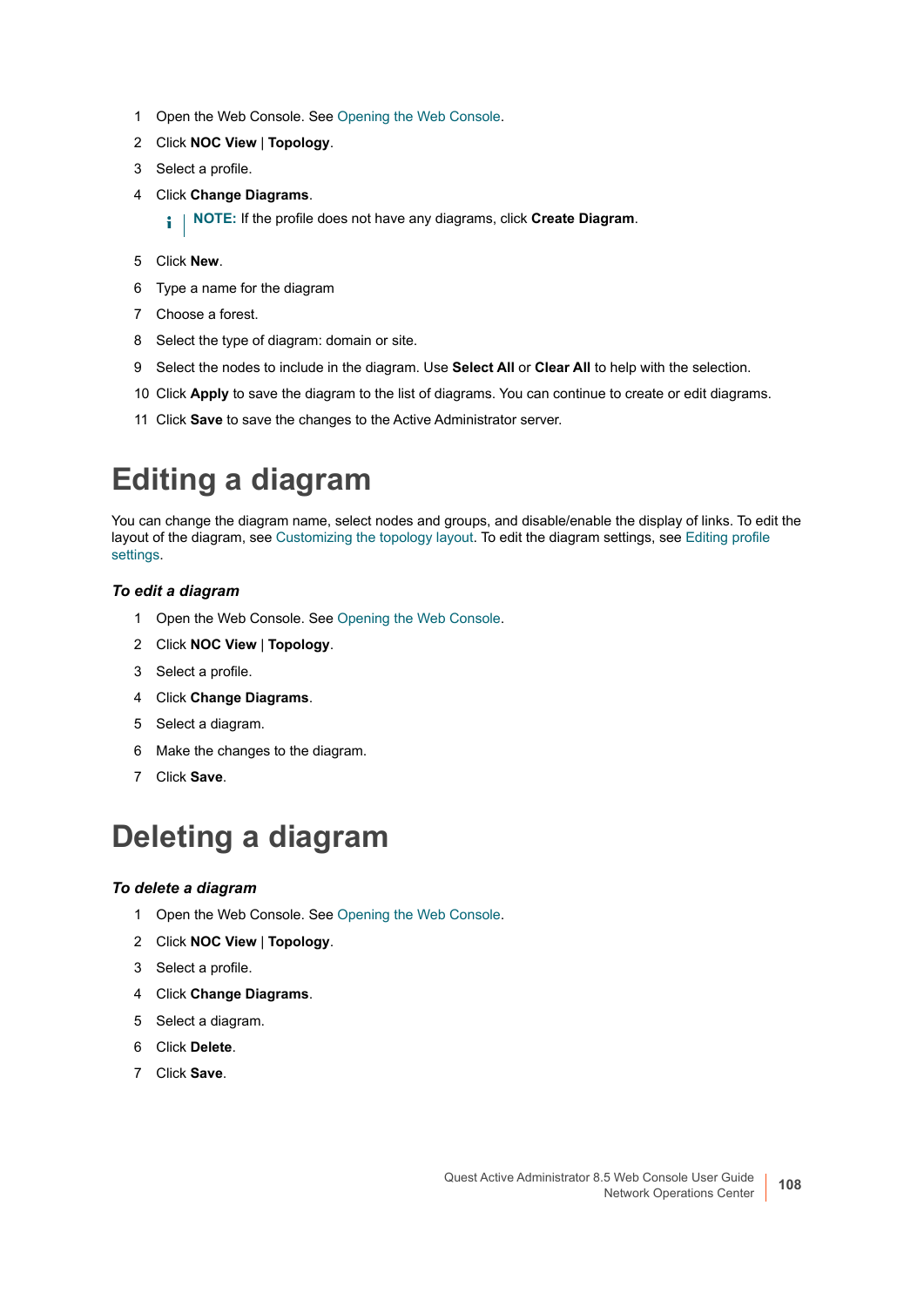# **Managing profiles**

To customize your experience with the Network Operations Center (NOC), create a profile. You can adjust rotation rates on the **Summary**, **Active Alerts**, and **Domain Controller** tabs. You can switch from a list view to display cards for domain controllers on the **Summary** tab, enable filters on the **Active Alerts** tab, and set the update interval on the **Domain Controllers** tab. You also can customize the display on the **Topology** tab.

#### **Topics**

- **•** [Adding a new profile](#page-108-0)
- **•** [Editing profile settings](#page-109-0)
- **•** [Deleting a profile](#page-109-1)

## <span id="page-108-0"></span>**Adding a new profile**

#### *To add a new profile*

- <span id="page-108-2"></span>1 Open the Web Console. [See Opening the Web Console.](#page-5-0)
- 2 Click **NOC View**.
- 3 Click **Settings | New**.
- 4 On the **General** tab, enter a name for the profile.
- 5 Open the **Summary** tab.

<span id="page-108-4"></span>**Table 6. Summary display settings**

<span id="page-108-3"></span><span id="page-108-1"></span>

| <b>Option</b>                 | <b>Description</b>                                                                       |
|-------------------------------|------------------------------------------------------------------------------------------|
| Rotation rate (in seconds)    | Enter the rate at which the domains rotate in the display.<br>The default is 30 seconds. |
| Display detailed domain cards | Select to display each domain in a separate card.                                        |
| <b>Enable rotation</b>        | Select to enable rotation of the detailed domain cards.                                  |

#### 6 Open the **Topology** tab.

**Table 7. Topology diagram settings**

| <b>Option</b>                   | <b>Description</b>                                                                                      |
|---------------------------------|---------------------------------------------------------------------------------------------------------|
| Rotation rate (in seconds)      | Enter the rate at which the nodes rotate. The default is 30 seconds.                                    |
| Number of diagrams to display   | Enter the number of diagrams to display. The default is 1 diagram.                                      |
|                                 | If there are more diagrams than the number you specify, the<br>diagrams rotate at the rate you specify. |
| Height of diagrams              | Enter the height of the diagram in pixels. The default is 800.                                          |
| Alert refresh rate (in seconds) | Enter the rate at which the alert list is refreshed. The default is 30<br>seconds.                      |
| Display alert list              | Select to display the alert list at the bottom of the screen.                                           |
| Display nodes status            | Select to display the alert severity status by color.                                                   |

7 Open the **Active Alerts** tab.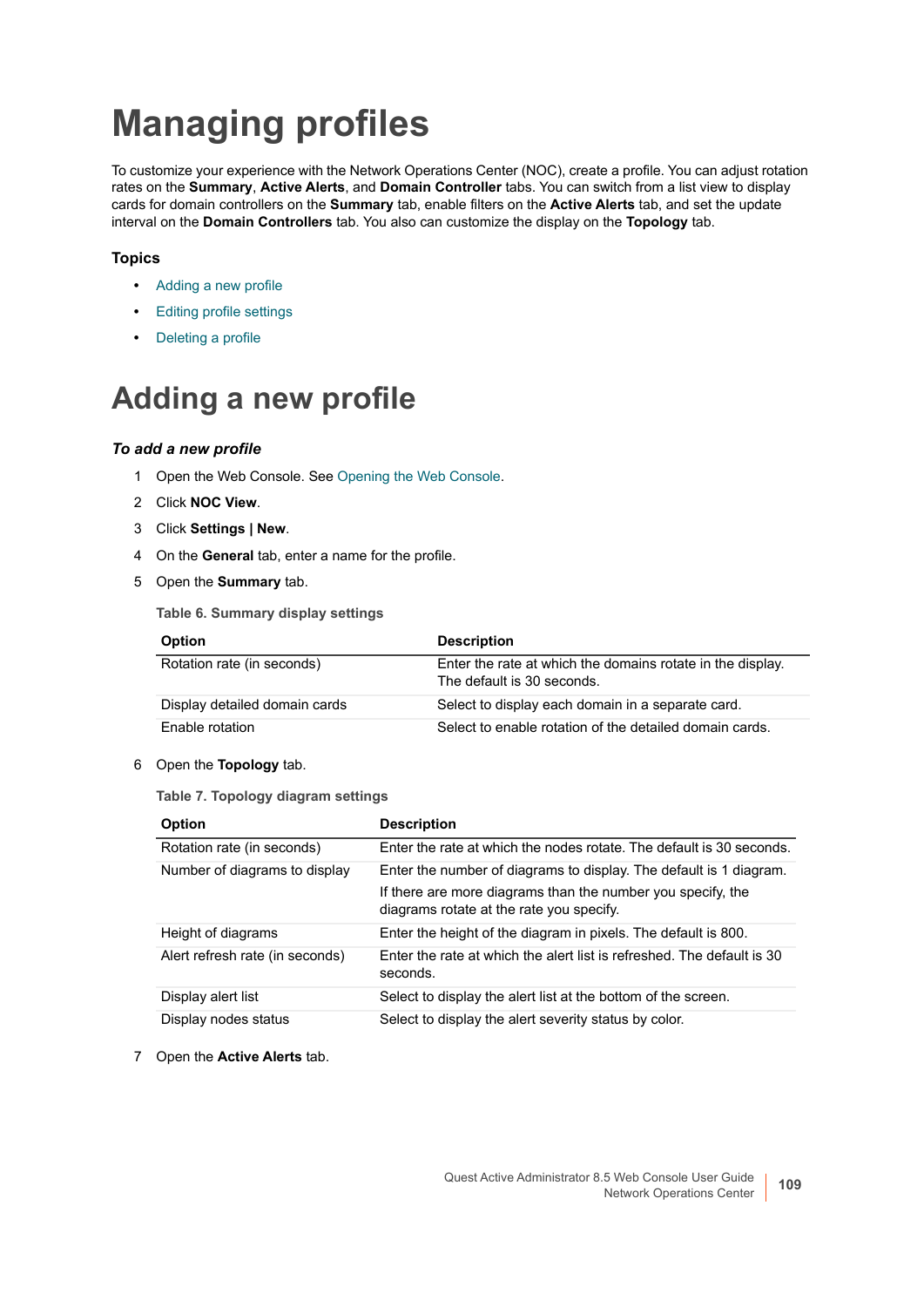**Table 8. Active Alerts settings**

<span id="page-109-4"></span>

| <b>Option</b>                   | <b>Description</b>                                                                                                                          |
|---------------------------------|---------------------------------------------------------------------------------------------------------------------------------------------|
| Rotation rate (in seconds)      | Enter the rate at which the alerts rotate. The default is 30 seconds                                                                        |
| Alert refresh rate (in seconds) | Enter the rate at which the alert list is refreshed. The default is 120<br>seconds                                                          |
| Enable Alert Filter             | Select to filter the list of alerts. You can filter the list by Severity,<br>Domain, and Source. You also can filter by date or date range. |

#### <span id="page-109-2"></span>8 Open the **Domain Controllers** tab.

**Table 9. Domain Controller settings**

<span id="page-109-3"></span>

| <b>Option</b>               | <b>Description</b>                                                                                                                                                                                                                                            |
|-----------------------------|---------------------------------------------------------------------------------------------------------------------------------------------------------------------------------------------------------------------------------------------------------------|
| Rotation rate (in seconds)  | Enter the rate at which the alerts rotate. The default is 30 seconds                                                                                                                                                                                          |
| DC cards displayed per page | Select the number of domain controllers to display at one time. You<br>can select up to 3 domain controllers. If there are more domain<br>controllers than the specified number, the domain controller cards<br>rotate at the specified rate for the profile. |

9 Click **Save**.

## <span id="page-109-0"></span>**Editing profile settings**

#### *To edit a profile*

- 1 Open the Web Console. [See Opening the Web Console.](#page-5-0)
- 2 Click **NOC View**.
- 3 From the **Profile** list, select the profile to edit.
- 4 Click **Settings | Edit**.
- 5 Make changes to the settings. See [Adding a new profile.](#page-108-0)
- 6 Click **Save**.

### <span id="page-109-1"></span>**Deleting a profile**

#### *To delete a profile*

- 1 Open the Web Console. [See Opening the Web Console.](#page-5-0)
- 2 Click **NOC View**.
- 3 From the **Profile** list, select the profile to delete.
- 4 Click **Settings | Delete**.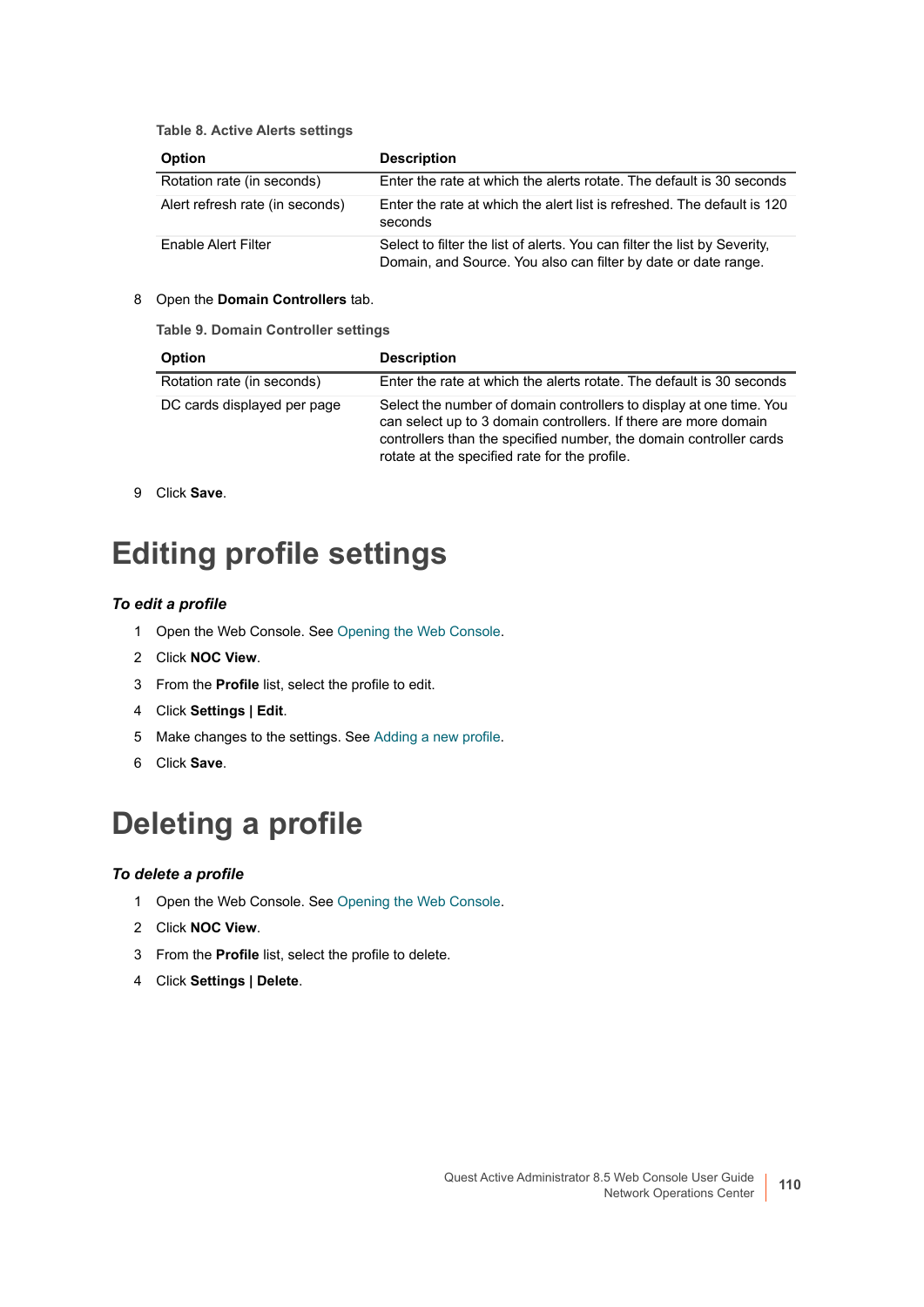# **About us**

Quest provides software solutions for the rapidly-changing world of enterprise IT. We help simplify the challenges caused by data explosion, cloud expansion, hybrid datacenters, security threats, and regulatory requirements. We are a global provider to 130,000 companies across 100 countries, including 95% of the Fortune 500 and 90% of the Global 1000. Since 1987, we have built a portfolio of solutions that now includes database management, data protection, identity and access management, Microsoft platform management, and unified endpoint management. With Quest, organizations spend less time on IT administration and more time on business innovation. For more information, visit [www.quest.com](https://www.quest.com/company/contact-us.aspx).

## **Technical support resources**

Technical support is available to Quest customers with a valid maintenance contract and customers who have trial versions. You can access the Quest Support Portal at [https://support.quest.com.](https://support.quest.com)

The Support Portal provides self-help tools you can use to solve problems quickly and independently, 24 hours a day, 365 days a year. The Support Portal enables you to:

- **•** Submit and manage a Service Request.
- **•** View Knowledge Base articles.
- **•** Sign up for product notifications.
- **•** Download software and technical documentation.
- **•** View how-to-videos.
- **•** Engage in community discussions.
- **•** Chat with support engineers online.
- **•** View services to assist you with your product.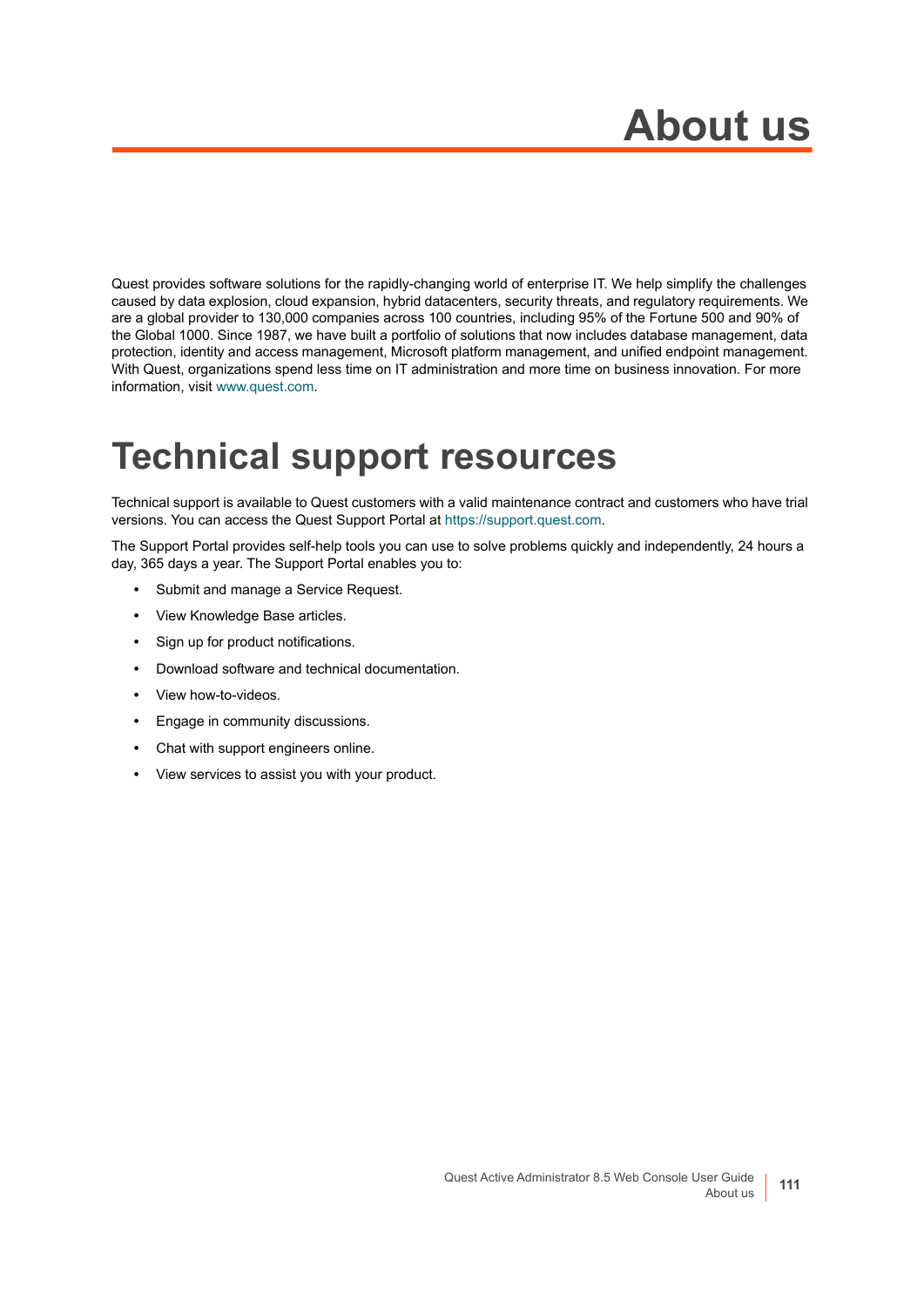# **Index**

#### **A**

[About Active Administrator, 10](#page-9-0) [Active Directory, 14](#page-13-0) [topology, 83](#page-82-0) [Active Directory disk space, 89](#page-88-0) [Active Directory domain service, 50](#page-49-0) Active Directory Health Check [report sections, 35](#page-34-0) [Active Directory infrastructure global catalog servers,](#page-99-0)  100 [Active Directory white space, 89](#page-88-1) [active tiles, 11](#page-10-0) add [forest topology diagram, 107](#page-106-0) [advertising, 92](#page-91-0) agents [number of installed, 104](#page-103-0) alert clearing mutes mutes clearing[, 26](#page-25-0) [muting, 24](#page-23-0) notifications notifications alert[, 28](#page-27-0) [viewing details, 21](#page-20-0) [viewing notifications, 28](#page-27-1) alert details [viewing, 21](#page-20-0) alert history [filter, 23](#page-22-0) [reports, 24](#page-23-1) [viewing, 22](#page-21-0) alert notifications [creating, 29](#page-28-0) [deleting, 29](#page-28-1) [disabling, 29](#page-28-2) [limiting, 31](#page-30-0) [requirements, 28](#page-27-2) [alerts, 14](#page-13-1) [add to notification, 21](#page-20-1) [create notification, 22](#page-21-1) enable filter

[filter alerts, 110](#page-109-2) [filtering, 20](#page-19-0) [forest, 19](#page-18-0) [grid view, 20](#page-19-1) [linked, 21](#page-20-2) [pin, 21](#page-20-3) [site, 17](#page-16-0) [summary, 12,](#page-11-0) [104](#page-103-1) [table view, 20](#page-19-1) [view, 106](#page-105-0) [viewing, 20,](#page-19-2) [104](#page-103-2) [all agents running, 104](#page-103-3) [all computers report, 101](#page-100-0) [all functional levels consistent, 104](#page-103-4) [all groups report, 101](#page-100-1) [all infrastructure masters consistent, 104](#page-103-5) [all naming masters consistent, 104](#page-103-6) [all organizational units report, 101](#page-100-2) [all PDC masters consistent, 104](#page-103-7) [all RID masters consistent, 104](#page-103-8) [all schema masters consistent, 104](#page-103-9) [all schema versions consistent, 104](#page-103-10) [all users report, 101](#page-100-3) [application event log, 89](#page-88-2) [applications, 14](#page-13-2) [authentication methods, 89](#page-88-3) authentication token [expiration, 6](#page-5-1) [refresh, 6](#page-5-1) [available RIDs, 107](#page-106-1)

#### **B**

[bind with RID Master, 90](#page-89-0) [bridgehead servers, 104](#page-103-11) browsers [supported, 6](#page-5-2)

#### **C**

[cache copy read hits, 51](#page-50-0) [certificate management report, 102](#page-101-0) [certificate repository report, 102](#page-101-1) clearing [mutes, 26](#page-25-0)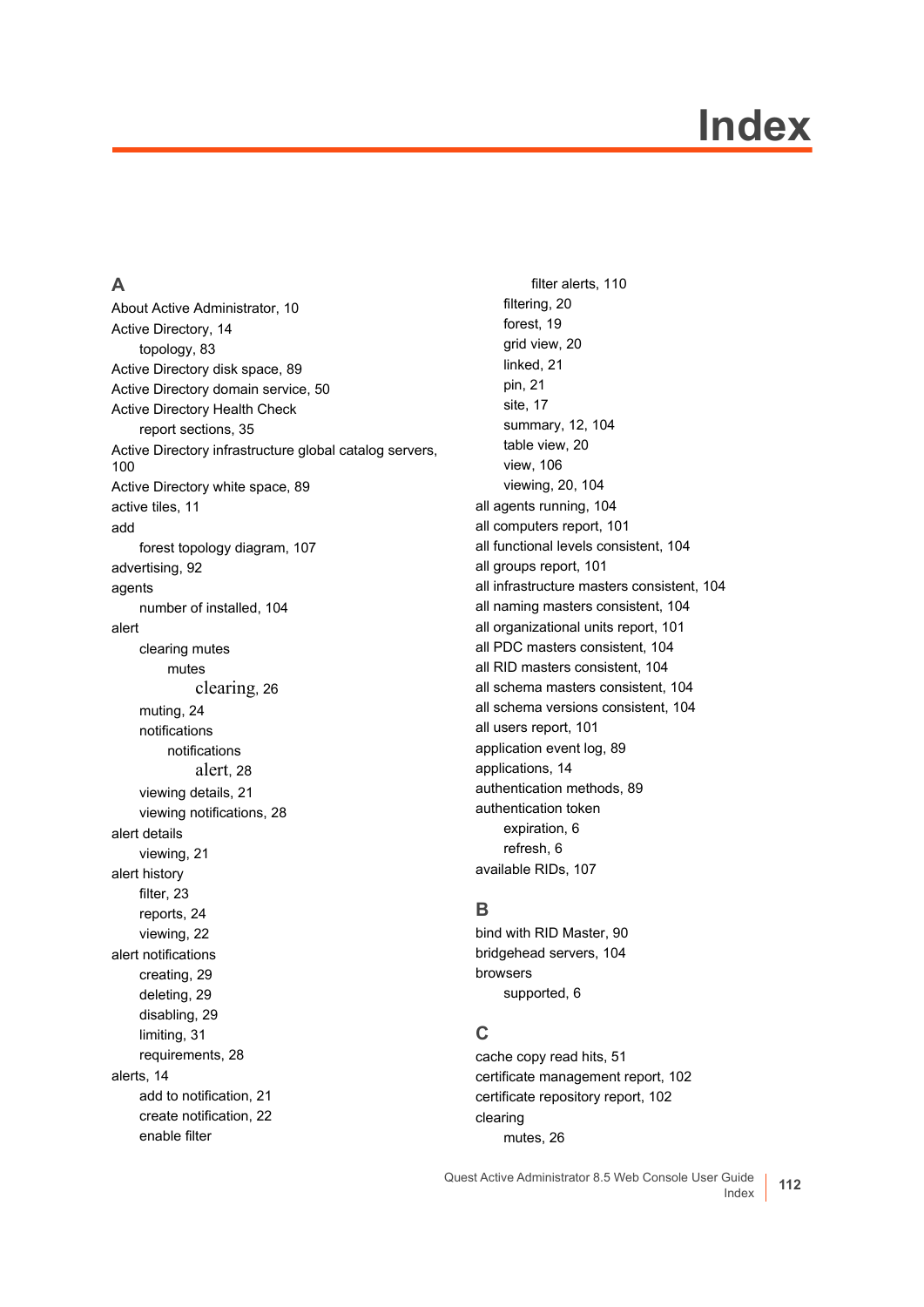configuring [web server, 6](#page-5-3) [conflict encountered during replication, 41](#page-40-0) [conflicting objects, 90](#page-89-1) [connection object duplicates, 90](#page-89-2) [consecutive replication failures threshold exceeded, 52](#page-51-0) [contact Quest, 10](#page-9-0) [CPU processor time, 53](#page-52-0) creating [alert notifications, 29](#page-28-0) [health checks, 33](#page-32-0) [cross-domain linked GPOs, 90](#page-89-3)

#### **D**

[DC adapter information, 92](#page-91-1) [DC advertising, 92](#page-91-2) [DC connection objects, 92](#page-91-3) [DC consistency, 92](#page-91-4) [DC information, 92](#page-91-5) [DC operating system information, 93](#page-92-0) [DC owner information, 97](#page-96-0) [DC ping, 93](#page-92-1) [DC replica state, 93](#page-92-2) [DC replication latency, 42,](#page-41-0) [53](#page-52-1) [DC roles, 93](#page-92-3) [DC rootDSE, 93](#page-92-4) [DC security configuration, 93](#page-92-5) [DC services, 93](#page-92-6) [DC SPNs, 94](#page-93-0) [DCs without replication links, 94](#page-93-1) delete [forest topology diagram, 108](#page-107-0) deleting [alert notifications, 29](#page-28-1) [health check templates, 36](#page-35-0) [DFS namespace service, 54](#page-53-0) [DFS replication service, 55](#page-54-0) [DFSRS % processor time, 55](#page-54-1) [DFSRS conflict area disk space, 56](#page-55-0) [DFSRS conflict files generated, 56](#page-55-1) [DFSRS private bytes, 57](#page-56-0) [DFSRS RDC is not enabled, 57](#page-56-1) [DFSRS sharing violation, 57](#page-56-2) [DFSRS staged file age, 58](#page-57-0) [DFSRS staging area disk space, 59](#page-58-0) [DFSRS USN records accepted, 59](#page-58-1) [DFSRS working set, 60](#page-59-0) [diagnostic event logging level, 89](#page-88-4) diagram [add, 107](#page-106-0) [delete, 108](#page-107-0) [edit, 108](#page-107-1)

[directory objects, 90](#page-89-4) [directory service paramters, 91](#page-90-0) [directory services event logs, 90](#page-89-5) disabling [alert notifications, 29](#page-28-2) [disk drives, 91](#page-90-1) [distributed file system replication, 91](#page-90-2) [distributed file system shares, 91](#page-90-3) [DNS configuration, 91](#page-90-4) [DNS domain, 101](#page-100-4) [DNS domain missing SRV records, 42](#page-41-1) [DNS event logs, 91](#page-90-5) [DNS server, 101](#page-100-5) [DNS zone configuration, 92](#page-91-6) [DNS zones, 92](#page-91-7) domain [gc replication latency, 16](#page-15-0) [monitored domain controllers, 15](#page-14-0) [number of, 103,](#page-102-0) [104](#page-103-12) [replication latency, 16](#page-15-1) [summary, 15](#page-14-1) domain cards NOC [domain cards, 109](#page-108-1) [domain configuration, 92](#page-91-8) domain controller [Active Directory, 14](#page-13-0) [alerts, 14](#page-13-1) [installed applications, 14](#page-13-2) [logical disks, 14](#page-13-3) [number of, 104](#page-103-13) [performance overview, 14](#page-13-4) [services, 14](#page-13-5) [updates, 15](#page-14-2) [view summary, 103](#page-102-1) [domain controller processes list, 93](#page-92-7) [domain controller processors list, 93](#page-92-8) [domain controller relative identifier \(RID\), 60](#page-59-1) [domain controller responsive, 61](#page-60-0) [domain controller site coverage, 94](#page-93-2) [domain controller sites, 94](#page-93-3) [domain controller tests, 49](#page-48-0) [domain controller time synchronization, 61](#page-60-1) [domain controller trend, 94](#page-93-4) [domain controllers, 94](#page-93-5) [domain controllers memory utilization, 94](#page-93-6) [domain details, 43](#page-42-0) [domain naming masters, 94](#page-93-7) [domain role holders, 94](#page-93-8) [domain security, 95](#page-94-0) [domains, 95](#page-94-1) [summary, 12,](#page-11-1) [104](#page-103-14)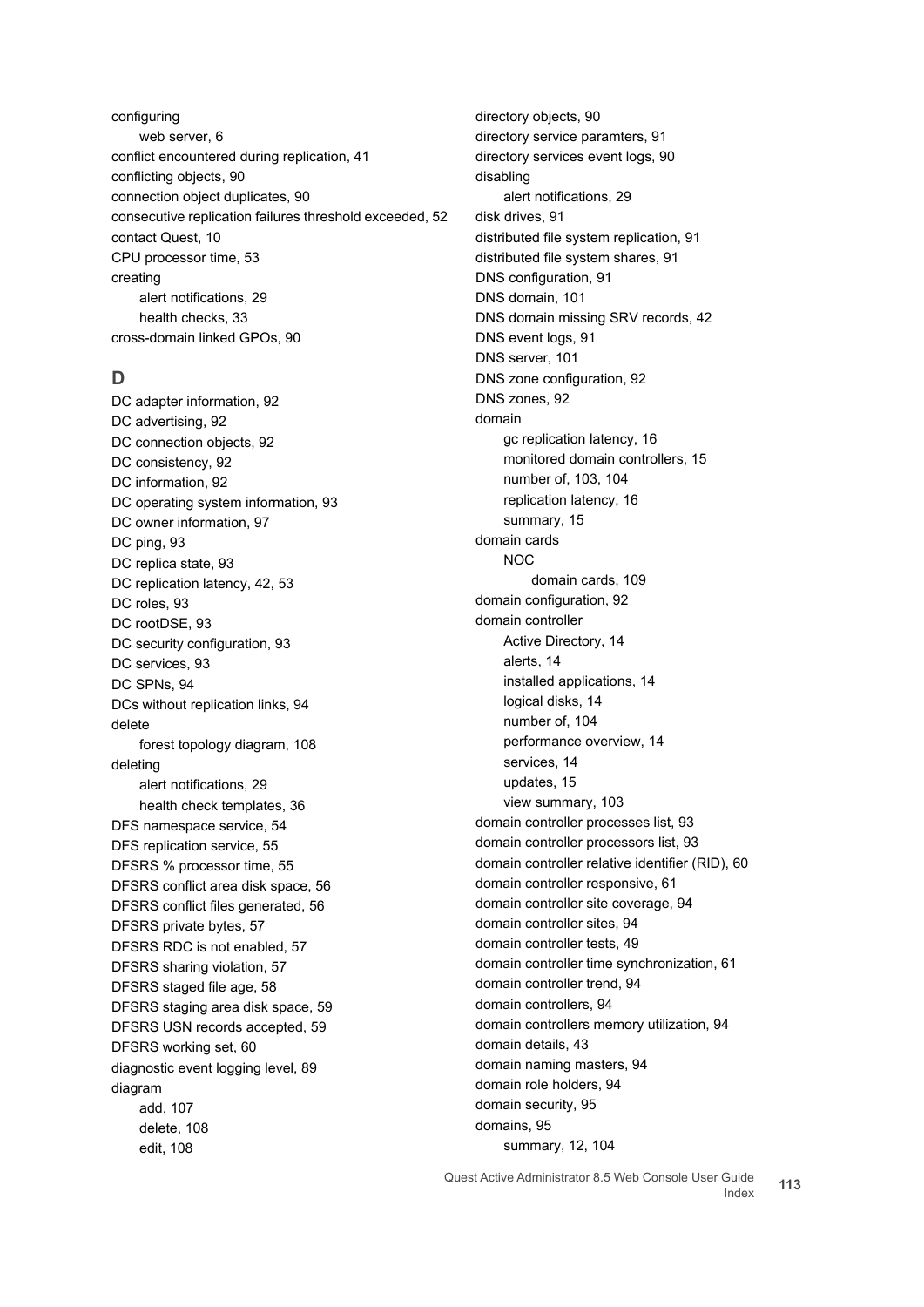[drivers list, 95](#page-94-2) [duplicate SIDs, 95](#page-94-3)

#### **E**

edit [forest topology diagram, 108](#page-107-1) [event log errors, 95](#page-94-4) [event logs, 95](#page-94-5)

#### **F**

[file replication \(NTFRS\) staging space free in kilobytes,](#page-61-0)  62 filter [alert history, 23](#page-22-0) [alerts, 20](#page-19-0) [FMSO placement, 43](#page-42-1) forest [add topology diagram, 107](#page-106-0) [alerts, 19](#page-18-0) [delete topology diagram, 108](#page-107-0) [edit topology diagram, 108](#page-107-1) [monitored domains, 18](#page-17-0) [number of, 103](#page-102-2) [summary, 18](#page-17-1) [view summary, 103](#page-102-1) [view topology, 103,](#page-102-3) [105,](#page-104-0) [106,](#page-105-1) [107,](#page-106-2) [108](#page-107-2) [forest and domain trusts, 100](#page-99-1) [forest assessment, 100](#page-99-2) [forest configuration, 95](#page-94-6) [forest inventory, 96](#page-95-0) [functional level, 105](#page-104-1) [functional level consistent, 105](#page-104-2)

#### **G**

[GC replication latency, 16,](#page-15-0) [44,](#page-43-0) [63](#page-62-0) [global catalog server, 107](#page-106-3) [global catalog servers, 104,](#page-103-15) [105](#page-104-3) [global catalogs, 96](#page-95-1) [grid view, 20](#page-19-1) [group membership consistency, 96](#page-95-2) [group policy object consistency, 96](#page-95-3) [group policy object inconsistent, 64](#page-63-0)

#### **H**

[health alerts, 90](#page-89-6) health check [creating, 33](#page-32-0) [deleting templates, 36](#page-35-0) [grading scale, 36](#page-35-1) [landing page tool bar, 33](#page-32-1) [purge history, 37](#page-36-0)

[stopping, 35](#page-34-1) [templates, 35](#page-34-2) health check tests [setting options, 36,](#page-35-2) [37](#page-36-1) health checks [snapshots, 34](#page-33-0) [trending, 34](#page-33-1) [HTTP logging, 6](#page-5-4) [HTTPS, 6](#page-5-5) [HyperText Transfer Protocol Secure, 6](#page-5-6)

#### **I**

[inactive accounts report, 101](#page-100-6) [ineffective group policy objects, 96](#page-95-4) [infrastructure master, 105](#page-104-4) [infrastructure master host, 44](#page-43-1) [infrastructure master not responding, 45](#page-44-0) [infrastructure masters, 96](#page-95-5) [infrastructure operations master inconistent, 45](#page-44-1) [installed applications, 64](#page-63-1) [installed updates, 64,](#page-63-2) [96](#page-95-6) [inter-site replication manager, 80](#page-79-0) [inter-site replication topology generation disabled, 80](#page-79-1) [inter-site topology generator, 96](#page-95-7) [invalid primary DNS domain controller IP address, 65](#page-64-0) [invalid secondary DNS domain controller IP address,](#page-64-1)  65 [IP deny list, 97](#page-96-1)

#### **K**

[Kerberos Key Distribution Center service, 66](#page-65-0)

#### **L**

landing page [opening, 11](#page-10-0) [last boot up time, 97](#page-96-2) [LDAP policies, 97](#page-96-3) [LDAP response time, 66](#page-65-1) [legal notices, 10](#page-9-0) [license, 10](#page-9-1) limiting [alert notifications, 31](#page-30-0) [linked alerts, 21](#page-20-2) links [by site, 17](#page-16-1) log files [HTTP, 6](#page-5-7) [log out, 10](#page-9-2) logging [HTTP, 6](#page-5-4) [logic disk details, 67](#page-66-0)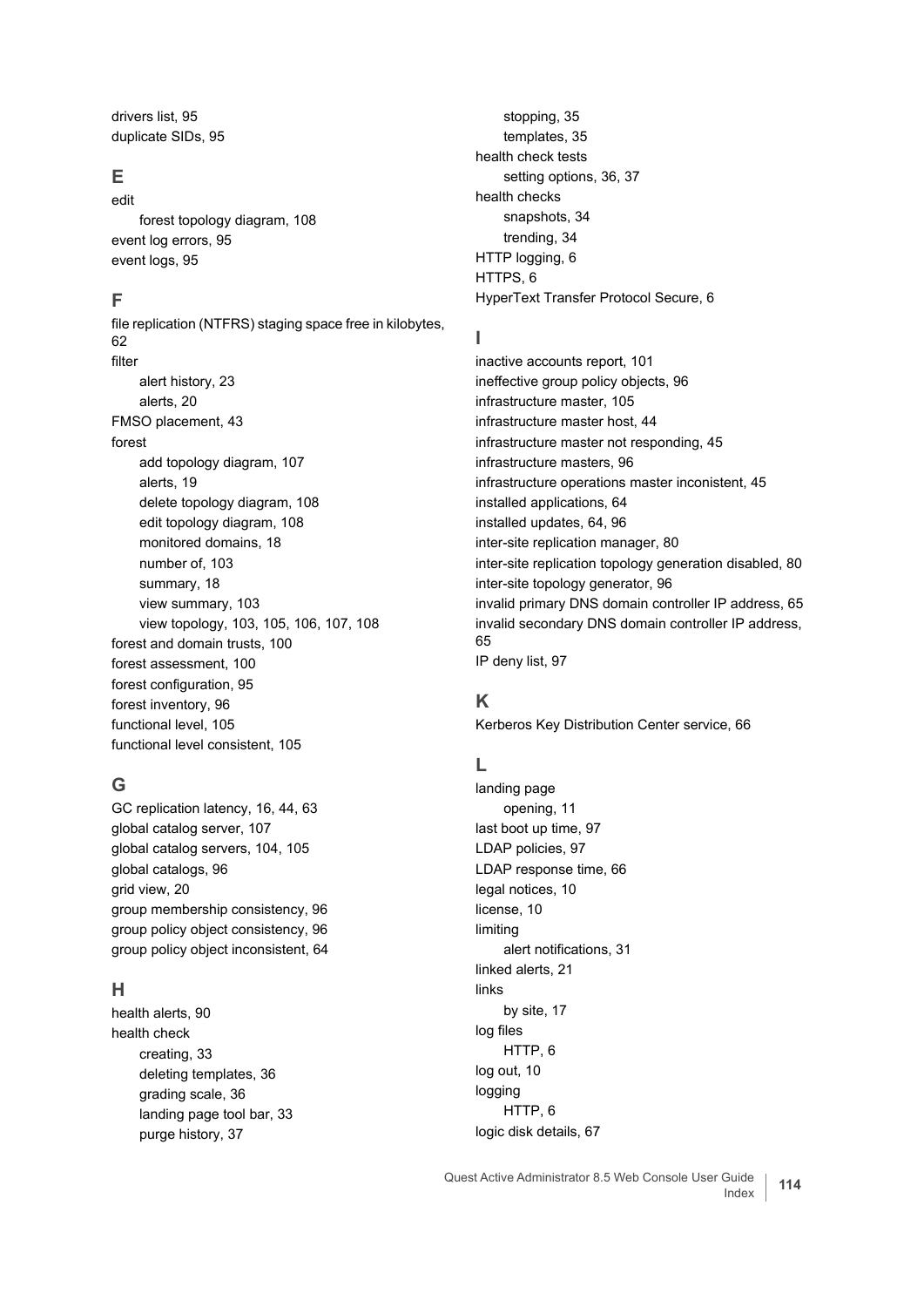[lost and found items, 97](#page-96-4) [LSASS % processor time, 67](#page-66-1) [LSASS private bytes, 68](#page-67-0) [LSASS working set, 68](#page-67-1)

#### **M**

[memory details, 69](#page-68-0) [memory page faults a second, 69](#page-68-1) [missing domain controller SRV DNS record, 70](#page-69-0) [monitored domain controllers, 15](#page-14-0) [monitored domains, 18](#page-17-0) [morphed directories exist in site, 81](#page-80-0) mutes [viewing history, 26](#page-25-1) muting [alerts, 24](#page-23-0)

#### **N**

[naming context metadata, 97](#page-96-5) [naming context topology, 97](#page-96-6) [naming context topology aliveness, 97](#page-96-7) [naming context up-to-dateness, 97](#page-96-8) [naming operations master inconsistent, 38](#page-37-0) [naming operations master is not a global catalog](#page-37-1)  server, 38 [naming operations master not responding, 39](#page-38-0) [NetLogon, 97](#page-96-9) [NetLogon folder shared, 71](#page-70-0) [NetLogon shared, 107](#page-106-4) [NetLogon Windows service, 72](#page-71-0) [network adapter information, 73](#page-72-0) [Network Operations Center, 103](#page-102-4) [no authority in site to resolve universal group](#page-78-0)  memberships, 79 [NOC, 103](#page-102-5) [add profile, 109](#page-108-2) [view summary, 103](#page-102-1) [NTDS DRA inbound properties filtered a second, 73](#page-72-1) [NTDS LDAP searches a second, 74](#page-73-0) [NTDS LDAP writes a second, 75](#page-74-0)

#### **O**

[object class summary, 102](#page-101-2) [objects exist in the lost and found, 46](#page-45-0) [operating system, 107](#page-106-5) [operating system details, 75](#page-74-1) [operations master consistent, 105](#page-104-5) options [health check tests, 36,](#page-35-2) [37](#page-36-1)

#### **P**

[PDC emulators, 98](#page-97-0) [PDC master not responding, 46](#page-45-1) [PDC owner, 105](#page-104-6) [performance overview, 14](#page-13-4) [pin alerts, 20,](#page-19-3) [21](#page-20-3) [ping global catalog, 98](#page-97-1) [port number, 6](#page-5-8) [ports, 6](#page-5-4) [primary DNS resolver not responding, 75](#page-74-2) print [toplogy diagram, 105](#page-104-7) [product license, 10](#page-9-0) [product support, 10](#page-9-3) profile [add, 109](#page-108-2)

#### **R**

[remote access information, 98](#page-97-2) [replication assessment, 100](#page-99-3) [replication failures, 98](#page-97-3) [replication latency, 16](#page-15-1) [replication logon privileges, 98](#page-97-4) [replication partner DNS resolution, 98](#page-97-5) [replication partners, 98](#page-97-6) [replication queue length, 98](#page-97-7) [reports, 87](#page-86-0) [alert history, 24](#page-23-1) [requirements, 11](#page-10-1) [alert notifications, 28](#page-27-2) [RID information, 98](#page-97-8) [RID master, 105](#page-104-8) [RID master not responding, 47](#page-46-0) [RID masters, 98](#page-97-9) [RID operations master inconsistent, 48](#page-47-0) [RIDs, 98](#page-97-10) [RODC, 107](#page-106-6) [RODCs, 104,](#page-103-16) [105](#page-104-9) [rotation, 110](#page-109-3) [rotation rate, 109,](#page-108-3) [110](#page-109-4)

#### **S**

save [topology layout, 105](#page-104-10) [schema master, 98](#page-97-11) [schema operations master inconsistent, 39](#page-38-1) [schema operations master not responding, 40](#page-39-0) [schema version inconsistent, 41](#page-40-1) [secondary DNS resolver not responding, 76](#page-75-0) [Secure Sockets Layer, 6](#page-5-9) [security delegation report, 102](#page-101-3)